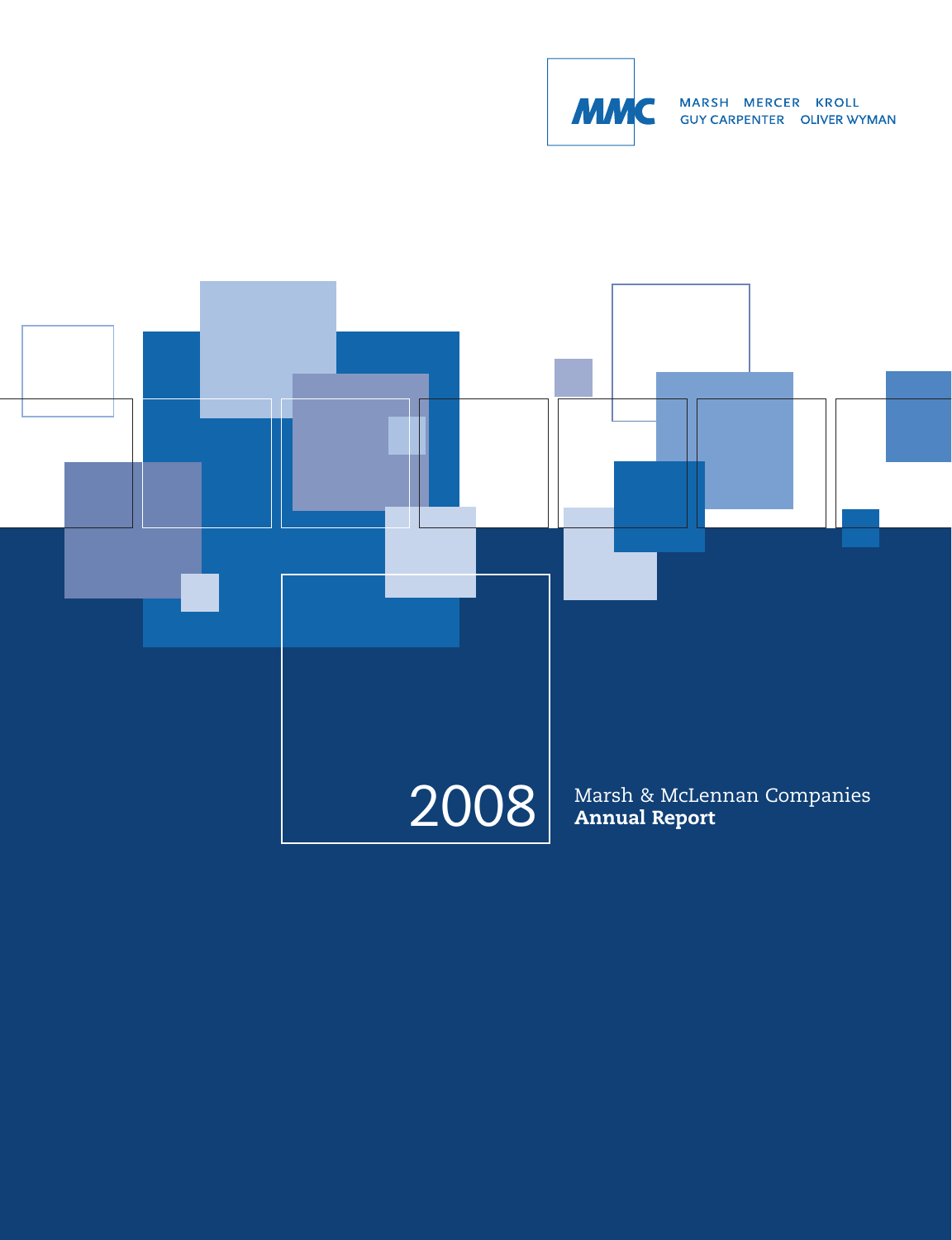$\mathop{\rm MMC}\nolimits$  is a global professional services firm providing advice and solutions in the areas of risk, strategy and human capital. It is the parent company of a number of the world's leading risk experts and specialty consultants, including Marsh, the insurance broker and risk advisor; Guy Carpenter, the risk and reinsurance specialist; Mercer, the provider of HR and related financial advice and services; Oliver Wyman, the management consultancy; and Kroll, the risk consulting firm. With more than 54,000 employees worldwide and annual revenue exceeding \$11 billion, MMC provides analysis, advice and transactional capabilities to clients in more than 100 countries.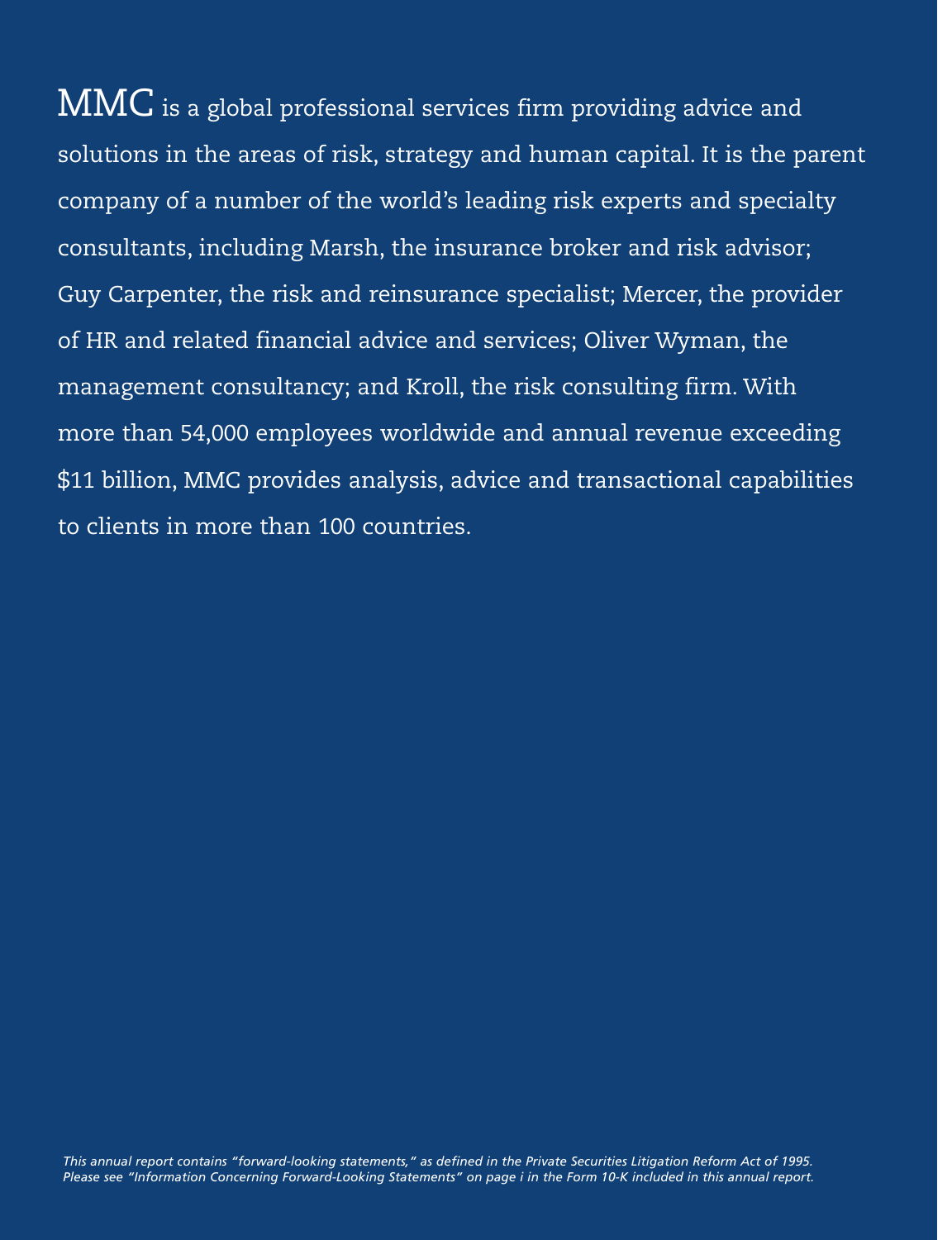# Dear Shareholder

 $\mathbf A$  s I sit down to write this letter, it is hard to believe that I only recently celebrated my one-year anniversary as the CEO of MMC. 2008 proved to be a remarkable year in many ways. When I joined the company last February, we faced challenges on several fronts and moved quickly to address them. As the year progressed, our work continued amid the pressure of economic conditions that worsened into what will likely be the most significant recession of our lifetimes. Looking back on 2008 now, I am very pleased to report that – while we must stay vigilant and maintain focus in the face of continued economic uncertainty – MMC made significant progress over the course of the year.

In March 2008, a month after becoming CEO, I presented to our Board of Directors a set of goals that in my view were essential to the long-term prospects of MMC. I would like to quickly update you on these objectives:

*Fix Marsh.* Last year, we said that the linchpin of MMC's recovery was a turnaround of Marsh, our insurance broking subsidiary. In particular, we needed to repair Marsh's cost structure, simplify the organization, and deliver the products and services that our clients truly wanted from us in more efficient ways. Under the leadership of Dan Glaser, who joined the company just before I did, Marsh delivered on all fronts in 2008. As a result, the business was returned to profitable growth with a significant improvement in operating results, far exceeding even our own goals for the year. Even more striking was that this performance was achieved during a soft insurance cycle. It is clear that Dan and his team are successfully executing their turnaround plan, and we look for continued improvements to the operating and service models this year.

*Rationalize Kroll.* In the first quarter, we changed the management at Kroll, promoting Ben Allen to CEO. We examined Kroll's many businesses and determined that several – while good, solid businesses – were not in keeping with MMC's longterm objectives for growth and should therefore be divested. We sold Kroll's U.S. and U.K. restructuring businesses to their senior executives in late 2008. Several other Kroll businesses, including the

government services unit, may be divested when market conditions improve.

*Maintain the performance of Guy Carpenter.* A new management team led by Peter Zaffino was installed at Guy Carpenter in the first quarter and quickly undertook measures to restructure the business. For the year, profitability was maintained in a difficult environment, a performance turnaround that is a credit to the new senior leadership at that operating company.

*Continue profitable growth at Mercer and Oliver Wyman.* Our two largest consulting businesses were impacted by the financial crisis that engulfed the U.S. and other major economies in the second half of 2008. Under the leadership of Michele Burns and John Drzik, Mercer and Oliver Wyman began implementing cost-saving steps to offset the effects of potentially reduced demand. As a result, Mercer posted an excellent year, showing growth in both underlying revenue and profitability. At Oliver Wyman, a realignment of capacity leaves the company better positioned to handle projected levels of demand in the year ahead.

#### *Reshape the focus of the MMC Corporate Center.*

In 2008, we undertook efforts to clarify the roles and responsibilities of the Corporate Center and began to implement initiatives designed to provide more efficient and cost-effective support to the portfolio of companies that comprise MMC. Areas providing technology, real estate and procurement services were consolidated into a new unit, Technology & Business Services (TBS). In addition, executives were hired for two positions crucial to our continued success: In September, Vanessa Wittman joined as Chief Financial Officer and Orlando Ashford was hired as Head of MMC Human Resources.

In short, the 2008 objectives we set for our were largely achieved, a feat all the more  $\mathbf T$  n short, the 2008 objectives we set for ourselves impressive given that it took place against the backdrop of the most severe recession in decades. I am deeply proud of the work of MMC's management team and everything they were able to accomplish last year.

As we began 2009, we continued to face uncertainty. While we all, including our clients, would like to see dramatically improved economic conditions this year, we cannot rely on that scenario and will manage MMC accordingly. Our first priorities for 2009 are to continue the momentum we achieved in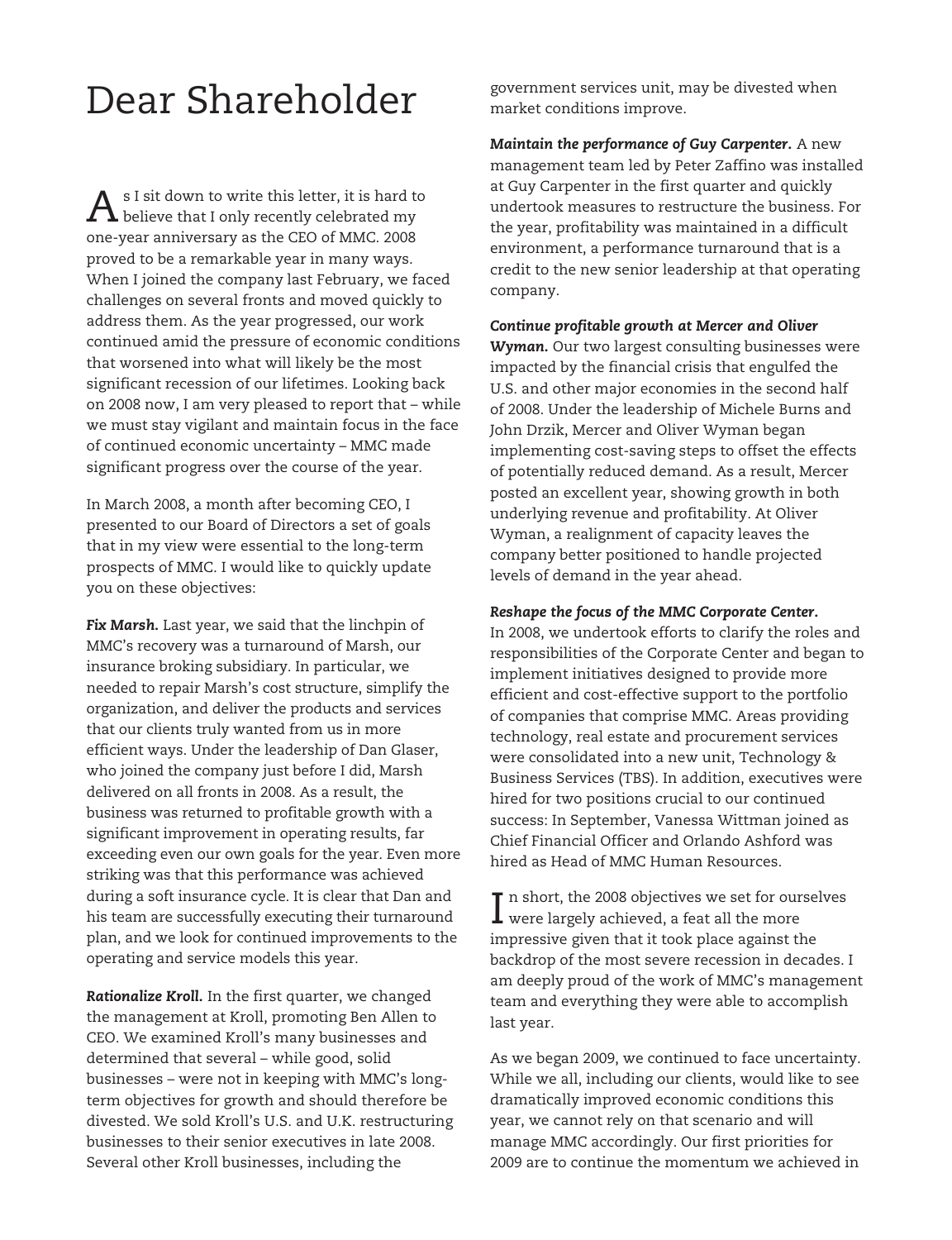2008 and to manage MMC in a manner that produces acceptable returns in this difficult environment.

However, we also need to recognize the importance of striking the correct balance: We must manage MMC prudently in the current environment, but we must undertake the initiatives and make the appropriate investments that will better position the company for long-term growth and stability.

We will continue, for example, to seek thoughtful, accretive acquisitions that enhance the market-leading positions of our operating companies. We will also seek to improve our technology infrastructure to gain greater efficiencies and to stay competitive. And we will invest in people: in attracting talent, whether individuals or teams, and in retaining the great professionals already at the firm. During the past year, we put together a largely new senior leadership team for MMC. We have already begun to see the evidence of what this top-flight group of executives can produce. In 2009, I will be working with this team to ensure that we are aligned in our focus to execute on MMC's short-term goals while making the decisions necessary to assure long-term success.

My major goals as CEO for 2009 include:

**Manage MMC prudently in the face of uncertainty,** resulting in growth in earnings while protecting the key assets of the firm.

**Invest in protecting and enhancing our human capital** through talent development and increased employee engagement.

**Ensure that the MMC Operating Companies, the MMC Corporate Center and TBS execute their strategies** and react to macro-economic and market changes in a timely manner. Specific goals for the Operating Companies include:

*Marsh.* Continue the transformation of the U.S. business and effectively launch Marsh & McLennan Agency for the small and emerging growth sector.

*Guy Carpenter.* Capitalize on opportunities for growth amid continued industry consolidation.

*Mercer and Oliver Wyman.* Continue to manage these companies effectively during the continued turbulent business conditions.

*Kroll.* Continue to build Kroll as a company, supporting short- and medium-term growth while reducing economic impact on marketsensitive lines of business.

 $\mathbf O$  was an excellent reminder for us all that no one can predict the future. However, I can say with confidence that our achievements last year make for an excellent foundation on which to continue our success in 2009. If we continue to execute on all of our strategies across the operating companies – and assuming that economic conditions do not take a dramatic turn for the worse – I feel comfortable saying that although we do not expect this year to be easy, we have the pieces in place to produce profitable growth.

It is also important to remember that while the current economic environment is a stressful one, MMC's value proposition is to provide clients with the ideas, insights and solutions to help them mitigate risk and manage through times of crisis. Our goal is be the preeminent source of innovative and cutting-edge thinking – what we call "thought leadership." In times like these, when the very ground on which our clients stand is shifting, our expertise will be in even greater demand. For MMC, great challenges present great opportunities.

I believe in our mission: MMC is a professional services firm committed to assist our clients in the protection and enhancement of value through advice and solutions in risk, strategy and human capital. We have the right companies under the MMC umbrella to achieve our goals, a talented executive team leading the company, and more than 54,000 colleagues around the world doing their best each day for their clients. I look forward to our mutual success.

Sincerely,

Brian Duperreault, *President and CEO*

February 27, 2009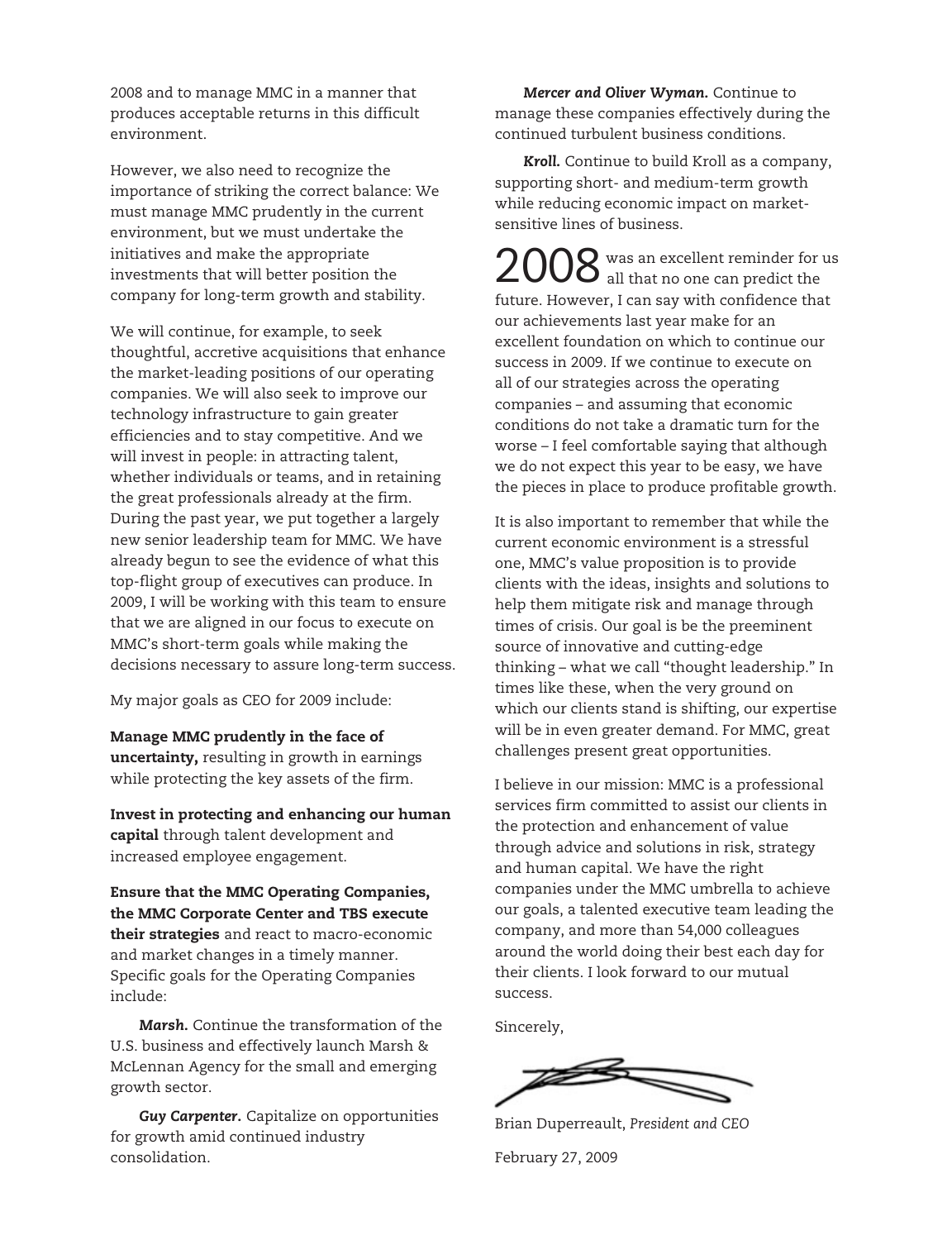#### **UNITED STATES SECURITIES AND EXCHANGE COMMISSION Washington, D.C. 20549**

### **FORM 10-K**

#### **ANNUAL REPORT PURSUANT TO SECTION 13 OR 15(d) OF THE SECURITIES EXCHANGE ACT OF 1934**

**For the fiscal year ended December 31, 2008** Commission File No. 1-5998

## **Marsh & McLennan Companies, Inc.**

(Exact name of registrant as specified in its charter)

(State or other jurisdiction of incorporation or organization)

**Delaware 36-2668272**

(I.R.S. Employer Identification No.)

**1166 Avenue of the Americas**

**New York, New York 10036-2774**

(Address of principal executive offices; Zip Code)

**(212) 345-5000**

Registrant's telephone number, including area code

Securities registered pursuant to Section 12(b) of the Act:

Title of each class Name of each exchange on which registered

Common Stock, par value \$1.00 per share New York Stock Exchange

Chicago Stock Exchange London Stock Exchange

Indicate by check mark if the registrant is a well-known seasoned issuer, as defined in Rule 405 of the Securities Act. Yes  $\times$ . No  $\Box$ .

Indicate by check mark if the registrant is not required to file reports pursuant to Section 13 or Section 15(d) of the Act. Yes  $\Box$ . No  $\boxtimes$ .

Indicate by check mark whether the registrant (1) has filed all reports required to be filed by Section 13 or 15(d) of the Securities Exchange Act of 1934 during the preceding 12 months (or for such shorter period that the registrant was required to file such reports), and (2) has been subject to such filing requirements for the past 90 days. Yes  $\boxtimes$ . No  $\Box$ .

Indicate by check mark if disclosure of delinquent filers pursuant to Item 405 of Regulation S-K is not contained herein, and will not be contained, to the best of registrant's knowledge, in definitive proxy or information statements incorporated by reference in Part III of this Form 10-K or any amendment to this Form 10-K. $\square$ .

Indicate by check mark whether the registrant is a large accelerated filer, an accelerated filer, a non-accelerated filer or a smaller reporting company. See definitions of "large accelerated filer," "accelerated filer" and "smaller reporting company" in Rule 12b-2 of the Exchange Act (check one).

Large accelerated filer  $\boxtimes$   $\blacksquare$ 

Non-accelerated filer  $\Box$  (Do not check if a smaller reporting company) Smaller reporting company  $\Box$ 

Indicate by check mark whether the registrant is a shell company (as defined in Rule 12b-2 of the Exchange Act). Yes  $\Box$ . No  $\boxtimes$ .

As of June 30, 2008, the aggregate market value of the registrant's common stock held by non-affiliates of the registrant was approximately \$13,534,370,893 based on the average of the high and low prices as reported on the New York Stock Exchange.

As of February 20, 2009, there were outstanding 514,983,929 shares of common stock, par value \$1.00 per share, of the registrant.

#### **DOCUMENTS INCORPORATED BY REFERENCE**

Portions of Marsh & McLennan Companies, Inc.'s Notice of Annual Meeting and Proxy Statement for the 2009 Annual Meeting of Stockholders (the "2009 Proxy Statement") are incorporated by reference in Part III of this Form 10-K.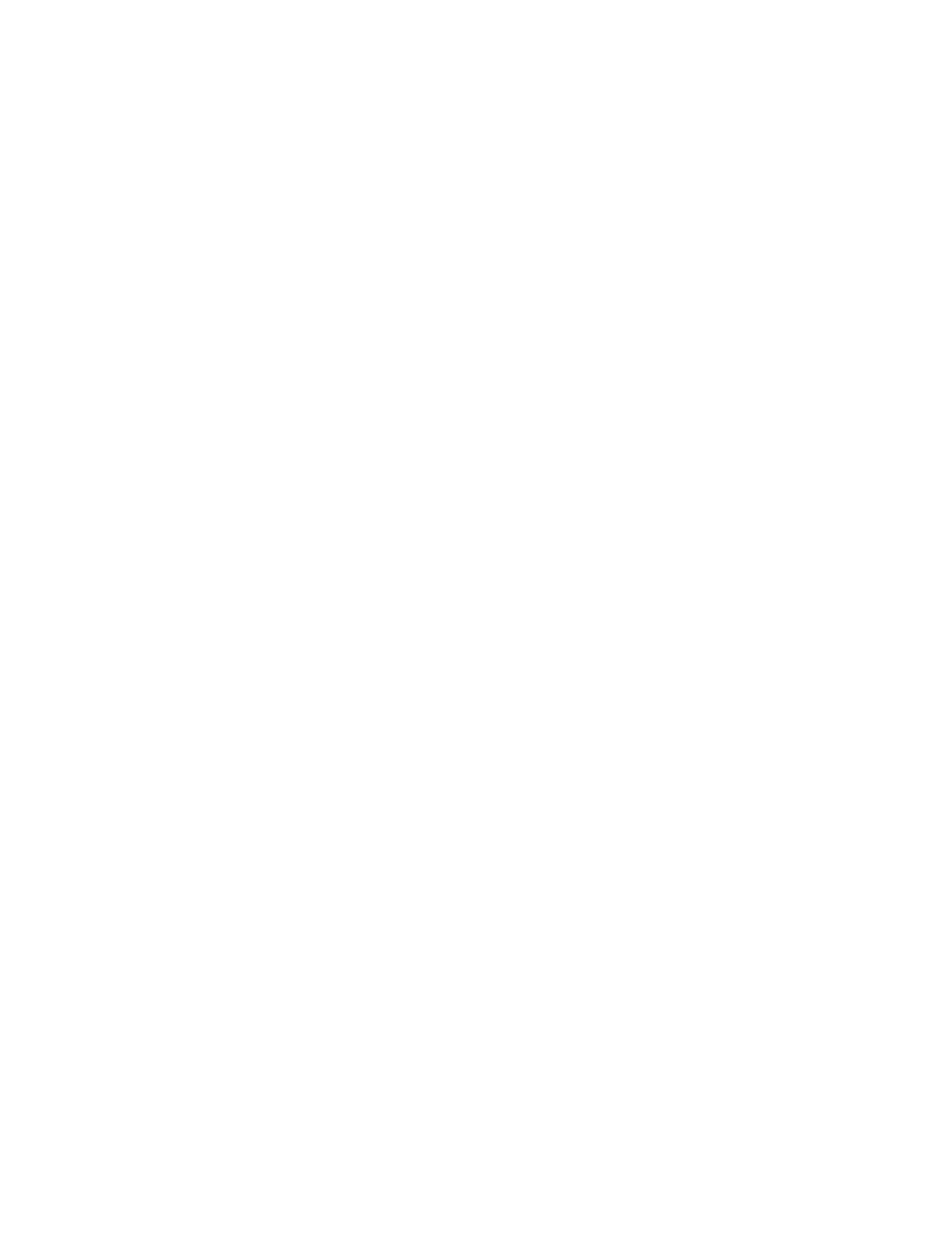#### **INFORMATION CONCERNING FORWARD-LOOKING STATEMENTS**

This Annual Report on Form 10-K contains "forward-looking statements," as defined in the Private Securities Litigation Reform Act of 1995. These statements, which express management's current views concerning future events or results, use words like "anticipate," "assume," "believe," "continue," "estimate," "expect," "intend," "plan," "project" and similar terms, and future or conditional tense verbs like "could," "may," "might," "should," "will" and "would." For example, we may use forward-looking statements when addressing topics such as: market and industry conditions, including competitive and pricing trends; changes in our business strategies and methods of generating revenue; the development and performance of our services and products; changes in the composition or level of MMC's revenues; our cost structure and the outcome of cost-saving or restructuring initiatives; the outcome of contingencies; dividend policy; the expected impact of acquisitions and dispositions; pension obligations; cash flow and liquidity; future actions by regulators; and the impact of changes in accounting rules.

Forward-looking statements are subject to inherent risks and uncertainties. Factors that could cause actual results to differ materially from those expressed or implied in our forward-looking statements include:

- the impact of current financial market conditions on our results of operations and financial condition;
- the potential impact of legislative, regulatory, accounting and other initiatives which may be taken in response to the current financial crisis;
- our ability to meet our financing needs by generating cash from operations and accessing external financing sources, including the impact of current economic conditions on our cost of financing or ability to borrow;
- the potential impact of rating agency actions on our cost of financing and ability to borrow, as well as on our operating costs and competitive position;
- the impact on our net income caused by fluctuations in foreign exchange rates;
- the potential impact of changes in interest rates and increased counterparty risk in the current economic environment;
- changes in the funded status of our global defined benefit pension plans and the impact of any increased pension funding resulting from those changes;
- the impact on risk and insurance services commission revenues of changes in the availability of, and the premiums insurance carriers charge for, insurance and reinsurance products, including the impact on premium rates and market capacity attributable to catastrophic events;
- the extent to which we retain existing clients and attract new business, and our ability to incentivize and retain key employees;
- the challenges we face in achieving profitable revenue growth and improving operating margins at Marsh;
- the impact on our consulting segment of pricing trends, utilization rates, the general economic environment and legislative changes affecting client demand;
- the impact of competition, including with respect to pricing, the emergence of new competitors, and the fact that many of Marsh's competitors are not constrained in their ability to receive contingent commissions;
- our exposure to potential liabilities arising from errors and omissions claims against us, including claims of professional negligence in providing actuarial services, such as those alleged by the Alaska Retirement Management Board and Milwaukee County against Mercer;
- the ultimate economic impact on MMC of contingencies described in the notes to our financial statements, including the risk of a significant adverse outcome in the shareholder lawsuit against MMC concerning the late 2004 decline in MMC's share price;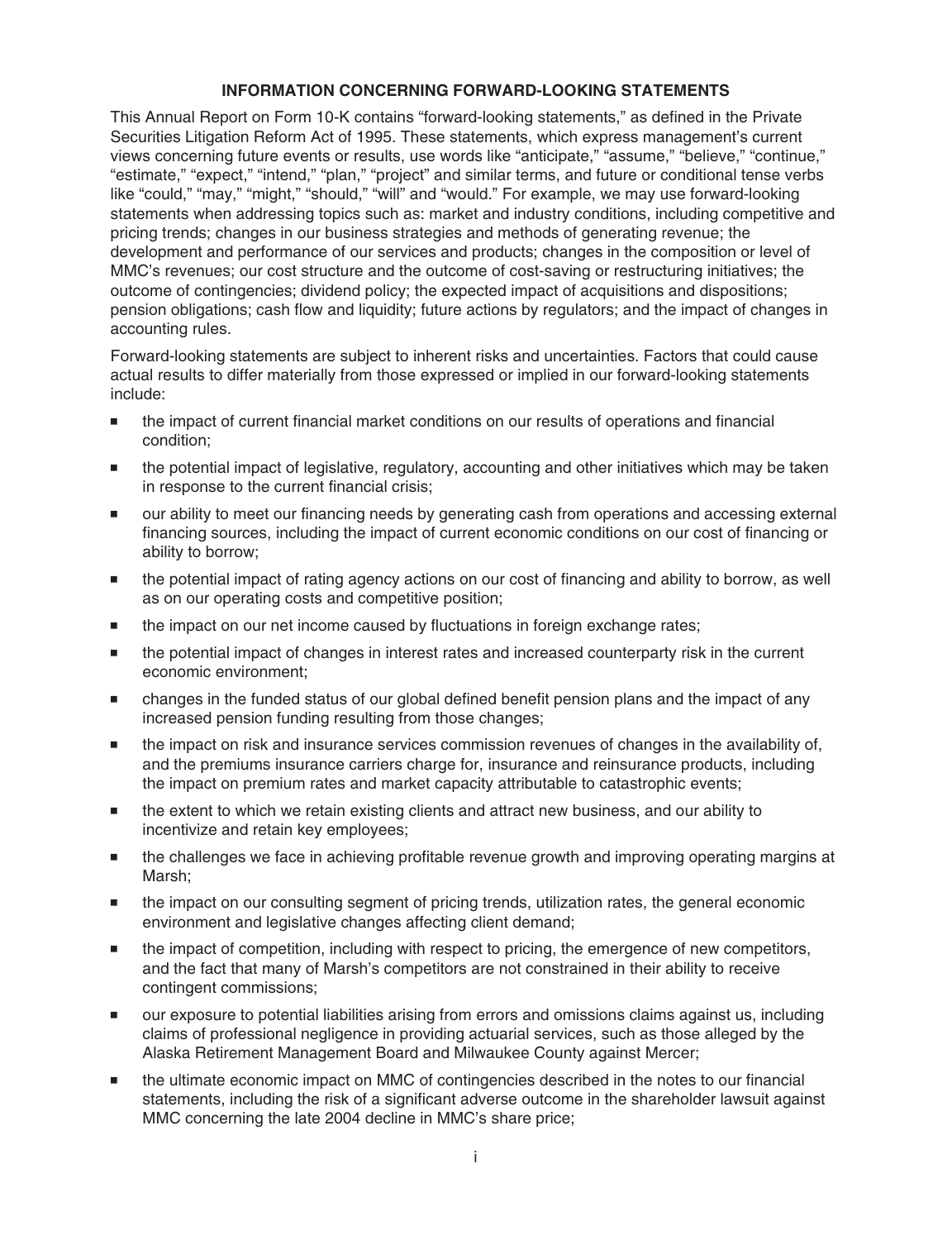- the potential impact of consolidation in the industries we serve, particularly in the reinsurance industry;
- our ability to successfully obtain payment from our clients of the amounts they owe us for work performed;
- the impact of, and potential challenges in complying with, legislation and regulation in the jurisdictions in which we operate, particularly given the global scope of our businesses and the possibility of conflicting regulatory requirements across the jurisdictions in which we do business;
- our exposure to potential criminal sanctions or civil remedies if we fail to comply with foreign and U.S. laws and regulations that are applicable to our international operations, including import and export requirements, U.S. laws such as the Foreign Corrupt Practices Act, and local laws prohibiting corrupt payments to government officials;
- our ability to make strategic acquisitions and dispositions and to integrate, and realize expected synergies, savings or strategic benefits from, the businesses we acquire;
- our ability to successfully recover should we experience a disaster or other business continuity problem;
- changes in applicable tax or accounting requirements; and
- potential income statement effects from the application of FIN 48 ("Accounting for Uncertainty in Income Taxes") and SFAS 142 ("Goodwill and Other Intangible Assets"), including the effect of any subsequent adjustments to the estimates MMC uses in applying these accounting standards.

The factors identified above are not exhaustive. MMC and its subsidiaries operate in a dynamic business environment in which new risks may emerge frequently. Accordingly, MMC cautions readers not to place undue reliance on its forward-looking statements, which speak only as of the dates on which they are made. MMC undertakes no obligation to update or revise any forward-looking statement to reflect events or circumstances arising after the date on which it is made. Further information concerning MMC and its businesses, including information about factors that could materially affect our results of operations and financial condition, is contained in MMC's filings with the Securities and Exchange Commission, including the "Risk Factors" section in Part I, Item 1A of this report.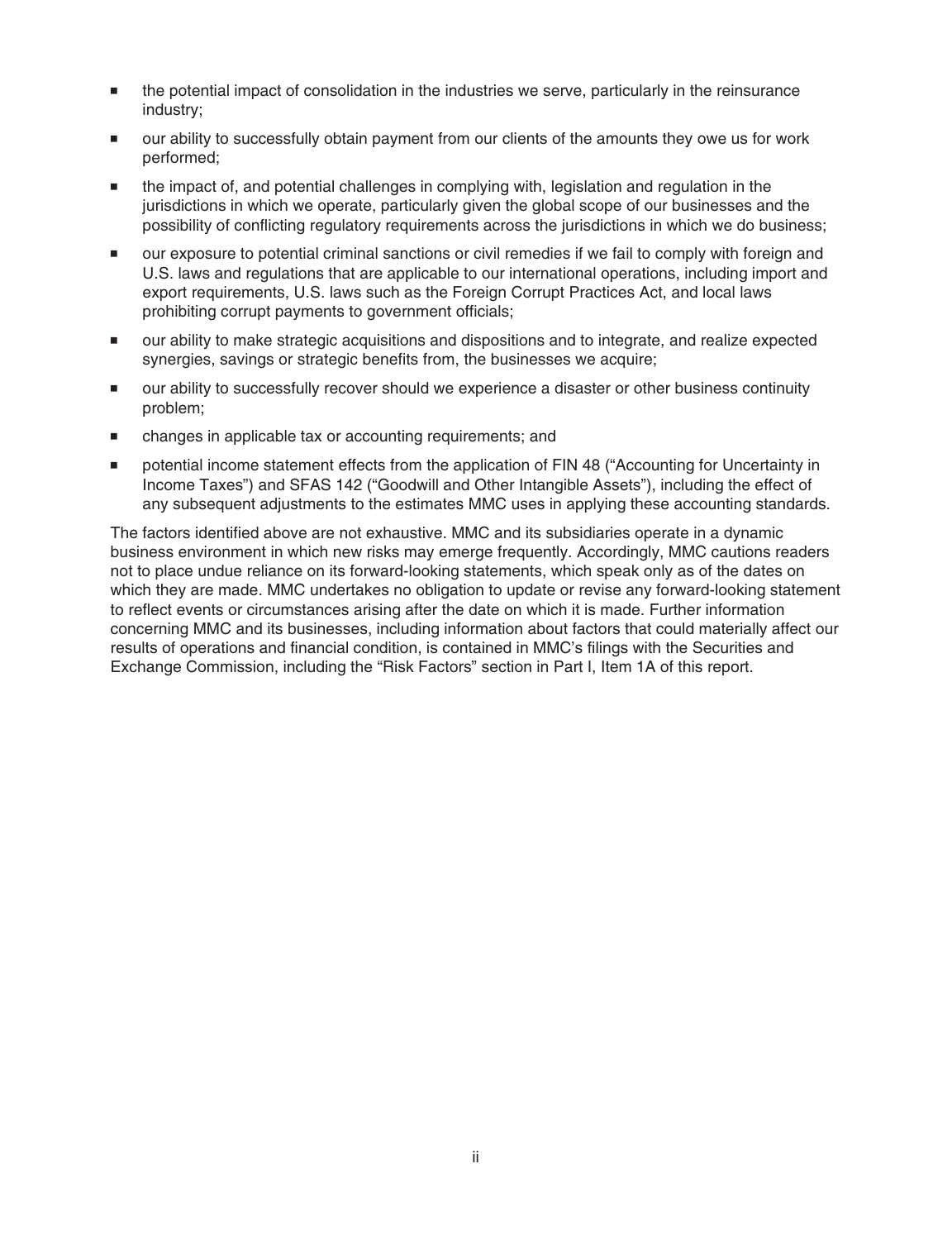#### **Table of Contents**

|                                                                                         | $\blacksquare$ |
|-----------------------------------------------------------------------------------------|----------------|
| <b>PARTI</b>                                                                            |                |
|                                                                                         | $\overline{1}$ |
|                                                                                         | 14             |
|                                                                                         | 23             |
|                                                                                         | 24             |
|                                                                                         | 24             |
|                                                                                         |                |
| <b>PART II</b>                                                                          |                |
| Market for MMC's Common Equity, Related Stockholder Matters and Issuer<br>Item $5-$     | 25             |
| Item $6-$                                                                               | 26             |
| Management's Discussion and Analysis of Financial Condition and Results of<br>Item $7-$ | 27             |
| Item 7A - Quantitative and Qualitative Disclosures About Market Risk                    | 45             |
| Item 8 - Financial Statements and Supplementary Data                                    | 46             |
| Changes in and Disagreements with Accountants on Accounting and Financial<br>Item $9-$  | 91             |
|                                                                                         | 91             |
|                                                                                         | 93             |
| <b>PART III</b>                                                                         |                |
| Item 10 - Directors, Executive Officers and Corporate Governance                        | 93             |
|                                                                                         | 93             |
| Item 12 - Security Ownership of Certain Beneficial Owners and Management and Related    | 93             |
| Item 13 — Certain Relationships and Related Transactions, and Director Independence     | 93             |
|                                                                                         | 93             |
| <b>PART IV</b>                                                                          |                |
|                                                                                         |                |
|                                                                                         |                |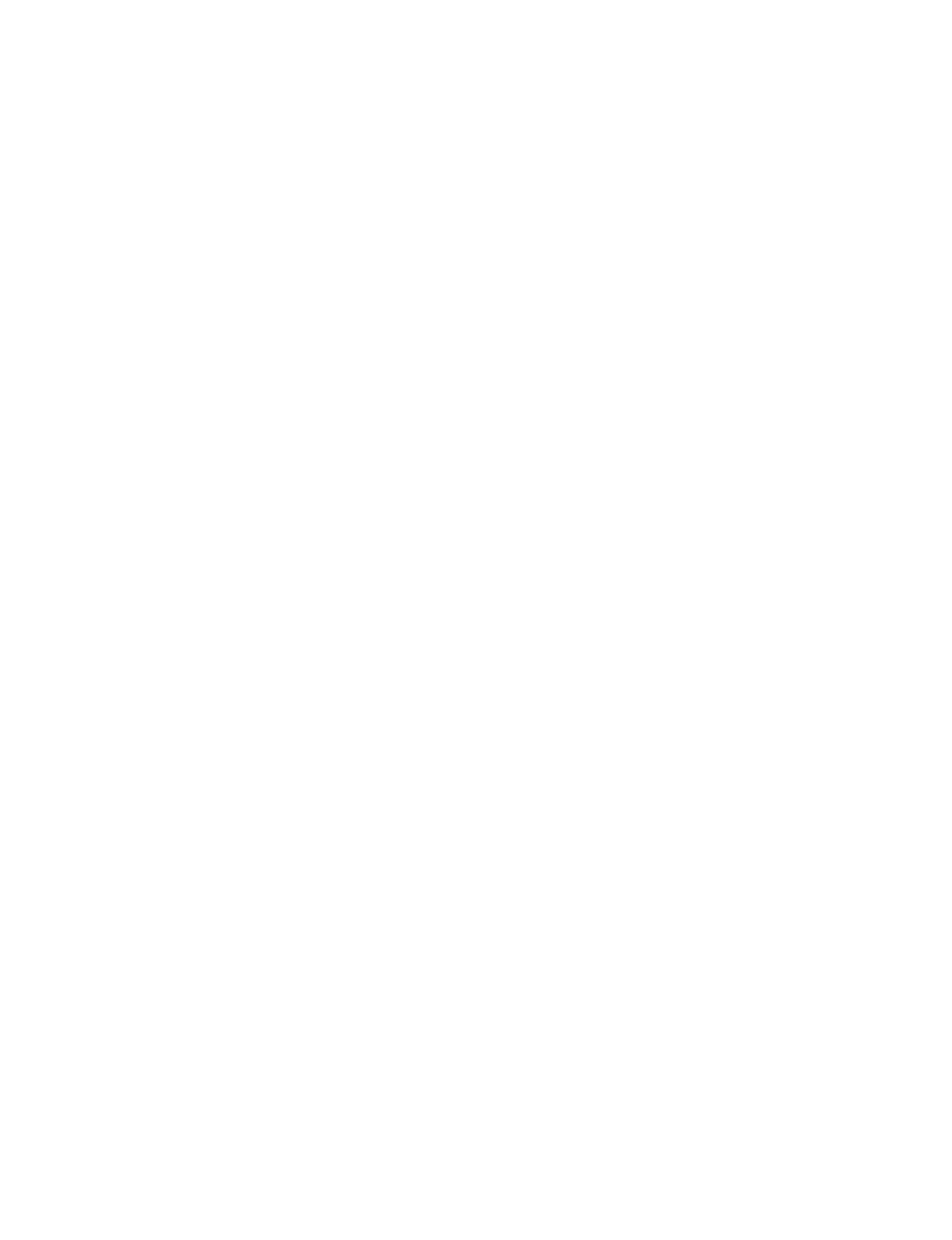#### MARSH & McLENNAN COMPANIES, INC.

### ANNUAL REPORT ON FORM 10-K FOR THE YEAR ENDED DECEMBER 31, 2008

#### **PART I**

#### **ITEM 1. BUSINESS.**

References in this report to "we", "us" and "our" are to Marsh & McLennan Companies, Inc. ("MMC") and one or more of its subsidiaries, as the context requires.

#### **GENERAL**

MMC is a global professional services firm providing advice and solutions in the areas of risk, strategy and human capital. It is the parent company of a number of the world's leading risk experts and specialty consultants, including: Marsh, the insurance broker, intermediary and risk advisor; Guy Carpenter, the risk and reinsurance specialist; Mercer, the provider of HR and related financial advice and services; Oliver Wyman Group, the management consultancy; and Kroll, the risk consulting firm. With approximately 54,000 employees worldwide and 2008 consolidated revenue exceeding \$11.5 billion, MMC provides analysis, advice and transactional capabilities to clients in more than 100 countries.

MMC conducts business through three operating segments:

- **EXTES And Insurance Services** includes risk management activities (risk advice, risk transfer and risk control and mitigation solutions) as well as insurance and reinsurance broking and services. We conduct business in this segment primarily through Marsh and Guy Carpenter.
- - **Consulting** includes human resource consulting and related outsourcing and investment services, and specialized management and economic consulting services. We conduct business in this segment through Mercer and Oliver Wyman Group.
- - **Risk Consulting & Technology** includes risk consulting and related investigative, intelligence, financial, security and technology services. We conduct business in this segment through Kroll.

We describe our operating segments in further detail below. We provide financial information about our segments in our consolidated financial statements included under Part II, Item 8 of this report.

#### **OUR BUSINESSES**

#### **Risk and Insurance Services**

Risk and Insurance Services, comprising **Marsh** and **Guy Carpenter**, is MMC's largest business segment. This segment generated 47% of MMC's total operating segment revenue in 2008 and employs approximately 26,900 colleagues worldwide.

#### **Marsh**

Marsh is a world leader in delivering risk and insurance services and solutions to its clients. From its founding in 1871 to the present day, Marsh has provided thought leadership and innovation for clients and the insurance industry—introducing and promoting the concept and practice of client representation through brokerage, the discipline of risk management, the globalization of insurance and risk management services and many other new tools and service platforms.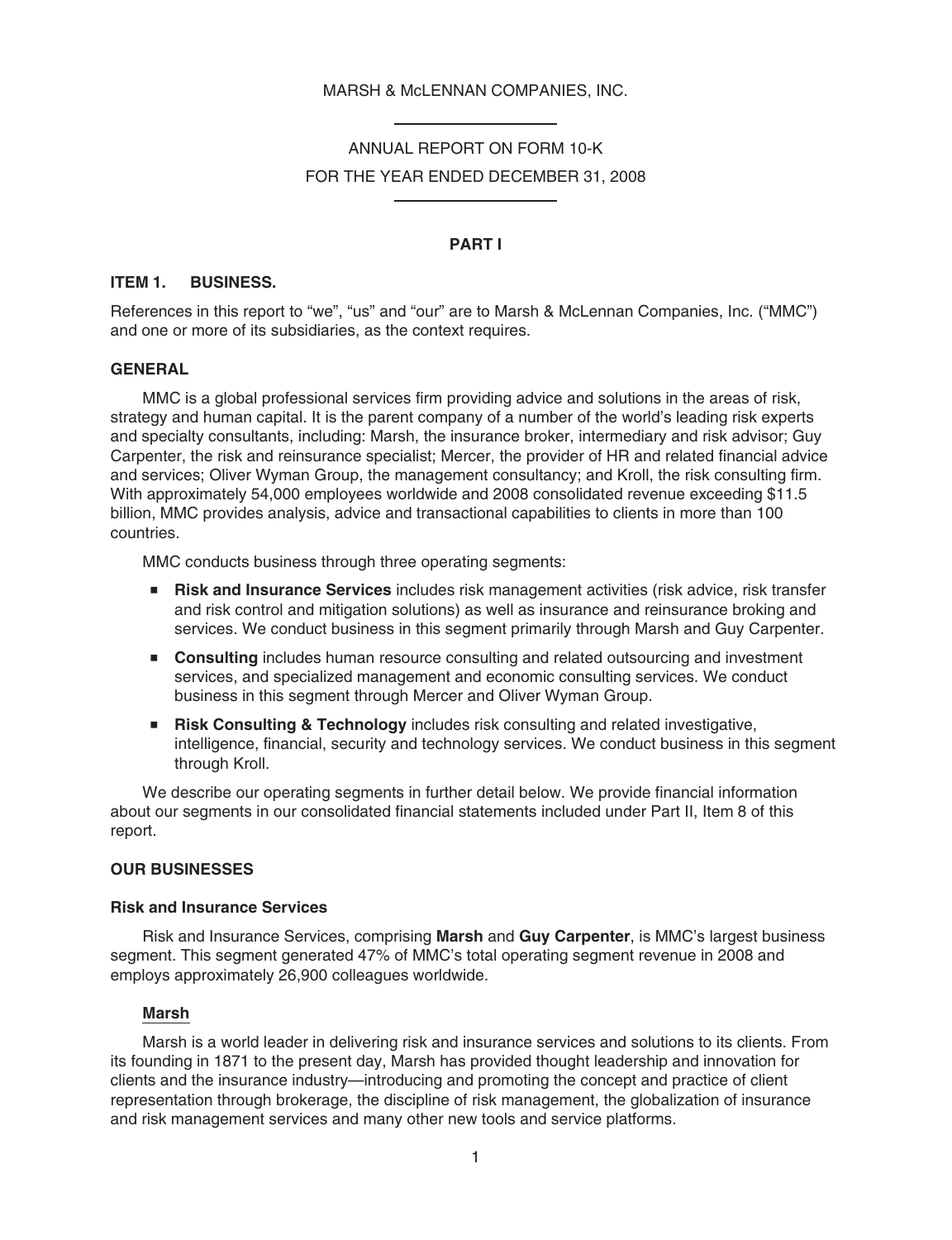Marsh generated approximately 40% of MMC's total operating segment revenue in 2008. More than 24,000 Marsh colleagues provide risk management, risk consulting, insurance broking, alternative risk financing, and insurance program management services to a wide range of businesses, government entities and professional service organizations around the world in more than 100 countries. Marsh's clients vary by size, industry, geography and risk exposures.

#### **Insurance Broking and Risk Consulting**

In its main insurance broking and risk consulting business, Marsh employs a team approach to address clients' risk management and insurance needs. Each client relationship is coordinated by a client executive who draws from the many industry and risk specialties within Marsh to assemble the resources needed to analyze, measure and assist a client in managing its various risks. Product and service offerings include program design and placement, post-placement program support and administration, claims advocacy, and a wide array of risk analysis and risk management consulting services. Services are organized and provided in three distinct business segments: Large Organizations, Mid-Size Organizations and Small & Medium Enterprise Organizations.

Large Organizations. Marsh's Global Risk Management (GRM) Practice focuses on clients with a broad footprint, including U.S.-based entities with global operations or international companies with U.S. exposures and insurance program elements. Generally, these clients have highly complex insurance and risk funding program needs, with a wide array of risk management consulting requirements. Marsh serves its more than 3,000 GRM clients using a global service model that provides customized solutions embracing risk transfer, risk mitigation and risk retention brokerage and consulting services. GRM includes the Multinational Practice, which specializes in the delivery of all multinational products and services, with a particular focus on programs that require the combination and coordination of global and local components. Colleagues in this practice specialize in understanding and prioritizing the local country and worldwide risk issues and needs of each client's business, such as those arising from the local regulatory and legal environment.

Mid-Size Organizations. Clients served in this segment (known as "National Brokerage" in the United States) are mid-size firms whose needs vary depending on industry, size, geography and the competitive environment in which they operate. Many of these clients do not have full-time risk managers and thus look to Marsh to provide the expertise, advice and solutions required by firms in their particular industries. Marsh colleagues help these clients develop tailored solutions for their operational and risk management needs, and coordinate all client program service and support activities. Marsh brokers provide these clients with insurance program placement, ongoing technical advice, and management of insurance market relationships.

Small & Medium Enterprise Organizations. The small and medium enterprise (SME) sector is the fastest growing segment of many economies around the world, and its constituent organizations generally have special needs for efficient risk management. These clients demand service excellence and tend to rely heavily on programs and prepackaged products and solutions.

In 2008, Marsh established the Marsh & McLennan Agency to service small to middle market organizations that tend to be U.S.-based firms with little overseas insurance needs. The Agency is targeted to customers who seek market knowledge, experience and expertise in a streamlined manner at competitive prices, and who do not require highly customized product adaptations. The Agency will offer Commercial Property, Casualty, Directors & Officers Liability, Surety, Employee Benefits and Personal Lines products through a dedicated sales and service force in retail locations across the United States.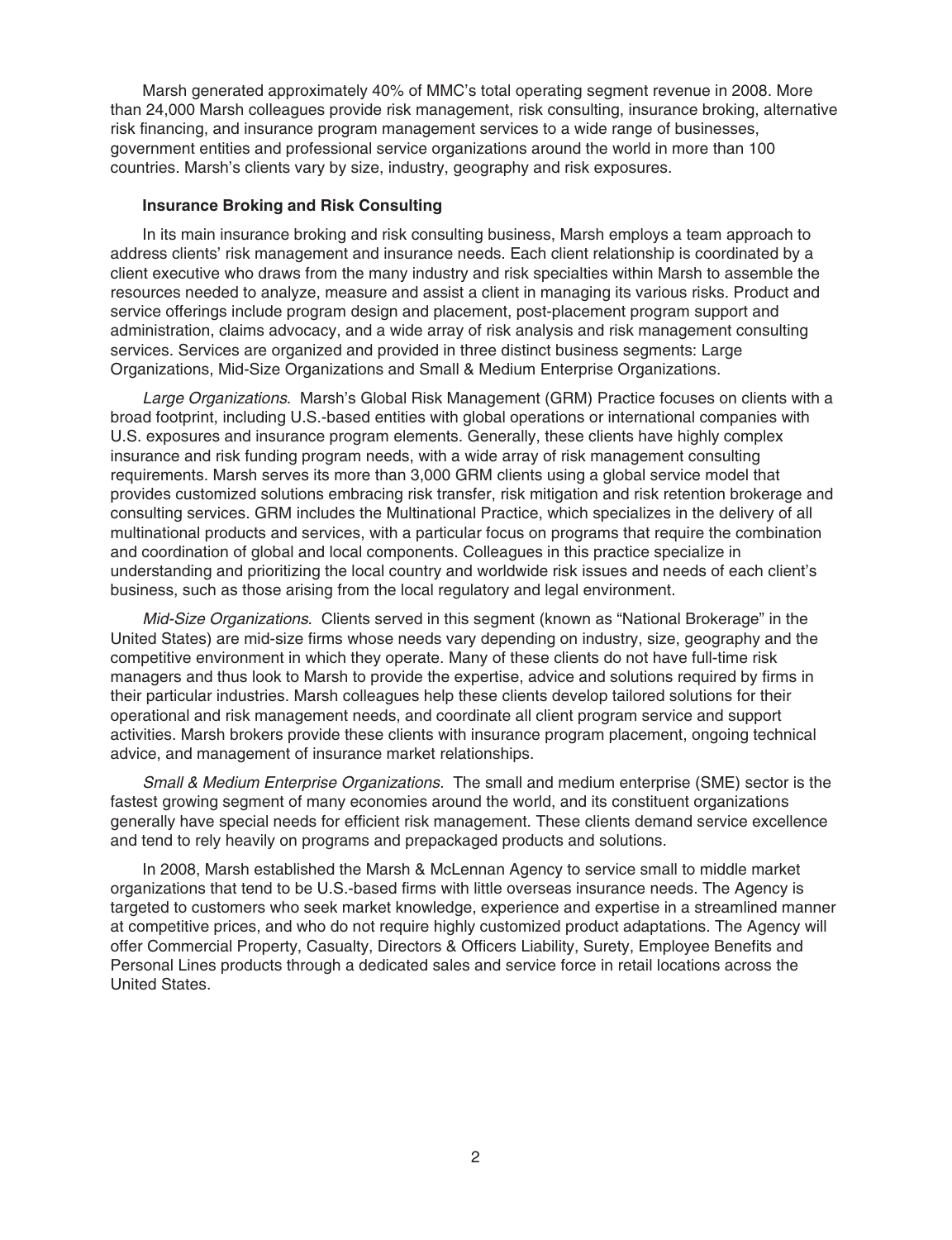#### **Risk, Specialty and Industry Practices**

In further support of its clients' strategic, operational and risk management objectives, Marsh provides consultative advice, brokerage and claims advocacy services through dedicated global Risk, Specialty and Industry Practices in the areas listed below. For both large and mid-size organizations, Practice colleagues apply their hands-on working knowledge of clients' industry sectors, and the unique environments in which they operate, to help facilitate the requisite breadth of coverage and to reduce cost of risk.

#### *Risk & Specialty Practices Industry Practices*

- Aviation & Aerospace
- **Captive Solutions**
- Casualty
- -Claims
- -Energy
- -Environmental
- **Financial and Professional (FINPRO)**
- -Marsh Risk Consulting (MRC)
- -Marine
- Marsh Transaction Services Group (MTSG)
- -Political Risk/Trade Credit
- -Property
- -Surety

- -Agriculture & Fisheries
- -Automotive
- -Chemicals
- - Communications, Media and **Technology**
- -**Construction**
- -**Education**
- -Financial Institutions
- -Forestry, Pulp & Paper
- -**Healthcare**
- -Hospitality & Gaming
- -Life Sciences
- -Manufacturing
- -Mining, Metals & Minerals
- -Power & Utilities
- -Public Entities
- -Real Estate
- -Retail/Wholesale
- -Sports, Entertainment & Events
- -**Transportation**

#### **Bowring Marsh**

Bowring Marsh was established in 2008 to respond to clients' growing needs and marketplace opportunity, specializing as an international placement broker for Property (including terrorism) and Casualty risks. Bowring Marsh utilizes placement expertise in major international insurance market hubs (including Bermuda, Dublin, London, Miami, Singapore and Zurich) and an integrated global network to secure advantageous terms and conditions for its clients throughout the world.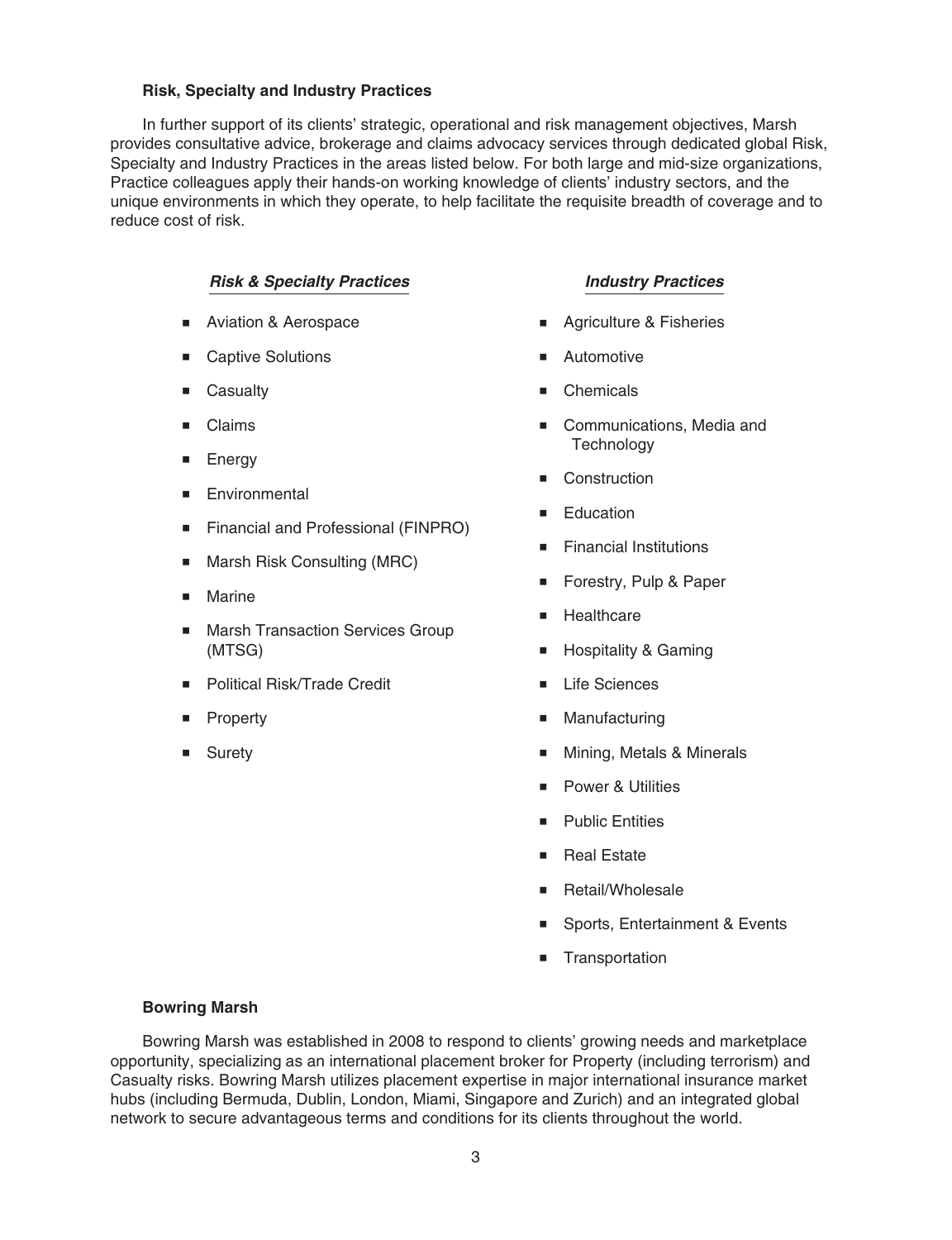#### **Global Consumer—Affinity & Private Client Solutions**

In addition to its main risk management and broking practices described above, Marsh operates a global consumer business that designs, sells, implements and administers insurance-related risk management and financial service programs for sponsoring clients and high-net-worth individuals. These programs include group product warranties, professional liability coverage, personal property and liability coverage, business owner protection, and other security-related products. Marsh professionals in this business provide consulting, broking, product and program design, marketing and administration or program management services to client sponsoring organizations, including employer groups, associations, financial institutions, membership organizations, corporate and other product and service providers. Other areas of the Consumer business include:

- - Private Client Solutions: offers high-net-worth individuals, families and their advisors a single source solution to manage their complete spectrum of risk, uphold their current quality of life and preserve their legacy. This business also offers key-person and executive benefit programs to organizations.
- **Business Process Outsourcing Solutions:** provides comprehensive, "private label" back-office **by** operational and marketing support services to leading insurers, financial institutions and other service businesses.
- Commercial Solutions: offers standardized insurance programs and administrative support for both individual and commercial insurance products—to small businesses and franchise operations.

#### **Risk Advice and Consulting**

Marsh Risk Consulting (MRC) is a global organization comprised of consulting specialists dedicated to providing clients with advice and solutions across a comprehensive range of insurable and non-insurable risk issues, such as restructuring, acquisitions, product safety, patient safety, business interruption, supply chain, governance, workforce, intellectual property valuation and reputation. MRC helps clients identify exposures, assess critical business functions and evaluate existing risk treatment practices and strategies. MRC provides client services in five main areas of exposure:

- **Business/Enterprise Risk: provides risk modeling and assessments, enterprise risk** management, risk management optimization and reputational risk and crisis management.
- **Dubtary 12** Claims and Litigation Support: provides support and solutions to clients to assist in managing claim portfolios and resolving insured and uninsured losses and disputes of all kinds, as well as calculating losses and asset valuations. As of January 1, 2009, this group includes Kroll's former valuation services practice.
- **Derational Risk Management:** provides an integrated approach to managing and optimizing the impact of operational risks such as those associated with property (including natural hazards), supply chain, business continuity, and products (including recalls).
- **Human Capital:** assists in protecting the quality of clients' operational processes and the health and safety of their employees, focusing on issues such as absenteeism, safety and ergonomic programs and employment practices.
- **Bulla Filter 1** Risk Technologies: provides software and services to help clients manage, collect, analyze and report on the data and workflow associated with risk, insurance, claims and legal matters within their organizations.

#### **Captive Solutions**

Operating from offices in 30 captive domiciles, along with consulting expertise residing in Marsh brokerage offices worldwide, Captive Solutions serves more than 1,100 captive facilities, including single-parent captives, reinsurance pools, risk retention groups and others. The Practice includes the Captive Advisory group—a consulting arm that performs captive feasibility studies and helps to structure and implement captive solutions, and Captive Management—an industry leader in managing captive facilities, providing administrative, consultative and insurance-related services.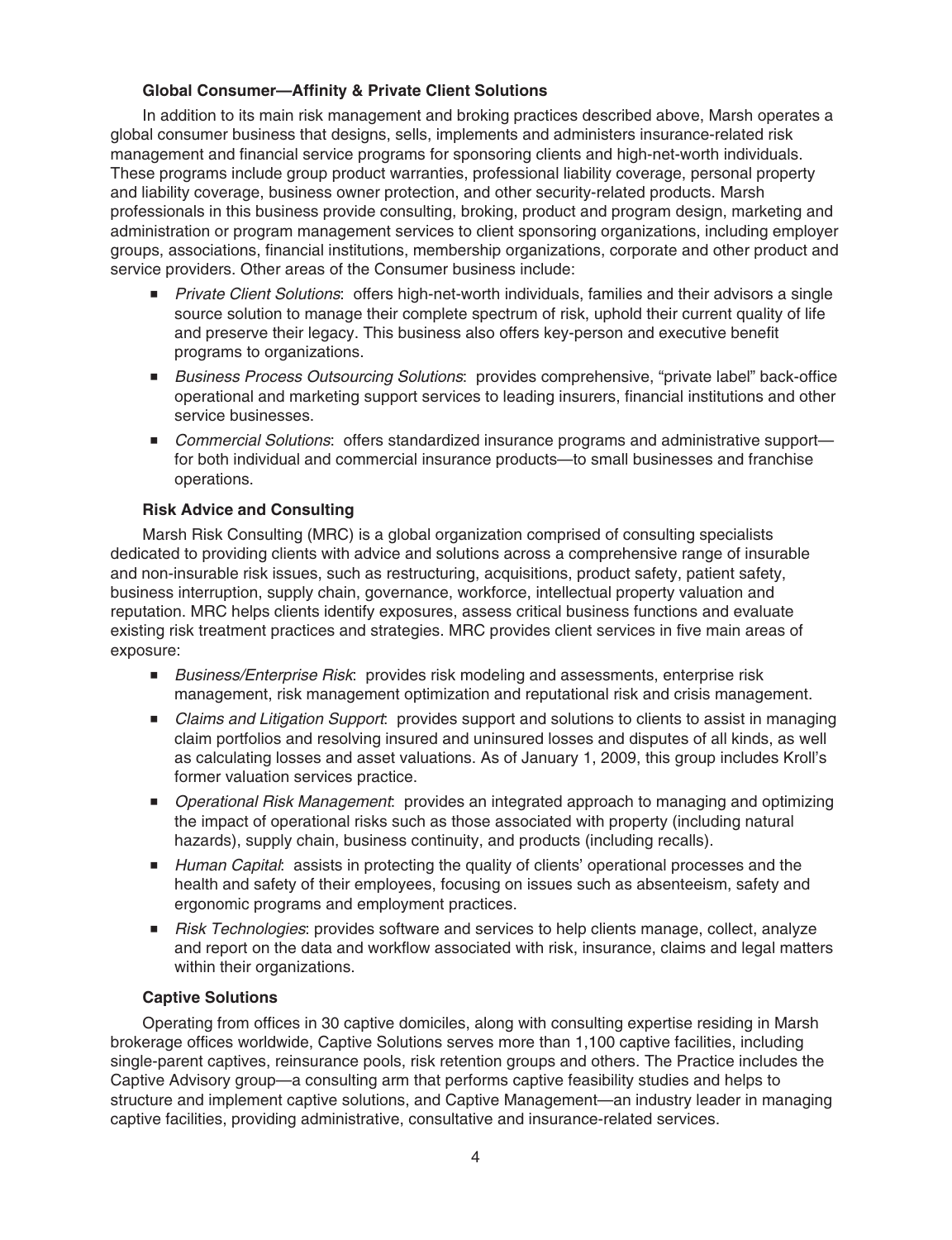#### **Schinnerer Group**

As one of the largest underwriting managers of professional liability and specialty insurance programs in the United States, Victor O. Schinnerer provides risk management and insurance solutions to clients through a network of 7,500 licensed brokers.

This group includes the ENCON Group Inc., a leading managing general agent in Canada. ENCON offers professional liability and construction insurance, as well as group and retiree benefits programs for individuals, professionals, organizations and businesses, through a national network of licensed insurance brokers and plan advisors.

#### **Marsh Client Technologies**

Marsh Client Technologies comprises MarshConnect, Marsh's global client technology interface, and CS STARS, a leading provider of risk and claims management systems and related data services. MarshConnect provides Marsh clients with real-time information regarding their insurance portfolios and a broad range of risk and insurance market intelligence and research tools. The portal also provides a mutual workspace that facilitates information sharing and management between the Marsh account team and the client.

CS STARS serves the technology needs of risk management professionals, as well as insurance carriers and third-party administrators, through integrated software and services that support risk management, claims administration, compliance management, bill review, and data management.

#### **Guy Carpenter**

Guy Carpenter generated 7% of MMC's total operating segment revenue in 2008. More than 2,200 Guy Carpenter professionals create and execute reinsurance and risk management solutions for clients worldwide, by providing risk assessment analytics, actuarial services, highly specialized product knowledge and trading relationships with reinsurance markets. Client services also include contract and claims management and fiduciary accounting. Run-off services and other reinsurance and insurance administration solutions are offered through Guy Carpenter affiliates on a fee basis.

Acting as a broker or intermediary on all classes of reinsurance, Guy Carpenter places two main types of property and casualty reinsurance: treaty reinsurance, which involves the transfer of a portfolio of risks; and facultative reinsurance, which entails the transfer of part or all of the coverage provided by a single insurance policy.

Guy Carpenter provides reinsurance services in a broad range of specialty practice areas, including accident and health, agriculture, aviation, casualty clash (losses involving multiple policies or insureds), construction and engineering, excess and umbrella life, marine, medical, political risk and trade credit, professional liability, property, retrocessional reinsurance (reinsurance between reinsurers), surety, terror risk and workers compensation. Guy Carpenter also offers clients alternatives to traditional reinsurance, including industry loss warranties and, through its affiliates, capital markets alternatives such as transferring catastrophe risk through the issuance of risk-linked securities.

In addition, Guy Carpenter provides its clients with numerous reinsurance-related services, such as actuarial, enterprise risk management, financial and regulatory consulting, portfolio analysis and advice on the efficient use of capital. Guy Carpenter's Instrat® unit delivers advanced risk assessment analytics, catastrophe modeling and exposure management tools to assist clients in the reinsurance decision-making process.

Guy Carpenter offers run-off services for inactive clients in North America and elsewhere through Reinsurance Solutions LLC and Reinsurance Solutions Limited, respectively. These affiliates also offer reinsurance and insurance administration solutions on a fee basis.

#### **Compensation for Services in Risk and Insurance Services**

Marsh and Guy Carpenter are compensated for brokerage and consulting services primarily through fees paid by clients and commissions paid out of premiums charged by insurance and reinsurance companies. Commission rates vary in amount depending upon the type of insurance or reinsurance coverage provided, the particular insurer or reinsurer, the capacity in which the broker acts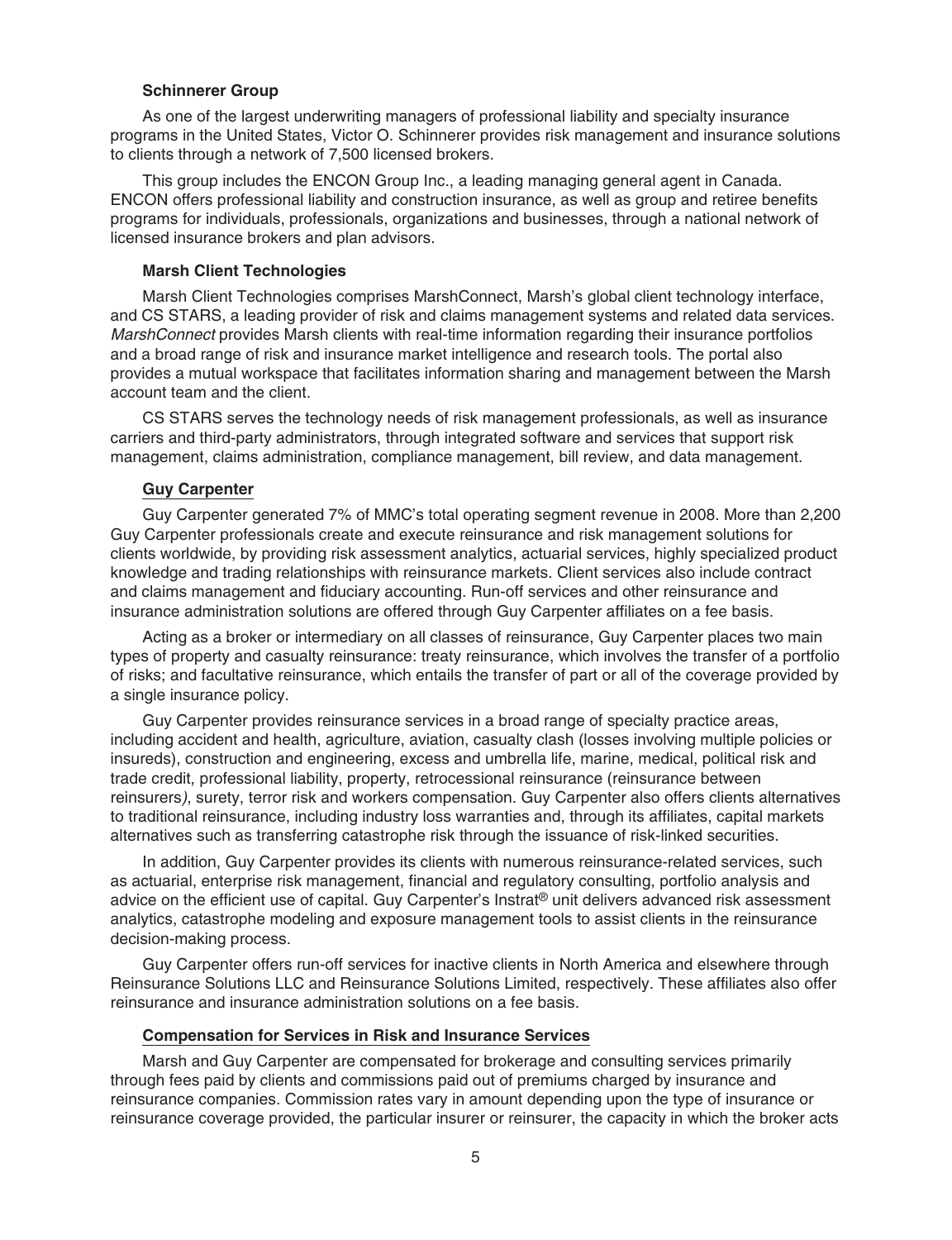and negotiations with clients. Marsh and Guy Carpenter receive interest income on certain funds (such as premiums and claims proceeds) held in a fiduciary capacity for others.

For a more detailed discussion of revenue sources and factors affecting revenue in our Risk and Insurance Services segment, see Part II, Item 7 ("Management's Discussion and Analysis of Financial Condition and Results of Operations") of this report.

#### **Consulting**

Consulting is MMC's second-largest business segment, generating 45% of total operating segment revenue in 2008 and employing approximately 23,000 colleagues worldwide. MMC conducts business in this segment through **Mercer** and **Oliver Wyman Group**.

#### **Mercer**

With more than 19,000 professionals active in 41 countries, Mercer is a leading global provider of human resource consulting and related outsourcing and investment services. Clients include a majority of the companies in the Fortune 1000 and FTSE 100, as well as medium- and small-market organizations. Mercer generated 31% of MMC's total operating segment revenue in 2008.

Mercer operates in the following areas:

*Retirement, Risk & Finance Consulting.* Mercer provides a wide range of strategic and compliance-related retirement services and solutions to corporate, governmental and institutional clients. Mercer assists clients worldwide in the design and governance of defined benefit, defined contribution and hybrid retirement plans. Mercer's financial approach to retirement services enables clients to consider the benefits, accounting, funding and investment aspects of plan design and management in the context of business objectives and governance requirements.

*Health & Benefits.* In its health & benefits business, Mercer assists public and private sector employers in the design, management and administration of employee health care programs; compliance with local benefits-related regulations; and the establishment of health and welfare benefits coverage for employees. Mercer provides advice and solutions to employers on: total health management strategies; global health brokerage solutions; vendor performance and audit; life and disability management; and measurement of healthcare provider performance. These services are provided through traditional consulting as well as commission-based brokerage services in connection with the selection of insurance companies and healthcare providers.

*Other Consulting Lines.* Mercer's human capital business advises organizations on the engagement, management and rewarding of employees; the design of executive remuneration programs; and improvement of human resource (HR) effectiveness.

Through proprietary survey data and decision support tools, Mercer's information products solutions business provides clients with human capital information and analytical capabilities to improve strategic human capital decision making.

Mercer's communication business helps clients to plan and implement HR programs and other organizational change in order to maximize employee engagement, drive desired employee behavior and achieve improvements in business performance.

**Outsourcing.** Through its outsourcing business, Mercer provides benefits administration services to clients globally. By delivering services across benefit domains and international borders, Mercer helps clients more efficiently manage their employee benefits programs. Mercer's outsourcing business offers total benefits outsourcing, including administration and delivery for wealth, health and flexible benefits; total retirement outsourcing, including administration and delivery for retirement benefits; and stand-alone services for defined benefit administration, defined contribution administration, health benefits administration and flexible benefits programs.

**Investment Consulting & Management.** Mercer provides investment consulting services to the fiduciaries of pension funds, foundations, endowments and other investors in more than 35 countries.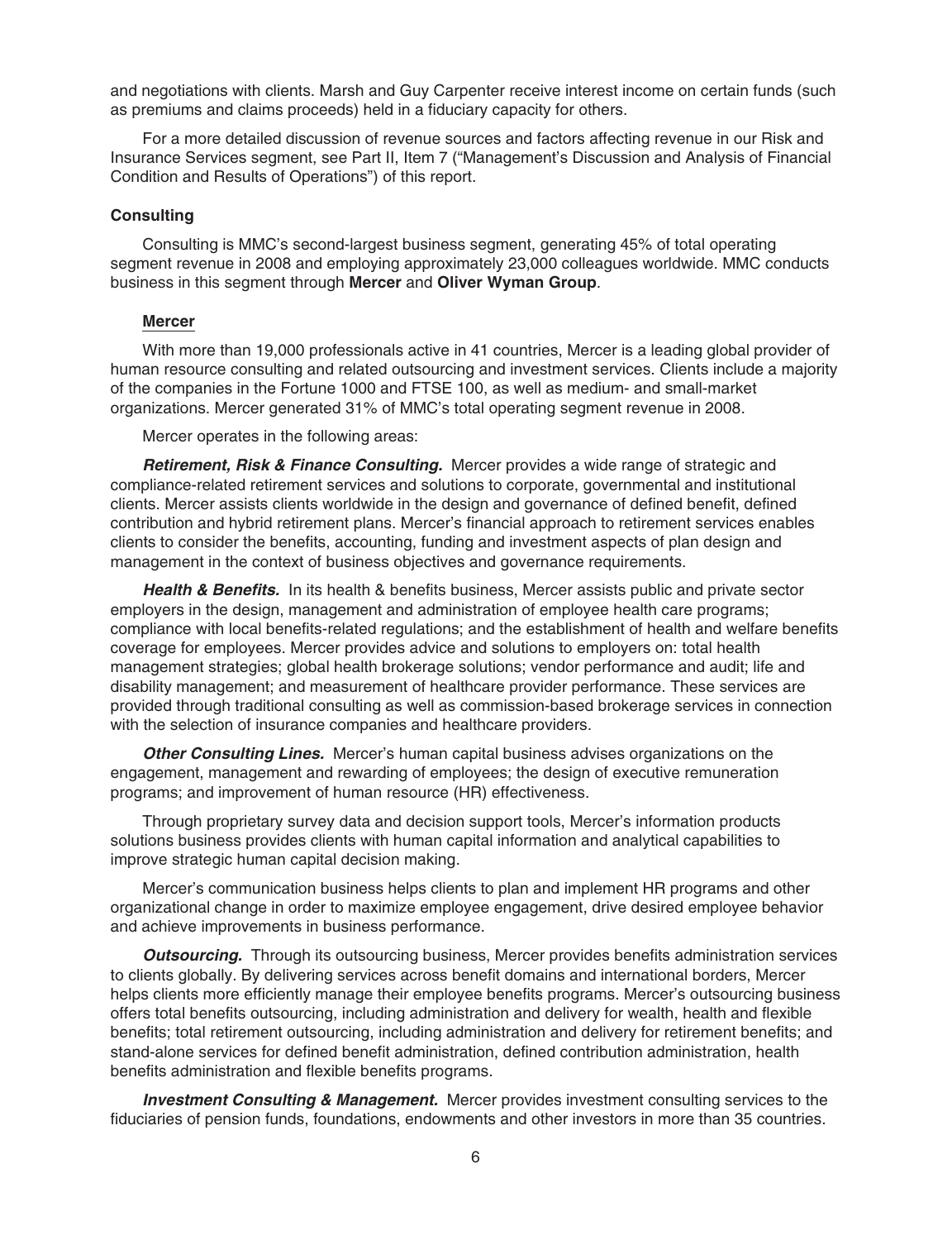Mercer advises clients on all stages of the institutional investment process, from strategy, structure and implementation to ongoing portfolio management.

Mercer's investment management business provides multi-manager investment solutions, primarily for retirement plan assets, to institutional investors (such as retirement plan sponsors and trustees), and to individual investors (primarily through the inclusion of funds managed by Mercer on affiliated and third party defined contribution and financial advice platforms). These solutions include "one-stop" investment advisory and asset management solutions for plan sponsors, bundled services for frozen defined benefit plans utilizing our expertise in liability-driven investment and actuarial techniques, and personal wealth solutions. The investment management business offers a diverse range of investment options to meet a full spectrum of risk/return preferences and manages investment vehicles across a range of investment strategies in four geographic regions (US, Canada, Europe and Australia/New Zealand). As of December 31, 2008, Mercer's investment management business had assets under management of more than \$15.5 billion worldwide.

#### **Oliver Wyman Group**

With approximately 4,000 professionals based in 22 countries, Oliver Wyman Group delivers advisory services to clients through three operating units, each of which is a leader in its field: Oliver Wyman; Lippincott; and NERA Economic Consulting. Oliver Wyman Group generated 13% of MMC's total operating segment revenue in 2008.

Oliver Wyman is a leading global management consulting firm. Oliver Wyman's consultants specialize by industry and functional area, allowing clients to benefit from both deep sector knowledge and specialized expertise in strategy, operations, risk management, organizational transformation, and leadership development. Industry groups include:

- Automotive;
- **Aviation, Aerospace and Defense;**
- **Communications, Media and Technology;**
- **E**nergy;
- Financial services, including corporate and institutional banking, insurance, and retail and business banking;
- **IF Industrial products and services;**
- **Health and life sciences;**
- **Retail and consumer products; and**
- **Surface transportation.**

Oliver Wyman overlays its industry knowledge with expertise in the following functional specializations:

- **Business Transformation. Oliver Wyman advises clients who face major strategic** Numbre discontinuities and risks on business model transformation.
- -Delta Organization & Leadership. The Delta business provides consulting services and customized programs to help CEOs and other senior corporate leaders improve their individual and organizational capabilities. Services include organizational design and transformation; enterprise leadership and board effectiveness; and the Executive Learning Center, which provides customized executive education programs to help organizations develop the leaders they need to compete and grow.
- **Finance and Risk. Oliver Wyman works with CFOs and other senior finance and risk** management executives of leading corporations and financial institutions to help them meet the challenges presented by their evolving roles and the needs of their organizations. Key areas of focus include risk, capital and performance measurement; performance and value-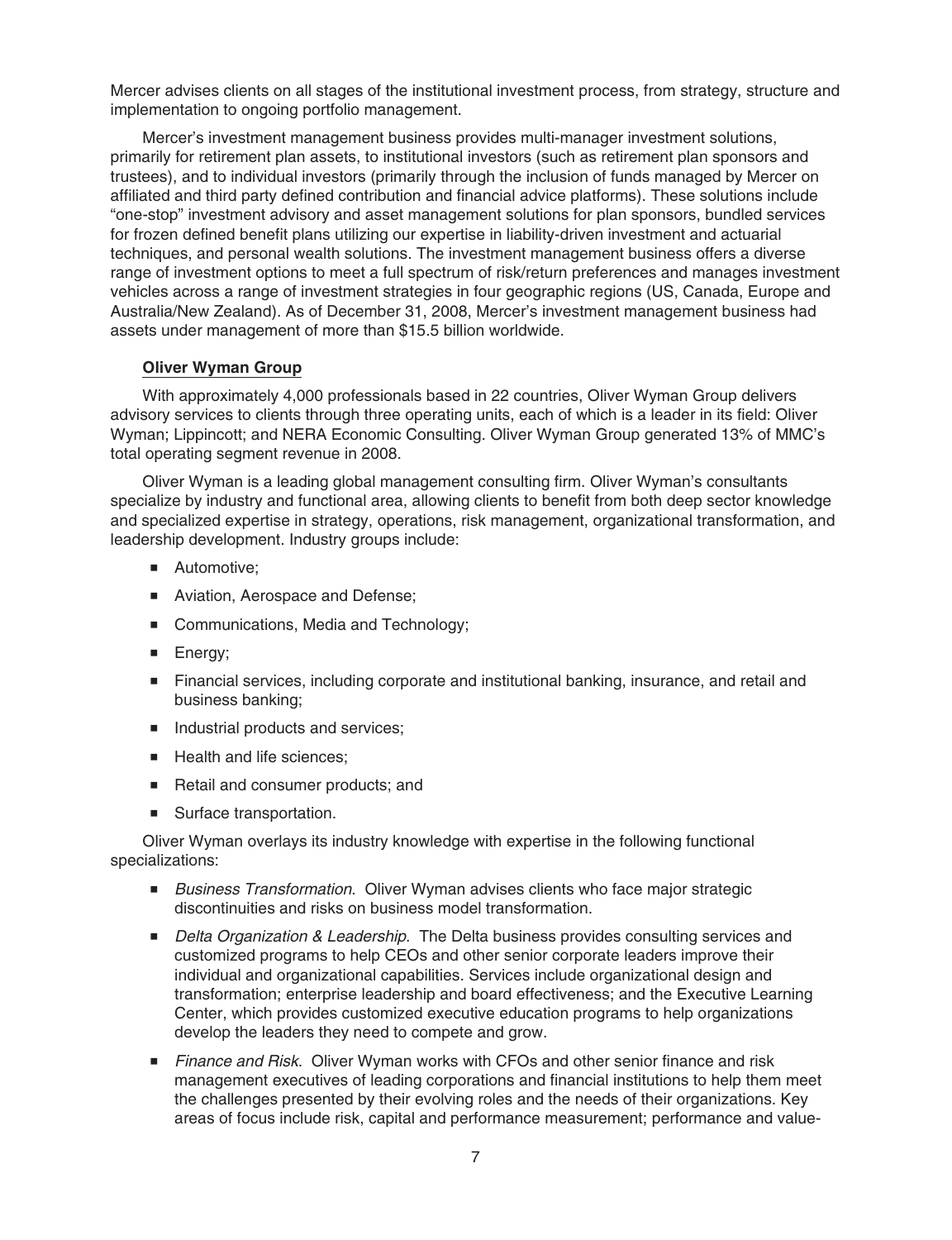based management; and risk governance amid regulatory changes. Oliver Wyman also offers actuarial consulting services to public and private enterprises, self-insured group organizations, insurance companies, government entities, insurance regulatory agencies and other organizations.

- - Marketing and Sales. Oliver Wyman advises leading firms in the areas of offer/pricing optimization; product/service portfolio management; product innovation; marketing spend optimization; value-based customer management; and sales & distribution model transformation.
- **Derations and Technology. Oliver Wyman offers market-leading IT organization design, IT** economics management, Lean Six Sigma principles and methodologies, and sourcing expertise to clients across a broad range of industries.
- - Strategy. Oliver Wyman is a leading provider of corporate strategy advice and solutions in the areas of growth strategy and corporate portfolio; non-organic growth and M&A; performance improvement; business design and innovation; corporate center and shared services; and strategic planning.

*Lippincott* is a brand strategy and design consulting firm which advises corporations around the world in a variety of industries on corporate branding, identity and image. Lippincott has helped create some of the world's most recognized brands.

*NERA Economic Consulting* provides economic analysis and advice to public and private entities to achieve practical solutions to highly complex business and legal issues arising from competition, regulation, public policy, strategy, finance and litigation. NERA professionals operate worldwide assisting clients including corporations, governments, law firms, regulatory agencies, trade associations, and international agencies. NERA's specialized practice areas include: antitrust; securities; complex commercial litigation; energy; environmental economics; network industries; intellectual property; product liability and mass torts; and transfer pricing.

#### **Compensation for Services in Consulting**

Mercer and the Oliver Wyman Group businesses are compensated for advice and services primarily through fees paid by clients. Mercer's health & benefits business is compensated through commissions from insurance companies for the placement of insurance contracts (comprising more than half of the revenue in the health & benefits business) and consulting fees. Mercer's discretionary investment management business and certain of Mercer's defined contribution administration services are compensated typically through fees based on assets under administration and/or management. For a more detailed discussion of revenue sources and factors affecting revenue in the Consulting segment, see Part II, Item 7 ("Management's Discussion and Analysis of Financial Condition and Results of Operations") of this report.

#### **Risk Consulting & Technology**

MMC's Risk Consulting & Technology segment, which conducts business through **Kroll**, generated 9% of MMC's total operating segment revenue in 2008.

Kroll is the world's leading risk intelligence company. With approximately 3,900 colleagues in 30 countries, Kroll provides a wide range of consulting-based services and technology-enabled solutions to a global client base of law firms, financial institutions, corporations, non-profits, government agencies and individuals. During 2008, this segment also included the Corporate Advisory & Restructuring Group (CARG), which provided advice to stakeholders in financially-troubled companies. In the fourth quarter of 2008, MMC sold the restructuring businesses comprising this group to their senior executives in separate leveraged buyout transactions.

*Consulting Services.* Kroll's Consulting Services Group helps clients mitigate business, financial and physical risks to facilitate the achievement of their legal, operational and financial objectives.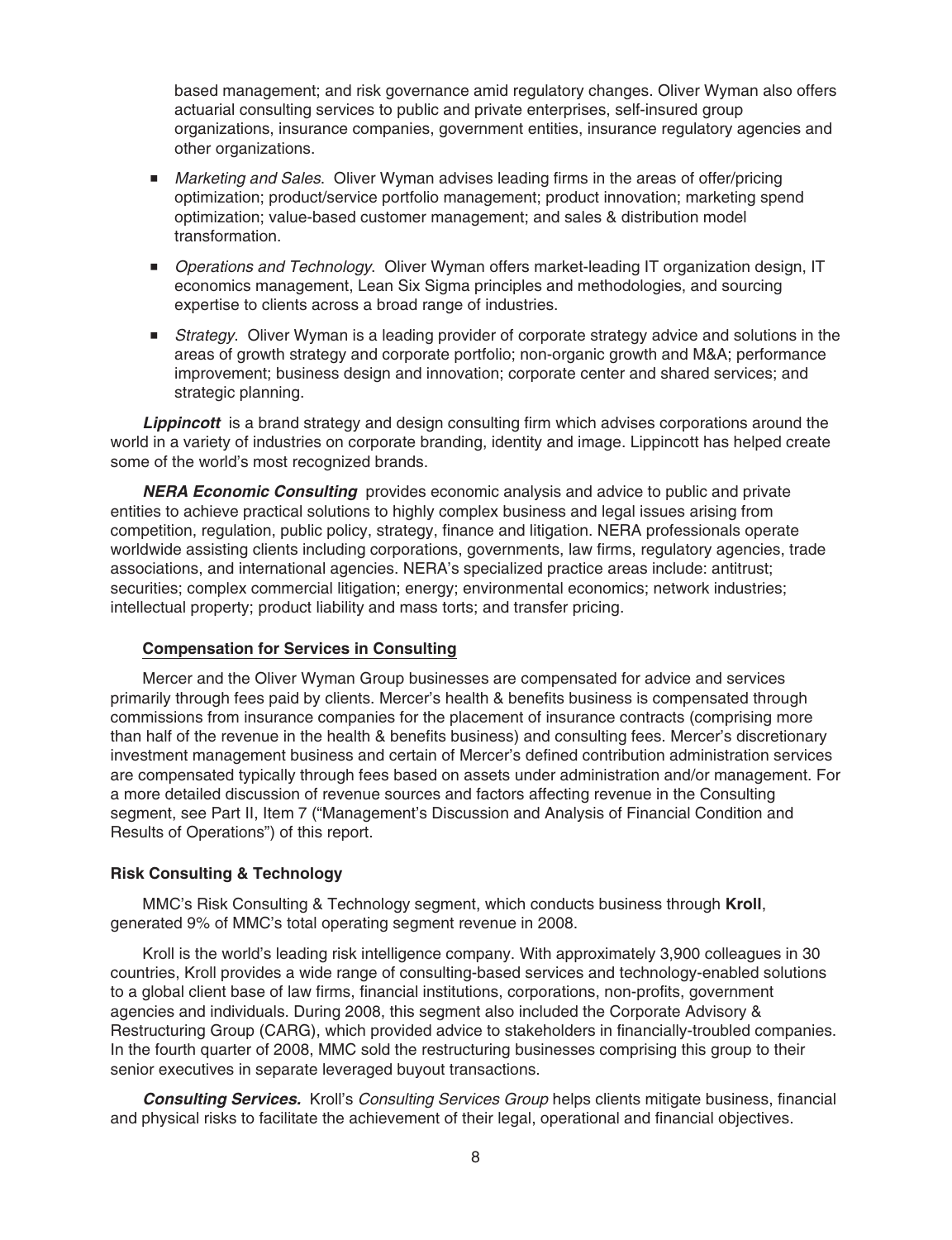Kroll's business intelligence and investigations unit provides: reputational due diligence associated with investments and transactions; information gathering and analysis; investigative services; litigation support; assistance in locating misappropriated assets; and programs to protect intellectual property, prevent money laundering and ensure the integrity of vendors.

Kroll's financial advisory services unit provides forensic accounting and litigation consulting to help clients uncover fraud, comply with securities and corporate governance regulations and assess financial damages for insurance claims and litigation. Through 2008, this unit also included a valuation services practice; this business was transferred to Marsh Risk Consulting in January 2009.

Kroll's security services operation serves clients worldwide, including multinational corporations, government agencies, high-net-worth individuals, architectural firms, and private and public sector organizations. Services include: security consulting; architectural security engineering; executive protection; high risk environment intelligence and protective services; and crisis response programs. Kroll also conducts security clearance investigations of government personnel and monitors law enforcement agencies and other public and private entities' compliance with federal consent decrees and other government mandates.

*Litigation Support and Data Recovery*. Kroll's Litigation Support and Data Recovery unit provides its services through Kroll Ontrack. Kroll Ontrack provides technology-driven services and software to help legal, corporate and governmental entities, as well as consumers, recover, search, analyze, produce and present electronic data efficiently and cost-effectively. These services are provided to organizations and individuals in the United States, Canada, Europe and Asia. In addition to its award-winning suite of software, Kroll Ontrack provides data recovery, advanced search, electronic and paper discovery, computer forensics, electronically stored information ("ESI") consulting and trial consulting and presentation services.

**Background Screening.** Kroll's Background Screening companies provide organizations with comprehensive screening services that help them make informed choices in such critical areas as employment, lending, vendor selection, investment placement and academic institutional admissions. It also provides data breach incident management – including identity theft solutions for individuals.

Kroll Background Screening provides employment screening and substance abuse testing to corporate, institutional and government clients in the United States, Canada, Europe, Asia and Africa. Through its Fraud Solutions practice, it helps organizations and individuals address each phase of personal data theft detection and mitigation, from pre-breach preparedness, risk assessment and planning to post-event customer communication, investigation and resolution.

Kroll Factual Data offers credit-related information services to mortgage and consumer lending businesses, property management firms and governmental organizations in the United States.

#### **Compensation for Services in Risk Consulting & Technology**

Kroll receives compensation in the form of fees paid by clients. These fees are typically earned on an hourly, project, fixed fee or per-unit basis. For a more detailed discussion of revenue sources and factors affecting revenue in our Risk Consulting & Technology segment, see Part II, Item 7 ("Management's Discussion and Analysis of Financial Condition and Results of Operations") of this report.

#### **Regulation**

MMC's activities are subject to licensing requirements and extensive regulation under United States federal and state laws, as well as laws of other countries in which MMC's subsidiaries operate. See Part I, Item 1A ("Risk Factors") below for a discussion of how actions by regulatory authorities or changes in legislation and regulation in the jurisdictions in which we operate may have an adverse effect on our businesses.

*Risk and Insurance Services*. While laws and regulations vary from location to location, every state of the United States and most foreign jurisdictions require insurance market intermediaries and related service providers (such as insurance brokers, agents and consultants, reinsurance brokers,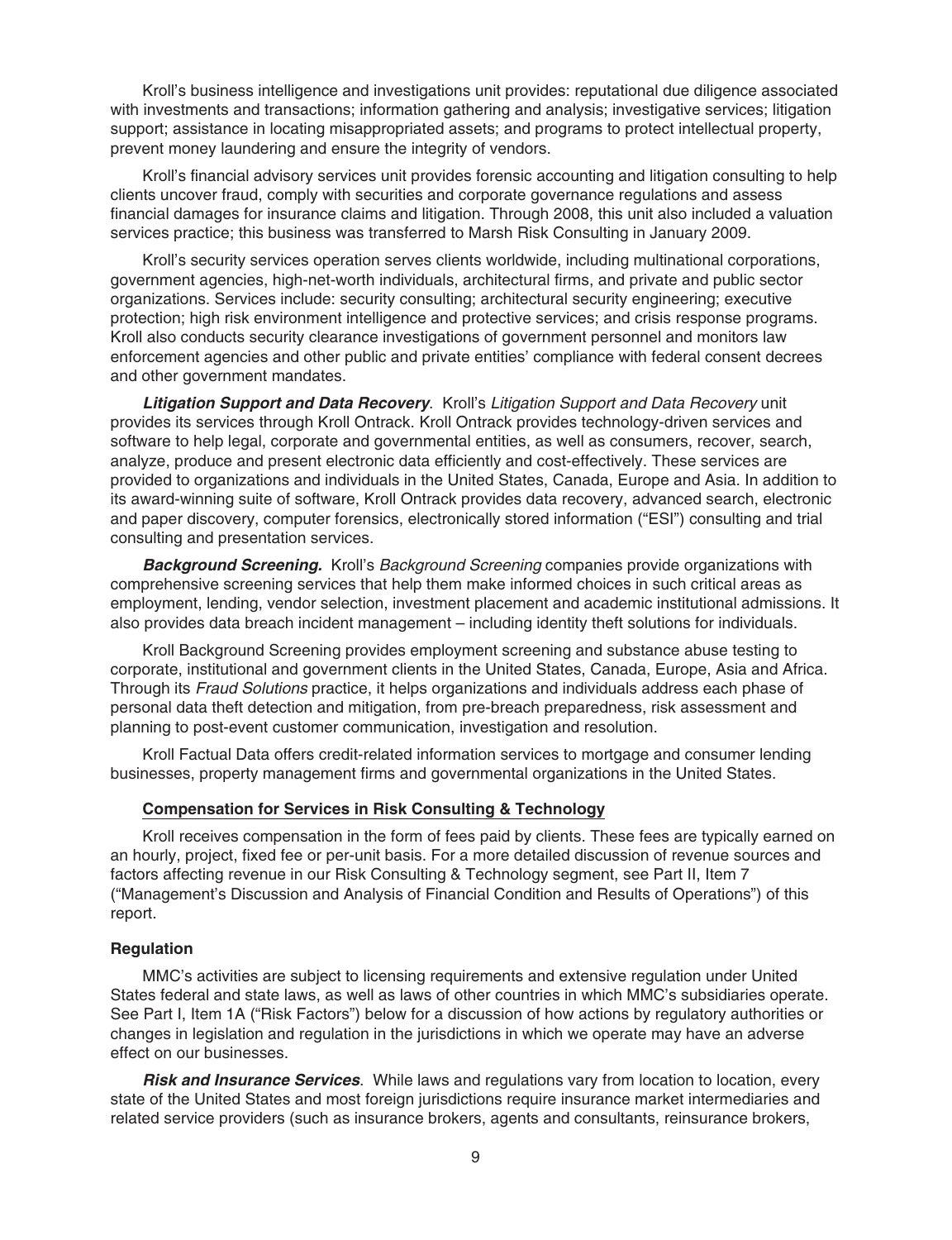managing general agents and third party administrators) to hold an individual and/or company license from a governmental agency or self-regulatory organization. Some jurisdictions issue licenses only to individual residents or locally-owned business entities; in this case, if MMC has no licensed subsidiary, we may maintain arrangements with residents or business entities licensed to act in such jurisdiction.

Beginning in January 2005, all European Union member states were required to implement the Insurance Mediation Directive. This Directive aims to apply consistent minimum professional standards to insurance intermediaries, including a licensing system based on an assessment of factors such as professional competence, financial capacity and professional indemnity insurance. As member states of the European Union adopt regulations to comply with the Directive, our insurance intermediary operations in the European Union have become subject to enhanced regulatory requirements. In January 2005, as part of the implementation of the Directive in the United Kingdom, the power and responsibilities of the Financial Services Authority, or FSA, were expanded to include regulation of insurance and reinsurance intermediaries in the United Kingdom.

Insurance authorities in the United States and certain other jurisdictions in which MMC's subsidiaries do business, including the FSA in the United Kingdom, also have enacted laws and regulations governing the investment of funds, such as premiums and claims proceeds, held in a fiduciary capacity for others. These laws and regulations typically provide for segregation of these fiduciary funds and limit the types of investments that may be made with them.

Certain of MMC's Risk and Insurance Services activities are governed by other regulatory bodies, such as investment, securities and futures licensing authorities. In the United States, Marsh and Guy Carpenter use the services of MMC Securities Corp., a U.S.-registered broker-dealer and investment advisor, member FINRA/SIPC, primarily in connection with investment banking-related services and advising on alternative risk financing transactions. Also in the United States, Marsh uses the services of Interlink Securities Corp., primarily in connection with variable insurance products. Guy Carpenter provides advice on securities or investments in the European Union through MMC Securities (Europe) Ltd. (formerly GC Securities Ltd.), which is authorized and regulated by the FSA. Marsh receives investment management services in the European Union from another MMC subsidiary, Marsh Investment Service Limited, which is also regulated by the FSA. MMC Securities Corp., Interlink Securities Corp. and MMC Securities (Europe) Ltd. are indirect, wholly-owned subsidiaries of MMC.

In some jurisdictions, insurance-related taxes may be due either directly from clients or from the insurance broker. In the latter case, the broker customarily looks to the client for payment.

*Consulting*. Certain of Mercer's retirement-related consulting services are subject to pension law and financial regulation in many countries, including by the Securities and Exchange Commission, or SEC, in the United States and the FSA in the United Kingdom. In addition, the trustee services, investment services (including advice to individuals on the investment of personal pension assets and assumption of discretionary investment management responsibilities) and retirement and employee benefit program administrative services provided by Mercer and its subsidiaries and affiliates are subject to investment and securities regulations in various jurisdictions. The benefits insurance consulting and brokerage services provided by Mercer and its subsidiaries and affiliates are subject to the same licensing requirements and regulatory oversight as the insurance market intermediaries described above regarding our Risk and Insurance Services businesses. In the United States, Mercer and Oliver Wyman Group use the services of MMC Securities Corp. primarily in connection with the sale of retirement and employee benefit plans, and investment banking services, respectively.

*Risk Consulting & Technology*. Certain of Kroll's risk consulting and investigative activities are licensed and regulated at the federal, state and local level in the United States and abroad. Many of these activities also involve the use of data from outside sources, including third party vendors and governmental records. As a result, changes in existing, or the implementation of new laws and regulations, particularly relating to privacy, could interfere with Kroll's historical access to and use of such data. Substance abuse testing laboratories operated by a Kroll subsidiary are certified on the federal level and licensed in a number of states.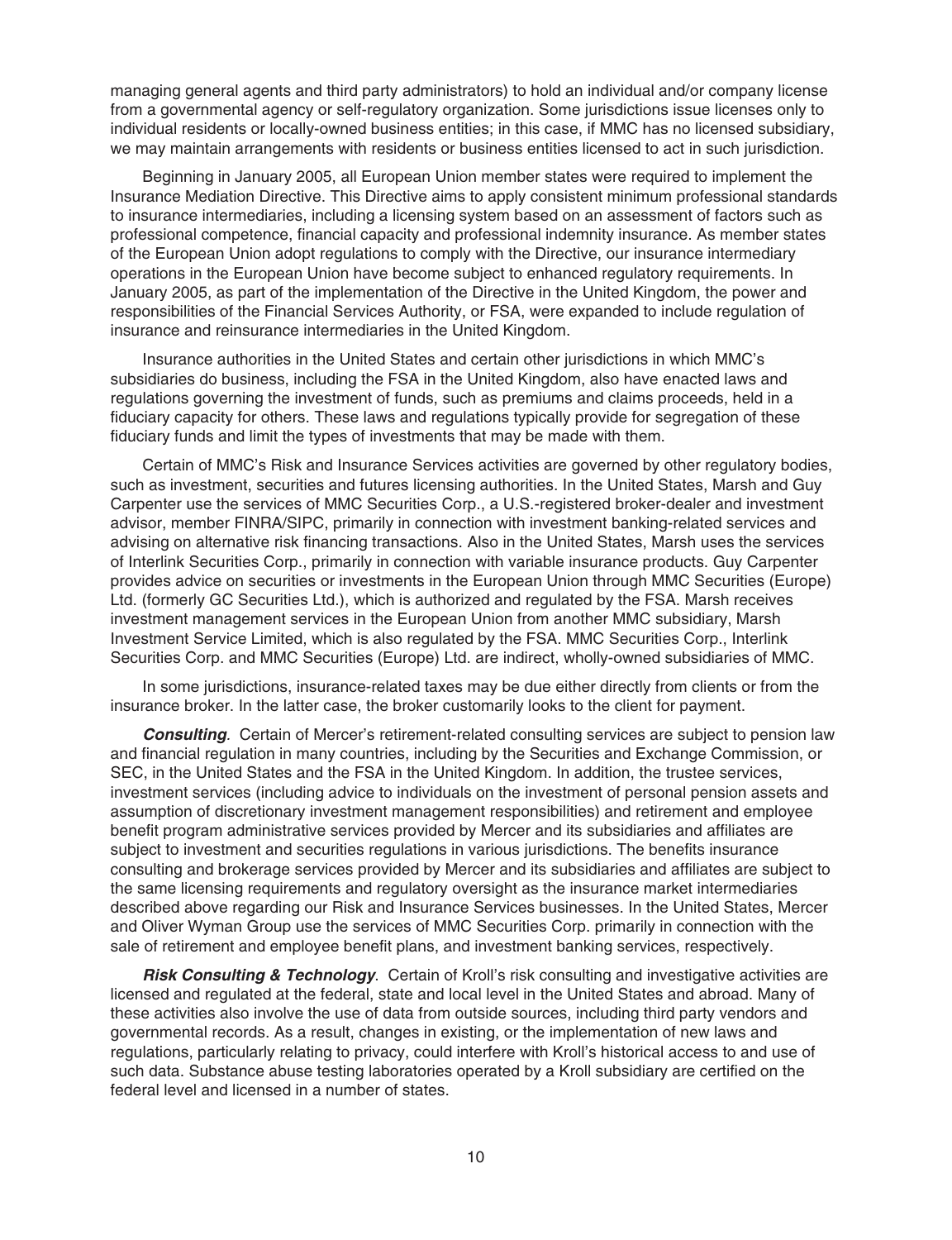#### **Competitive Conditions**

MMC faces strong competition in all of its businesses from providers of similar products and services. MMC also encounters strong competition throughout its businesses from both public corporations and private firms in attracting and retaining qualified employees. In addition to the discussion below, see "Risks Relating to MMC Generally –Competitive Risks," in Part I, Item 1A of this report.

*Risk and Insurance Services*. MMC's combined insurance and reinsurance services businesses are global in scope. The principal bases upon which our insurance and reinsurance businesses compete include the range, quality and cost of the services and products provided to clients. MMC encounters strong competition from other insurance and reinsurance brokerage firms that operate on a nationwide or worldwide basis, from a large number of regional and local firms in the United States, the European Union and elsewhere, from insurance and reinsurance companies that market and service their insurance products without the assistance of brokers or agents and from other businesses, including commercial and investment banks, accounting firms and consultants, that provide risk-related services and products. Although the major global insurance brokerage firms against whom Marsh competes have, like us, stopped using contingent commission arrangements, many specialist, regional and local firms have not done so. The continuing acceptance of contingent commission revenue by certain of Marsh's competitors may provide them greater pricing flexibility and put Marsh at a competitive disadvantage.

Certain insureds and groups of insureds have established programs of self insurance (including captive insurance companies) as a supplement or alternative to third-party insurance, thereby reducing in some cases their need for insurance placements. There are also many other providers of affinity group and private client services, including specialized firms, insurance companies and other institutions.

The continuing impact of legal and regulatory proceedings concerning our insurance brokerage operations also could affect Marsh's competitive position. These proceedings are discussed in more detail in Note 16 to the consolidated financial statements included under Part II, Item 8 of this report. Please also read our discussion of the risks associated with these proceedings and their impact under Part I, Item 1A ("Risk Factors") below.

*Consulting*. MMC's consulting and HR outsourcing businesses face strong competition from other privately and publicly held worldwide and national companies, as well as regional and local firms. These businesses compete generally on the basis of the range, quality and cost of the services and products provided to clients. Competitors include independent consulting and outsourcing firms, as well as consulting and outsourcing operations affiliated with accounting, information systems, technology and financial services firms.

Mercer's investment consulting and investment management businesses face competition from many sources, including multi-manager services offered by other investment consulting firms and financial institutions.

In many cases, clients have the option of handling the services provided by Mercer and Oliver Wyman Group internally, without assistance from outside advisors.

*Risk Consulting & Technology*. In Risk Consulting & Technology, we face competition from local, regional, national and international firms that provide similar services in the fields of accounting, investigative and security services, consulting and technology services. Kroll's Consulting Services Group faces competition from local, regional, national and international accounting firms who provide forensic accounting, litigation support and investigative services, as well as other specialist firms providing architectural engineering and security consulting services. Kroll's Litigation Support and Data Recovery and Background Screening businesses face competition from a variety of law firms, independent service providers and technology companies.

#### **Segmentation of Activity by Type of Service and Geographic Area of Operation.**

Financial information relating to the types of services provided by MMC and the geographic areas of its operations is incorporated herein by reference to Note 17 to the consolidated financial statements included under Part II, Item 8 of this report.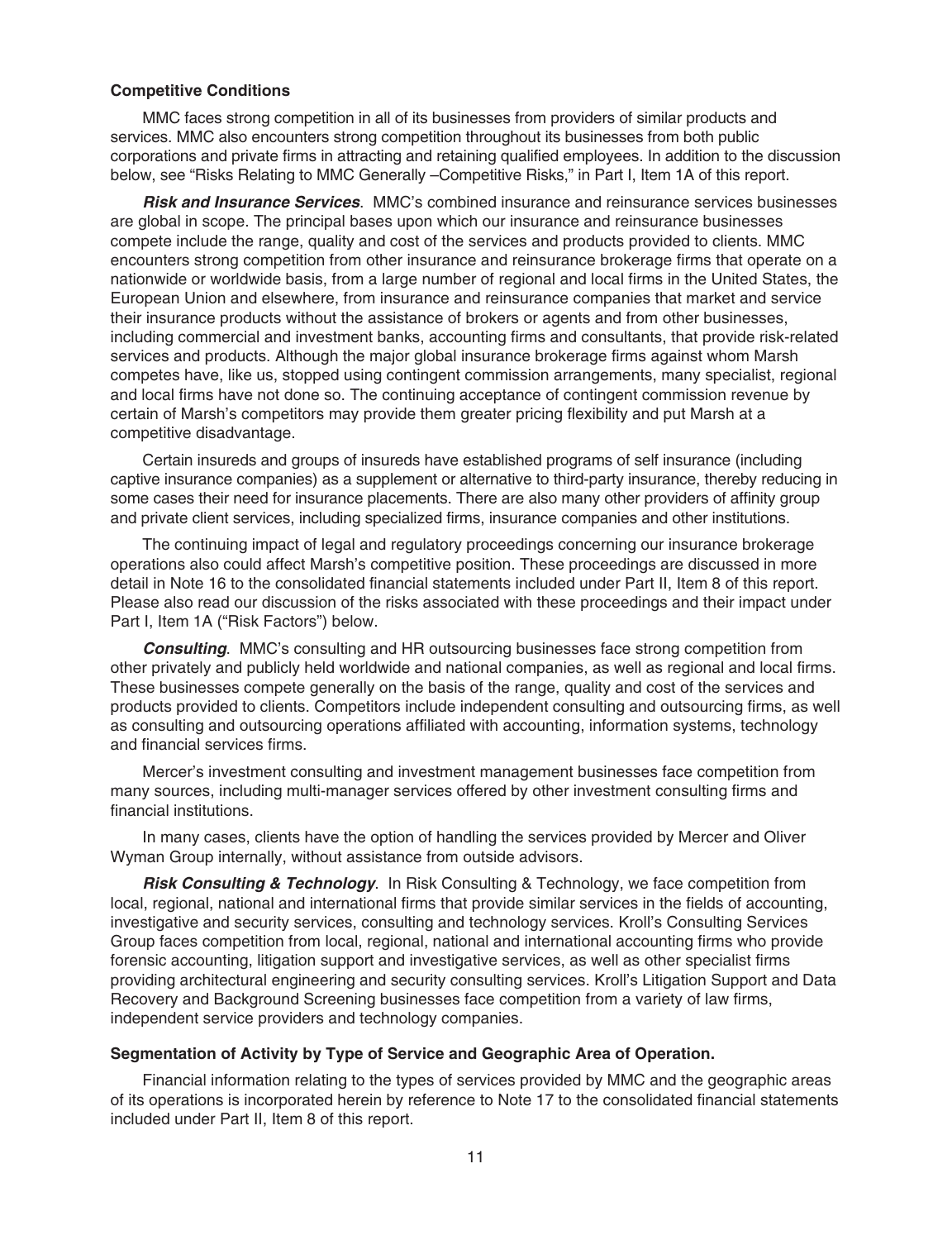#### **Employees**

As of December 31, 2008, MMC and its consolidated subsidiaries employed approximately 54,400 people worldwide, including approximately 26,900 in risk and insurance services, approximately 23,000 in consulting and approximately 3,900 in Risk Consulting & Technology. Approximately 600 individuals are employed by MMC at the parent-company level.

#### **EXECUTIVE OFFICERS OF MMC**

The executive officers of MMC are appointed annually by MMC's Board of Directors. As of February 27, 2009, the following individuals were executive officers of MMC:

Ben F. Allen, age 44, is president and chief executive officer of Kroll, a position he assumed in March 2008. In July 2007 Mr. Allen was named chief operating officer of Kroll while continuing in his position as president of Kroll's Technology Services Group. He led the Technology Services Group, comprised of Kroll Ontrack, Kroll Factual Data and Kroll's background screening and substance abuse testing businesses, beginning in January 2005. Previously, Mr. Allen was president of Kroll Ontrack, the firm's legal technologies and data recovery business, following Kroll's acquisition of Ontrack Data International, Inc. in June 2002. Mr. Allen had been president and chief executive officer of Ontrack Data International since July 2001, and previously served in several roles for that firm, including as chief operating officer and general manager of the U.K. and France offices.

Orlando D. Ashford, age 40, is senior vice president, Human Resources, of MMC. Mr. Ashford joined MMC in September 2008. Prior to MMC, he was with the Coca-Cola Company since 2005 in human resource management, most recently as Group Director of Human Resources for Eurasia and Africa. While at Coca-Cola, Mr. Ashford reorganized and rebuilt the company's corporate center HR team and headed a company-wide cultural change initiative. Prior to Coca-Cola, Mr. Ashford held positions with Motorola, the Delta Consulting Group (subsequently Mercer Delta Consulting), Ameritech and Andersen Consulting.

Peter J. Beshar, age 47, is executive vice president and general counsel of MMC. Before joining MMC in November 2004, Mr. Beshar was a litigation partner in the law firm of Gibson, Dunn & Crutcher LLP. Mr. Beshar joined Gibson, Dunn & Crutcher in 1995 after serving as an Assistant Attorney General in the New York Attorney General's office and as the special assistant to Cyrus Vance in connection with the peace negotiations in the former Yugoslavia.

M. Michele Burns, age 51, is chairwoman and chief executive officer of Mercer. Ms. Burns joined MMC as executive vice president on March 1, 2006, assumed the position of chief financial officer of MMC on March 31, 2006 and moved to her current position with Mercer on September 25, 2006. Prior to joining MMC, Ms. Burns was executive vice president and chief financial officer since May 2004, and chief restructuring officer since August 2004, of Mirant Corporation, an energy company. Prior to joining Mirant, she was executive vice president and chief financial officer of Delta Air Lines, Inc. from August 2000 to April 2004. She held various other positions in the finance and tax departments of Delta beginning in January 1999. Delta filed for protection under Chapter 11 of the United States Bankruptcy Code in September 2005.

John P. Drzik, age 46, is president and chief executive officer of Oliver Wyman Group, a position he assumed in June 2006. From 2003 to 2006, Mr. Drzik was president of Mercer Oliver Wyman, which was formed following MMC's acquisition of Oliver, Wyman & Company in 2003. He joined Oliver, Wyman & Company in 1984, became president in 1995, and was appointed chairman in 2000.

Brian Duperreault, age 61, is president and chief executive officer of MMC, a position he assumed in January 2008. Prior to joining MMC, Mr. Duperreault served as chairman and chief executive officer of ACE Limited from 1994 to 2004, and continued as chairman through the end of 2007. Prior to ACE, Mr. Duperreault was with American International Group (AIG) for more than 20 years, holding numerous positions and eventually becoming executive vice president of AIG Foreign General Insurance and chairman and chief executive of AIG's American International Underwriters (AIU).

E. Scott Gilbert, age 53, is senior vice president and chief compliance officer of MMC. Prior to joining MMC in January 2005, he had been the chief compliance counsel of the General Electric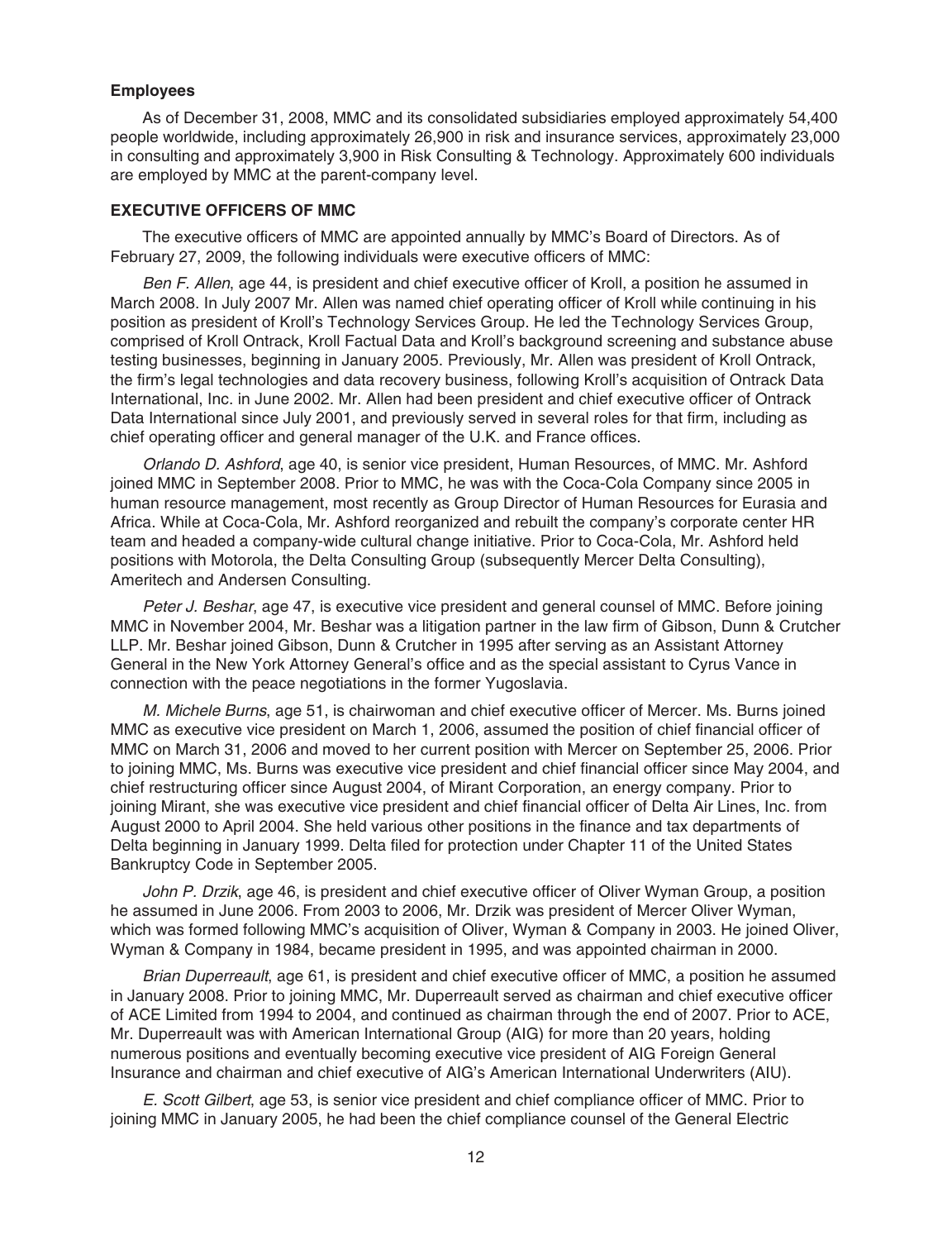Company since September 2004. Prior thereto, he was counsel, litigation and legal policy at GE. Between 1986 and 1992, when he joined GE, he served as an Assistant United States Attorney for the Southern District of New York.

Daniel S. Glaser, age 48, is chairman and chief executive officer of Marsh, a position he assumed in December 2007. Previously, he had been managing director of AIG Europe (U.K.) Limited, and the regional president of AIG's American International Underwriters (AIU) U.K./Ireland division. He joined AIG in 2000 as president of the firm's Global Energy Division. He was named managing director of AIG Europe (U.K.) in 2002. Mr. Glaser began his career in the insurance industry in 1982 as a Marsh broker. He worked at Marsh for a decade, serving in roles in New York, London and Saudi Arabia. Thereafter, he spent eight years at Willis, where he served as president and chief operating officer of Willis Risk Solutions, the Willis large accounts practice.

David Nadler, age 60, is vice chairman, office of the CEO, of MMC. Dr. Nadler founded the Delta Consulting Group, Inc., a consulting firm specializing in executive leadership and organizational change, in 1980. He served as chairman and chief executive officer of that firm until its acquisition by Mercer in 2000, when it became Mercer Delta Consulting. Dr. Nadler served as chairman and chief executive officer of Oliver Wyman's Delta Organization & Leadership business through December 2005 and remains a senior partner of that firm.

Vanessa A. Wittman, age 41, is executive vice president and chief financial officer of MMC. Prior to joining MMC in September 2008, Ms. Wittman was chief financial officer and executive vice president of Adelphia Communications Corp. from 2003 to 2007. She joined Adelphia as part of a new executive team that oversaw one of the most complex bankruptcy cases in U.S. history. While there, Ms. Wittman was responsible for accounting, tax and internal audit functions; operational and field finance; corporate development; and the bankruptcy and investor relations teams. Prior to Adelphia, Ms. Wittman served as chief financial officer of 360networks, based in Seattle. She also has held positions with Microsoft, Metricom Inc. and Morgan Stanley.

Peter Zaffino, age 42, is president and chief executive officer of Guy Carpenter. Prior to assuming this position in February 2008, he had served since 2007 as executive vice president and head of Guy Carpenter's U.S. treaty operations. Previously, Mr. Zaffino was responsible for treaty operations in Guy Carpenter's U.S. eastern region and prior to that led the firm's global specialty practices business. Before joining Guy Carpenter in 2001, Mr. Zaffino served in an executive role with a GE Capital portfolio company specializing in casualty treaty reinsurance.

#### **AVAILABLE INFORMATION**

MMC is subject to the informational reporting requirements of the Securities Exchange Act of 1934. In accordance with the Exchange Act, MMC files with the SEC annual reports on Form 10-K, quarterly reports on Form 10-Q and current reports on Form 8-K. MMC makes these reports available free of charge through its website, www.mmc.com, as soon as reasonably practicable after they are filed with the SEC. The public may read and copy such materials at the SEC's Public Reference Room at 100 F Street, NE, Washington, DC, 20549. The public may obtain information on the operation of the Public Reference Room by calling the SEC at 1-800-SEC-0330. The SEC also maintains an Internet site at www.sec.gov that contains reports, proxy and information statements and other information regarding issuers, like MMC, that file electronically with the SEC.

MMC also posts on its website the following documents with respect to corporate governance:

- **EXEC** Guidelines for Corporate Governance;
- Code of Business Conduct and Ethics;
- **The procedures for addressing complaints and concerns of employees and others; and**
- the charters of the Audit Committee, Compensation Committee, Compliance Committee and Directors and Governance Committee of MMC's Board of Directors.

All of the above documents are available in printed form to any MMC stockholder upon request.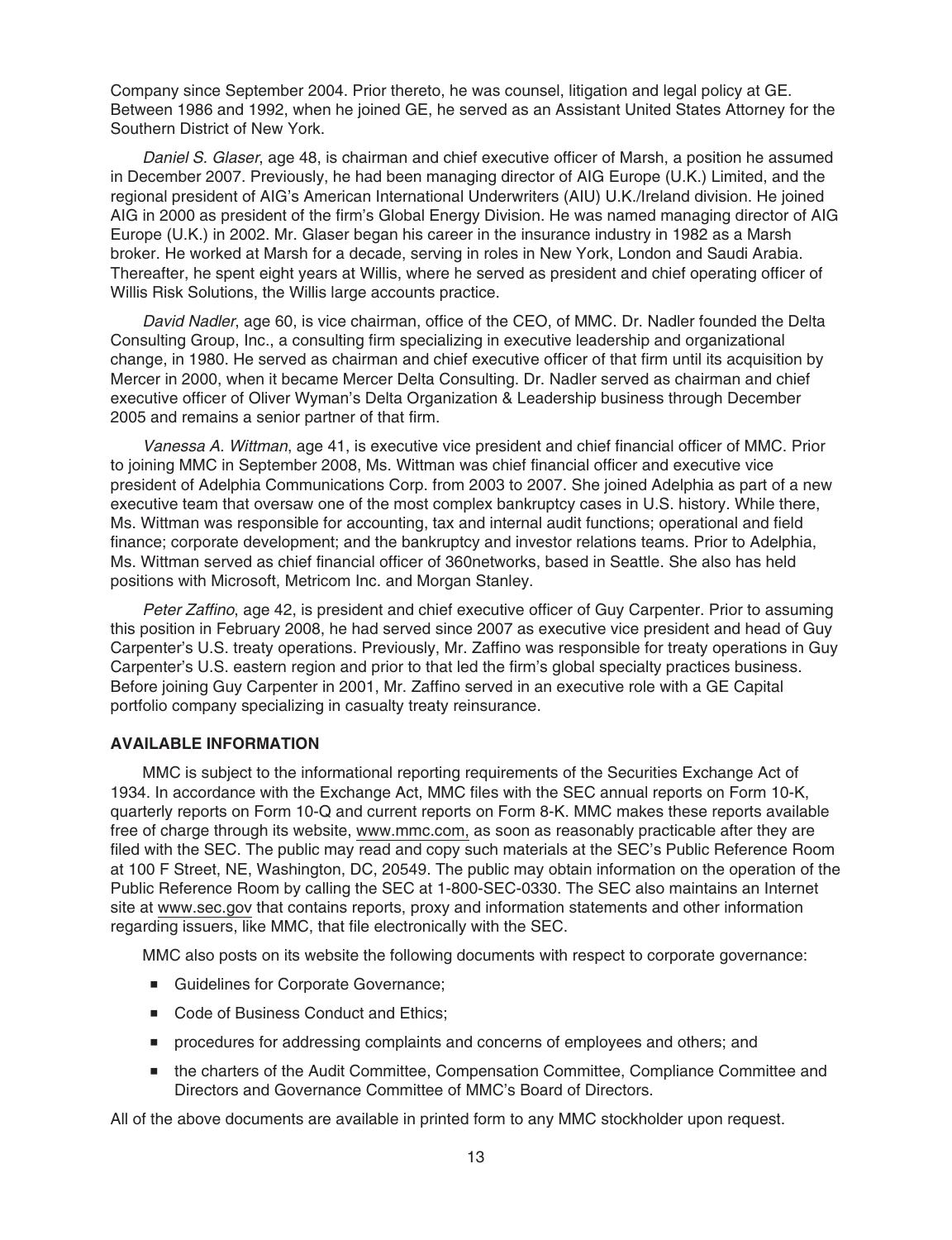#### **Item 1A. Risk Factors**

You should consider the risks described below in conjunction with the other information presented in this report. These risks have the potential to materially adversely affect MMC's business, results of operations or financial condition.

#### **RISKS RELATING TO MMC GENERALLY**

#### Legal and Regulatory Issues

#### **We are subject to legal proceedings and other contingencies which, if determined unfavorably to us, could have a material adverse effect on our business, results of operations or financial condition.**

As more fully described in Note 16 to our consolidated financial statements included under Part II, Item 8 of this report, we are subject to a number of legal proceedings, regulatory actions and other contingencies. An adverse outcome in connection with one or more of these matters could have a material adverse effect on our business, results of operations or financial condition in any given quarterly or annual period. In addition, regardless of any eventual monetary costs, these matters could have a material adverse effect on MMC by exposing us to negative publicity, reputational damage, harm to our client or employee relationships, or diversion of personnel and management resources.

#### **We are subject to significant uninsured exposures arising from "errors and omissions" claims.**

MMC's operating companies provide numerous brokerage, consulting, actuarial and other services for clients around the world. As a result of these activities, we are subject to errors and omissions, or "E&O," claims by clients and third parties who allege that they were damaged as a result of the operating company's alleged failure to perform its services as expected, such as those claims alleged in separate lawsuits by the Alaska Retirement Management Board and Milwaukee County against Mercer. Certain E&O claims seek damages, including punitive damages, in amounts that could, if awarded, be significant and subject MMC, in addition to potential liability for monetary damages, to reputational harm and diversion of personnel and management resources. As described below, for certain policy years, we have limited third party insurance for E&O matters, including the Alaska Retirement Management Board and Milwaukee County matters.

MMC has varying levels of third party insurance coverage against E&O claims, depending on the policy year. To the extent that expected losses exceed MMC's retention in any policy year, MMC records a liability and an asset for the amount that MMC expects to recover under its third-party insurance programs. The policy limits and coverage terms of the third-party insurance vary to some extent by policy year, but MMC is not aware of coverage defenses or other obstacles to coverage that would limit recoveries in years prior to policy year 2001-2002 in a material amount.

In policy years subsequent to 2001-2002, the availability of third-party insurance has declined significantly, which has caused MMC to assume increasing levels of self-insurance for its potential E&O exposures. MMC utilizes internal actuarial and other estimates, and case level reviews by inside and outside counsel, to establish loss reserves, in accordance with SFAS No. 5 ("Accounting for Contingencies"), to provide for its loss retention. These reserves are reviewed quarterly and adjusted as developments warrant. Nevertheless, given the unpredictability of E&O claims and of litigation that could flow from them, it is possible that an adverse outcome in a particular matter could have a material adverse effect on MMC's results of operations, financial condition or cash flow in a given quarterly or annual period.

#### **Our compliance systems and controls cannot guarantee that we are in compliance with all potentially applicable U.S. federal and state or foreign laws and regulations, and actions by regulatory authorities or changes in legislation and regulation in the jurisdictions in which we operate may have an adverse effect on our business.**

Our activities are subject to extensive regulation under the laws of the United States and its various states, the European Union and its member states, and the other jurisdictions in which we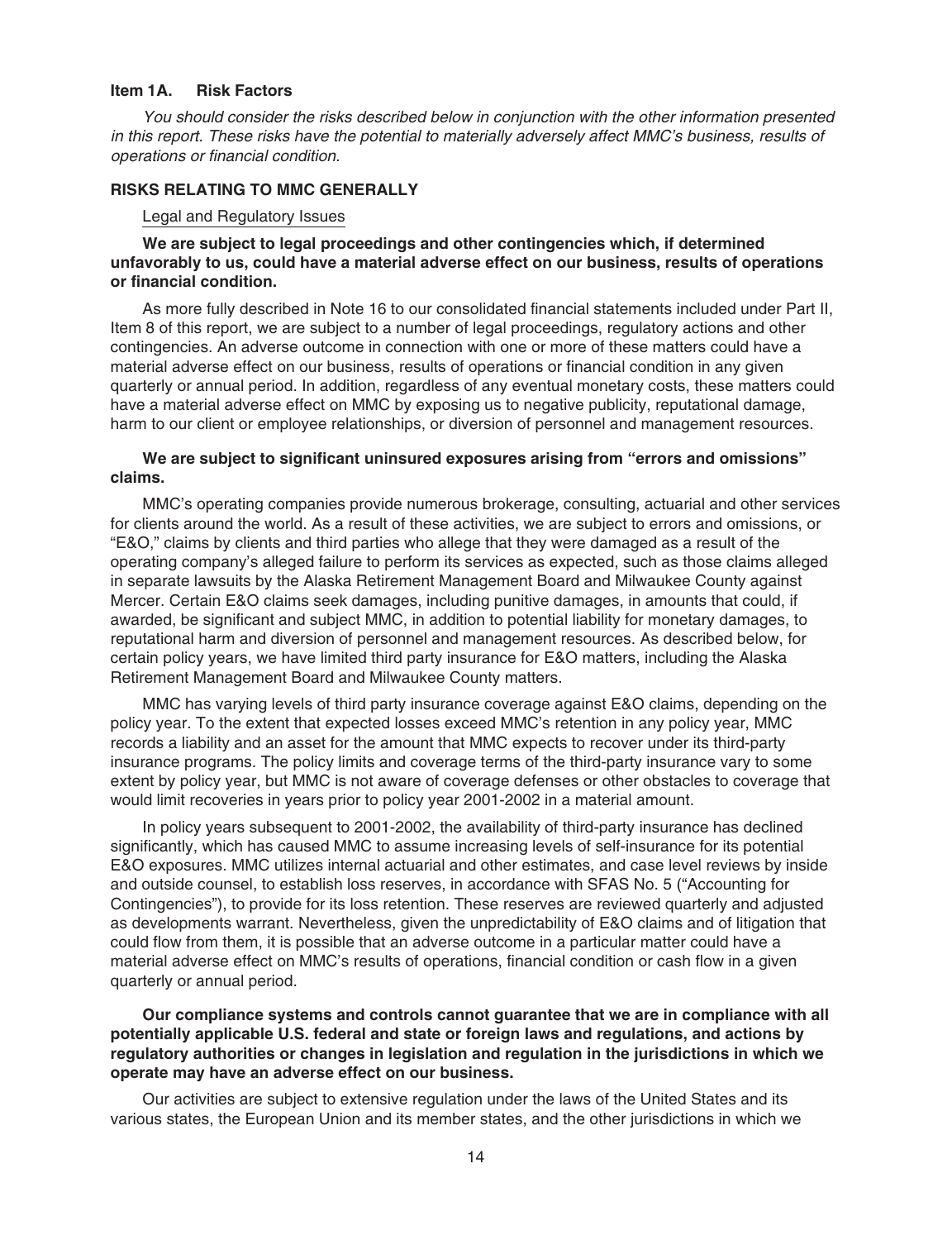operate. For example, our insurance and reinsurance services activities, as well as certain of our consulting and related activities, in the United Kingdom are under the jurisdiction of the Financial Services Authority. Compliance with foreign and U.S. laws and regulations that are applicable to our international operations is complex and may increase our cost of doing business in international jurisdictions. These laws and regulations include import and export requirements, U.S. laws such as the Foreign Corrupt Practices Act, and local laws prohibiting corrupt payments to governmental officials. While we attempt to comply with all applicable laws and regulations, there can be no assurance that we, our employees, our consultants or our contractors are in full compliance with all applicable laws and regulations or interpretations of these laws and regulations at all times or that we will be able to comply with any future laws, regulations or interpretations of these laws and regulations. If we fail to comply with applicable laws and regulations, including those referred to above, we may be subject to investigations, criminal sanctions or civil remedies, including fines, injunctions, loss of an operating license or approval, the suspension of individual employees, limitations on engaging in a particular business or redress to clients. The cost of compliance or the consequences of non-compliance could have a material adverse effect on our business and results of operations. In addition, these matters could have a material adverse effect on MMC by exposing us to negative publicity, reputational damage or harm to our client or employee relationships.

In most jurisdictions, government regulatory authorities have the power to interpret or amend applicable laws and regulations, and have discretion to grant, renew and revoke various licenses and approvals we need to conduct our activities. Such authorities may require MMC to incur substantial increases in costs in order to comply with such laws and regulations. In some areas of our businesses, we act on the basis of our own or the industry's interpretations of applicable laws or regulations, which may conflict from state to state or country to country. In the event those interpretations eventually prove different from those of regulatory authorities, we might be penalized or precluded from carrying on our previous activities. Moreover, the laws and regulations to which we are subject may conflict among the various jurisdictions and countries in which we provide services. Any significant impairment of our ability to conduct our business as we historically have done could have a material adverse effect on our business, results of operations or financial condition.

Finally, government involvement in the insurance or reinsurance markets could displace insurance or reinsurance currently available from the private market and adversely affect our financial condition and results of operations.

#### **Improper disclosure of personal data could result in legal liability or harm our reputation.**

One of our significant responsibilities is to maintain the security and privacy of our clients' confidential and proprietary information and the personal data of their employees and retirement and other benefit plan participants. We maintain policies, procedures and technological safeguards designed to protect the security and privacy of this information. Nonetheless, we cannot entirely eliminate the risk of improper access to or disclosure of personally identifiable information. Such disclosure could harm our reputation and subject us to liability under our contracts and laws that protect personal data, resulting in increased costs or loss of revenue.

Further, data privacy is subject to frequently changing rules and regulations, which sometimes conflict among the various jurisdictions and countries in which we provide services. Our failure to adhere to or successfully implement processes in response to changing regulatory requirements in this area could result in legal liability or impairment to our reputation in the marketplace.

#### International Operations

#### **We are exposed to multiple risks associated with the global nature of our operations.**

We do business worldwide. In 2008, 54 percent of MMC's total operating segment revenue was generated from operations outside the United States, and over one-half of our employees are located abroad. We expect to expand our non-U.S. operations further.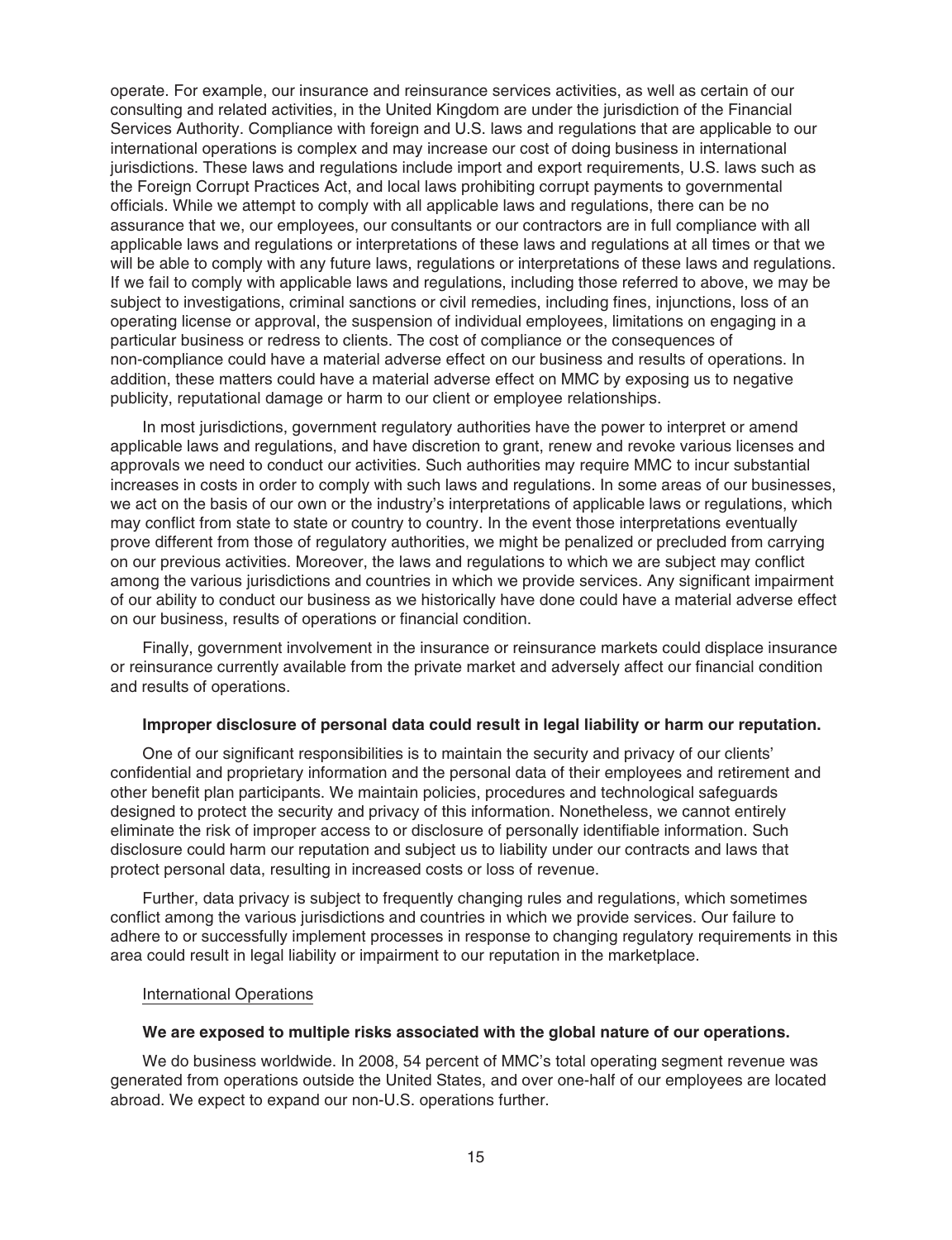The geographic breadth of our activities subjects us to significant legal, economic, operational, market and reputational risks. These include, among others, risks relating to:

- economic and political conditions in foreign countries, including the recent disruption in the global financial markets;
- international hostilities, terrorist activities, natural disasters and infrastructure disruptions;
- local investment or other financial restrictions that foreign governments may impose;
- potential costs and difficulties in complying, or monitoring compliance, with rules relating to trade sanctions administered by the U.S. Office of Foreign Assets Control, the requirements of the U.S. Foreign Corrupt Practices Act, or other U.S. laws and regulations applicable to business operations abroad;
- limitations that foreign governments may impose on the conversion of currency or the payment of dividends or other remittances to us from our non-U.S. subsidiaries;
- withholding or other taxes that foreign governments may impose on the payment of dividends or other remittances to us from our non-U.S. subsidiaries;
- potential transfer pricing-related tax exposures that may result from the allocation of U.S. based costs that benefit our non-U.S. businesses;
- the length of payment cycles and potential difficulties in collecting accounts receivable, particularly in light of the increasing number of insolvencies in the current economic environment and the numerous bankruptcy laws to which they are subject;
- engaging and relying on third parties to perform services on behalf of MMC;
- potential difficulties in monitoring employees in geographically dispersed locations; and
- potential costs and difficulties in complying with a wide variety of foreign laws and regulations (including tax systems) administered by foreign government agencies, some of which may conflict with U.S. or other sources of law.

#### **Our inability to successfully recover should we experience a disaster or other business continuity problem could cause material financial loss, loss of human capital, regulatory actions, reputational harm or legal liability.**

Should we experience a local or regional disaster or other business continuity problem, such as an earthquake, hurricane, terrorist attack, pandemic, security breach, power loss, telecommunications failure or other natural or man-made disaster, our continued success will depend, in part, on the availability of our personnel, our office facilities, and the proper functioning of our computer, telecommunication and other related systems and operations. In such an event, our operational size, the multiple locations from which we operate, and our existing back-up systems would provide us with an important advantage. Nevertheless, we could still experience near-term operational challenges with regard to particular areas of our operations, such as key executive officers or personnel.

Our operations, particularly within our Consulting and Risk Consulting & Technology segments, are dependent upon our ability to protect our technology infrastructure against damage from business continuity events that could have a significant disruptive effect on our operations. We could potentially lose client data or experience material adverse interruptions to our operations or delivery of services to our clients in a disaster recovery scenario.

We regularly assess and take steps to improve upon our existing business continuity plans and key management succession. However, a disaster on a significant scale or affecting certain of our key operating areas within or across regions, or our inability to successfully recover should we experience a disaster or other business continuity problem, could materially interrupt our business operations and cause material financial loss, loss of human capital, regulatory actions, reputational harm, damaged client relationships or legal liability.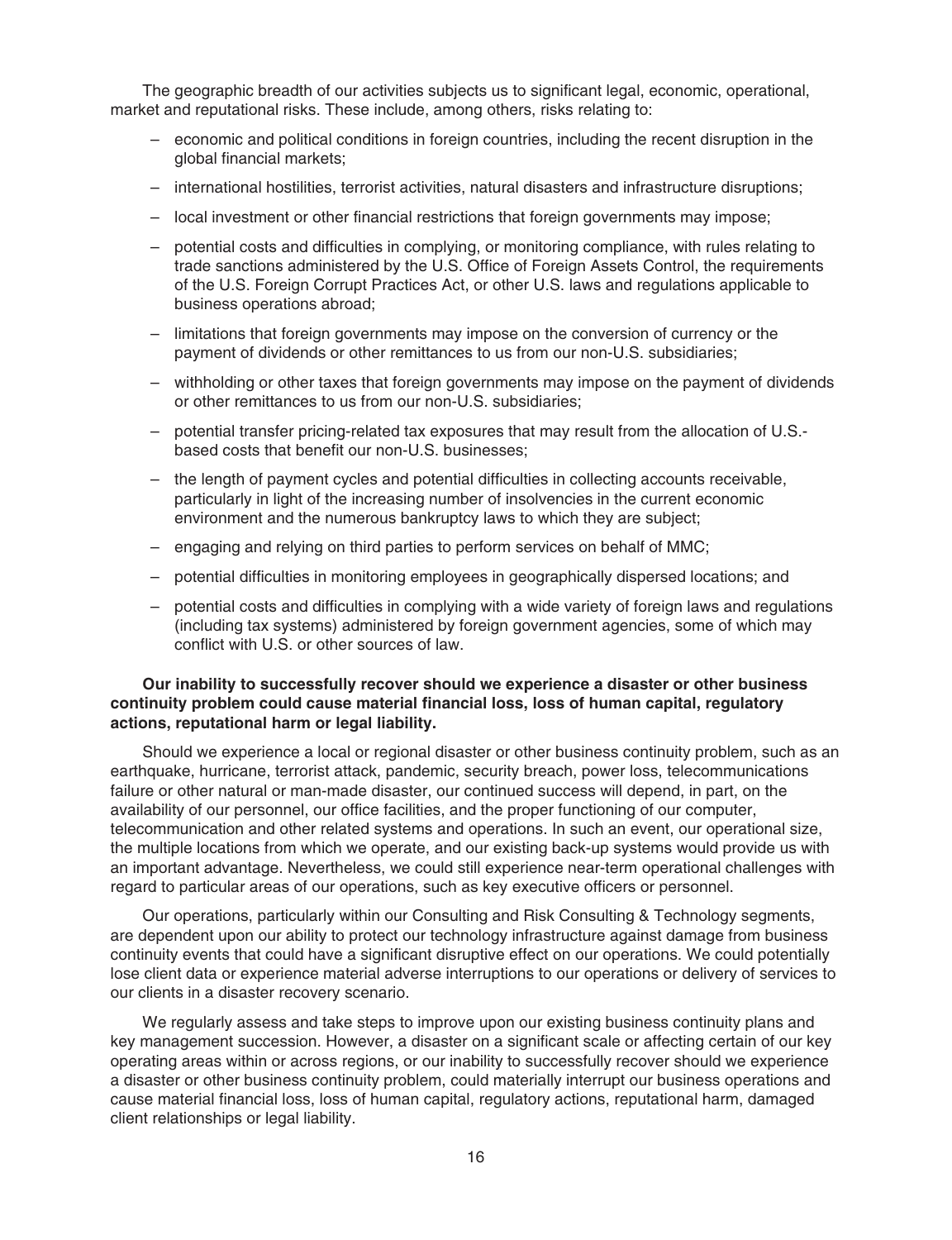#### Competitive Risks

#### **Each of MMC's businesses operates in a highly competitive environment. If we fail to compete effectively, our business and results of operations will suffer.**

As a global professional services firm, MMC experiences acute and continuous competition in each of its operating segments. Our ability to compete successfully depends on a variety of factors, including our geographic reach, the sophistication and quality of our services, and our pricing relative to our competitors. If we are unable to respond successfully to the competition we face, our business and results of operations will suffer.

In our Risk and Insurance Services segment, we compete intensely against two other major global brokerage firms, Aon and Willis, for both client business and employee talent. We also face competition from a wide range of other insurance brokerage firms that operate on a regional, national or local scale; many of these firms, unlike Marsh, Aon and Willis, have not stopped accepting contingent commissions, and thus may have greater pricing flexibility than we do. We compete as well with insurance and reinsurance companies that market and service their insurance products without the assistance of brokers or other market intermediaries, and with various other companies that provide risk-related services. The above competition is intensified by an industry trend toward a "syndicated" or "distributed" approach to the purchase of insurance brokerage services, whereby a client engages multiple brokers to service different portions of the client's account.

In our Consulting and Risk Consulting & Technology segments, we compete for business and employee talent with numerous independent consulting firms and organizations affiliated with accounting, information systems, technology and financial services firms around the world. Kroll also competes with law firms for certain of its services.

#### **The loss of key professionals could hurt our ability to retain existing client revenues and generate revenues from new business.**

Across all of our businesses, our personnel are crucial to developing and retaining the client relationships on which our revenues depend. It is therefore very important for us to retain significant revenue-producing employees and the key managerial and other professionals who support them. We face numerous challenges in this regard, including:

- the intense competition for talent in all of our businesses;
- the general mobility of professionals in our businesses; and
- the difficulties we may face in offering compensation of a type and amount (including equitybased compensation) sufficient to attract, motivate and retain valuable employees.

Losing employees who manage or support substantial client relationships or possess substantial experience or expertise could adversely affect our ability to secure and complete client engagements, which would adversely affect our results of operations. In addition, if any of our key professionals were to join an existing competitor or form a competing company, some of our clients could choose to use the services of that competitor instead of our services.

#### **Consolidation in the industries that we serve could adversely affect our business.**

Particularly in the current economic environment, companies in the industries that we serve may seek to achieve economies of scale and other synergies by combining with or acquiring other companies. If two or more of our current clients merge or consolidate and combine their operations, it may decrease the amount of work that we perform for these clients. If one of our current clients merges or consolidates with a company that relies on another provider for its services, we may lose work from that client or lose the opportunity to gain additional work. The increased market power of larger companies could also increase pricing and competitive pressures on us. Any of these possible results of industry consolidation could adversely affect our business. Guy Carpenter is especially susceptible to this risk given the limited number of insurance company clients and reinsurers in the marketplace.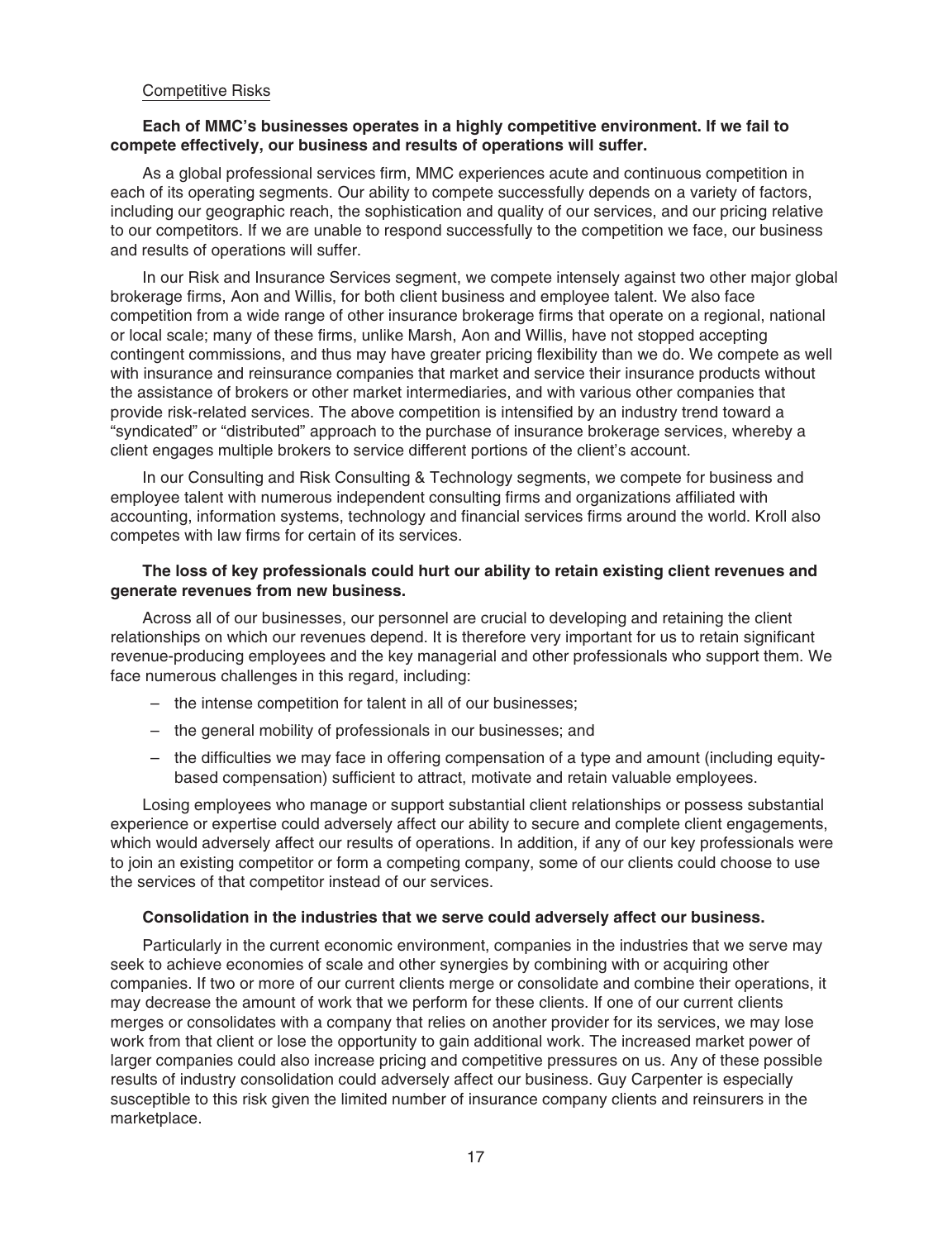#### **Our businesses face rapid technological changes and our failure to adequately anticipate or respond to these changes could adversely affect our business and results of operations.**

To remain competitive in many of our business areas, we must identify the most current technologies and methodologies and integrate them into our service offerings. For example, Guy Carpenter's risk-modeling services are increasingly dependent on implementing advanced software and data-compilation tools; Kroll's e-discovery business depends on advanced search technology and computerized document processing; and Mercer's ability to price its outsourcing services competitively is highly dependent on the efficient and cost effective use of technology. If we do not make the correct technology choices or investments, or if our choices or investments are insufficiently prompt or costeffective, our business and results of operations could suffer.

#### Financial Risks

#### **Our results of operations could be adversely affected by economic and political conditions and the effects of these conditions on our clients' businesses and levels of business activity.**

Global economic and political conditions affect our clients' businesses and the markets they serve. Recently, the credit markets and the financial services industry have been experiencing a period of unprecedented turmoil and upheaval characterized by the bankruptcy, failure, collapse or sale of various financial institutions and an unprecedented level of intervention from the United States and foreign governments. These economic conditions have resulted in negative impacts on businesses and financial institutions, and financial services entities in particular. The current global economic crisis is having a significant effect on our Consulting and Risk Consulting & Technology segments in particular. Many of our clients have been reducing expenses, including amounts they spend on consulting services. If these economic conditions persist or deteriorate, they could potentially have a significant impact on our operations.

These economic conditions may reduce demand for our services or depress pricing of those services, which could have a material adverse effect on our results of operations. Changes in global economic conditions could also shift demand to services for which we do not have competitive advantages, and this could negatively affect the amount of business that we are able to obtain. Should it become necessary for us to further restructure our business, including reducing our work force, as a result of these market conditions or other factors that reduce the demand for our products and services, our ability to execute our business strategy could be adversely affected.

Financial institution failures may cause us to incur increased expenses or make it more difficult either to utilize our existing debt capacity or otherwise obtain financing for our operations, investing activities (including the financing of any future acquisitions), or financing activities.

Our cash investments, including those held in a fiduciary capacity, are subject to general credit, liquidity, counterparty, market and interest rate risks that may be exacerbated by the recent global financial crisis. If the banking system or the fixed income, credit or equity markets continue to deteriorate or remain volatile, the values and liquidity of our investments could be adversely affected.

#### **Our significant non-U.S. operations expose us to exchange rate fluctuations and various risks that could impact our business.**

We are subject to exchange rate risk because some of our subsidiaries receive revenue other than in their functional currencies, and because we must translate the financial results of our foreign subsidiaries into U.S. dollars. Our U.S. operations earn revenue and incur expenses primarily in U.S. dollars. In certain jurisdictions (primarily the United Kingdom), however, our Risk and Insurance Services operations generate revenue in a number of different currencies, but expenses are almost entirely incurred in local currency. Due to fluctuations in foreign exchange rates, we are subject to economic exposure as well as currency translation exposure on the profits of our operations. Exchange rate risk could have a material adverse effect on our financial condition, results of operations or cash flow.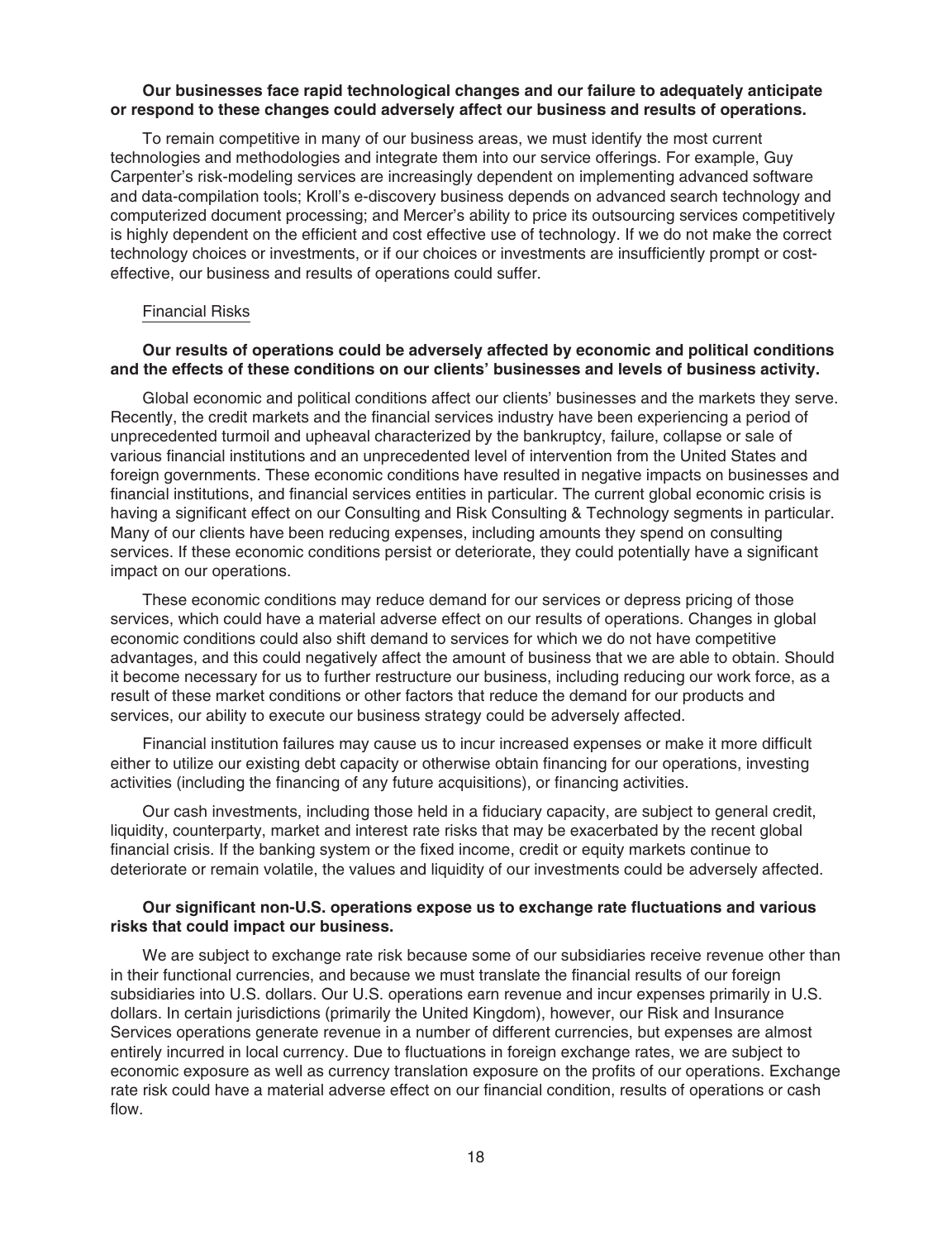#### **Changes in interest rates and increased counterparty risk could reduce the value of our investment portfolio and adversely affect our financial condition or results.**

The recent failures, bankruptcies, rescues and distressed acquisitions of previously highly rated financial institutions indicate a possibly dramatic realignment of companies in the financial services sector and reflect the market's lack of a clear understanding of the financial health of financial institutions. Many widely-held investments previously rated investment grade have declined in value precipitously and unexpectedly in recent months, resulting in substantial trading and investment losses for corporate and other investors. In order to avoid these risks, investors have favored securities issued, guaranteed or supported by the U.S. or international governments, which has resulted in reduced yields on these and other investments considered to be lower risk. Although we generally employ a conservative investment strategy with respect to our cash investments, including those held in a fiduciary capacity, we may incur investment losses as a result of these unusual and unpredictable market developments and we may experience reduced investment earnings if the yields on investments deemed to be low risk remain low or decline further in this time of economic uncertainty.

#### **Credit rating downgrades would increase our financing costs and could subject us to operational risk.**

Both Moody's and Standard & Poor's downgraded MMC's senior debt credit rating in late 2004 and S&P announced a further downgrade in December 2007. Currently, MMC's senior debt is rated Baa2 by Moody's and BBB- by S&P. These ratings are the next-to-lowest investment grade rating for Moody's, and the lowest investment-grade rating for S&P.

If we need to raise capital in the future (for example, in order to fund maturing debt obligations or finance acquisitions or other initiatives), any further credit rating downgrade would increase our financing costs, and could limit our access to financing sources. Further, we believe that a downgrade to a rating below investment-grade could result in greater operational risks through increased operating costs and increased competitive pressures.

#### **Our pension obligations may cause MMC's earnings and cash flows to fluctuate.**

MMC has significant pension obligations to its current and former employees, totaling approximately \$8.5 billion at December 31, 2008. The magnitude of our worldwide pension plans means that our earnings are comparatively sensitive to factors such as equity and bond market returns, the assumed interest rates we use to discount our pension liabilities, rates of inflation and mortality assumptions. Variations in any of these factors could cause significant fluctuation in our earnings from year to year and may result in increased levels of contributions to our pension plans.

#### Acquisitions and Dispositions

#### **We face risks when we acquire and dispose of businesses.**

We have a history of making acquisitions, including our \$1.9 billion acquisition of Kroll in July 2004 and a total of 44 acquisitions in the period 2005-2008 for aggregate purchase consideration of \$593 million. We have also exited various businesses, including the sale of Putnam in August 2007 and the divestiture of three separate restructuring businesses – one in the U.S. and two in the U.K. – in 2008. We expect that targeted acquisitions and dispositions will continue to be part of our business strategy. Our success in this regard will depend on our ability to identify appropriate acquisition and disposition candidates and to complete with favorable results the transactions we decide to pursue.

While we intend that our acquisitions will improve our competitiveness and profitability, we cannot be certain that our past or future acquisitions will be accretive to earnings or otherwise meet our operational or strategic expectations. Acquisitions involve special risks, including the potential assumption of unanticipated liabilities and contingencies and difficulties in integrating acquired businesses, and acquired businesses may not achieve the levels of revenue, profit or productivity we anticipate or otherwise perform as we expect. In addition, if the operating performance of an acquired business deteriorates significantly, we may need to write down the value of the goodwill and other acquisition-related intangible assets recorded on our balance sheet. Given the significant size of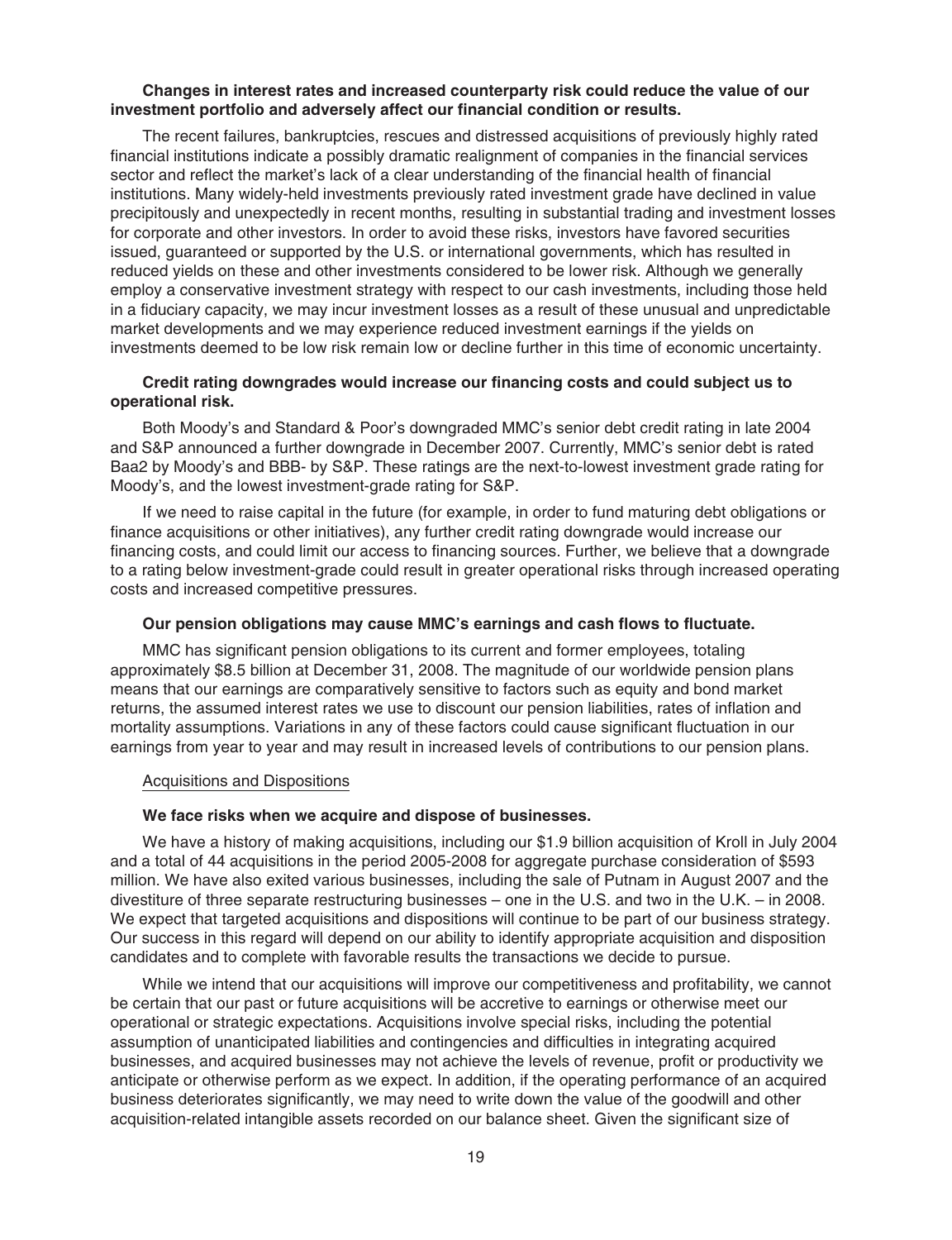MMC's goodwill and intangible assets, a write-down of this sort could have a material adverse effect on our results of operations in any given period. As of December 31, 2008, MMC's consolidated balance sheet reflected \$7.2 billion of goodwill and intangible assets, representing approximately 47 percent of MMC's total consolidated assets and allocated by reporting segment as follows: Risk and Insurance Services, \$3.7 billion; Consulting, \$2 billion; and Risk Consulting & Technology, \$1.1 billion.

When we dispose of businesses we are subject to the risk, contractually agreed or otherwise, of post-transaction liabilities. For example, as described in Note 16 to our consolidated financial statements included under Part II, Item 8 of this report, we have retained certain contingent litigation liabilities relating to Putnam.

#### **RISKS RELATING TO OUR RISK AND INSURANCE SERVICES SEGMENT**

Our Risk and Insurance Services segment, conducted through Marsh and Guy Carpenter, represented 47 percent of MMC's total operating segment revenue in 2008. Our business in this segment is subject to particular risks.

#### **Volatility or declines in premiums and other market trends may significantly impede our ability to improve revenues and profitability.**

A significant portion of our Risk and Insurance Services revenue consists of commissions paid to us out of the premiums that insurers and reinsurers charge our clients for coverage. We have no control over premium rates, and our revenues and profitability are subject to change to the extent that premium rates fluctuate or trend in a particular direction. The potential for changes in premium rates is significant, due to the general phenomenon of pricing cyclicality in the commercial insurance and reinsurance markets.

In addition to movements in premium rates, our ability to generate premium-based commission revenue may be challenged by the growing availability of alternative methods for clients to meet their risk-protection needs. This trend includes a greater willingness on the part of corporations to "self-insure"; the use of so-called "captive" insurers; and the advent of capital markets-based solutions to traditional insurance and reinsurance needs.

#### **We may not be as successful as we hope in implementing Marsh's evolving business model and otherwise coping with changing modes of compensation in the insurance brokerage industry.**

In late 2004, Marsh made significant changes to its business model, including the elimination of market service/contingent commission agreements with insurers. The elimination of market service revenue has negatively affected our financial results. In 2004, we recognized market service revenue of \$516 million, relating to insurance placements made before October 1, 2004. By contrast, in 2005, 2006, 2007 and 2008 respectively, we recognized \$114 million, \$43 million, \$3 million and \$1.7 million of market service revenue relating to placements made before October 1, 2004. In addition to lost revenue, Marsh has and will likely continue to incur significant costs to ensure compliance with this business model and to provide disclosure relating thereto.

Although other large insurance brokers have similarly terminated the use of contingent commission agreements, many specialist, regional and local insurance brokers have not. To date, there has been no regulatory action to end the use of contingent commission arrangements throughout the brokerage industry, and it is therefore unclear to what extent many of our competitors will continue to accept contingent commission revenue. It is possible that Marsh will continue indefinitely to suffer competitive disadvantage compared to the brokers that have not given up the use of contingent commission arrangements. If that occurs, Marsh would continue to face pressure on its revenues, operating margin and market share.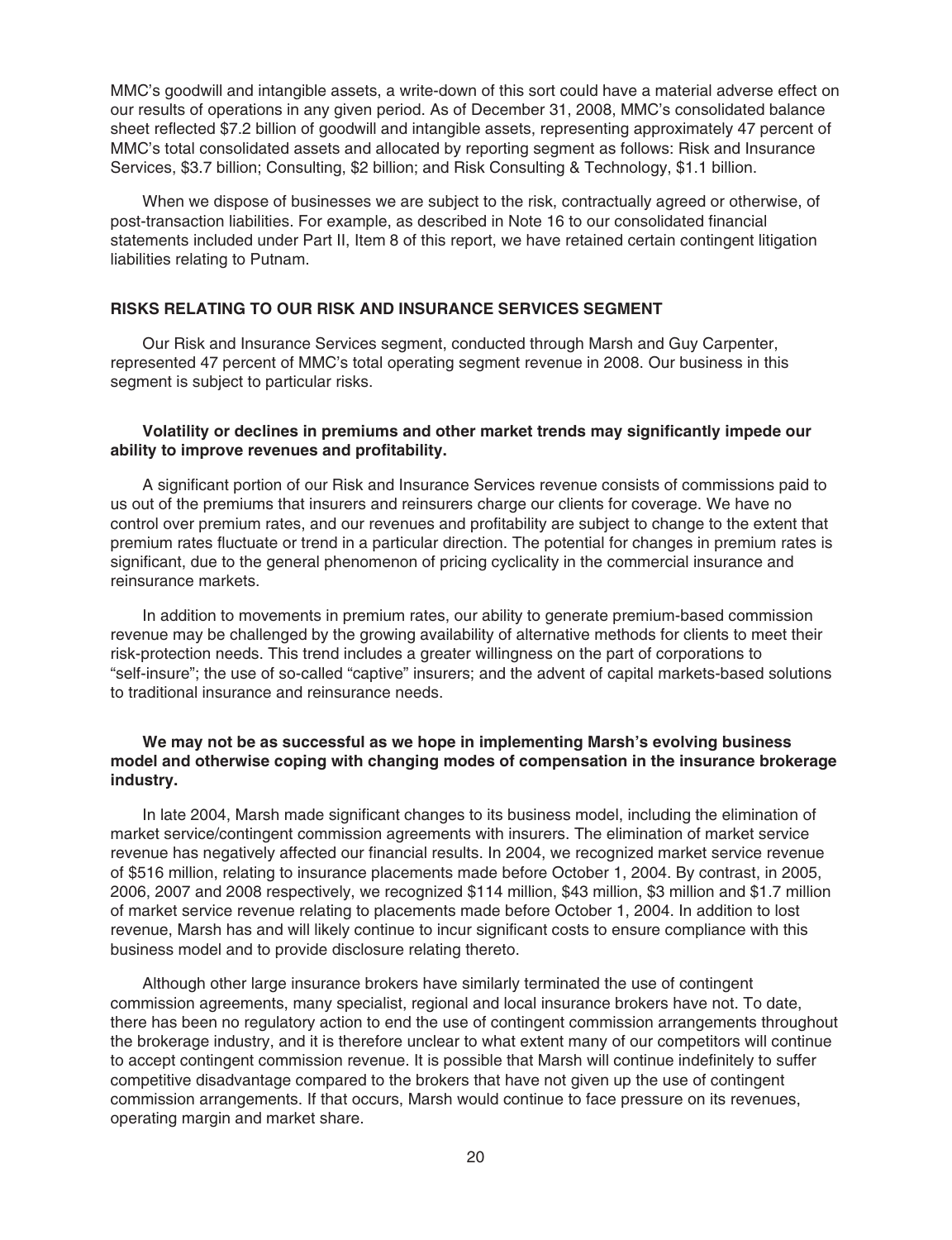In addition to the possibility of continued competitive disadvantage as described above, Marsh faces risks relating to the implementation of its new business model. Marsh is currently seeking to increase revenue through higher commissions and fees that are disclosed to its clients, and to generate profitable revenue growth by focusing on the provision of value-added risk advisory services beyond traditional brokerage activities. Marsh's current business and compensation model continues to evolve and in some respects remains untested, including Marsh's creation of placement hubs and the launch of Marsh & McLennan Agency for the small and emerging growth sector. We cannot be certain that it will generate the profitable revenue growth we are targeting. The inability to derive adequate revenues from Marsh's current business and compensation model may significantly impede improvement in our operating results and profitability.

#### **Results in our Risk and Insurance Services segment may be adversely affected by a general decline in economic activity.**

Demand for many types of insurance and reinsurance generally rises and falls as economic growth expands or slows. This dynamic affects the level of commissions and fees generated by Marsh and Guy Carpenter. To the extent our clients become adversely affected by declining business conditions, they may choose to limit their purchases of insurance and reinsurance coverage, as applicable, which would inhibit our ability to generate commission revenue; and may decide not to purchase our risk advisory services, which would inhibit our ability to generate fee revenue. Moreover, a growing number of insolvencies and combinations associated with an economic downturn, especially insolvencies and combinations in the insurance industry, could adversely affect our brokerage business through the loss of clients or by hampering our ability to place insurance and reinsurance business. Guy Carpenter is especially susceptible to this risk given the limited number of insurance company clients and reinsurers in the market place.

#### **RISKS RELATING TO OUR CONSULTING AND RISK CONSULTING & TECHNOLOGY SEGMENTS**

Our Consulting segment, conducted through Mercer and Oliver Wyman Group, represented 45 percent of our total operating segment revenue in 2008. Our Risk Consulting & Technology segment, conducted through Kroll, represented 9 percent of our total operating segment revenue in 2008. Our businesses in these two segments are subject to particular risks.

#### **Demand for our services might decrease for various reasons, including a general economic downturn, a decline in a client's or an industry's financial condition, or changes in government regulation.**

Our Consulting and Risk Consulting & Technology segments have historically achieved significant annual revenue growth. Despite this history, however, the current global economic conditions have resulted in negative impacts on businesses and financial institutions, and financial services entities in particular. Many of our clients, especially in the financial services industry, have been reducing expenses, including amounts spent on consulting services. The evolving needs or financial circumstances of our clients may challenge our ability to increase revenues and profitability and reduce demand for our services. If the economy or markets in which we operate experience continued weakness at current levels or deteriorate further, our business, financial condition and results of operations could be materially and adversely affected.

In addition, demand for many of Mercer's benefits services is affected by government regulation and tax rules, which drive our clients' needs for benefits-related services. For example, significant changes in government regulations affecting the value, use or delivery of benefits and human resources programs, including changes in regulations relating to health and welfare plans, defined contribution plans, or defined benefit plans, may adversely affect the demand for or profitability of Mercer's services.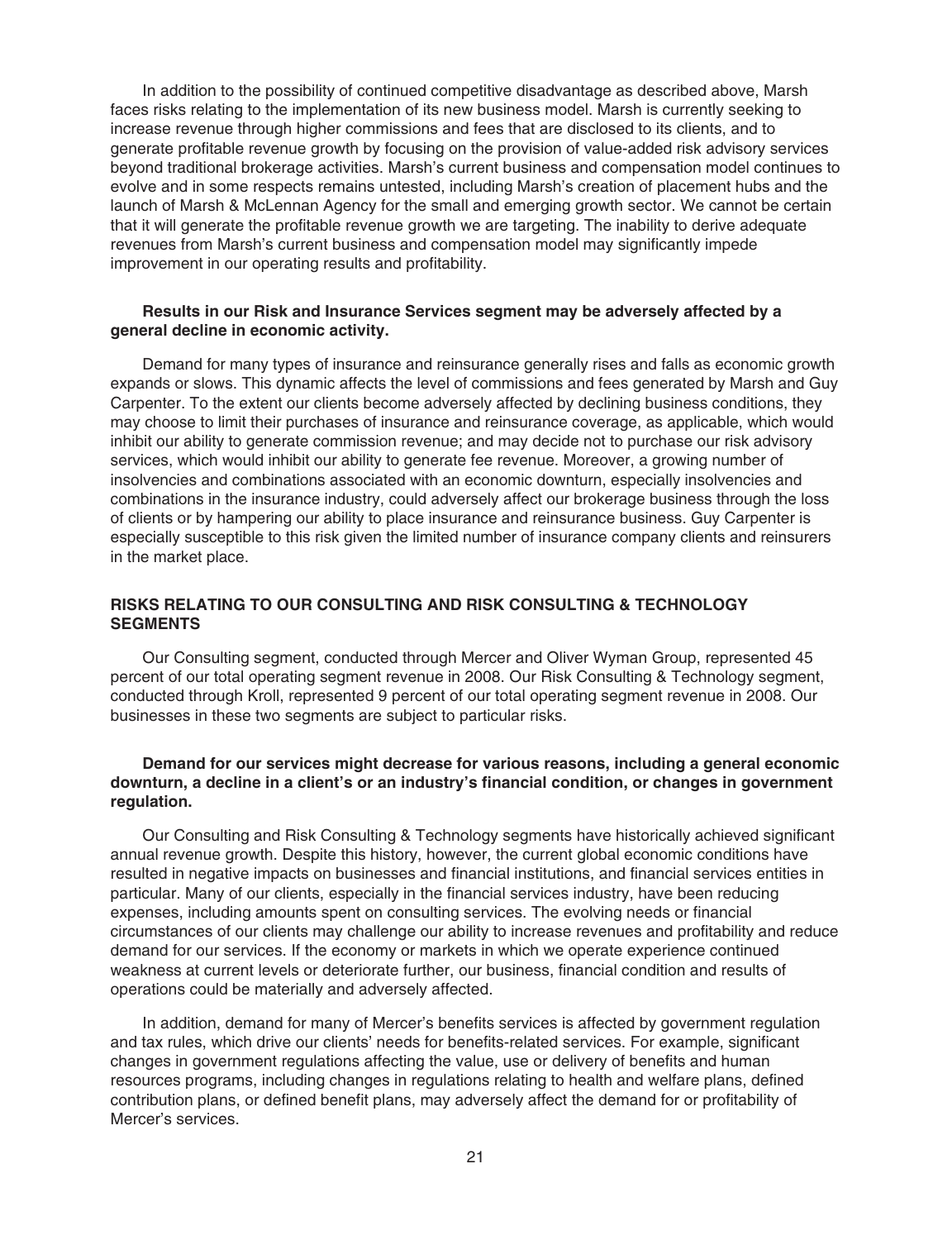#### **Our profitability may suffer if we are unable to achieve or maintain adequate utilization and pricing rates for our consultants.**

The profitability of our Consulting and Risk Consulting & Technology businesses depends in part on ensuring that our consultants maintain adequate utilization rates (i.e., the percentage of our consultants' working hours devoted to billable activities). Our utilization rates are affected by a number of factors, including:

- our ability to transition consultants promptly from completed projects to new assignments, and to engage newly hired consultants quickly in revenue-generating activities;
- our ability to continually secure new business engagements, particularly because a portion of our work is project-based rather than recurring in nature;
- our ability to forecast demand for our services and thereby maintain appropriate headcount in each of our geographies and workforces;
- our ability to manage attrition;
- unanticipated changes in the scope of client engagements;
- the potential for conflicts of interest that might require us to decline client engagements that we otherwise would have accepted;
- our need to devote time and resources to sales, training, professional development and other non-billable activities; and
- general economic conditions.

The factors listed above, and therefore also our utilization rates for service personnel, have been adversely affected by recent macroeconomic conditions. If the utilization rate for our consulting professionals continues to decline, our profit margin and profitability would suffer.

In addition, the profitability of our Consulting and Risk Consulting & Technology businesses depends on the prices we are able to charge for our services. Our pricing power is affected by a number of factors, including:

- clients' perception of our ability to add value through our services;
- market demand for the services we provide;
- our ability to develop new services and the introduction of new services by competitors;
- the pricing policies of our competitors;
- changes in the extent to which our clients develop in-house or other capabilities to perform the services that they might otherwise purchase from us; and
- general economic conditions.

Our pricing has also been adversely affected by the current economic crisis. If we are unable to achieve and maintain adequate billing rates for our consultants, our profit margin and profitability could suffer.

#### **Our quarterly revenues and profitability may fluctuate significantly.**

Quarterly variations in revenues and operating results at Mercer, Oliver Wyman Group and Kroll may occur due to several factors. These include:

- the significance of client engagements commenced and completed during a quarter;
- the unpredictability of the timing and amount of success fees;
- the possibility that clients may decide to delay or terminate a current or anticipated project as a result of factors unrelated to our work product or progress;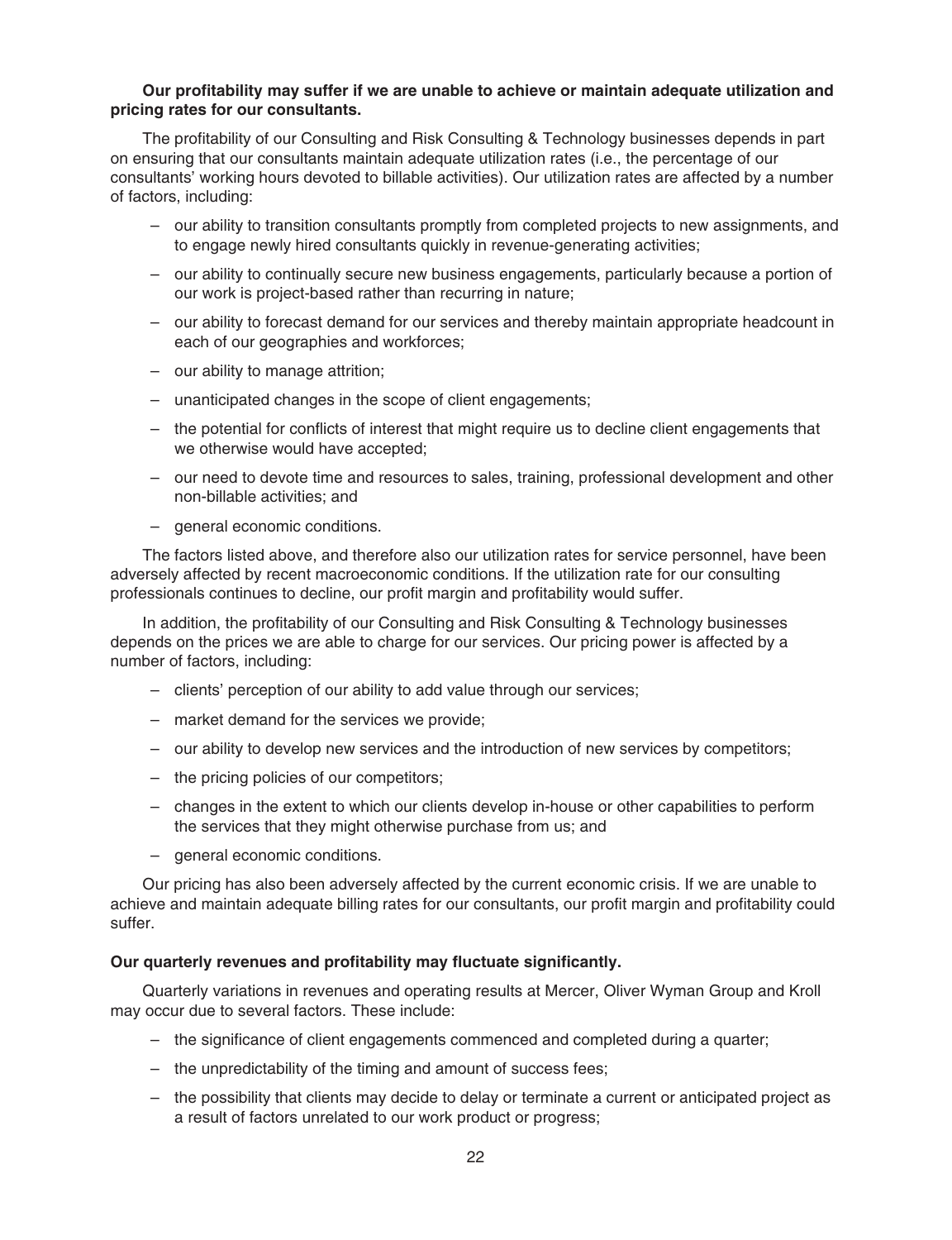- fluctuations in consultant hiring and utilization rates and clients' ability to terminate engagements without penalty;
- seasonality at Mercer due to the impact of regulatory deadlines and other timing factors to which our clients are subject;
- the success of our strategic acquisitions, alliances or investments;
- macroeconomic factors such as changes in foreign exchange rates, interest rates and global securities markets; and
- general economic conditions, since results of operations in our Consulting and Risk Consulting & Technology businesses are directly affected by the levels of business activity of our clients, which in turn are affected by the level of economic activity in the industries and markets that they serve.

A significant portion of total operating expenses at Mercer, Oliver Wyman Group and Kroll is relatively fixed. Therefore, a variation in the number of client assignments or in the timing of the initiation or the completion of client assignments can cause significant variations in quarterly operating results for these businesses.

#### **If we are unable to collect our receivables or unbilled services, our results of operations and cash flows could be adversely affected.**

Our business depends on our ability to successfully obtain payment from our clients of the amounts they owe us for work performed. We evaluate the financial condition of our clients and usually bill and collect on relatively short cycles. There is no guarantee that we will accurately assess the creditworthiness of our clients. Macroeconomic conditions could also result in financial difficulties for our clients, and as a result could cause clients to delay payments to us, request modifications to their payment arrangements that could increase our receivables balance, or default on their payment obligations to us. The increasing number of insolvencies in the current economic environment and the numerous bankruptcy laws to which they are subject could also adversely affect our ability to collect receivables or unbilled services. Timely collection of client balances depends on our ability to complete our contractual commitments and bill and collect our contracted revenues. If we are unable to meet our contractual requirements, we might experience delays in collection of and/or be unable to collect our client balances, and if this occurs, our results of operations and cash flows could be adversely affected. In addition, if we experience an increase in the time to bill and collect for our services, our cash flows could be adversely affected.

#### **Acceleration of the shift by employers from defined benefit plans to defined contribution plans could adversely affect Mercer's operating results.**

Mercer currently provides clients with actuarial and consulting services relating to both defined benefit and defined contribution plans. Defined benefit pension plans generally require more services than defined contribution plans because defined benefit plans typically involve large asset pools, complex calculations to determine employer costs, funding requirements and sophisticated analysis to match liabilities and assets over long periods of time. Recent regulatory initiatives in the United States and certain European countries may result in companies either discontinuing or curtailing defined benefit programs in favor of defined contribution plans. If organizations shift to defined contribution plans more rapidly than we anticipate and we do not successfully adjust our service offerings to take account of that change, Mercer's operating results could be adversely affected.

#### **Item 1B. Unresolved Staff Comments.**

There are no unresolved comments to be reported pursuant to Item 1B.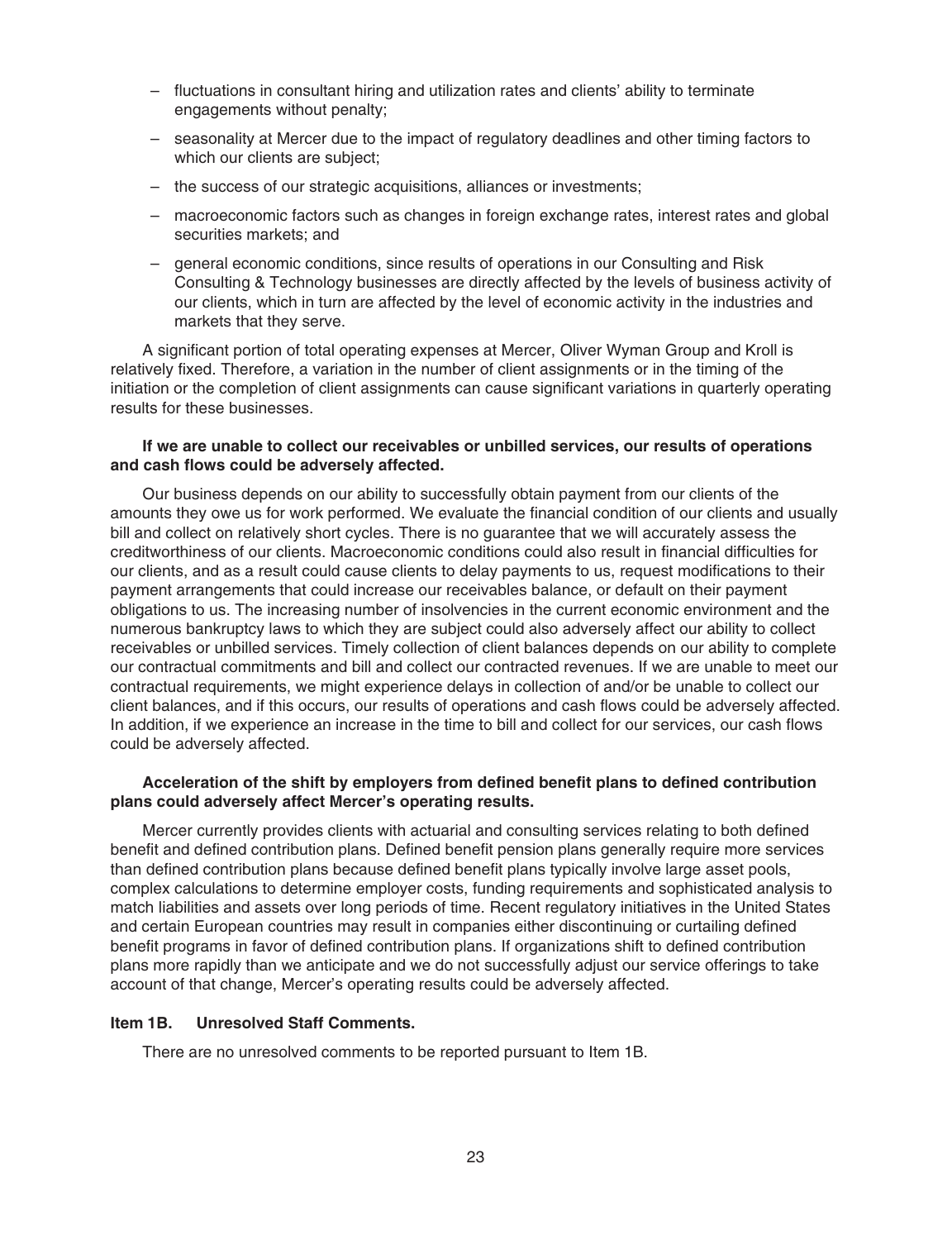#### **Item 2. Properties.**

MMC and its subsidiaries maintain their corporate headquarters in and around New York City. We also maintain other offices around the world, primarily in leased space. In certain circumstances, we may have space that we sublet to third parties, depending upon our needs in particular locations.

MMC and certain of its subsidiaries own, directly and indirectly through special-purpose subsidiaries, a 55% condominium interest covering approximately 900,000 square feet in a 44-story building in New York City. MMC's owned interest is financed by a loan that is non-recourse to MMC (except in the event of certain prohibited actions) and secured by a first mortgage lien on the condominium interest and a first priority assignment of leases and rents. In the event of a default in the payment of the loan and certain credit rating downgrade events, MMC would be obligated to pay rent for the entire occupancy of the mortgaged property.

#### **Item 3. Legal Proceedings.**

Information regarding legal proceedings is set forth in Note 16 to the consolidated financial statements appearing under Part II, Item 8 ("Financial Statements and Other Supplementary Data") of this report.

#### **Item 4. Submission of Matters to a Vote of Security Holders.**

None.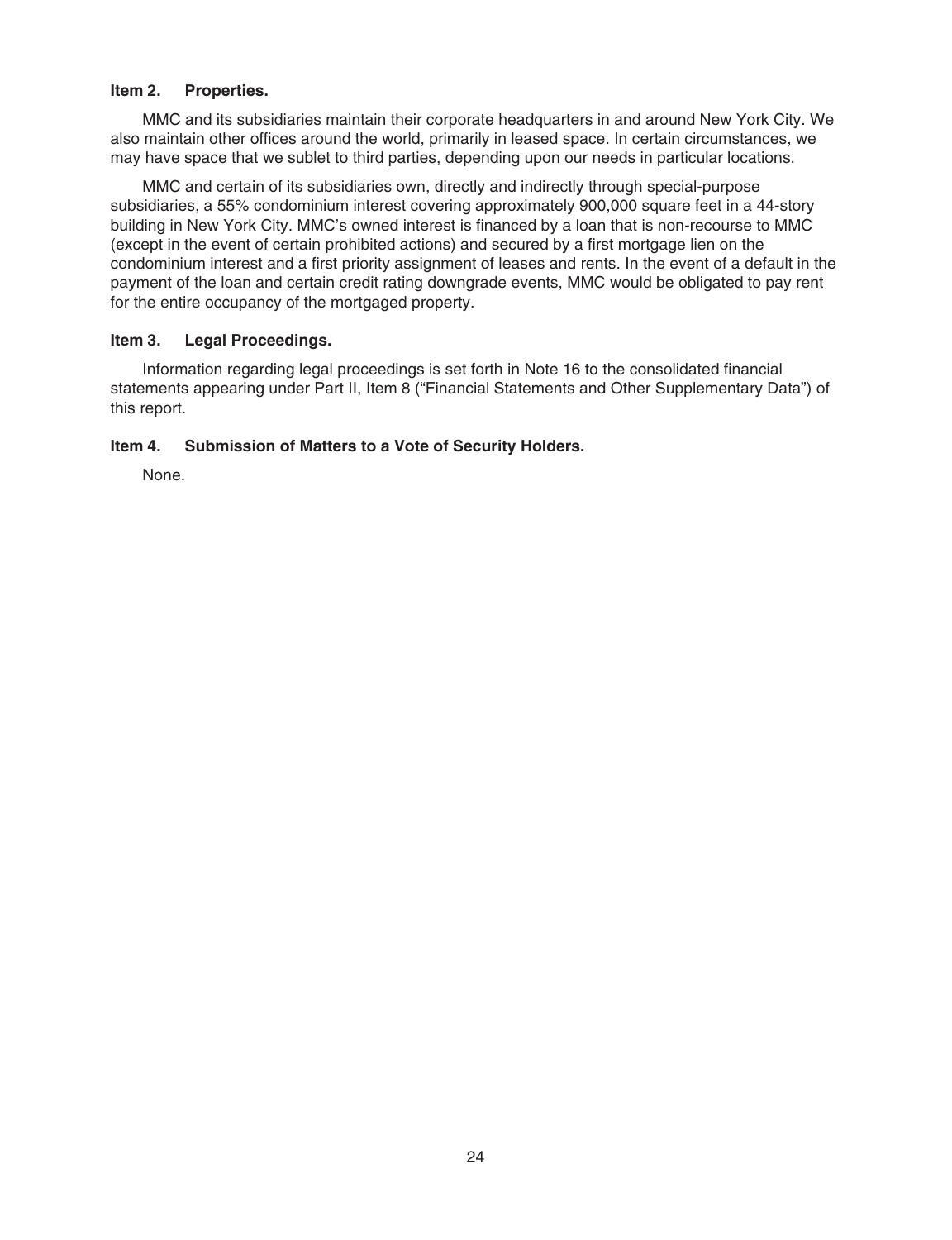#### **PART II**

#### **Item 5. Market for MMC's Common Equity, Related Stockholder Matters and Issuer Purchases of Equity Securities.**

For information regarding dividends paid and the number of holders of MMC's common stock, see the table entitled "Selected Quarterly Financial Data and Supplemental Information (Unaudited)" below on the last page of Part II, Item 8 ("Financial Statements and Other Supplementary Data") of this report.

MMC's common stock is listed on the New York, Chicago and London Stock Exchanges. The following table indicates the high and low prices (NYSE composite quotations) of MMC's common stock during 2008 and 2007 and each quarterly period thereof:

|                       |         | 2008<br><b>Stock Price Range</b> | 2007<br><b>Stock Price Range</b> |         |  |
|-----------------------|---------|----------------------------------|----------------------------------|---------|--|
|                       | High    | Low                              | Hiah                             | Low     |  |
| <b>First Quarter</b>  | \$29.56 | \$23.79                          | \$31.75                          | \$28.30 |  |
| <b>Second Quarter</b> | \$29.38 | \$24.60                          | \$33.90                          | \$29.06 |  |
| <b>Third Quarter</b>  | \$36.82 | \$26.08                          | \$31.60                          | \$24.02 |  |
| <b>Fourth Quarter</b> | \$32.35 | \$20.96                          | \$27.00                          | \$23.12 |  |
| <b>Full Year</b>      | \$36.82 | \$20.96                          | \$33.90                          | \$23.12 |  |

On February 26, 2009, the closing price of MMC's common stock on the NYSE was \$18.21.

MMC did not repurchase any shares of its common stock during the fourth quarter of 2008. In August 2007, MMC's Board of Directors authorized the repurchase by MMC from time to time of up to \$1.5 billion of its common stock. Following completion of an \$800 million accelerated share repurchase program in 2008, MMC remains authorized to repurchase shares of its common stock up to a dollar value of \$700 million. There is no time limit on this authorization.

| <b>Period</b>        | (a)<br><b>Total Number</b><br>of Shares<br>(or Units)<br><b>Purchased</b> | (b)<br><b>Average Price</b><br><b>Paid per Share</b><br>(or Unit) | (c)<br><b>Total Number of</b><br><b>Shares (or Units)</b><br><b>Purchased as</b><br><b>Part of Publicly</b><br><b>Announced Plans</b><br>or Programs | (d)<br><b>Maximum Number</b><br>(or Approximate Dollar Value)<br>of Shares (or Units) that May<br><b>Yet Be Purchased</b><br><b>Under the Plans or</b><br><b>Programs</b> |
|----------------------|---------------------------------------------------------------------------|-------------------------------------------------------------------|------------------------------------------------------------------------------------------------------------------------------------------------------|---------------------------------------------------------------------------------------------------------------------------------------------------------------------------|
| Oct. 1-31, 2008      |                                                                           |                                                                   |                                                                                                                                                      | \$700 million                                                                                                                                                             |
| Nov. 1-30, 2008      |                                                                           |                                                                   |                                                                                                                                                      | \$700 million                                                                                                                                                             |
| Dec. 1-31, 2008      |                                                                           |                                                                   |                                                                                                                                                      | \$700 million                                                                                                                                                             |
| <b>Total 4Q 2008</b> |                                                                           |                                                                   |                                                                                                                                                      | \$700 million                                                                                                                                                             |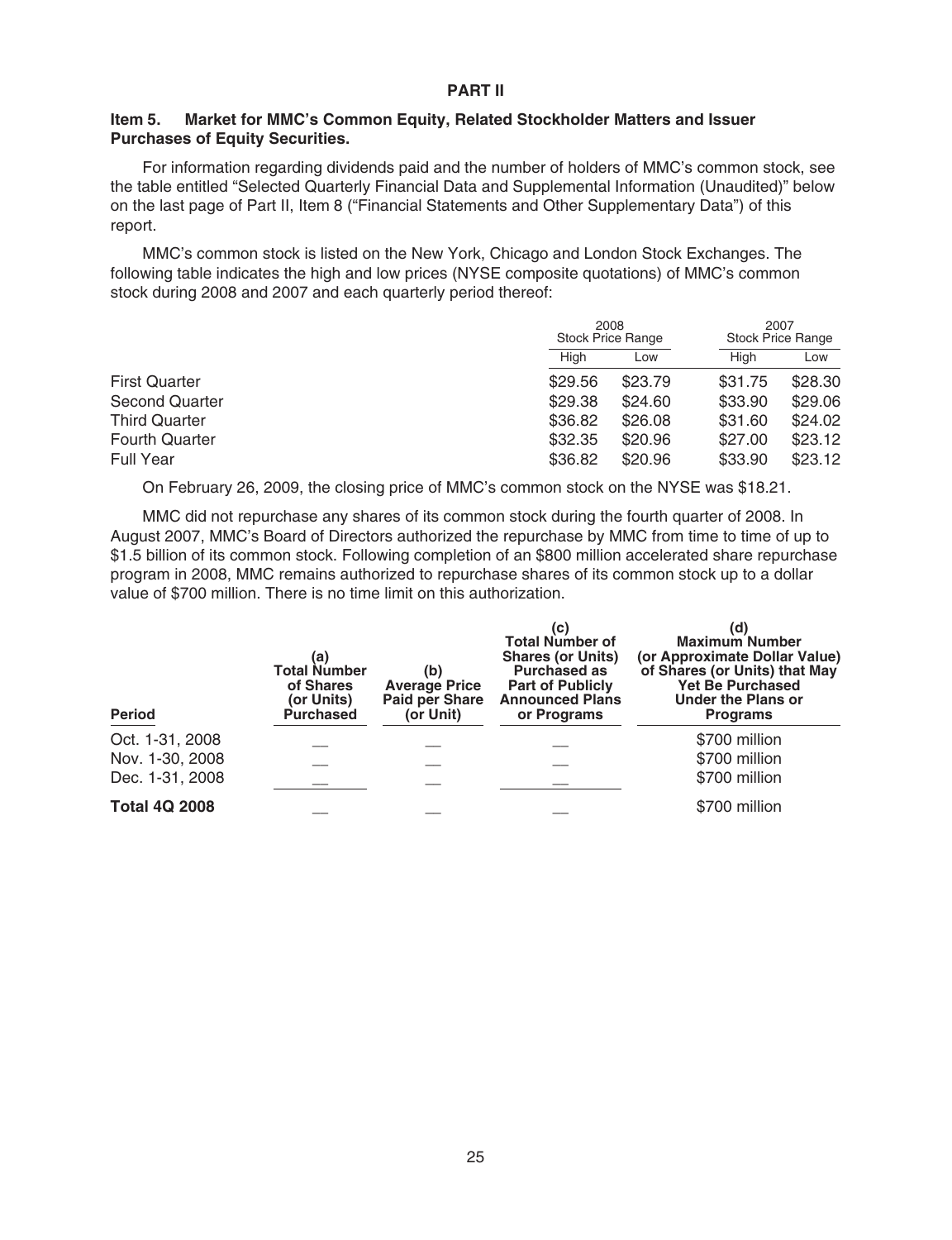#### **Item 6. Selected Financial Data.**

#### **Marsh & McLennan Companies, Inc. and Subsidiaries FIVE-YEAR STATISTICAL SUMMARY OF OPERATIONS**

| For the Years Ended December 31,<br>(In millions, except per share figures)              |    | 2008          |          | 2007               | 2006               | 2005              | 2004        | Compound<br>Growth Rate<br>2003-2008 |
|------------------------------------------------------------------------------------------|----|---------------|----------|--------------------|--------------------|-------------------|-------------|--------------------------------------|
| Revenue                                                                                  |    | \$11,587      |          | \$11,177           | \$10,340           | \$9,899           | \$9,873     | 3%                                   |
| Expenses:                                                                                |    |               |          |                    |                    |                   |             |                                      |
| <b>Compensation and Benefits</b>                                                         |    | 7,207         |          | 6,958              | 6,449              | 6,287             | 6,073       | 3%                                   |
| <b>Other Operating Expenses</b>                                                          |    | 3,577         |          | 3,373              | 2,943              | 3,175             | 2,853       | 5%                                   |
| Goodwill Impairment Charge                                                               |    | 540           |          |                    |                    |                   |             |                                      |
| Regulatory and Other Settlements                                                         |    |               |          |                    |                    | 30                | 618         |                                      |
| <b>Total Expenses</b>                                                                    |    | 11,324        |          | 10,331             | 9,392              | 9,492             | 9,544       | 3%                                   |
| Operating Income                                                                         |    | 263(a)        |          | 846 <sup>(a)</sup> | 948 <sup>(a)</sup> | 407(a)            | 329         | (4)%                                 |
| Interest Income                                                                          |    | 48            |          | 95                 | 60                 | 44                | 20          |                                      |
| Interest Expense                                                                         |    | (220)         |          | (267)              | (303)              | (332)             | (219)       |                                      |
| Investment Income (Loss)                                                                 |    | (12)          |          | 173                | 207                | 183               | 153         | N/A                                  |
| Income Before Income Taxes and Minority                                                  |    |               |          |                    |                    |                   |             |                                      |
| Interest                                                                                 |    | 79            |          | 847                | 912                | 302               | 283         | (23)%                                |
| <b>Income Taxes</b>                                                                      |    | 137           |          | 295                | 272                | 95                | 100         |                                      |
| Minority Interest, Net of Tax                                                            |    | 11            |          | 14                 | 8                  | 6                 | 8           |                                      |
| (Loss) Income From Continuing Operations                                                 |    | (69)          |          | 538                | 632                | 201               | 175         | N/A                                  |
| Discontinued Operations, Net of Tax                                                      |    | (4)           |          | 1,937              | 358                | 203               | 1           | N/A                                  |
| Net (Loss) Income                                                                        | \$ | (73)          |          | \$2,475            | \$<br>990          | \$<br>404         | \$<br>176   | N/A                                  |
| Basic (Loss) Income Per Share Information:                                               |    |               |          |                    |                    |                   |             |                                      |
| (Loss) Income From Continuing Operations                                                 | S  | (0.13)        | \$       | 1.00               | \$<br>1.15         | \$<br>0.37        | \$<br>0.33  | N/A                                  |
| <b>Discontinued Operations</b>                                                           | \$ | (0.01)        | \$       | 3.60               | \$<br>0.65         | \$<br>0.38        | \$          | N/A                                  |
| Net (Loss) Income<br>Average Number of Shares Outstanding                                | S  | (0.14)<br>514 | \$       | 4.60<br>539        | \$<br>1.80<br>549  | \$<br>0.75<br>538 | \$<br>0.33  | N/A                                  |
|                                                                                          |    |               |          |                    |                    |                   | 526         |                                      |
| Diluted (Loss) Income Per Share Information:<br>(Loss) Income From Continuing Operations |    | \$ (0.13)     |          | 0.99               | \$<br>1.14         | \$<br>0.37        | \$<br>0.33  | N/A                                  |
| (Loss) Income From Discontinued Operations                                               | \$ | (0.01)        | \$<br>\$ | 3.54               | \$<br>0.62         | \$<br>0.37        | \$          | N/A                                  |
| Net (Loss) Income                                                                        |    | (0.14)        | \$       | 4.53               | \$<br>1.76         | \$<br>0.74        | \$<br>0.33  | N/A                                  |
| Average Number of Shares Outstanding                                                     |    | 514           |          | 546                | 557                | 543               | 535         |                                      |
| Dividends Paid Per Share                                                                 | S  | 0.80          | \$       | 0.76               | \$<br>0.68         | \$<br>0.68        | \$<br>1.30  |                                      |
|                                                                                          |    |               |          |                    |                    |                   |             |                                      |
| Return on Average Stockholders' Equity                                                   |    | N/A           |          | 36%                | 18%                | 8%                | 3%          |                                      |
| <b>Year-end Financial Position:</b>                                                      |    |               |          |                    |                    |                   |             |                                      |
| Working capital                                                                          |    | \$1,398       |          | \$1,961            | \$1,058            | \$1,390           | \$<br>(258) |                                      |
| <b>Total assets</b>                                                                      |    | \$15,206      |          | \$17,359           | \$18,137           | \$17,892          | \$18,498    |                                      |
| Long-term debt                                                                           |    | \$3,194       |          | \$3,604            | \$ 3,860           | \$5,044           | \$4,691     |                                      |
| Stockholders' equity                                                                     |    | \$5,722       |          | \$7,822            | \$5,819            | \$5,360           | \$5,056     |                                      |
| Total shares outstanding (net of                                                         |    |               |          |                    |                    |                   |             |                                      |
| treasury shares)                                                                         |    | 514           |          | 520                | 552                | 546               | 527         |                                      |
| Other Information:<br>Number of employees                                                |    | 54,400        |          |                    | 52,600             |                   |             |                                      |
| Stock price ranges-                                                                      |    |               |          | 56,100             |                    | 51,900            | 59,300      |                                      |
| U.S. exchanges-High                                                                      |    | \$36.82       |          | \$33.90            | \$32.73            | \$34.25           | \$49.69     |                                      |
| $-\text{Low}$                                                                            |    | \$20.96       |          | \$23.12            | \$24.00            | \$26.67           | \$22.75     |                                      |

(a) Includes net restructuring costs of \$335 million, \$98 million, \$87 million and \$317 million in 2008, 2007, 2006 and 2005, respectively.

See Management's Discussion and Analysis of Financial Condition and Results of Operations, appearing under Part II, Item 7 of this report, for discussion of significant items affecting our results of operations in 2008, 2007 and 2006.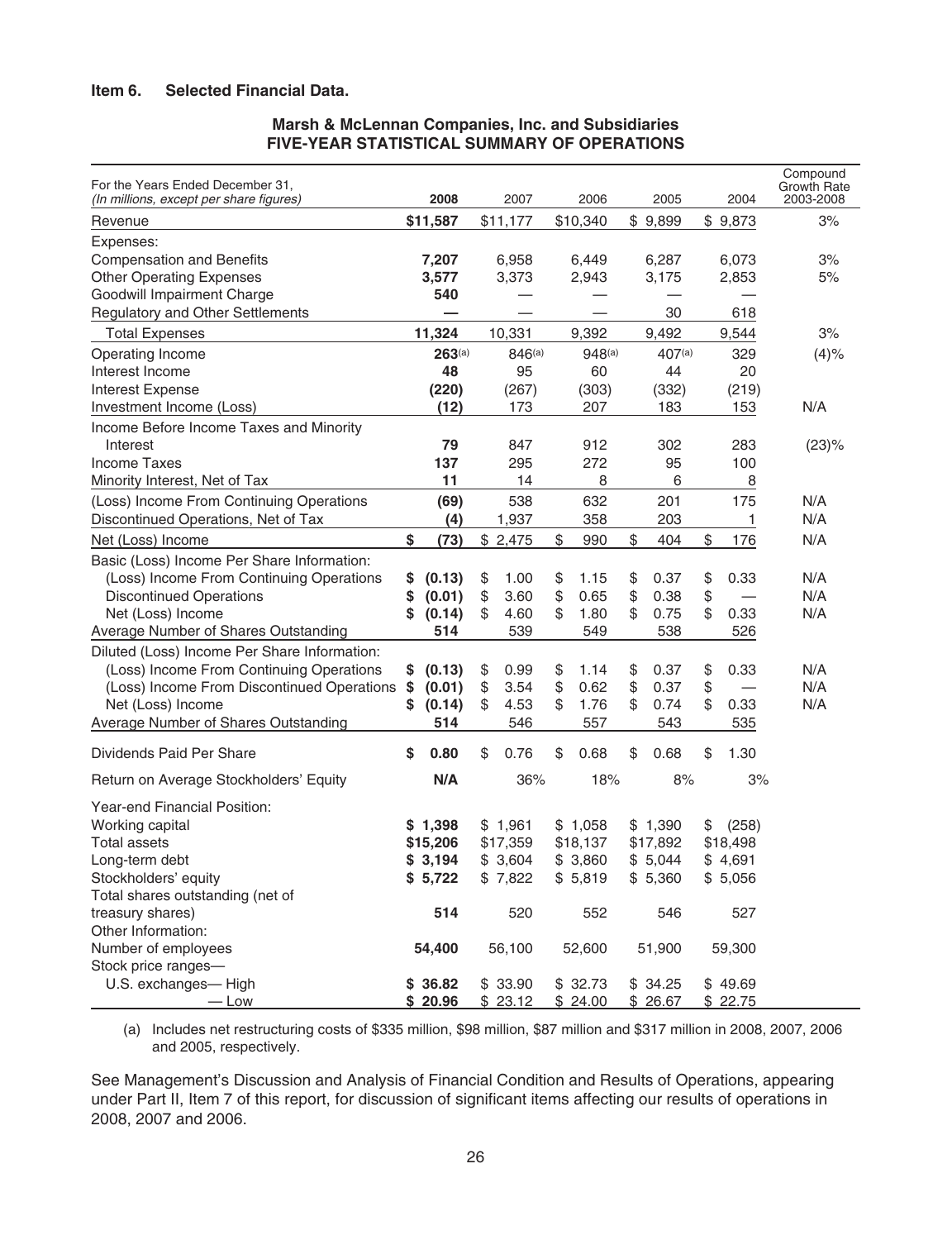### **Item 7. Management's Discussion and Analysis of Financial Condition and Results of Operations.**

### **General**

Marsh & McLennan Companies, Inc. and Subsidiaries ("MMC") is a global professional services firm providing advice and solutions in the areas of risk, strategy, and human capital. MMC's subsidiaries include Marsh, which provides risk and insurance services; Guy Carpenter, which provides reinsurance services; Mercer, which provides human resource and related financial advice and services; Oliver Wyman Group, which provides management consulting and other services and Kroll, which provides risk consulting and technology services. MMC's approximately 54,000 employees worldwide provide analysis, advice and transactional capabilities to clients in over 100 countries.

MMC's business segments are based on the services provided. Risk and Insurance Services includes risk management and insurance and reinsurance broking and services, provided primarily by Marsh and Guy Carpenter. Consulting, which comprises the activities of Mercer and Oliver Wyman Group, includes human resource consulting and related investment and outsourcing services, and specialized management, economic and brand consulting services. Risk Consulting & Technology, conducted through Kroll, includes risk consulting and related investigative, intelligence, financial, security and technology services. During the fourth quarter of 2008, MMC disposed of its U.S. and U.K. restructuring businesses to their respective management teams in separate leveraged buyouts.

We describe the primary sources of revenue and categories of expense for each segment below, in our discussion of segment financial results. A reconciliation of segment operating income to total operating income is included in Note 17 to the consolidated financial statements included elsewhere in this report. The accounting policies used for each segment are the same as those used for the consolidated financial statements.

This MD&A contains forward-looking statements as that term is defined in the Private Securities Litigation Reform Act of 1995. See "Information Concerning Forward-Looking Statements" at the outset of this report.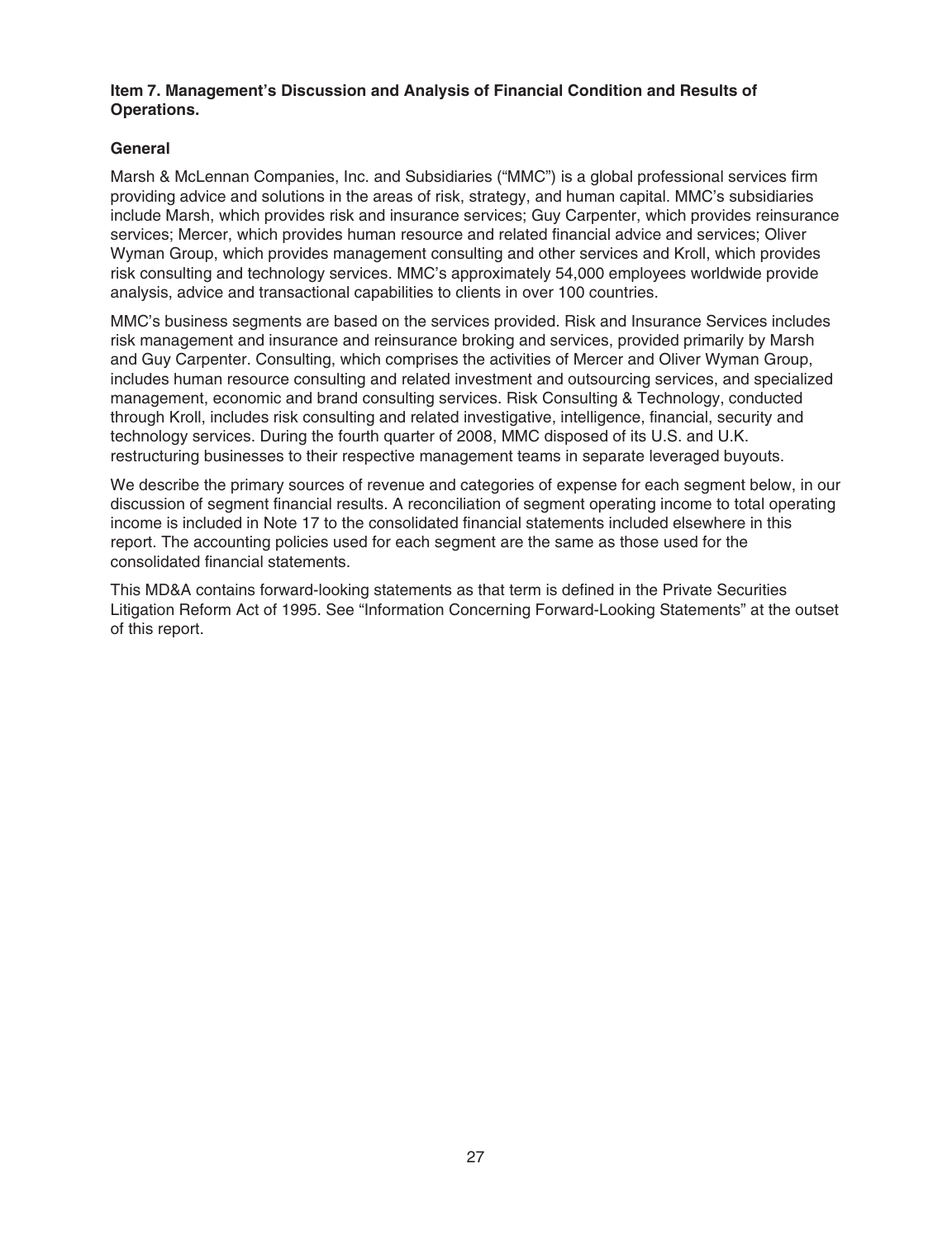#### **Consolidated Results of Operations**

| For the Years Ended December 31,                    |              |            |            |
|-----------------------------------------------------|--------------|------------|------------|
| (In millions, except per share figures)             | 2008         | 2007       | 2006       |
| <b>Revenue</b>                                      | \$11,587     | \$11,177   | \$10,340   |
| <b>Expense</b>                                      |              |            |            |
| Compensation and benefits                           | 7,207        | 6,958      | 6,449      |
| Other operating expenses                            | 3,577        | 3,373      | 2,943      |
| Goodwill impairment charge                          | 540          |            |            |
| Operating expenses                                  | 11,324       | 10,331     | 9,392      |
| <b>Operating Income</b>                             | 263<br>\$    | \$<br>846  | \$<br>948  |
| (Loss) Income from Continuing Operations            | \$<br>(69)   | \$<br>538  | \$<br>632  |
| <b>Discontinued Operations, net of tax</b>          | (4)          | 1,937      | 358        |
| <b>Net (Loss) Income</b>                            | \$<br>(73)   | \$2,475    | \$<br>990  |
| (Loss) Income from Continuing Operations Per Share: |              |            |            |
| <b>Basic</b>                                        | S.<br>(0.13) | \$<br>1.00 | \$<br>1.15 |
| <b>Diluted</b>                                      | S.<br>(0.13) | \$<br>0.99 | \$<br>1.14 |
| Net (Loss) Income Per Share:                        |              |            |            |
| <b>Basic</b>                                        | \$<br>(0.14) | \$<br>4.60 | \$<br>1.80 |
| <b>Diluted</b>                                      | \$<br>(0.14) | \$<br>4.53 | \$<br>1.76 |
| Average number of shares outstanding:               |              |            |            |
| Basic                                               | 514          | 539        | 549        |
| <b>Diluted</b>                                      | 514          | 546        | 557        |
| <b>Shares outstanding at December 31,</b>           | 514          | 520        | 552        |

Consolidated operating income was \$263 million in 2008 compared with \$846 million in the prior year. The 2008 results include the negative impact of a \$540 million goodwill impairment charge related to the Risk Consulting & Technology segment and restructuring related items of \$388 million in 2008, including the \$28 million loss on the sale of the U.K. restructuring businesses, compared with restructuring costs of \$105 million in 2007. Excluding these charges, consolidated operating income was \$1.2 billion in 2008 compared with \$951 million in 2007.

Risk and Insurance Services operating income increased \$118 million to \$460 million in 2008 compared with 2007, or 35%, despite an increase of \$149 million in restructuring and related charges.

Consulting's operating income decreased \$51 million to \$555 million in 2008. Restructuring and related charges in 2008 at Mercer were \$40 million compared with \$8 million of such charges recorded in 2007.

Risk Consulting & Technology incurred an operating loss of \$497 million in 2008 compared with \$98 million of operating income in 2007. Operating results in 2008 include the \$540 million goodwill impairment charge, restructuring and related charges of \$17 million and a loss on the disposal of its U.K. restructuring businesses of \$28 million. There were no similar charges recognized in this segment in 2007.

Corporate expenses increased \$55 million to \$255 million in 2008. In 2008, corporate expenses include \$85 million of restructuring and related charges primarily resulting from estimated future rent and other real estate costs to exit space in MMC's New York headquarters building and previously vacated space in the U.K. and other locations. Restructuring and related charges were \$28 million in 2007.

The consolidated net loss was \$73 million in 2008, which includes charges of \$928 million related to the goodwill impairment and restructuring and related charges, compared with net income of \$2.5 billion in the prior year. Results for 2007 include a \$1.9 billion gain on the disposal of Putnam, partly offset by restructuring and related charges of \$105 million.

Discontinued operations in 2007 primarily includes the gain on disposal of Putnam.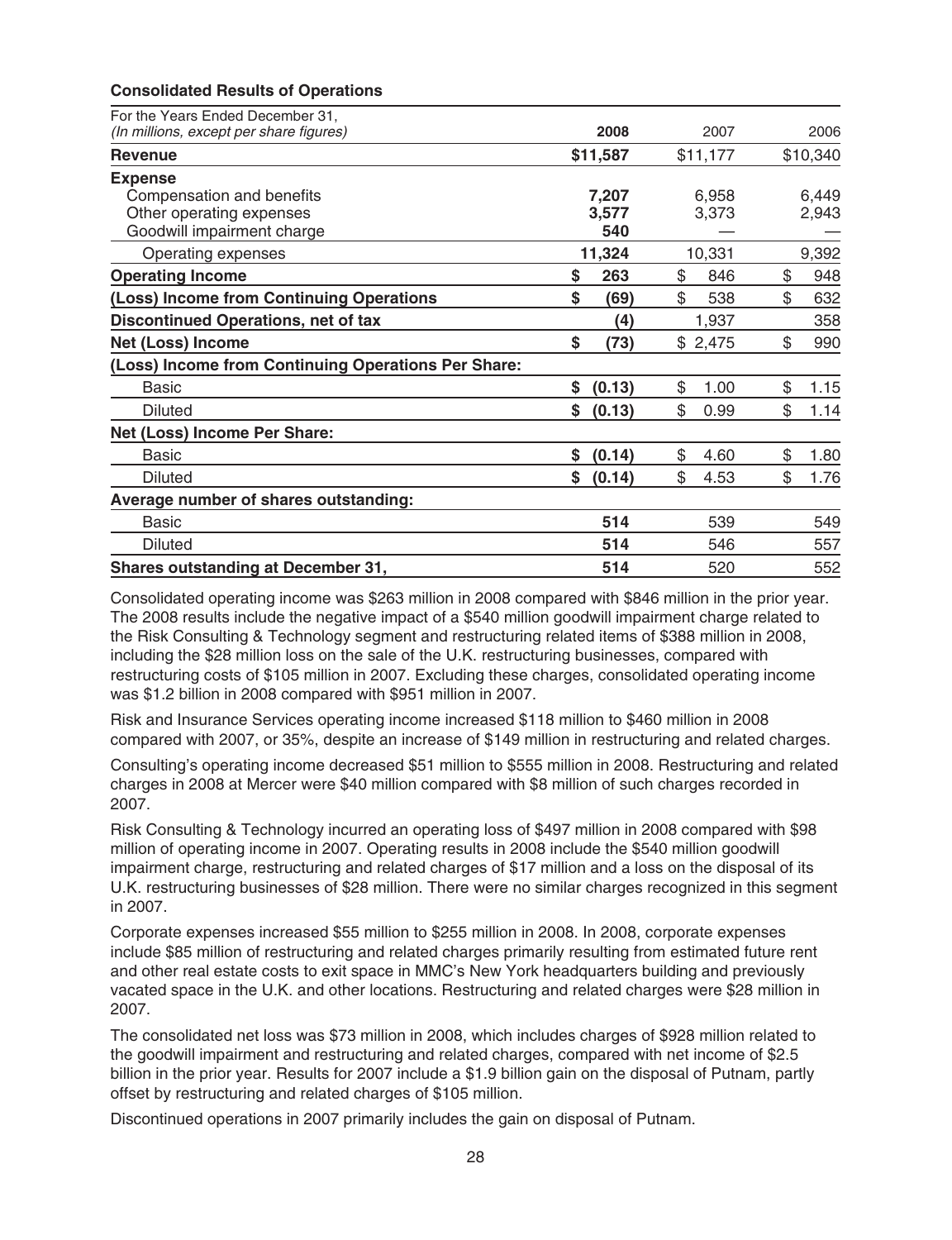### **Consolidated Revenues and Expenses**

MMC conducts business in many countries, as a result of which the impact of foreign exchange rate movements may impact period-to-period comparisons of revenue. Similarly, the revenue impact of acquisitions and dispositions may impact period-to-period comparisons of revenue. Underlying revenue measures the change in revenue from one period to another by isolating these impacts. The impact of foreign currency exchange fluctuations, acquisitions and dispositions on MMC's operating revenues by segment is as follows:

|                                   |          |          |          | <b>Components of Revenue Change</b> |                     |  |  |
|-----------------------------------|----------|----------|----------|-------------------------------------|---------------------|--|--|
| <b>Year Ended</b><br>December 31, |          |          |          | Acquisitions/                       | <b>Underlying</b>   |  |  |
| 2008                              | 2007     | Revenue  | Impact   | Impact                              | Revenue             |  |  |
|                                   |          |          |          |                                     |                     |  |  |
| 4,524<br>S                        | \$4.369  | $4\%$ *  | $1\%$    |                                     | $2\%$ <sup>*</sup>  |  |  |
| 803                               | 854      | $(6)\%$  | $1\%$    |                                     | (7)%                |  |  |
| 139                               | 177      | (22)%    | $1\%$    |                                     | (23)%               |  |  |
| 5,466                             | 5,400    | $1\%$    | $1\%$    |                                     |                     |  |  |
|                                   |          |          |          |                                     |                     |  |  |
| 3,642                             | 3,368    | 8%       |          | $1\%$                               | 7%                  |  |  |
| 1,554                             | 1,516    | 2%       | $1\%$    | 3%                                  | (2)%                |  |  |
| 5,196                             | 4,884    | 6%       |          | 2%                                  | 4%                  |  |  |
|                                   |          |          |          |                                     |                     |  |  |
| 866                               | 815      | 6%       |          | 4%                                  | 2%                  |  |  |
| 127                               | 172      | $(26)\%$ | (1)%     |                                     | (25)%               |  |  |
| 993                               | 987      | $1\%$    |          | 4%                                  | $(3)\%$             |  |  |
| 11,655                            | 11,271   | 3%       | $1\%$    | $1\%$                               | $1\%$               |  |  |
| (68)                              | (94)     |          |          |                                     |                     |  |  |
| \$11,587                          | \$11,177 | 4%       | $1\%$    | $1\%$                               | 2%                  |  |  |
|                                   |          |          | % Change | <b>Currency</b>                     | <b>Dispositions</b> |  |  |

|                                          |           |                                   | <b>Components of Revenue Change</b> |               |                                      |                   |
|------------------------------------------|-----------|-----------------------------------|-------------------------------------|---------------|--------------------------------------|-------------------|
|                                          |           | <b>Year Ended</b><br>December 31, | % Change                            | Currency      | Acquisitions/<br><b>Dispositions</b> | <b>Underlying</b> |
| (In millions, except percentage figures) | 2008      | 2007                              | Revenue                             | <b>Impact</b> | Impact                               | Revenue           |
| Marsh:                                   |           |                                   |                                     |               |                                      |                   |
| <b>EMEA</b>                              | \$1,706   | \$1,618                           | 5%                                  | 2%            |                                      | 3%                |
| Asia Pacific                             | 412       | 374                               | 10%                                 | 2%            |                                      | 8%                |
| Latin America                            | 252       | 239                               | 6%                                  | 5%            | (5)%                                 | 6%                |
| <b>Total International</b>               | 2,370     | 2,231                             | 6%                                  | 2%            |                                      | 4%                |
| U.S. and Canada                          | 2,154     | 2,138                             | $1\%$                               |               |                                      | $1\%$             |
| <b>Total Marsh</b>                       | \$4,524   | \$4,369                           | $4\%$ *                             | $1\%$         |                                      | $2\%$ *           |
| Mercer:                                  |           |                                   |                                     |               |                                      |                   |
| Retirement                               | \$1,178   | \$1,079                           | 9%                                  |               | 4%                                   | 5%                |
| <b>Health and Benefits</b>               | 898       | 827                               | 9%                                  | $1\%$         |                                      | 8%                |
| <b>Other Consulting Lines</b>            | 555       | 509                               | 9%                                  | 2%            | (1)%                                 | 8%                |
| <b>Total Mercer Consulting</b>           | 2,631     | 2,415                             | 9%                                  | 1%            | 1%                                   | 7%                |
| Outsourcing                              | 702       | 682                               | 3%                                  | $(1)\%$       |                                      | 4%                |
| Investment Consulting & Management       | 309       | 271                               | 14%                                 | (2)%          |                                      | 16%               |
| <b>Total Mercer</b>                      | \$3,642   | \$3,368                           | 8%                                  |               | 1%                                   | 7%                |
| Kroll:                                   |           |                                   |                                     |               |                                      |                   |
| Litigation Support and Data Recovery     | 326<br>S  | \$<br>272                         | 20%                                 |               | 14%                                  | 6%                |
| <b>Background Screening</b>              | 263       | 297                               | (11)%                               |               |                                      | (11)%             |
| <b>Risk Mitigation and Response</b>      | 277       | 246                               | 12%                                 |               |                                      | 12%               |
| <b>Total Kroll</b>                       | 866<br>S. | \$<br>815                         | 6%                                  |               | 4%                                   | 2%                |

Marsh's revenue growth and underlying revenue growth were 3.6% and 2.4%, respectively. The columns do not add due to rounding.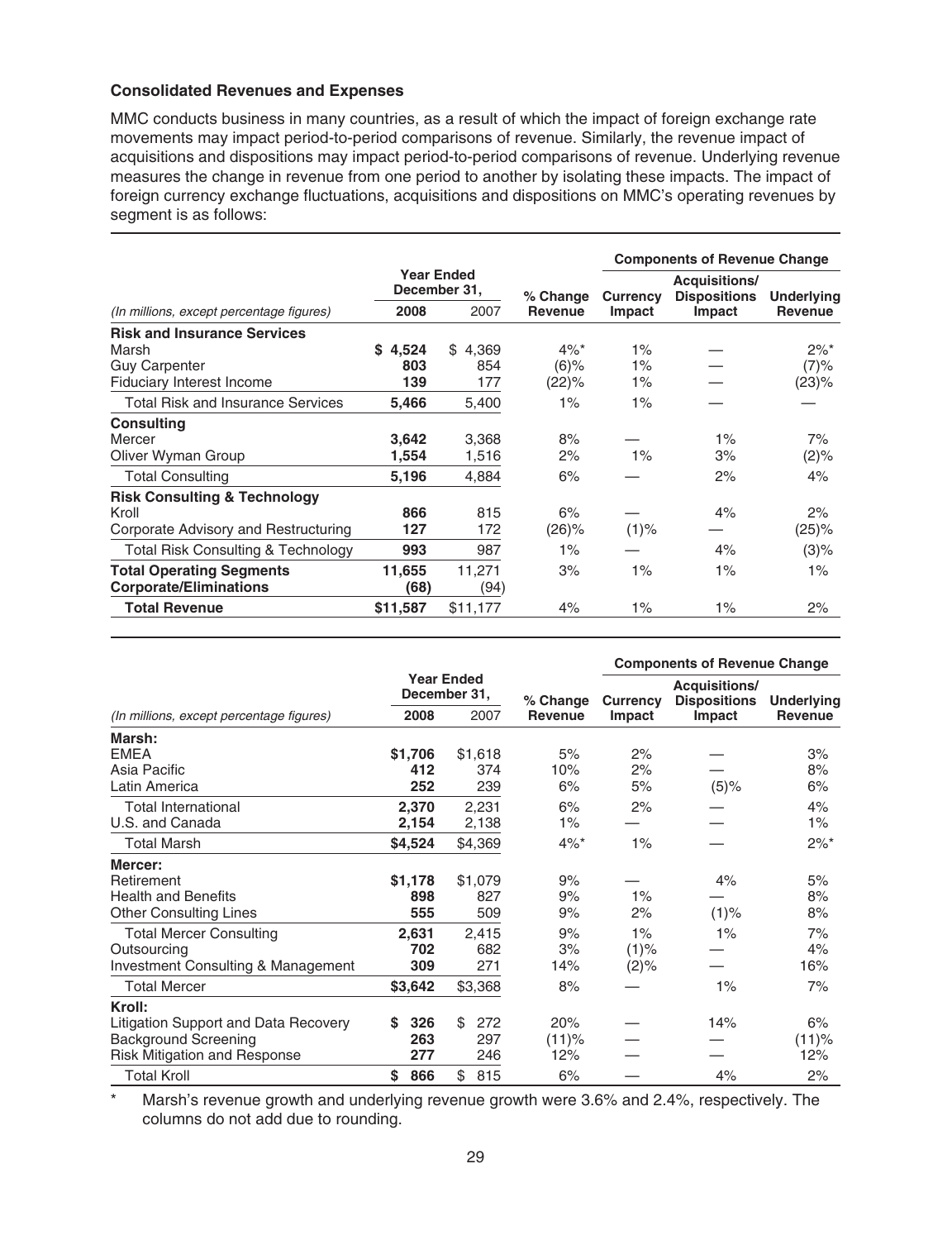|                                               |                                   |          |          | <b>Components of Revenue Change</b> |                                      |                   |
|-----------------------------------------------|-----------------------------------|----------|----------|-------------------------------------|--------------------------------------|-------------------|
|                                               | <b>Year Ended</b><br>December 31, |          | % Change | <b>Currency</b>                     | Acquisitions/<br><b>Dispositions</b> | <b>Underlying</b> |
| (In millions, except percentage figures)      | 2007                              | 2006     | Revenue  | Impact                              | Impact                               | Revenue           |
| <b>Risk and Insurance Services</b>            |                                   |          |          |                                     |                                      |                   |
| Marsh                                         | 4,369<br>\$                       | \$4,263  | 3%       | 4%                                  |                                      | (1)%              |
| <b>Guy Carpenter</b>                          | 854                               | 832      | 3%       | 2%                                  |                                      | $1\%$             |
| Fiduciary Interest Income                     | 177                               | 168      | 6%       | 4%                                  |                                      | 2%                |
| <b>Total Risk and Insurance Services</b>      | 5,400                             | 5,263    | 3%       | 4%                                  |                                      | (1)%              |
| <b>Consulting</b>                             |                                   |          |          |                                     |                                      |                   |
| Mercer                                        | 3,368                             | 3,020    | 12%      | 5%                                  |                                      | 7%                |
| Oliver Wyman Group                            | 1,516                             | 1,204    | 26%      | 5%                                  | 3%                                   | 18%               |
| <b>Total Consulting</b>                       | 4,884                             | 4,224    | 16%      | 5%                                  | $1\%$                                | 10%               |
| <b>Risk Consulting &amp; Technology</b>       |                                   |          |          |                                     |                                      |                   |
| Kroll                                         | 815                               | 763      | 7%       | 2%                                  | (2)%                                 | 7%                |
| Corporate Advisory and Restructuring          | 172                               | 210      | (18)%    | 5%                                  |                                      | (23)%             |
| <b>Total Risk Consulting &amp; Technology</b> | 987                               | 973      | $1\%$    | 2%                                  | $(1)\%$                              |                   |
| <b>Total Operating Segments</b>               | 11,271                            | 10,460   | 8%       | 4%                                  |                                      | 4%                |
| <b>Corporate/Eliminations</b>                 | (94)                              | (120)    |          |                                     |                                      |                   |
| <b>Total Revenue</b>                          | \$11,177                          | \$10,340 | 8%       | 4%                                  |                                      | 4%                |

|                                          |           |                                   |          | <b>Components of Revenue Change</b> |                                             |                   |  |
|------------------------------------------|-----------|-----------------------------------|----------|-------------------------------------|---------------------------------------------|-------------------|--|
|                                          |           | <b>Year Ended</b><br>December 31. | % Change | Currency                            | <b>Acquisitions/</b><br><b>Dispositions</b> | <b>Underlying</b> |  |
| (In millions, except percentage figures) | 2007      | 2006                              | Revenue  | Impact                              | Impact                                      | Revenue           |  |
| Marsh:                                   |           |                                   |          |                                     |                                             |                   |  |
| <b>EMEA</b>                              | \$1,618   | \$1,541                           | 5%       | 7%                                  |                                             | (2)%              |  |
| Asia Pacific                             | 374       | 335                               | 12%      | 8%                                  |                                             | 4%                |  |
| Latin America                            | 239       | 208                               | 15%      | 7%                                  |                                             | 8%                |  |
| <b>Total International</b>               | 2,231     | 2,084                             | 7%       | 7%                                  |                                             |                   |  |
| U.S. and Canada                          | 2,138     | 2,179                             | (2)%     | 1%                                  |                                             | (3)%              |  |
| <b>Total Marsh</b>                       | \$4,369   | \$4,263                           | 3%       | 4%                                  |                                             | (1)%              |  |
| Mercer:                                  |           |                                   |          |                                     |                                             |                   |  |
| Retirement                               | \$1,079   | \$<br>984                         | 10%      | 5%                                  |                                             | 5%                |  |
| <b>Health and Benefits</b>               | 827       | 751                               | 10%      | 2%                                  |                                             | 8%                |  |
| <b>Other Consulting Lines</b>            | 509       | 445                               | 14%      | 3%                                  |                                             | 11%               |  |
| <b>Total Mercer Consulting</b>           | 2,415     | 2,180                             | 11%      | 4%                                  |                                             | 7%                |  |
| Outsourcing                              | 682       | 635                               | 7%       | 6%                                  | 1%                                          |                   |  |
| Investment Consulting & Management       | 271       | 205                               | 33%      | 9%                                  |                                             | 24%               |  |
| <b>Total Mercer</b>                      | \$3,368   | \$3,020                           | 12%      | 5%                                  |                                             | 7%                |  |
| Kroll:                                   |           |                                   |          |                                     |                                             |                   |  |
| Litigation Support and Data Recovery     | 272<br>\$ | \$<br>226                         | 20%      | 2%                                  | 4%                                          | 14%               |  |
| <b>Background Screening</b>              | 297       | 278                               | 7%       | 1%                                  | $1\%$                                       | 5%                |  |
| <b>Risk Mitigation and Response</b>      | 246       | 259                               | $(5)$ %  | 3%                                  | $(10)\%$                                    | 2%                |  |
| <b>Total Kroll</b>                       | \$<br>815 | \$<br>763                         | 7%       | 2%                                  | (2)%                                        | 7%                |  |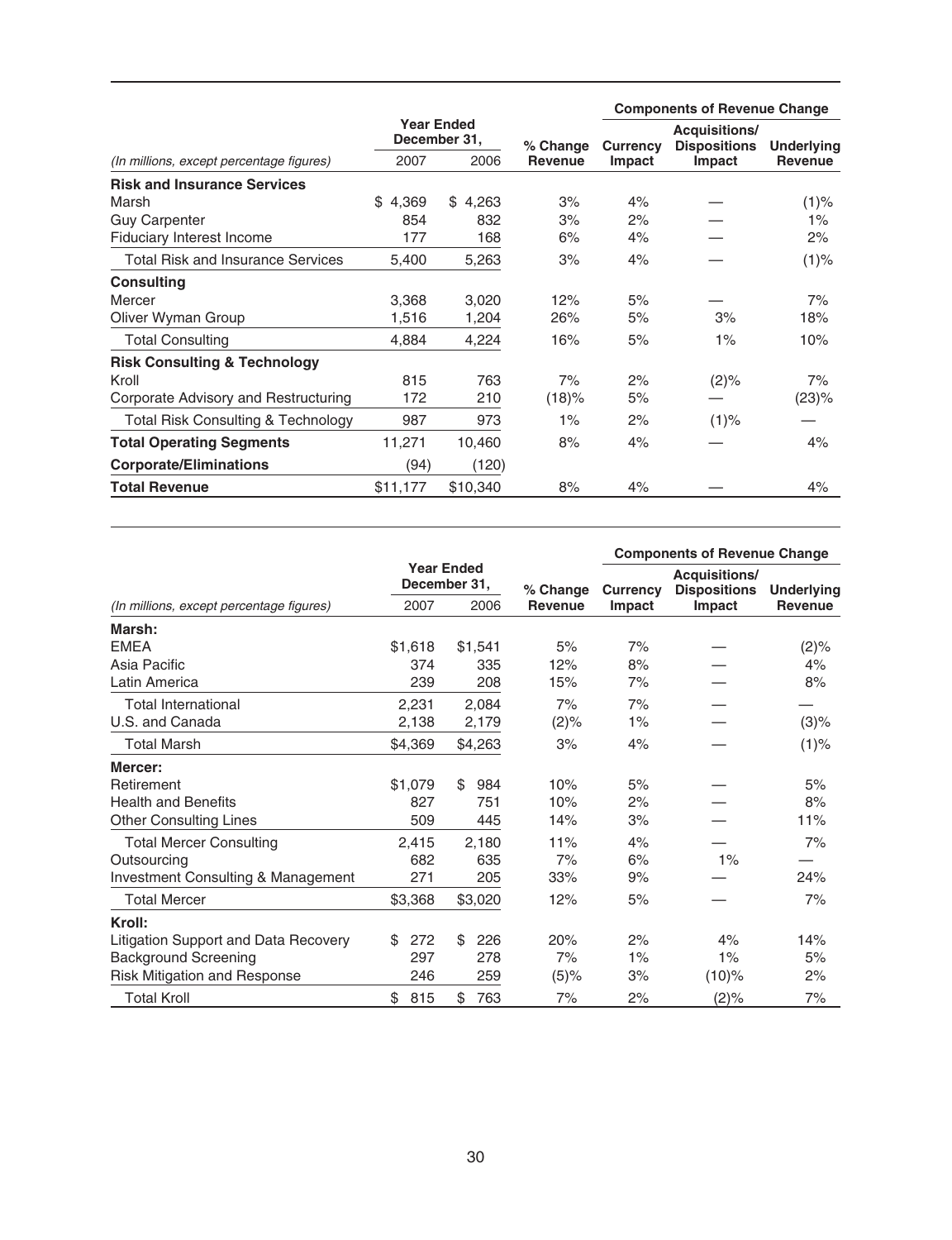## Revenue

Consolidated revenue for 2008 increased 4% to \$11.6 billion compared with \$11.2 billion in 2007, reflecting a 2% increase in underlying revenue, a 1% increase from acquisitions and a 1% positive impact of foreign currency translation.

Revenue in the Risk and Insurance Services segment increased 1% compared with 2007. Underlying revenue growth was flat for the total Risk and Insurance Services segment, reflecting a 2% increase in Marsh, offset by a 7% decrease in Guy Carpenter, and a 23% decrease in fiduciary interest income. Consulting revenue increased 6%, resulting from an 8% increase at Mercer and 2% growth at Oliver Wyman Group. On an underlying basis, revenue increased 4% reflecting a 7% increase in Mercer, and a decrease of 2% in Oliver Wyman Group. Revenue increased 1% in Risk Consulting & Technology, but decreased 3% on an underlying basis. During the fourth quarter of 2008, MMC disposed of its U.S. and U.K. restructuring businesses, which are included in the Risk Consulting & Technology segment.

In 2007, Risk and Insurance Services revenue increased 3% compared with 2006. Underlying revenue decreased 1% for the total Risk and Insurance Services segment, reflecting a 1% decrease in Marsh, which includes a \$40 million decrease in market service revenue, partly offset by a 1% increase in Guy Carpenter and a 2% increase in fiduciary interest income. Consulting revenue increased 16%, resulting from a 12% increase in Mercer's businesses and 26% growth in Oliver Wyman Group. On an underlying basis, revenue increased 7% in Mercer, 18% in Oliver Wyman Group and 10% for the Consulting segment in total. Revenue increased 1% in Risk Consulting & Technology, but growth was flat on an underlying basis.

### Expenses

Consolidated operating expenses in 2008 increased 10%, which included the \$540 million goodwill impairment charge recorded in 2008 and a \$283 million increase from restructuring and related charges in 2008 as compared with 2007. Excluding these two items, expenses decreased 4% in 2008 compared with 2007 and were essentially flat on an underlying basis.

Consolidated operating expenses in 2007 increased 10% compared with 2006. Operating expenses increased 5% on an underlying basis in 2007 compared with 2006. The increase in underlying expenses was due to higher compensation and benefit costs driven by the Consulting segment due to increased volume across all practices, increased advertising, primarily in insurance services, and favorable professional liability experience in 2006.

### Restructuring and Related Activities

### Actions Initiated in 2008

In 2008, MMC implemented restructuring actions which resulted in costs totaling \$312 million primarily related to severance and benefits costs and the loss on the disposal of our U.K. restructuring businesses. These costs were incurred as follows: Risk and Insurance Services—\$218 million, Consulting—\$40 million, Risk Consulting & Technology—\$45 million, and Corporate—\$9 million. These activities resulted in the elimination of approximately 1,660 positions at Marsh, 360 positions at Guy Carpenter, 490 positions at Mercer, 300 positions in Risk Consulting & Technology and 85 positions at Corporate. In addition, Marsh outsourced approximately 700 positions as part of its U.K. back office outsourcing initiative. The annualized cost savings from these actions are expected to be approximately \$290 million. MMC expects to incur additional restructuring charges in the first half of 2009.

### Actions Initiated Prior to 2008

In 2008, MMC recorded \$76 million of restructuring charges related to actions initiated in prior years, primarily due to a charge of \$62 million for estimated future rent and real estate costs to exit five floors in MMC's New York headquarters building that was part of the restructuring plan announced in 2006, and \$11 million related to changes in the estimated costs for future rent related to previously vacated properties in the U.K. and other locations. These amounts were recorded in Corporate.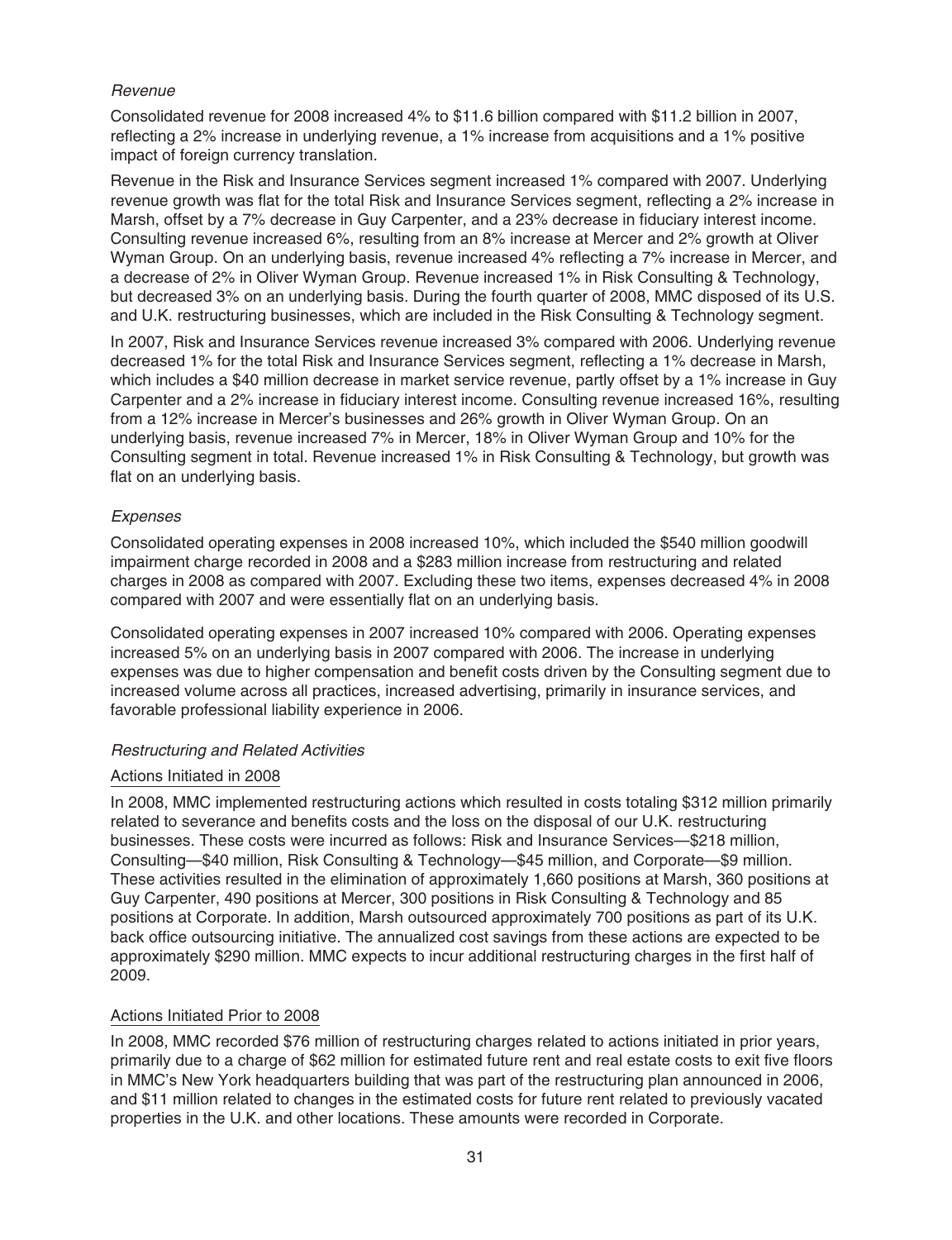### Putnam Transaction

On August 3, 2007, Great-West Lifeco Inc. completed its purchase of Putnam Investments Trust for \$3.9 billion in cash. The gain on disposal and Putnam's results of operations through the date of sale, are included in discontinued operations in the accompanying consolidated statements of income. As described in Note 5 to the consolidated financial statements, MMC provided certain indemnities related to the transaction, and also has established liabilities for uncertain tax positions. As these issues are resolved, or as facts and circumstances related to these issues change in the future, the related liabilities will be adjusted and will be recorded in discontinued operations.

### Other Businesses Exited

During the fourth quarter of 2008, MMC sold its U.S. and U.K. restructuring businesses to their respective management teams in separate leveraged buyouts. Based on the terms and conditions of the disposals, MMC determined it has "continuing involvement" in these businesses, as that term is used in SEC Staff Accounting Bulletin Topic 5e. MMC recorded a loss of \$28 million on the disposition of the U.K. Corporate Advisory and Restructuring businesses. The net assets of these U.K. businesses were written-off upon transfer to the new owners. MMC will receive royalties on future revenue of these businesses over the next four years. The royalties will be recognized when earned under the terms of the contract and when collectibility is reasonably assured. The transfer of the U.S. restructuring business was financed with a seller note. If MMC receives interest and principal payments as scheduled for the U.S. business, it will recover the value of the net assets transferred to the new owners and recognize a gain on the disposal of \$18 million.

#### **Risk and Insurance Services**

In the Risk and Insurance Services segment, MMC's subsidiaries and other affiliated entities act as brokers, agents or consultants for insureds, insurance underwriters and other brokers in the areas of risk management, insurance broking and insurance program management services, primarily under the name of Marsh; and engage in reinsurance broking, catastrophe and financial modeling services and related advisory functions, primarily under the name of Guy Carpenter.

Marsh and Guy Carpenter are compensated for brokerage and consulting services primarily through fees paid by clients and/or commissions paid out of premiums charged by insurance and reinsurance companies. Commission rates vary in amount depending upon the type of insurance or reinsurance coverage provided, the particular insurer or reinsurer, the capacity in which the broker acts and negotiations with clients. Revenues are affected by premium rate levels in the insurance/reinsurance markets, the amount of risk retained by insurance and reinsurance clients themselves and by the value of the risks that have been insured since commission based compensation is frequently related to the premiums paid by insureds/reinsureds. In many cases, compensation may be negotiated in advance, based on the types and amounts of risks to be analyzed by MMC and ultimately placed into the insurance market or retained by the client. The trends and comparisons of revenue from one period to the next will therefore be affected by changes in premium rate levels, fluctuations in client risk retention, and increases or decreases in the value of risks that have been insured, as well as new and lost business, and the volume of business from new and existing clients.

Marsh and Guy Carpenter receive interest income on certain funds (such as premiums and claims proceeds) held in a fiduciary capacity for others. The investment of fiduciary funds is regulated by state and other insurance authorities. These regulations typically provide for segregation of fiduciary funds and limit the types of investments that may be made with them. Interest income from these investments varies depending on the amount of funds invested and applicable interest rates, both of which vary from time to time. For presentation purposes, fiduciary interest is now segregated within the segment from the other revenues of Marsh and Guy Carpenter, as shown in the charts on pages 29 and 30.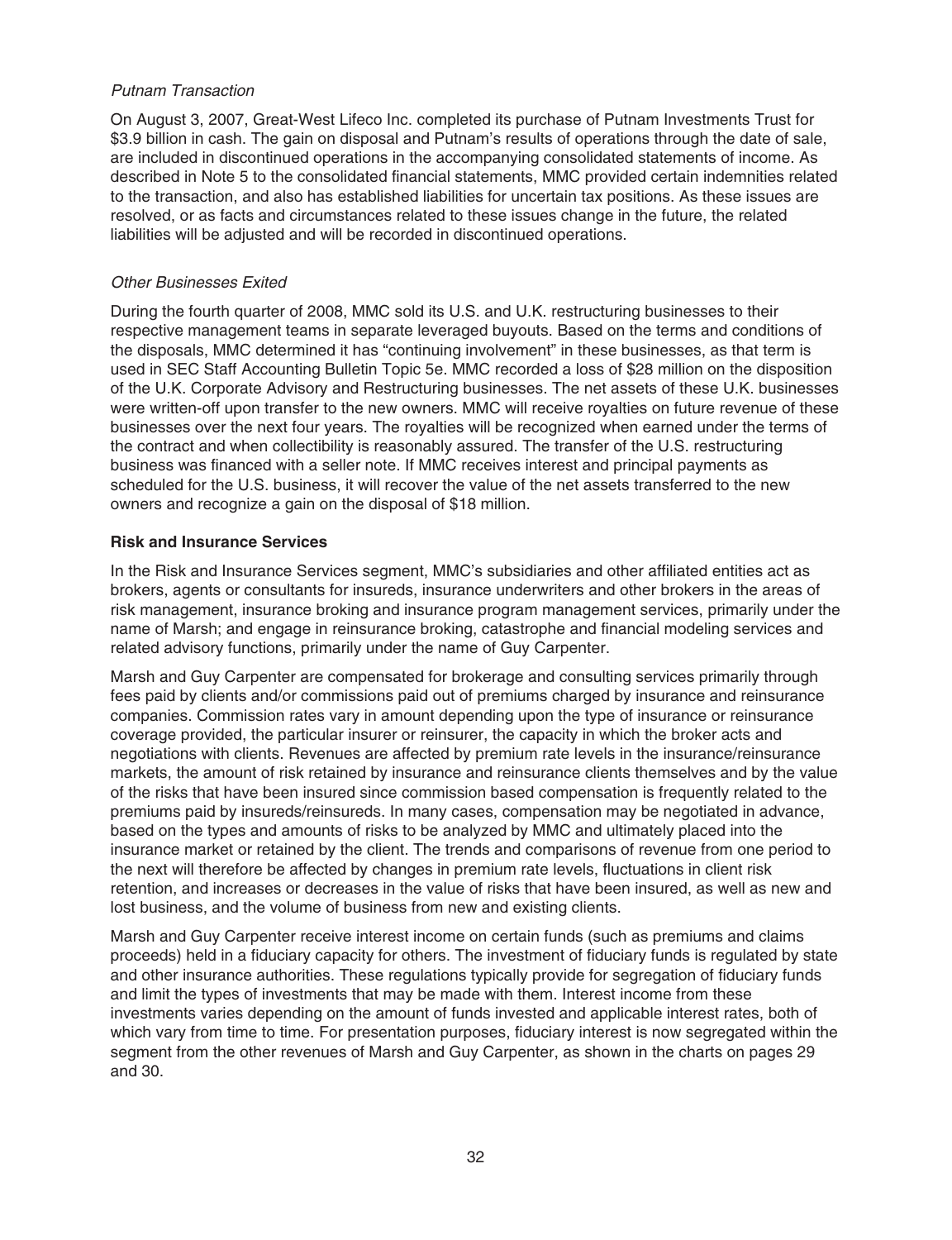The results of operations for the Risk and Insurance Services segment are presented below:

| (In millions of dollars)         | 2008      | 2007      | 2006       |
|----------------------------------|-----------|-----------|------------|
| <b>Revenue</b>                   | \$5,466   | \$5,400   | \$5,263    |
| <b>Compensation and Benefits</b> | 3.299     | 3.318     | 3,207      |
| <b>Other Operating Expenses</b>  | 1.707     | 1.740     | 1,579      |
| <b>Expense</b>                   | 5.006     | 5.058     | 4,786      |
| <b>Operating Income</b>          | 460<br>S. | 342<br>\$ | 477<br>\$. |
| <b>Operating Income Margin</b>   | 8.4%      | 6.3%      | 9.1%       |

#### Revenue

Revenue in Risk and Insurance Services increased 1% in 2008 compared with 2007, reflecting the positive impact of foreign currency exchange fluctuations, and was flat on an underlying basis.

In Marsh, revenue increased 4% from last year, reflecting a 1% positive impact of currency translation and a 2% increase in underlying revenue. Client revenue retention increased by 3 percentage points over 2007. New business production also remained strong. On a geographic basis, Marsh's international revenue increased 6% while the U.S. and Canada increased 1% compared with 2007.

Guy Carpenter revenue decreased 6% in 2008 compared with 2007 or 7% on an underlying basis. Reinsurance premium rates declined during the year across most coverages.

Fiduciary interest income decreased 22% in 2008, or 23% on an underlying basis, primarily due to lower interest rates, and to a lesser extent, lower average invested funds.

Revenue in Risk and Insurance Services increased 3% in 2007 compared with 2006 reflecting the positive impact of foreign currency exchange fluctuations partly offset by a decrease in underlying revenue.

#### Expense

Expenses in the Risk and Insurance Services segment decreased 1% in 2008 compared with the prior year, reflecting a 2% decrease in underlying expenses, partly offset by a 1% increase related to the impact of foreign exchange. The reduction in compensation and benefits expense in 2008 compared with 2007 reflects a reduction in headcount during the year and a decline in benefits expenses partly offset by increased incentive compensation costs and higher severance costs at both Marsh and Guy Carpenter. The decrease in other expenses reflects the continued focus on expense control and primarily relate to reductions in travel, entertainment, meetings, and marketing and advertising. These decreases were partly offset by higher restructuring and related costs in 2008 compared with 2007, and a \$33 million charge in the third quarter of 2008 related to a professional liability claim.

In 2007, expenses in the Risk and Insurance Services segment increased 6% over the prior year. The increase in expenses reflected higher salary costs due to increased headcount during the second half of the year; the impact of foreign currency exchange fluctuations; costs associated with Marsh's advertising campaign initiated in the spring of 2007; incremental expenses related to the departure of Marsh's former CEO; and the effect of favorable professional liability experience in 2006. These increases were partly offset by lower restructuring and related costs compared with 2006 and reduced incentive compensation accruals.

### **Consulting**

MMC conducts business in its Consulting segment through two main business groups. Mercer includes practice groups specializing in retirement, health and benefits, outsourcing, and investment consulting and management. Oliver Wyman Group provides specialized management and economic and brand consulting services.

The major component of Consulting's revenue, in both Mercer and Oliver Wyman Group, is fees paid by clients for advice and services. Mercer, principally through its health & benefits line of business, also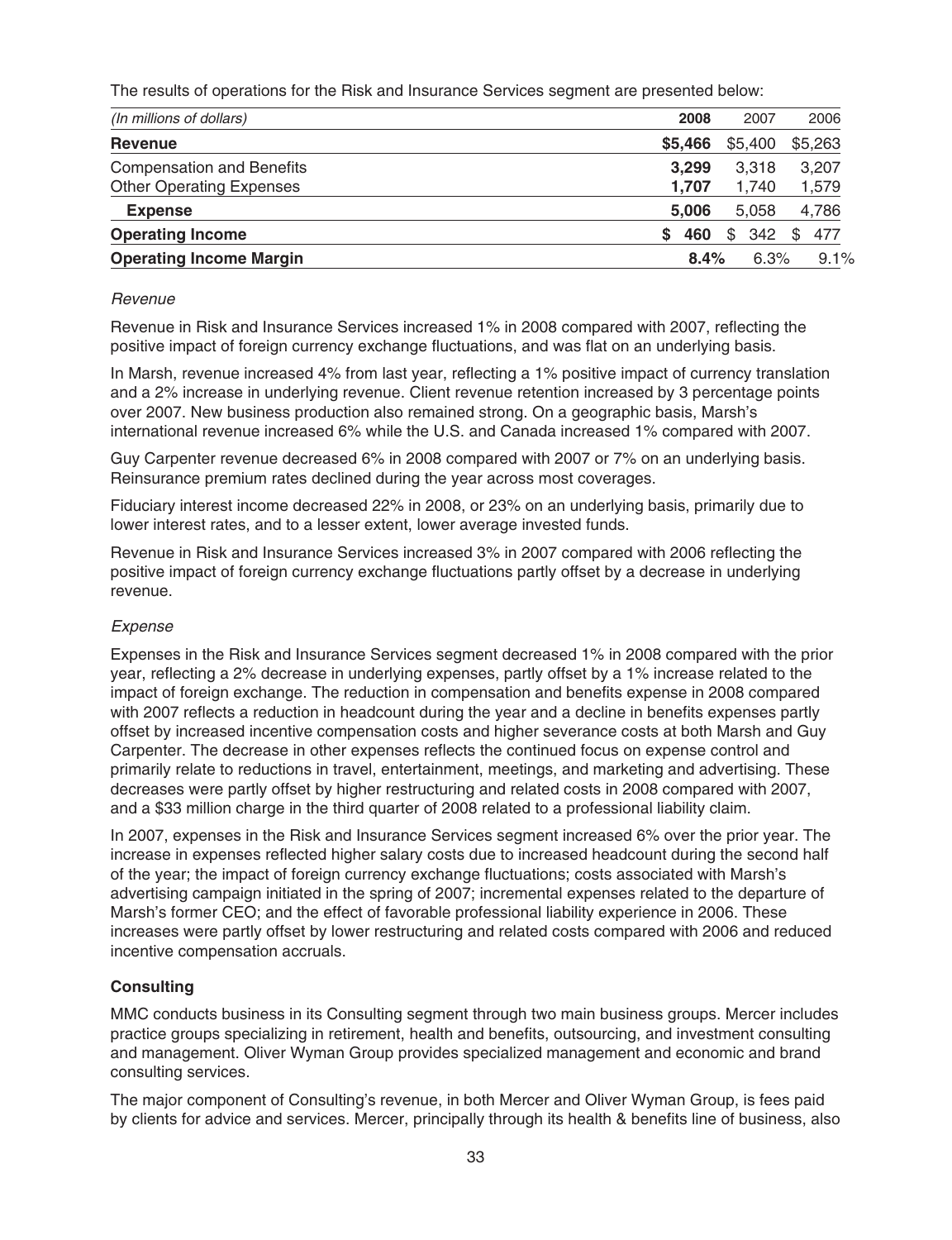earns revenue in the form of commissions received from insurance companies for the placement of group (and occasionally individual) insurance contracts, primarily life, health and accident coverages. Revenue for Mercer's investment management business and certain of Mercer's outsourcing businesses consists principally of fees based on assets under administration.

Revenue in the Consulting segment is affected by, among other things, global economic conditions, including changes in clients' particular industries and markets. Revenue is also subject to competition due to the introduction of new products and services, broad trends in employee demographics, the effect of government policies and regulations, and fluctuations in interest and foreign exchange rates. Revenues from the provision of investment management services and retirement trust and administrative services are significantly affected by securities market performance.

The results of operations for the Consulting segment are presented below:

| (In millions of dollars)         | 2008      | 2007       | 2006       |
|----------------------------------|-----------|------------|------------|
| <b>Revenue</b>                   | \$5,196   | \$4,884    | \$4,224    |
| <b>Compensation and Benefits</b> | 3.204     | 2.953      | 2,651      |
| <b>Other Operating Expenses</b>  | 1.437     | 1.325      | 1,108      |
| <b>Expense</b>                   | 4.641     | 4.278      | 3,759      |
| <b>Operating Income</b>          | 555<br>S. | 606<br>\$. | 465<br>\$. |
| <b>Operating Income Margin</b>   | 10.7%     | 12.4%      | 11.0%      |

### Revenue

Consulting revenue in 2008 increased 6% compared with 2007 comprising 8% growth at Mercer and 2% growth at Oliver Wyman Group. Revenue for the segment increased 4% on an underlying basis. Within Mercer, the revenue increase of 8% reflects growth in retirement of 9%, health and benefits of 9%, other consulting lines of 9%, outsourcing of 3% and investment consulting & management of 14%. Mercer's revenue grew 7% on an underlying basis. Oliver Wyman Group grew 2%, but decreased 2% on an underlying basis, compared with the same period last year.

Consulting revenue in 2007 increased 16% compared with 2006. Revenue for Mercer increased 12%, or 7% on an underlying basis driven by strong growth throughout its businesses. Oliver Wyman Group revenues grew 26%, or 18% on an underlying basis, compared with the same period in 2006.

### Expense

Consulting expenses increased 8% in 2008 compared with 2007, or 6% on an underlying basis. Compensation and benefit costs increased due to a higher volume of activity at Mercer, largely in the first three quarters of the year. As part of its ongoing effort to realize operational efficiencies, Mercer reduced its headcount in the fourth quarter of 2008, resulting in a \$40 million restructuring charge. The increase in other operating expenses reflects a \$70 million increase resulting from expenses that are reimbursable by clients.

Consulting expenses increased 14% in 2007 compared with 2006, reflecting higher compensation costs due to an increased volume of business, higher incentive compensation commensurate with improved operating performance and the impact of foreign currency translation.

### **Risk Consulting & Technology**

MMC's Risk Consulting & Technology segment which comprises the activity of Kroll and Corporate Advisory and Restructuring, includes risk consulting, and related investigative, intelligence, financial, security and technology services.

During the fourth quarter of 2008, MMC sold its U.S. and U.K. restructuring businesses to their respective management teams in separate leveraged buyouts. Based on the terms and conditions of the disposals, MMC determined it has "continuing involvement" in these businesses, as that term is used in SEC Staff Accounting Bulletin Topic 5e. MMC recorded a loss of \$28 million on the disposition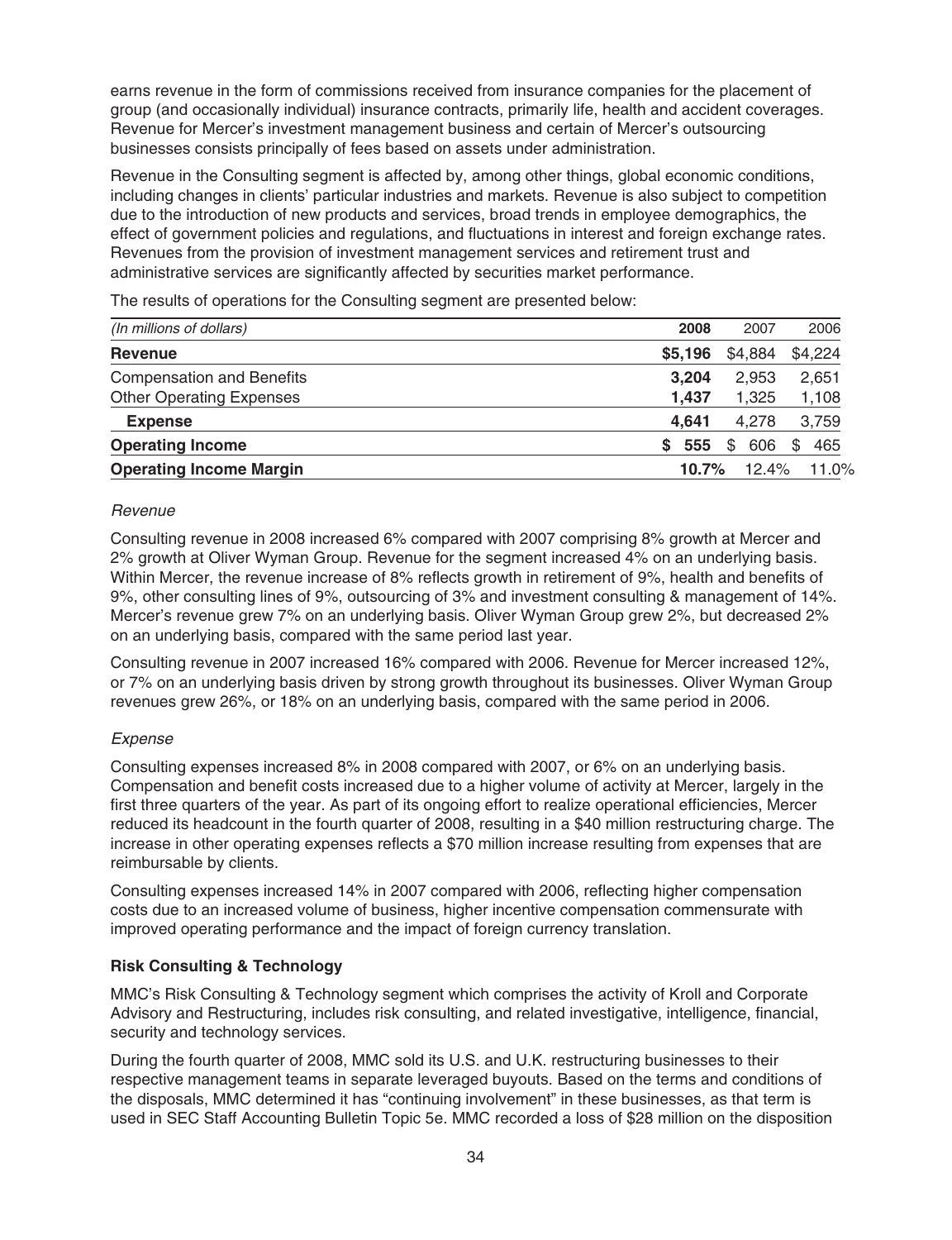of the U.K. restructuring businesses. The net assets of the U.K. businesses were written-off upon transfer to the new owners. MMC will receive royalties on future revenue of these businesses over the next four years. The royalties will be recognized when earned under the terms of the contract and when collectibility is reasonably assured. The transfer of the U.S. restructuring business was financed with a seller note. If MMC receives interest and principal payments as scheduled for the U.S. business, it will recover the value of the net assets transferred to the new owners and recognize a gain on the disposal of \$18 million.

Kroll receives compensation primarily in the form of fees paid by clients. These fees are typically earned on an hourly, project, fixed fee or per-unit basis. Kroll's revenue is subject to changes in international economic and regulatory conditions, including the levels of mortgage applications and new employment. Kroll is also subject to normal competitive forces such as pricing pressures, demand for professional staff and new product development on the part of competitors, particularly in technology services.

The results of operations for the Risk Consulting & Technology segment are presented below:

| (In millions of dollars)         | 2008     | 2007     | 2006  |
|----------------------------------|----------|----------|-------|
| <b>Revenue</b>                   | 993<br>S | \$987    | \$973 |
| <b>Compensation and Benefits</b> | 473      | 467      | 428   |
| <b>Other Operating Expenses</b>  | 477      | 422      | 402   |
| Goodwill Impairment Charge       | 540      |          |       |
| <b>Expense</b>                   | 1.490    | 889      | 830   |
| <b>Operating Income (Loss)</b>   | \$ (497) | 98<br>\$ | \$143 |
| <b>Operating Income Margin</b>   | N/A      | $9.9\%$  | 14.7% |

### Revenue

Risk Consulting & Technology revenues increased 1% compared with 2007, but decreased 3% on an underlying basis. Revenue in Kroll's litigation support and data recovery and risk mitigation and response businesses increased 6% and 12%, respectively, on an underlying basis compared with 2007. Revenues in Kroll's background screening business decreased 11% due to declines in both employment and mortgage related background screening. Corporate Advisory and Restructuring revenue was \$127 million in 2008, compared with \$172 million in 2007. Due to the disposal of the U.S. and U.K. restructuring businesses, future results will only include revenue earned by MMC under the royalty arrangements discussed earlier.

Risk Consulting & Technology revenues increased 1% in 2007 compared with 2006, and were flat on an underlying basis. Revenue in Kroll's litigation support and data recovery and background screening increased 14% and 5%, respectively, on an underlying basis compared with 2006. This was offset by a 23% decrease in Corporate Advisory and Restructuring revenue due to weaker demand for these services, including lower client success fees for completed engagements compared with 2006.

# Expense

Risk Consulting & Technology expenses in 2008 increased 68% compared with 2007. Expenses in 2008 included the \$540 million goodwill impairment charge, restructuring charges of \$17 million and the \$28 million loss on the disposal of the U.K. restructuring businesses. Excluding these items, Risk Consulting & Technology expenses for 2008 increased 2% compared with 2007 and were essentially the same as last year on an underlying basis.

Risk Consulting & Technology expenses increased 7% in 2007 compared with 2006. Approximately half of the increase results from acquisitions and the impact of foreign currency fluctuation. The remaining increase reflects higher compensation in the Corporate Advisory and Restructuring and the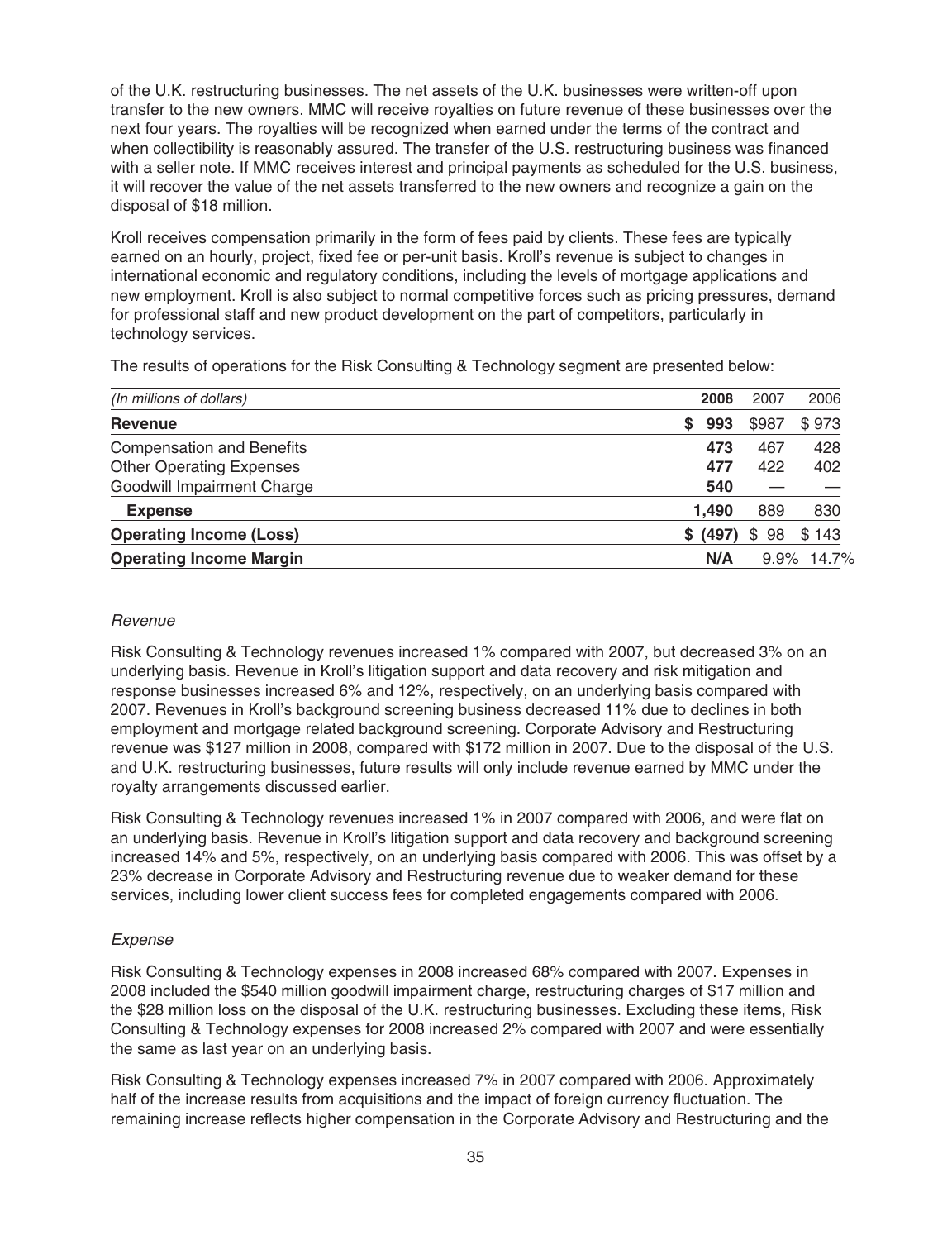background screening businesses, as well as increased costs for outside services in the background screening business due to a higher volume of business. In addition, expenses in 2006 included a credit related to the early termination of a licensing agreement.

# **Discontinued Operations**

Results of discontinued operations in 2008 include the effects of three discontinued operations –Putnam, Mediservice and Kroll Crucible – which are discussed in more detail below.

With regard to Putnam, discontinued operations in 2008 includes (1) the impact of immaterial corrections and other adjustments to the fourth quarter of 2007 tax provision related to the transaction, (2) adjustments to the tax provision to reflect differences between tax returns filed in 2008 and the initial estimated provisions, and (3) interest on liabilities for certain tax-related indemnities provided as part of the transaction. In the first quarter of 2008, Marsh completed the sale of Mediservice, a claims administration operation in Brazil. The gain on this disposal, net of tax, is included in discontinued operations in 2008. In the third quarter of 2008, Kroll completed the sale of Kroll Crucible ("Crucible"), a division of its government services operation. The loss on this disposal, net of tax, is included in discontinued operations in 2008.

In 2007, discontinued operations include the gain on the sale of Putnam, as well as Putnam's operating income through August 2, 2007 and, in 2006, include the operating income from Putnam, Sedgwick Claims Management Services ("SCMS"), Kroll Security International ("KSI") and Price Forbes. Discontinued operations in 2006 also include the gain on disposal of SCMS and a charge to reduce the carrying value of Price Forbes' assets to fair value.

| (In millions of dollars)                                       | 2008   | 2007       | 2006    |
|----------------------------------------------------------------|--------|------------|---------|
| Putnam:                                                        |        |            |         |
| Revenue                                                        |        | 798<br>\$. | \$1,385 |
| Expense                                                        |        | 636        | 1,082   |
| Operating Income                                               |        | 162        | 303     |
| Minority interest and other discontinued operations            |        | (2)        | 1       |
| Provision for income tax                                       |        | 71         | 118     |
| Income from discontinued operations, net of tax                |        | 89         | 186     |
| Gain on disposal of discontinued operations                    | 29     | 2.965      | 298     |
| Provision for income tax                                       | 33     | 1,117      | 126     |
| (Loss) Gain on disposal of discontinued operations, net of tax | (4)    | 1.848      | 172     |
| Discontinued operations, net of tax                            | \$ (4) | \$1,937    | 358     |

The following depicts the results of discontinued operations including revenue and expense detail for Putnam: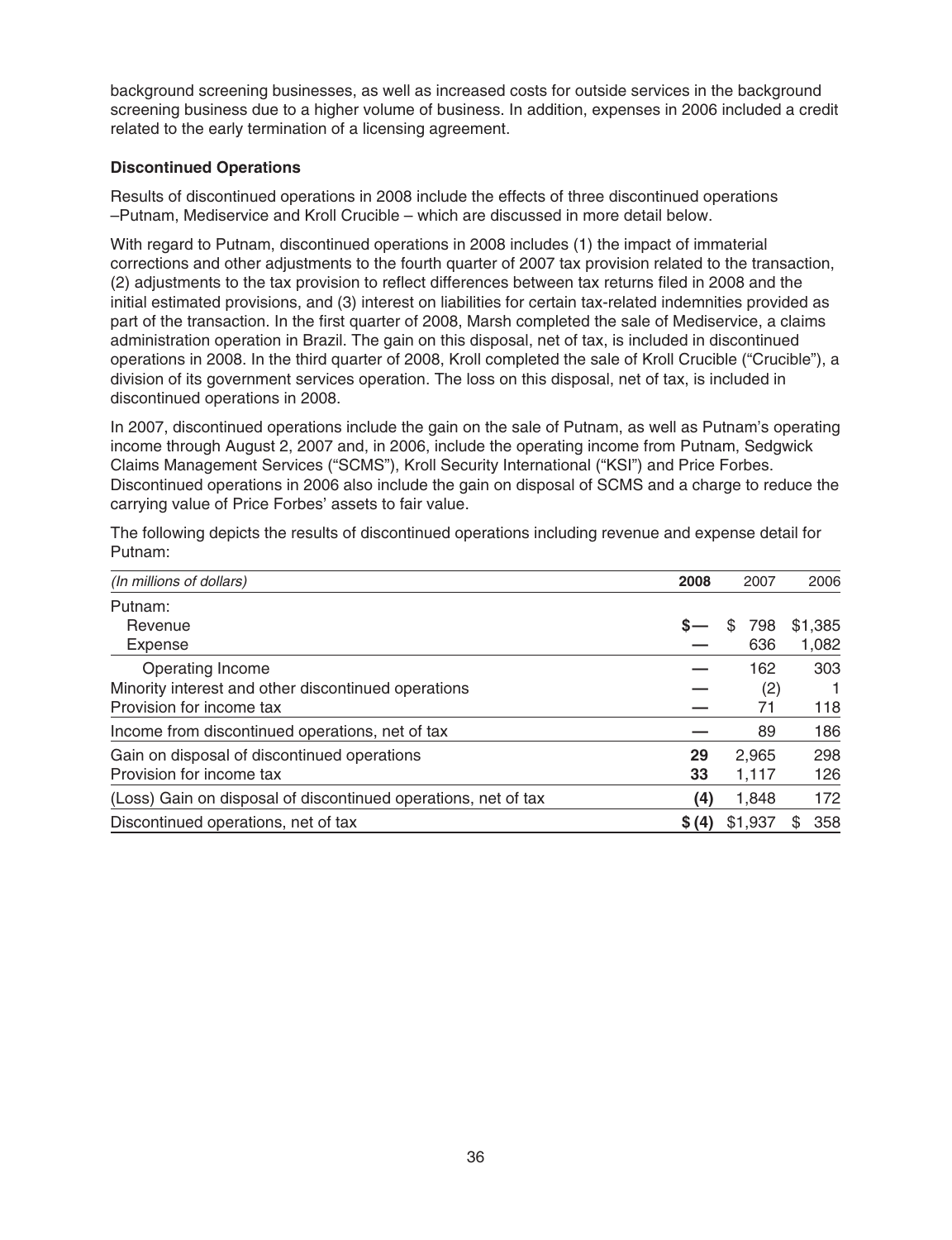### **Corporate Items**

#### **Corporate Expenses**

Corporate expenses were \$255 million in 2008, compared to \$200 million in 2007. In 2008, expenses include \$85 million of restructuring and related charges comprising a \$62 million charge related to estimated future rent and other real estate costs to exit five floors in MMC's New York headquarters building and previously vacated space in the U.K. and other locations. In 2007, restructuring and related items were \$28 million. Expenses in 2008 include a \$10 million credit for a payment from U.S. Investigative Services, Inc. ("USIS") in connection with the hiring of MMC's former CEO, partly offset by costs related to the departure of several senior executives.

Corporate expenses were \$200 million in 2007, compared to \$137 million in 2006. In 2007, corporate expenses included \$28 million for restructuring and related charges, including a credit from an accrual adjustment related to the separation of former MMC senior executives, compared with a credit of \$31 million of such items in 2006 that included a \$74 million gain on the sale of five floors in MMC's headquarters building. In 2007, corporate expenses also included incremental costs of \$14 million related to the departure of MMC's former CEO.

#### **Interest**

Corporate interest income decreased from \$95 million in 2007 to \$48 million in 2008. The decrease primarily reflects the combined effect of lower average interest rates and a lower level of invested balances in 2008 compared with the prior year. The invested balances in the second half of 2007 were higher primarily due to proceeds received from the Putnam transaction, which were subsequently used to repurchase MMC shares, pay down debt and pay taxes on the gain on the disposal. Interest expense of \$220 million in 2008 decreased from \$267 million in 2007. The decrease in interest expense is due to a decrease in the average level of debt outstanding compared to the prior year.

Interest income earned on corporate funds was \$95 million in 2007, an increase of \$35 million over 2006. The increase in interest income reflects generally higher average interest rates in 2007 compared with 2006, and higher invested balances during the second half of the year resulting from the receipt of proceeds from the Putnam transaction, discussed above. Interest expense of \$267 million in 2007 decreased from \$303 million from 2006. The decrease in interest expense was primarily due to a decrease in the average level of debt compared with the prior year.

#### **Investment Income (Loss)**

In 2008, investment losses were \$12 million, primarily due to mark-to-market declines on Risk Capital Holdings' private equity investments. This compared with \$173 million of gains in the prior period, primarily related to mark-to-market gains on private equity fund investments and gains from the sale of investments.

#### **Income Taxes**

MMC's consolidated effective tax rate in 2008 was significantly impacted by the non-deductibility of the goodwill impairment charge. The 2007 consolidated effective tax rate of 34.9% primarily reflects the unfavorable impact of international tax law changes in 2007.

MMC's consolidated effective tax rate was 34.9% in 2007 compared to 29.8% in 2006. The change primarily reflects the unfavorable impact of international tax law changes in 2007 and the release of valuation allowances on certain deferred tax assets in 2006.

The effective tax rate is sensitive to the geographic mix and repatriation of MMC's earnings, which may have a favorable or unfavorable impact on the rate. This also could result in foreign tax credit carryforwards arising in future periods for which a valuation allowance may be required. Furthermore, losses in certain jurisdictions cannot be offset by earnings from other operations, and may result in the need for valuation allowances against deferred tax assets which would affect the rate.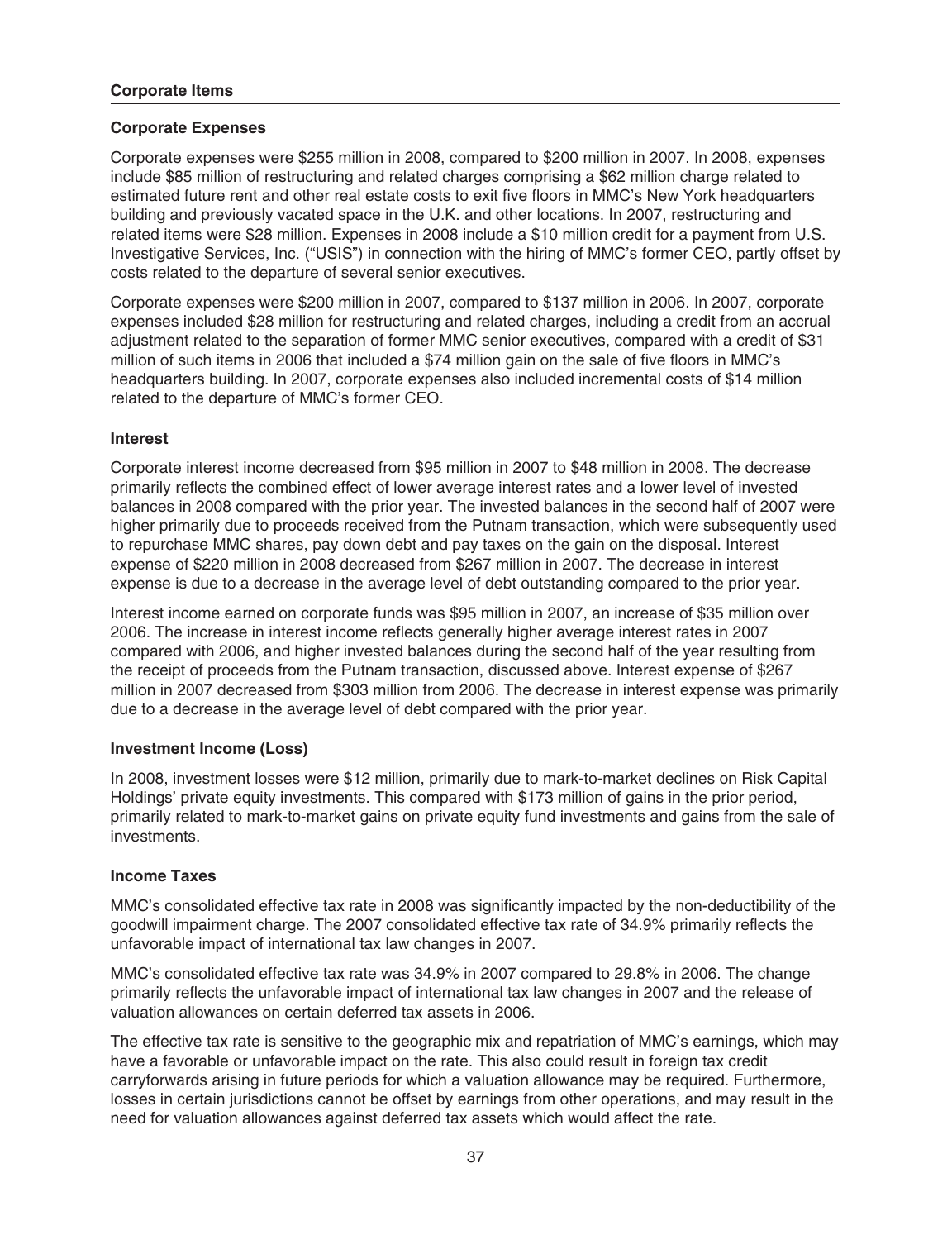In 2007, MMC adopted the provisions of FASB Interpretation No. 48, "Accounting for Uncertainty in Income Taxes—an interpretation of FASB Statement No. 109" ("FIN 48"), which clarifies the accounting for uncertainty in income tax positions. Uncertain tax positions are evaluated based upon the facts and circumstances that exist at each reporting period. Subsequent changes in judgment resulting from new information may lead to changes in recognition, derecognition, and measurement. Adjustments may result, for example, upon resolution of an issue with the taxing authorities, or expiration of a statute of limitations barring an assessment for an issue. Such adjustments could have a material impact on MMC's effective tax rate, net income, and cash flows in a particular future period. It is reasonably possible that the total amount of unrecognized tax benefits will decrease between zero and approximately \$135 million within the next 12 months due to settlement of audits and expiration of statutes of limitation.

### **Liquidity and Capital Resources**

MMC's liquidity needs are primarily for operating expenses, capital expenditures, servicing debt, funding pension obligations, paying dividends on outstanding stock and funding acquisitions. As a holding company, MMC's primary source for meeting these requirements is cash flows from operating subsidiaries. Other sources of liquidity include borrowing facilities discussed below in financing cash flows.

Cash on our consolidated balance sheets includes funds available for general corporate purposes. Funds held on behalf of clients in a fiduciary capacity are segregated and shown separately in the consolidated balance sheet as an offset to fiduciary liabilities. Fiduciary funds cannot be used for general corporate purposes, and should not be considered as a source of liquidity for MMC.

### **Operating Cash Flows**

MMC generated \$837 million of cash from operations in 2008 compared with a use of cash of \$385 million in 2007. These amounts reflect the net income (loss) reported by MMC during those periods, excluding gains or losses from investments and the disposition of businesses, adjusted for non-cash charges and changes in working capital which relate, primarily, to the timing of payments for accrued liabilities or receipts of assets. Cash generated from the disposition of businesses is included in investing cash flows. Payment of accrued liabilities in 2008 includes approximately \$170 million for regulatory settlements. This represents the final payment related to the settlement with the NYAG and NYSID as discussed in Note 16 and is consistent with the amount paid in 2007. In 2007, cash outflows included tax payments of \$933 million related to the disposition of businesses, primarily Putnam. Although the cash proceeds from the Putnam transaction are included in investing cash flows, SFAS 95 specifies that the related payment of taxes be included in operating cash flows and not allocated to other cash flow categories.

MMC's expected funding for its U.S. non-qualified and non-U.S. pension plans in 2009 is approximately \$21 million and \$370 million, respectively. MMC's policy for funding its tax qualified defined benefit retirement plans is to contribute amounts at least sufficient to meet the funding requirements set forth in U.S. and applicable foreign law. There currently is no ERISA funding requirement for the U.S. qualified plan for 2008 or 2009. Funding requirements for non-U.S. plans vary by country. Contribution rates are determined by the local actuaries based on local funding practices and requirements. Funding amounts may be influenced by future asset performance, the level of discount rates and other variables impacting the assets and/or liabilities of the plan. In addition, amounts funded in the future, to the extent not due under regulatory requirements, may be affected by alternative uses of MMC's cash flows, including dividends, investments and share repurchases.

During 2008, MMC's defined benefit pension plans were negatively impacted by the severe downturn in the global equity markets. Defined benefit assets experienced market declines of approximately 18% in the U.S. and approximately 14% in the U.K., our largest plan.

Pension liabilities are largely dependent on the discount rate set as of year end. In the U.S., interest rates declined dramatically over the last two months of 2008, resulting in a lower year-end discount rate than the prior year end. This contributed to a \$300 million increase in the projected benefit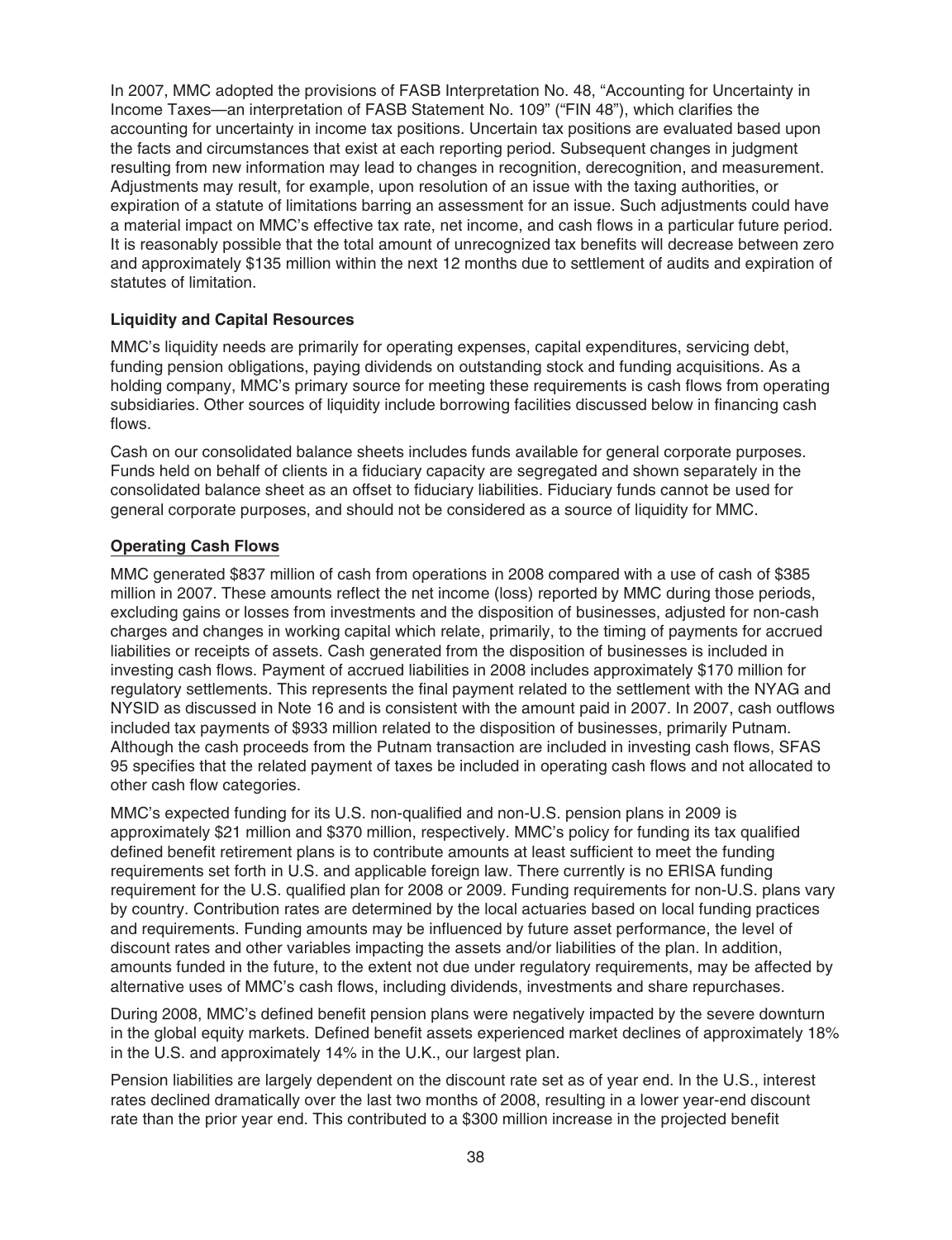obligation for the U.S. plans. While our U.S. plans show a funding deficit as of the end of 2008, no contributions to the U.S. plan are required in 2009.

Due to an increase in the discount rate and a reduction in inflation expectations, our U.K. plan liabilities decreased slightly in local currency terms in 2008. Although we make scheduled contributions to the U.K. plan throughout the year, in January 2009, we made a discretionary pension contribution of \$70 million to the plan. We expect to contribute a similar amount in the second quarter of 2009. These contributions are included in the \$370 million of expected contributions noted above. Overall, MMC's aggregate pension expense in 2009 will be similar to that of 2008.

During 2008, MMC contributed approximately \$20 million to the U.S. pension plans and \$250 million to the significant non-U.S. pension plans, compared with \$20 million for U.S. plans and \$189 million for significant non-U.S. plans in 2007.

In September 2006, the FASB issued SFAS 158. SFAS 158 requires that MMC recognize on a prospective basis the funded status of its overfunded defined benefit pension and retiree medical plans (the "Plans") as a net benefit plan asset and its unfunded and underfunded Plans as a net benefit plan liability. The offsetting adjustment to the amount of assets and liabilities required to be recognized is recorded in Accumulated Other Comprehensive Income, net of tax, in MMC's 2006 year-end balance sheet. Subsequent changes in the funded status are recognized through the income statement and other comprehensive income in the year in which they occur as appropriate. MMC adopted the provisions of SFAS 158, prospectively, on December 31, 2006. The impact of adopting SFAS 158 resulted in a reduction in assets of \$660 million and an increase in liabilities of \$245 million, including a related adjustment to tax benefits of \$423 million. The net impact of adopting SFAS 158 was a reduction of MMC's stockholders' equity of \$905 million in 2006 (or \$804 million including an adjustment for the impact of recording a reduction to the minimum pension liability prior to the adoption of SFAS 158). In 2007, the improved funded status of the Plans resulted in a net increase to equity of \$708 million. In 2008, the decrease in the funded status of the Plans resulted in a net decrease to equity of \$988 million. The change in funded status of the Plans is impacted by numerous items, including actual results compared with prior estimates and assumptions, contributions to the Plans, and changes in assumptions to reflect information available at the respective measurement dates. Significant items impacting the funded status of the U.S. and U.K. plans in 2008 are discussed above. In 2007, the funded status of MMC's Plans was significantly impacted by an increase in the discount rates used in the measurement of the pension liabilities at December 31, 2007, reflecting a general widening of credit spreads on high quality corporate debt obligations and by contributions and asset returns.

### **Financing Cash Flows**

Net cash used for financing activities was \$540 million in 2008 compared with \$2.6 billion of net cash used for financing activities in 2007. During 2008, MMC reduced outstanding debt by approximately \$260 million. During 2007, MMC reduced outstanding debt by approximately \$1.1 billion and repurchased \$1.3 billion of its common stock. These actions are discussed more fully below.

### Debt Repayment

During 2008, MMC's 3.625% five-year fixed rate \$250 million senior notes matured. MMC used cash on hand to manage liquidity, including the repayment of these notes.

During 2007, MMC utilized commercial paper and bank borrowings, as well as cash on hand, to manage liquidity, including the funding of maturing bonds and the repurchase of shares. In the first quarter of 2007, MMC's 5.375%, five-year \$500 million senior notes matured. MMC's three-year floating rate \$500 million senior notes matured in the third quarter of 2007. MMC used a portion of its proceeds from the Putnam transaction to pay down outstanding commercial paper and revolving credit facility borrowings. At December 31, 2008, no commercial paper or revolving credit facility borrowings were outstanding.

MMC and certain of its foreign subsidiaries maintain a \$1.2 billion multi-currency revolving credit facility. Subsidiary borrowings under the facility are unconditionally guaranteed by MMC. The facility will expire in December 2010. There were no borrowings outstanding under this facility at December 31, 2008.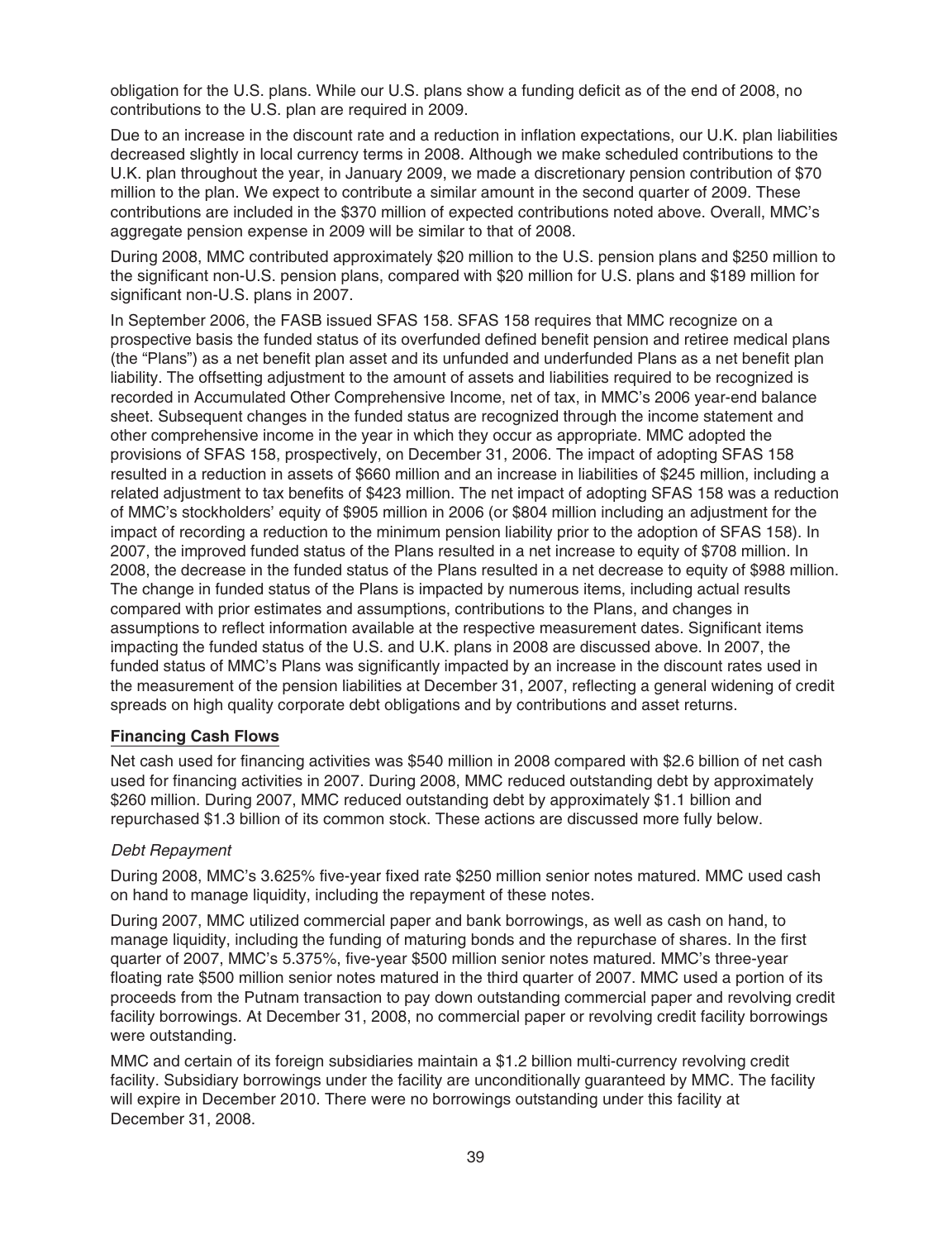MMC's senior debt is currently rated Baa2 by Moody's and BBB- by Standard & Poor's. MMC's shortterm debt is currently rated P-2 by Moody's and A-3 by Standard & Poor's. MMC carries a stable outlook from both Moody's and Standard & Poor's. In December 2007, Standard & Poor's lowered its rating on MMC's long-term debt from BBB to BBB- and lowered the rating on MMC's short-term debt from A-2 to A-3.

MMC also maintains other credit facilities, guarantees and letters of credit with various banks, primarily related to operations located outside the United States, aggregating \$285 million at December 31, 2008 and \$265 million at December 31, 2007. There were no outstanding borrowings under these facilities at December 31, 2008.

#### Share Repurchases

In August 2007, MMC entered into an \$800 million accelerated share repurchase agreement with a financial institution counterparty. Under the terms of the agreement, MMC paid the full \$800 million purchase price and took delivery from the counterparty of an initial tranche of 21,320,530 shares of MMC common stock, which were reflected as an increase in Treasury shares (a decrease in shares outstanding) on the delivery date. This number of shares was the quotient of the \$800 million purchase price divided by a contractual "cap" price of \$37.5225 per share. Based on the market price of MMC's common stock over the subsequent settlement period, in March 2008 the counterparty delivered to MMC an additional 10,751,000 shares for no additional payment and the transaction was concluded. MMC thus repurchased a total of 32,071,630 shares at an average price per share to MMC of \$24.9442. The repurchased shares were reflected as an increase in Treasury shares (a decrease in shares outstanding) on the respective delivery dates. This transaction was effected under a \$1.5 billion share repurchase authorization granted by MMC's Board of Directors in August 2007. MMC remains authorized to repurchase additional shares of its common stock up to a value of \$700 million. There is no time limit on this authorization.

In May 2007, MMC entered into a \$500 million accelerated share repurchase agreement with a financial institution counterparty. Under the terms of the agreement, MMC paid the full \$500 million purchase price and took delivery from the counterparty of an initial tranche of 13,464,749 shares of MMC common stock. Based on the market price of MMC's common stock over the subsequent settlement period, in July 2007 the counterparty delivered to MMC an additional 2,555,519 shares for no additional payment and the transaction was concluded. MMC thus repurchased a total of 16,020,268 shares in the transaction, for a total cost of \$500 million and an average price per share to MMC of \$31.2105. The repurchased shares were reflected as an increase in Treasury shares (a decrease in shares outstanding) on the respective delivery dates. This transaction was effected under a \$500 million share repurchase authorization granted by MMC's Board of Directors in May 2007.

MMC did not repurchase any shares in 2008.

### Dividends

MMC paid total dividends of \$412 million in 2008 (\$0.80 per share), \$413 million (\$0.76 per share) in 2007 and \$374 million (\$0.68 per share) in 2006.

### **Investing Cash Flows**

Net cash used for investing activities amounted to \$348 million in 2008. This compares with \$3.0 billion of net cash generated from investing activities in 2007, primarily due to the Putnam transaction. Cash used for acquisitions totaled \$126 million in 2008 compared with \$206 million in 2007. Remaining deferred cash payments of approximately \$60 million related to acquisitions completed in 2008 and prior years are recorded in accounts payable and accrued liabilities or in other liabilities in the consolidated balance sheets at December 31, 2008. Cash provided by the sale of securities was \$20 million in 2008. In 2007, cash provided by the sale of securities of \$78 million was partly offset by cash used to purchase investments of \$44 million.

MMC's additions to fixed assets and capitalized software, which amounted to \$386 million in 2008 and \$378 million in 2007, primarily relate to computer equipment purchases, the refurbishing and modernizing of office facilities and software development costs.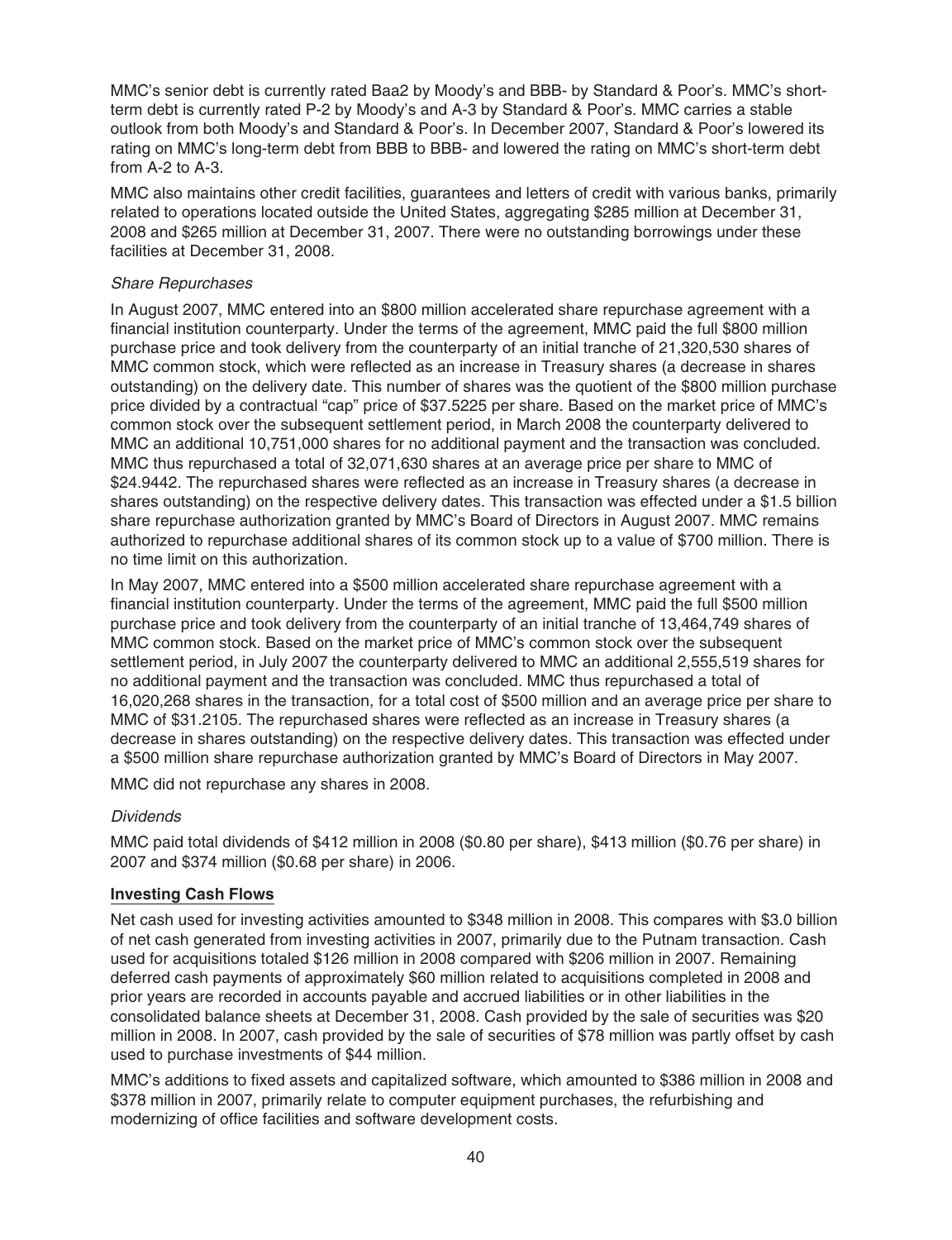MMC has committed to potential future investments of approximately \$81 million in connection with its investments in Trident II and other funds managed by Stone Point Capital, LLC. The majority of MMC's investment commitments for funds managed by Stone Point Capital, LLC are related to Trident II, the investment period for which is now closed for new investments. Any remaining capital calls for Trident II would relate to follow-on investments in existing portfolio companies or for management fees or other partnership expenses. Significant future capital calls related to Trident II are not expected. Although it is anticipated that Trident II will be harvesting its remaining portfolio, the timing of any portfolio company sales and capital distributions is unknown and not controlled by MMC.

## **Commitments and Obligations**

MMC's contractual obligations of the types identified in the table below were of the following amounts as of December 31, 2008:

|                                                            | Payment due by Period |                  |              |                  |                  |  |
|------------------------------------------------------------|-----------------------|------------------|--------------|------------------|------------------|--|
| <b>Contractual Obligations</b><br>(In millions of dollars) | Total                 | Within<br>1 Year | 1-3<br>Years | $4 - 5$<br>Years | After 5<br>Years |  |
| Current portion of long-term debt                          | 408<br>\$.            | \$408            | S            |                  | -S               |  |
| Long-term debt                                             | 3,198                 |                  | 567          | 518              | 2,113            |  |
| Net operating leases                                       | 2.937                 | 386              | 682          | 532              | 1,337            |  |
| Service agreements                                         | 145                   | 54               | 46           | 29               | 16               |  |
| Other long-term obligations                                | 60                    | 25               | 35           |                  |                  |  |
| Total                                                      | \$6,748               | \$873            | \$1,330      | \$1,079          | \$3,466          |  |

The above does not include unrecognized tax benefits of \$293 million, accounted for under FIN 48, as MMC is unable to reasonably predict the timing of settlement of these liabilities, other than approximately \$20 million that may become payable during 2009. The above does not include liabilities established under FIN 45 as MMC is unable to reasonably predict the timing of settlement of these liabilities, other than approximately \$3 million that may become payable during 2009.

### **Market Risk and Credit Risk**

Certain of MMC's revenues, expenses, assets and liabilities are exposed to the impact of interest rate changes and fluctuations in foreign currency exchange rates and equity markets.

### Interest Rate Risk and Credit Risk

MMC has historically managed its net exposure to interest rate changes by utilizing a mixture of variable and fixed rate borrowings to finance MMC's asset base. During 2007, virtually all of MMC's variable rate borrowings were repaid.

Interest income generated from MMC's cash investments as well as invested fiduciary funds will vary with the general level of interest rates, particularly short-term interest rates.

MMC had the following investments subject to variable interest rates:

| (In millions of dollars)                                               | December 31,<br>2008 |
|------------------------------------------------------------------------|----------------------|
| Cash and cash equivalents invested in                                  |                      |
| money market funds, certificates of deposit and time deposits (Note 1) | \$1,685              |
| Fiduciary cash and investments (Note 1)                                | \$3,297              |

These investments and debt instruments are discussed more fully in the above-indicated Notes to the consolidated financial statements.

Based on the above balances, if short-term interest rates decrease by 10%, or 13 basis points over the course of the year, annual interest income, including interest earned on fiduciary funds, would decrease by approximately \$4 million.

In addition to interest rate risk, our cash investments and fiduciary fund investments are subject to potential loss of value due to counterparty credit risk. To minimize this risk, MMC and its subsidiaries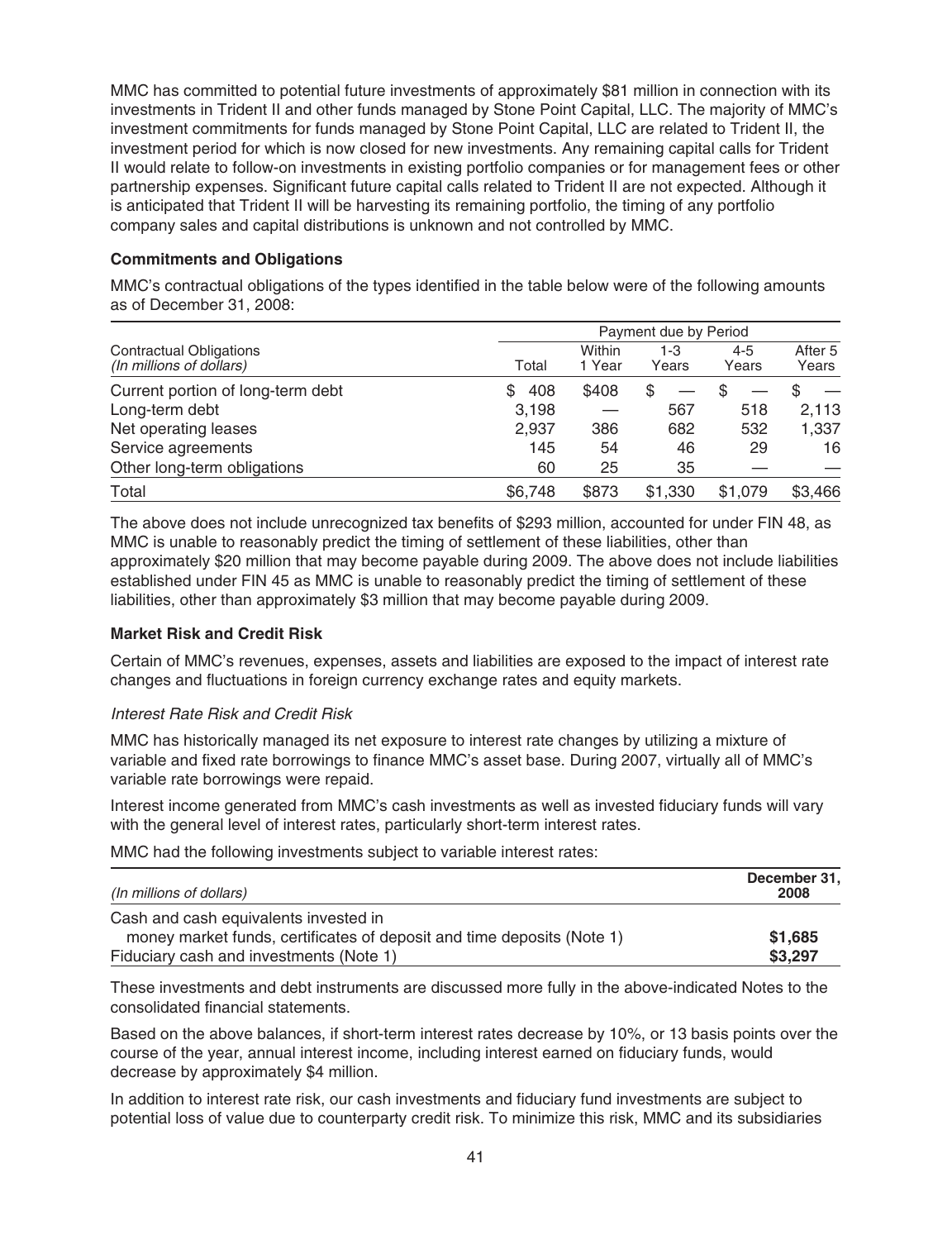invest pursuant to a Board approved investment policy. The policy mandates the preservation of principal and liquidity and requires broad diversification with counterparty limits assigned based primarily on credit rating and type of investment. MMC carefully monitors its cash and fiduciary fund investments and will further restrict the portfolio as appropriate to market conditions. The majority of cash and fiduciary funds are invested in short-term bank deposits and liquid money market funds.

# Foreign Currency Risk

The translated values of revenue and expense from MMC's international Risk and Insurance Services and Consulting operations are subject to fluctuations due to changes in currency exchange rates. The non-U.S. based revenue that is exposed to foreign exchange fluctuations is approximately 54% of total revenue. Note 17 details revenue by geographic area. We periodically use forward contracts and options to limit foreign currency exchange rate exposure on net income and cash flows for specific, clearly defined transactions arising in the ordinary course of business.

# Equity Price Risk

MMC holds investments in public and private companies, as well as in certain private equity funds managed by Stone Point Capital. Publicly traded investments of \$21 million are classified as available for sale under SFAS No. 115. Non-publicly traded investments of \$91 million are accounted for using the cost method and \$207 million are accounted for using the equity method under APB Opinion No. 18, "The Equity Method of Accounting for Investments in Common Stock". The investments that are classified as available for sale or that are not publicly traded are subject to risk of changes in market value, which if determined to be other than temporary, could result in realized impairment losses. MMC periodically reviews the carrying value of such investments to determine if any valuation adjustments are appropriate under the applicable accounting pronouncements.

# **Other**

A significant number of lawsuits and regulatory proceedings are pending. See Note 16 to the consolidated financial statements.

### **Management's Discussion of Critical Accounting Policies**

The preparation of financial statements in conformity with accounting principles generally accepted in the United States ("GAAP") requires management to make estimates and judgments that affect reported amounts of assets, liabilities, revenue and expenses, and disclosure of contingent assets and liabilities. Management considers the policies discussed below to be critical to understanding MMC's financial statements because their application places the most significant demands on management's judgment, and requires management to make estimates about the effect of matters that are inherently uncertain. Actual results may differ from those estimates.

# Legal and Other Loss Contingencies

MMC and its subsidiaries are subject to numerous claims, lawsuits and proceedings. GAAP requires that liabilities for contingencies be recorded when it is probable that a liability has been incurred before the balance sheet date and the amount can be reasonably estimated. Significant management judgment is required to comply with this guidance. MMC analyzes its litigation exposure based on available information, including consultation with outside counsel handling the defense of these matters, to assess its potential liability.

In addition, to the extent that insurance coverage is available, significant management judgment is required to determine the amount of recoveries that are expected under MMC's various insurance programs.

### Retirement Benefits

MMC maintains qualified and non-qualified defined benefit pension plans for its eligible U.S. employees and a variety of defined benefit and defined contribution plans for eligible non-U.S. employees. MMC's policy for funding its tax qualified defined benefit retirement plans is to contribute amounts at least sufficient to meet the funding requirements set forth in U.S. and applicable foreign laws.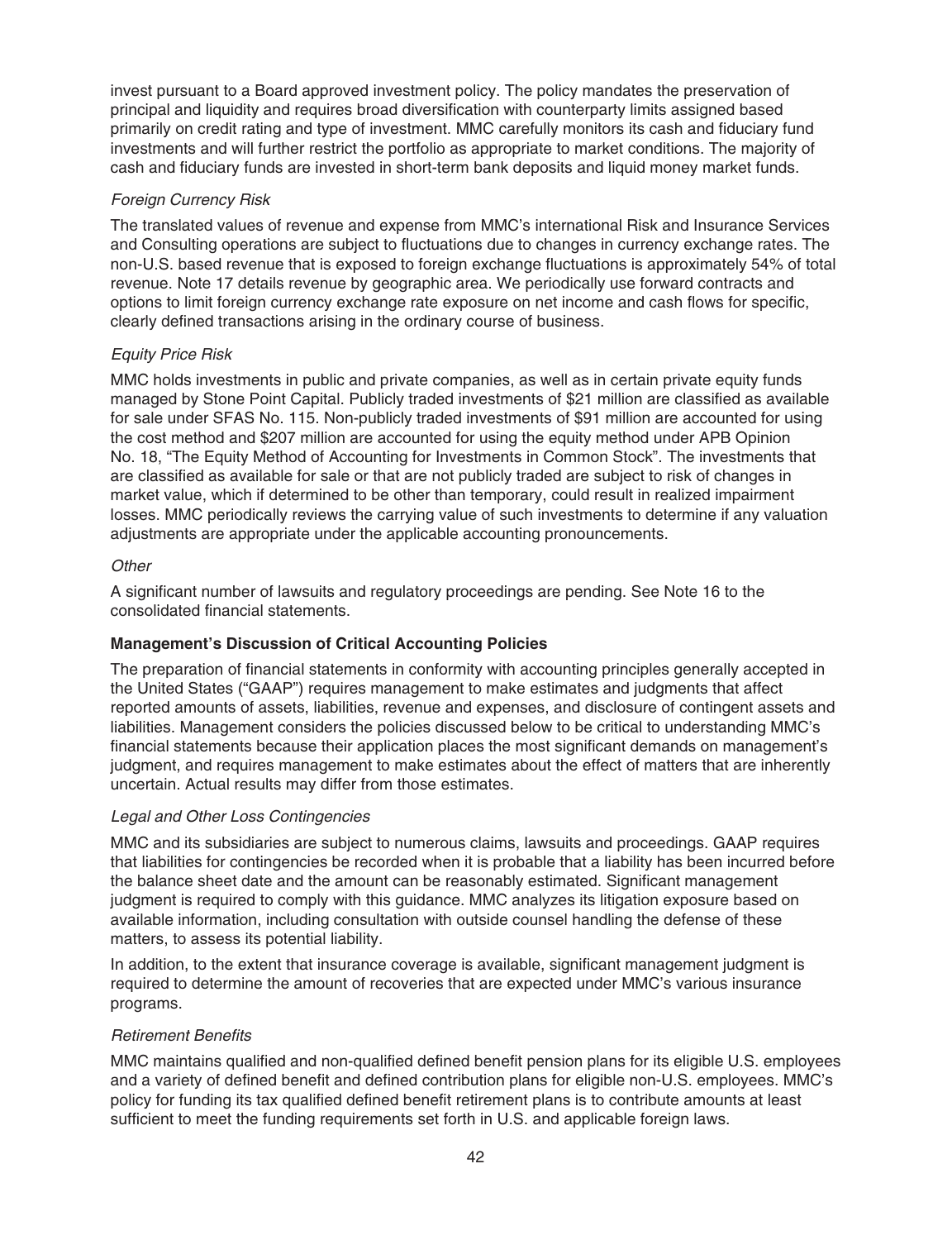In September 2006, the Financial Accounting Standards Board ("FASB") issued SFAS No. 158, "Employers' Accounting for Defined Benefit Pension and Other Postretirement Plans – an amendment of FASB Statements No. 87, 88, 106, and 132R" ("SFAS 158"). SFAS 158 requires that MMC recognize the funded status of its overfunded defined benefit pension and retiree medical plans (the "Plans") as a net benefit plan asset and its unfunded and underfunded plans as a net benefit plan liability. The gains or losses and prior service costs or credits that have not been recognized as components of net periodic costs are recorded as a component of Accumulated Other Comprehensive Income ("AOCI"), net of tax, in MMC's consolidated balance sheets. MMC adopted the provisions of SFAS 158, prospectively, on December 31, 2006.

The determination of net periodic pension cost is based on a number of actuarial assumptions, including an expected long-term rate of return on plan assets, the discount rate and assumed rate of salary increase. Significant assumptions used in the calculation of net periodic pension costs and pension liabilities are disclosed in Note 8 to the consolidated financial statements. MMC believes the assumptions for each plan are reasonable and appropriate and will continue to evaluate actuarial assumptions at least annually and adjust them as appropriate. Based on its current assumptions, MMC expects pension expense in 2009 to be essentially the same as 2008.

Future pension expense or credits will depend on plan provisions, future investment performance, future assumptions and various other factors related to the populations participating in the pension plans. Holding all other assumptions constant, a half-percentage point change in the rate of return and discount rate assumptions would affect net periodic pension cost for the U.S. and U.K. plans, which comprise approximately 85% of total pension plan liabilities, as follows:

|                          |          | 0.5 Percentage<br>Point Increase | 0.5 Percentage<br><b>Point Decrease</b> |        |  |
|--------------------------|----------|----------------------------------|-----------------------------------------|--------|--|
| (In millions of dollars) | U.S.     | U.K                              | U.S.                                    | U.K.   |  |
| Assumed Rate of Return   | \$(16.5) | \$(28.9)                         | \$16.5                                  | \$28.9 |  |
| Discount Rate            | \$(19.2) | \$(41.8)                         | \$28.7                                  | \$46.8 |  |

Changing the discount rate and leaving the other assumptions constant may not be representative of the impact on expense, because the long-term rates of inflation and salary increases are often correlated with the discount rate.

MMC contributes to certain health care and life insurance benefits provided to its retired employees. The cost of these postretirement benefits for employees in the United States is accrued during the period up to the date employees are eligible to retire, but is funded by MMC as incurred. This postretirement liability is included in Other liabilities in the consolidated balance sheets. The key assumptions and sensitivity to changes in the assumed health care cost trend rate are discussed in Note 8 to the consolidated financial statements.

### Income Taxes

MMC's tax rate reflects its income, statutory tax rates and tax planning in the various jurisdictions in which it operates. Significant judgment is required in determining the annual tax rate and in evaluating uncertain tax positions. On January 1, 2007 MMC adopted the provisions of FIN 48, to account for the uncertainty in income taxes. Accordingly, MMC reports a liability for unrecognized tax benefits resulting from uncertain tax positions taken or expected to be taken in a tax return. The evaluation of a tax position in accordance with FIN 48 is a two-step process, the first step involves recognition. We determine whether it is more likely than not that a tax position will be sustained upon tax examination, including resolution of any related appeals or litigation, based on only the technical merits of the position. The technical merits of a tax position derive from both statutory and judicial authority (legislation and statutes, legislative intent, regulations, rulings, and case law) and their applicability to the facts and circumstances of the tax position. If a tax position does not meet the more likely than not recognition threshold, the benefit of that position is not recognized in the financial statements. The second step is measurement. A tax position that meets the more likely than not recognition threshold is measured to determine the amount of benefit to recognize in the financial statements. The tax position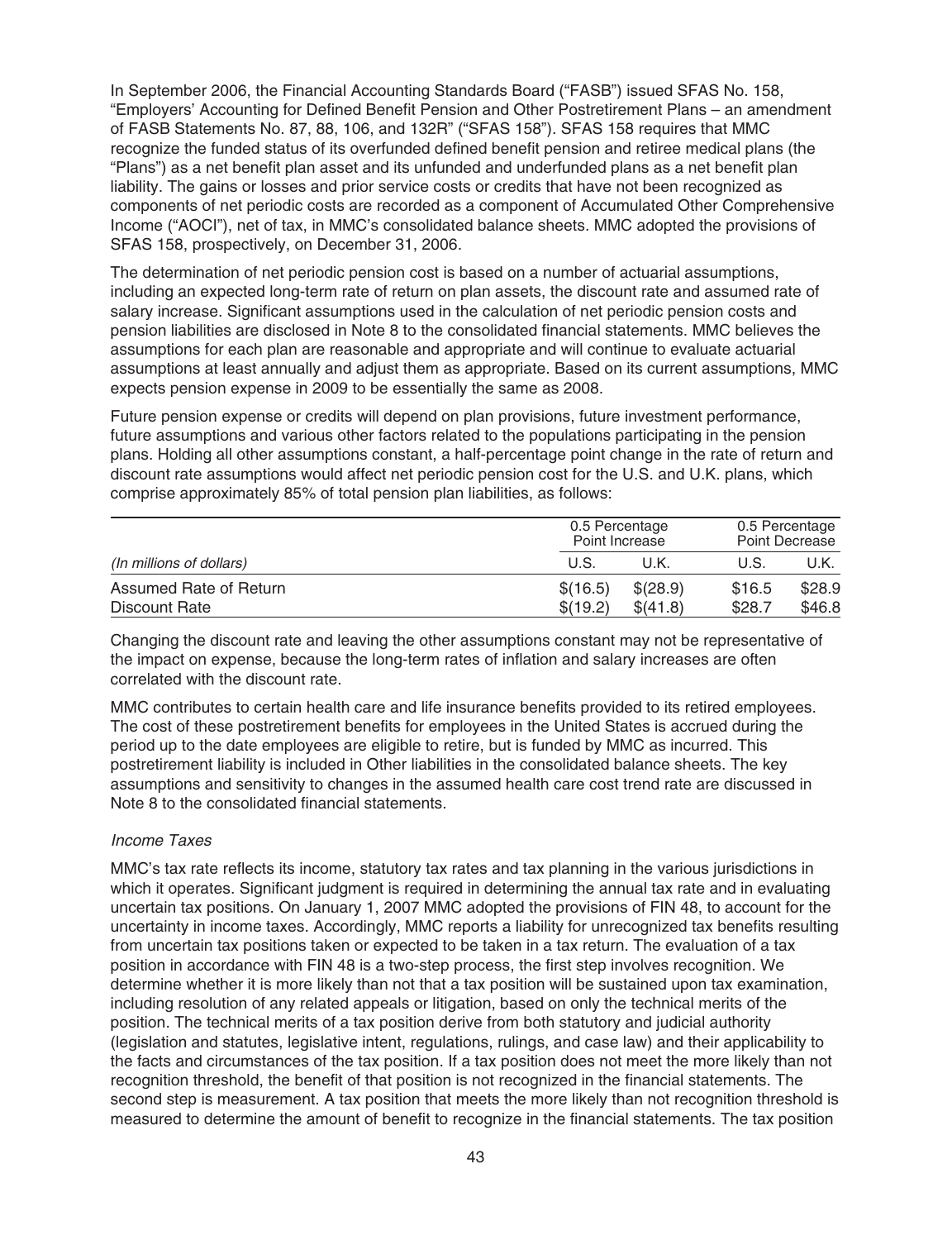is measured as the largest amount of benefit that is greater than 50 percent likely of being realized upon ultimate resolution with a taxing authority.

Uncertain tax positions are evaluated based upon the facts and circumstances that exist at each reporting period and involve significant management judgment. Subsequent changes in judgment based upon new information may lead to changes in recognition, derecognition, and measurement. Adjustments may result, for example, upon resolution of an issue with the taxing authorities, or expiration of a statute of limitations barring an assessment for an issue. Prior to January 1, 2007, MMC estimated its uncertain income tax obligations in accordance with SFAS 109 and SFAS 5. MMC recognizes interest and penalties, if any, related to unrecognized tax benefits in income tax expense.

Tax law requires items be included in MMC's tax returns at different times than the items are reflected in the financial statements. As a result, the annual tax expense reflected in the consolidated statements of income is different than that reported in the tax returns. Some of these differences are permanent, such as expenses that are not deductible in the returns, and some differences are temporary and reverse over time, such as depreciation expense. Temporary differences create deferred tax assets and liabilities. Deferred tax liabilities generally represent tax expense recognized in the financial statements for which payment has been deferred, or expense for which a deduction has been taken already in the tax return but the expense has not yet been recognized in the financial statements. Deferred tax assets generally represent items that can be used as a tax deduction or credit in tax returns in future years for which a benefit has already been recorded in the financial statements. In assessing the need for and amount of a valuation allowance for deferred tax assets, the Company considers whether it is more likely than not that some portion or all of the deferred tax assets will not be realized and adjusts the valuation allowance accordingly. MMC evaluates all significant available positive and negative evidence, including the existence of losses in recent years and its forecast of future taxable income by jurisdiction, in assessing the need for a valuation allowance. MMC also considers tax-planning strategies that would result in realization of deferred tax assets, and the presence of taxable income in prior carryback years if carryback is permitted under the appropriate tax law. The underlying assumptions MMC uses in forecasting future taxable income require significant judgment and take into account MMC's recent performance. The ultimate realization of deferred tax assets is dependent on the generation of future taxable income during the periods in which temporary differences or carryforwards are deductible or creditable. Valuation allowances are established for deferred tax assets when it is estimated that it is more likely than not future taxable income will be insufficient to fully use a deduction or credit in that jurisdiction.

#### Fair Value Determinations

Investment Valuation—MMC holds investments in both public and private companies, as well as certain private equity funds. The majority of the public investments are accounted for as available for sale securities under SFAS No. 115. Certain investments, primarily investments in private equity funds are accounted for using the equity method under APB Opinion No. 18. Although not directly recorded in MMC's consolidated balance sheets, MMC's defined benefit pension plans hold investments of approximately \$8 billion. The fair value of these investments determines in part, the over- or underfunded status of those plans, which is included in MMC's consolidated balance sheets. MMC periodically reviews the carrying value of its investments to determine if any valuation adjustments are appropriate under the applicable accounting pronouncements. MMC bases its review on the facts and circumstances as they relate to each investment. Fair value of investments in private equity funds is determined by the Funds' investment managers. Factors considered in determining the fair value of private equity investments include: implied valuation of recently completed financing rounds that included sophisticated outside investors; performance multiples of comparable public companies; restrictions on the sale or disposal of the investments; trading characteristics of the securities; and the relative size of the holdings in comparison to other private investors and the public market float. In those instances where quoted market prices are not available, particularly for equity holdings in private companies, or formal restrictions limit the sale of securities, significant management judgment is required to determine the appropriate value of MMC's investments. MMC reviews with the fund manager the appropriateness of valuation results for significant private equity investments.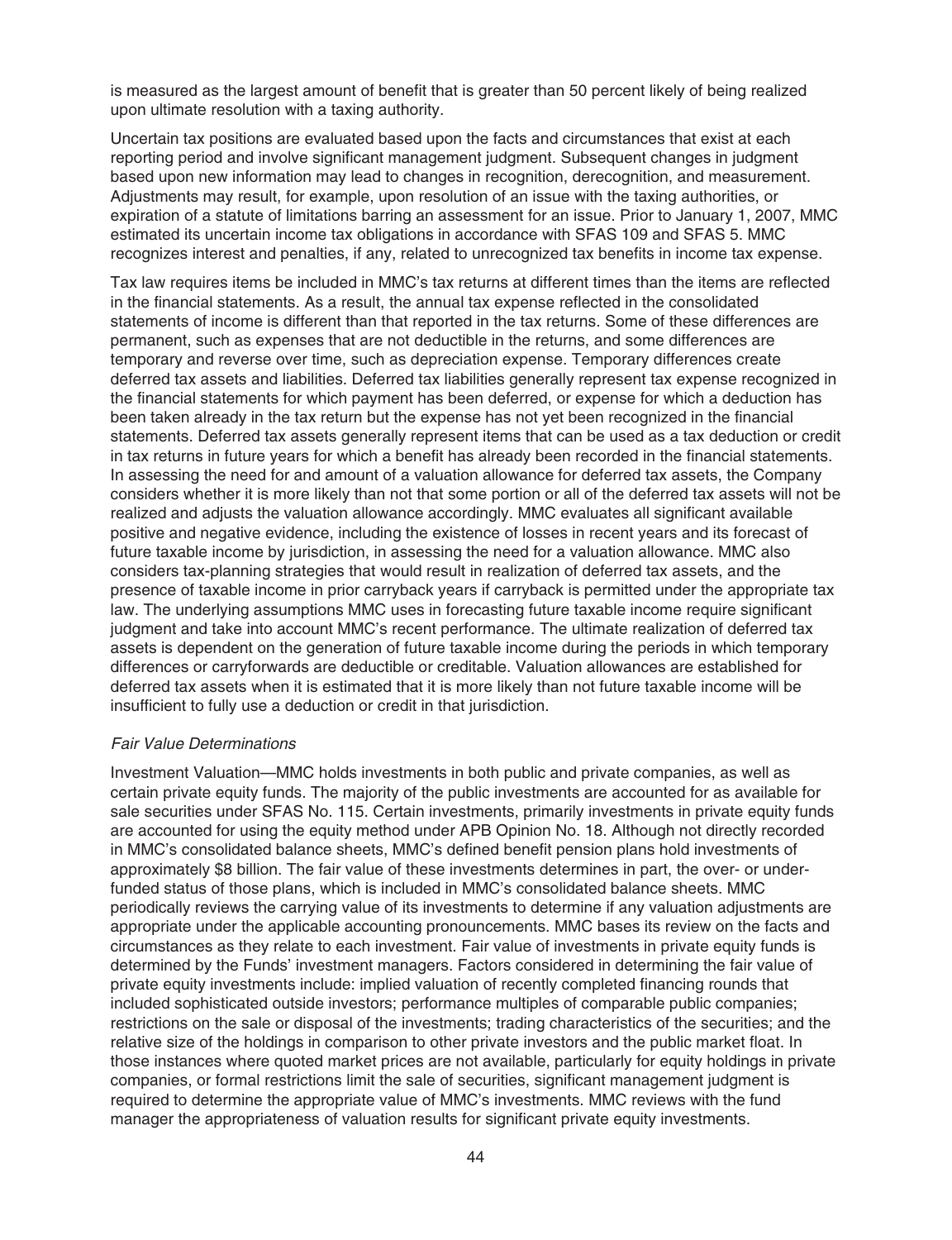Goodwill Impairment Testing—Under SFAS 142, MMC is required to assess goodwill and any indefinite-lived intangible assets for impairment annually, or more frequently if circumstances indicate impairment may have occurred. MMC performs the annual impairment test for each of its reporting units during the third quarter of each year. Fair values of the reporting units are estimated using a market approach or a discounted cash flow model. Carrying values for the reporting units are based on balances at the prior quarter end and include directly identified assets and liabilities, as well as an allocation of those assets and liabilities not recorded at the reporting unit level. As previously disclosed, MMC performed an interim goodwill impairment assessment in its Risk Consulting & Technology segment which resulted in impairment charges totaling \$540 million recorded in the first and second quarters of 2008. MMC completed its 2008 annual review in the third quarter of 2008 and concluded that goodwill was not impaired. The fair value estimates used in this assessment are dependent upon assumptions and estimates about the future profitability and other financial ratios of our reporting units, as well as relevant financial data, recent transactions and market valuations of comparable public companies. If in the future, the performance of our reporting units varies significantly from our projections or our assumptions or estimates about future profitability of our reporting units change, the estimated fair value of our reporting units could change materially and could result in an impairment of goodwill.

# Share-based Payment

SFAS 123R "Share-based Payment", requires among other things, that the estimated fair value of stock options be charged to earnings. Significant management judgment is required to determine the appropriate assumptions for inputs such as volatility and expected term necessary to estimate option values. In addition, management judgment is required to analyze the terms of the plans and awards granted thereunder to determine if awards will be treated as equity awards or liability awards, as defined by SFAS 123R.

As of December 31, 2008, there was \$16.8 million of unrecognized compensation cost related to stock option awards. The weighted-average periods over which the costs are expected to be recognized is 1.4 years. Also as of December 31, 2008, there was \$288 million of unrecognized compensation cost related to MMC's restricted stock, restricted stock unit and deferred stock unit awards.

See Note 9 to the consolidated financial statements for additional information regarding the adoption of SFAS 123R.

### **New Accounting Pronouncements**

Note 1 contains a summary of the Company's significant accounting policies, including a discussion of recently issued accounting pronouncements and their impact or potential future impact on MMC's financial results, if determinable.

### **Item 7A. Quantitative and Qualitative Disclosures About Market Risk.**

See the information set forth under the heading "Market Risk and Credit Risk" above under Part II, Item 7 ("Management's Discussion and Analysis of Financial Condition and Results of Operations").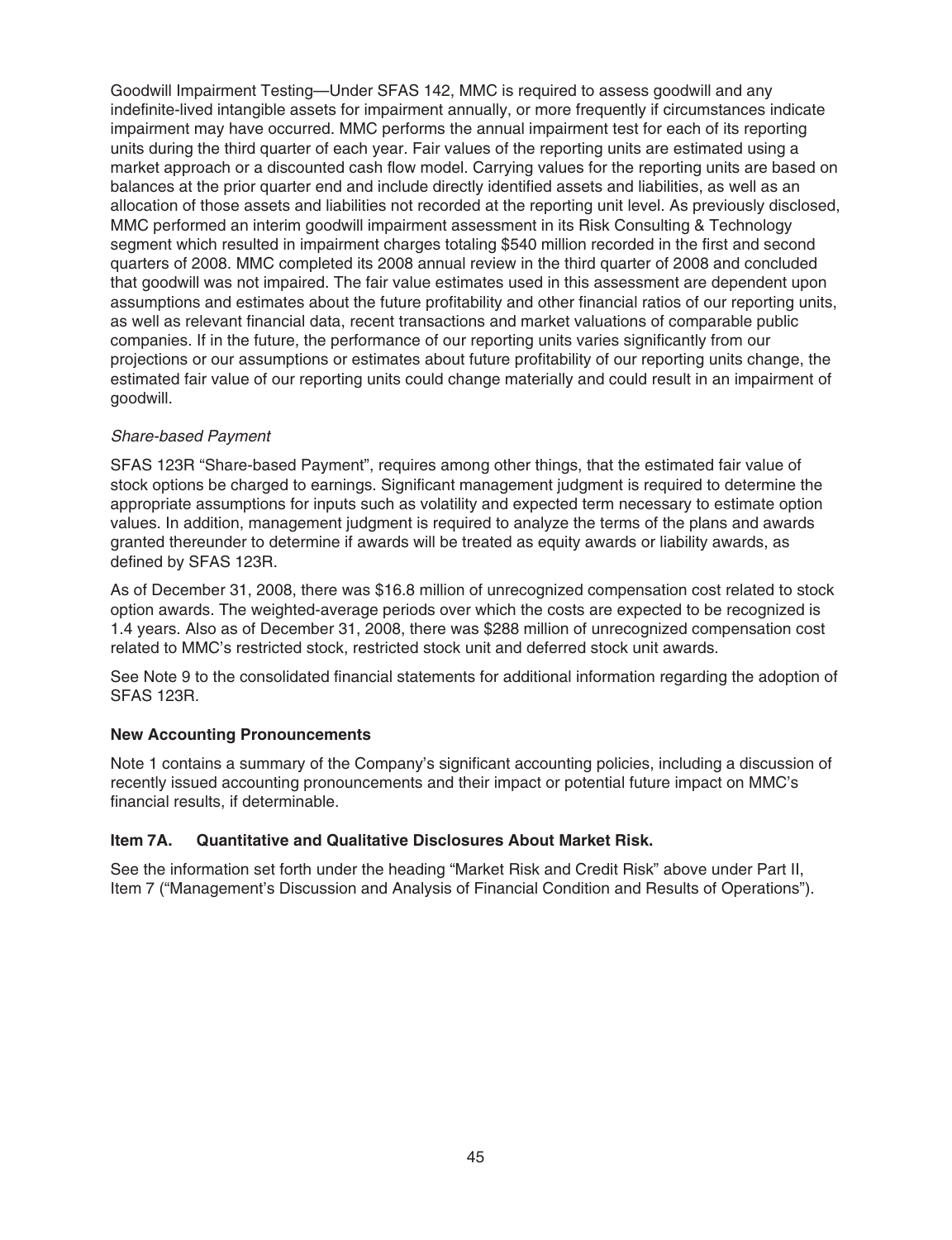# **Item 8. Financial Statements and Supplementary Data.**

Marsh & McLennan Companies, Inc. and Subsidiaries **Consolidated Statements of Income**

| For the Years Ended December 31,                            |              |             |            |
|-------------------------------------------------------------|--------------|-------------|------------|
| (In millions, except per share figures)                     | 2008         | 2007        | 2006       |
| Revenue                                                     | \$11,587     | \$11,177    | \$10,340   |
| Expense:                                                    |              |             |            |
| Compensation and benefits                                   | 7,207        | 6,958       | 6,449      |
| Other operating expenses                                    | 3,577        | 3,373       | 2,943      |
| Goodwill impairment charge                                  | 540          |             |            |
| Operating expenses                                          | 11,324       | 10,331      | 9,392      |
| Operating income                                            | 263          | 846         | 948        |
| Interest income                                             | 48           | 95          | 60         |
| Interest expense                                            | (220)        | (267)       | (303)      |
| Investment income (loss)                                    | (12)         | 173         | 207        |
| Income before income taxes and minority interest            | 79           | 847         | 912        |
| Income taxes                                                | 137          | 295         | 272        |
| Minority interest, net of tax                               | 11           | 14          | 8          |
| (Loss) Income from continuing operations                    | (69)         | 538         | 632        |
| Discontinued operations, net of tax                         | (4)          | 1,937       | 358        |
| Net (loss) income                                           | \$<br>(73)   | 2,475<br>\$ | \$<br>990  |
| Basic net (loss) income per share - Continuing operations   | \$<br>(0.13) | \$<br>1.00  | \$<br>1.15 |
| - Net income                                                | \$<br>(0.14) | 4.60<br>\$  | \$<br>1.80 |
| Diluted net (loss) income per share - Continuing operations | \$<br>(0.13) | \$<br>0.99  | \$<br>1.14 |
| - Net income                                                | \$<br>(0.14) | 4.53<br>S   | \$<br>1.76 |
| Average number of shares outstanding - Basic                | 514          | 539         | 549        |
| - Diluted                                                   | 514          | 546         | 557        |
| Shares outstanding at December 31,                          | 514          | 520         | 552        |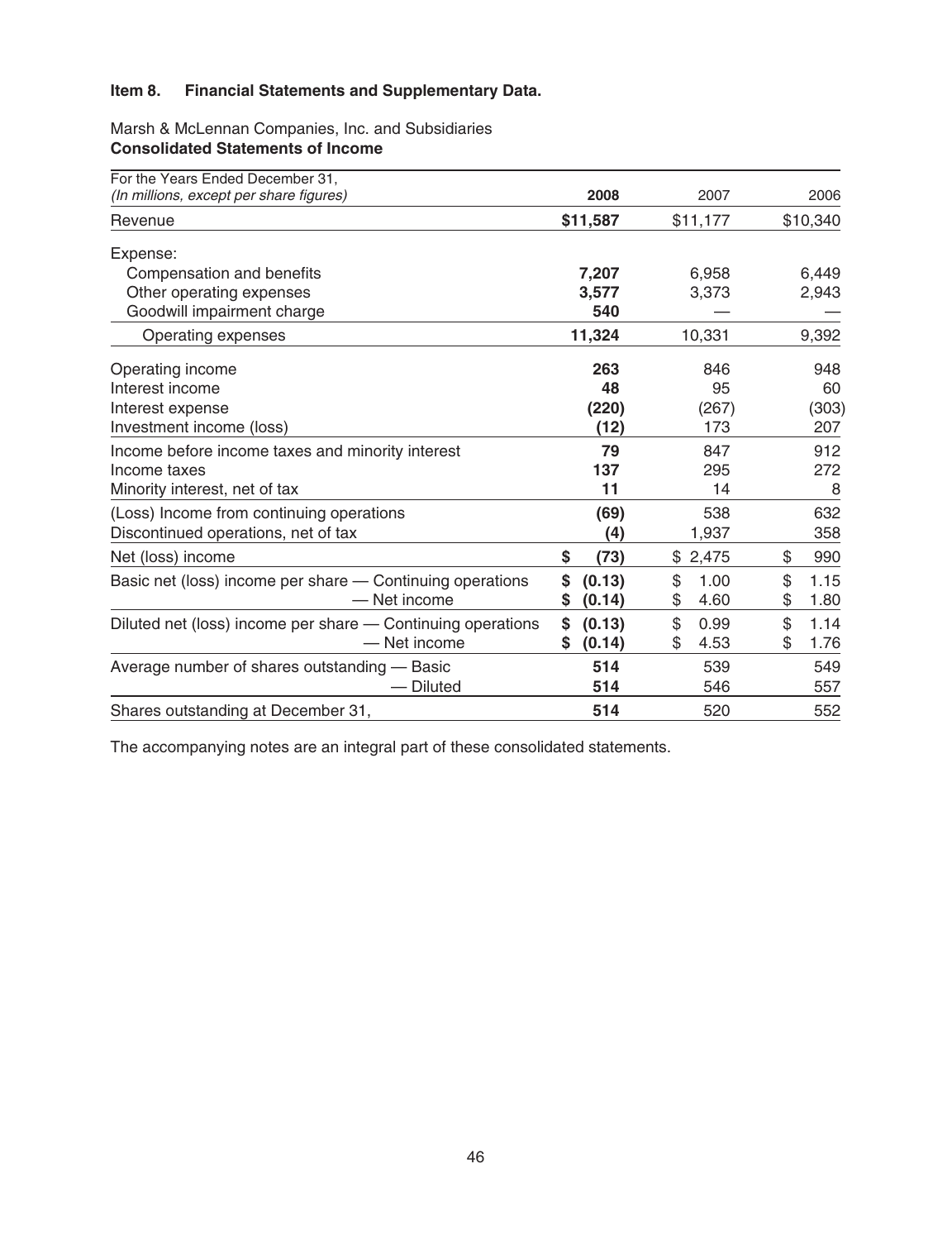# Marsh & McLennan Companies, Inc. and Subsidiaries **Consolidated Balance Sheets**

| December 31,<br>(In millions of dollars)                                                                                                                                              | 2008      | 2007      |
|---------------------------------------------------------------------------------------------------------------------------------------------------------------------------------------|-----------|-----------|
| <b>ASSETS</b>                                                                                                                                                                         |           |           |
| Current assets:                                                                                                                                                                       |           |           |
| Cash and cash equivalents                                                                                                                                                             | \$1,685   | \$2,133   |
| Receivables                                                                                                                                                                           |           |           |
| Commissions and fees                                                                                                                                                                  | 2,418     | 2,614     |
| Advanced premiums and claims                                                                                                                                                          | 86        | 77        |
| Other                                                                                                                                                                                 | 354       | 302       |
|                                                                                                                                                                                       | 2,858     | 2,993     |
| Less-allowance for doubtful accounts and cancellations                                                                                                                                | (103)     | (119)     |
| Net receivables                                                                                                                                                                       | 2,755     | 2,874     |
| Other current assets                                                                                                                                                                  | 344       | 447       |
| Total current assets                                                                                                                                                                  | 4,784     | 5,454     |
| Goodwill and intangible assets                                                                                                                                                        | 7,163     | 7,759     |
| Fixed assets, net                                                                                                                                                                     | 969       | 992       |
| Pension related assets                                                                                                                                                                | 150       | 1,411     |
| Other assets                                                                                                                                                                          | 2,140     | 1,743     |
|                                                                                                                                                                                       | \$15,206  | \$17,359  |
| LIABILITIES AND STOCKHOLDERS' EQUITY<br><b>Current liabilities:</b>                                                                                                                   |           |           |
| Short-term debt                                                                                                                                                                       | \$<br>408 | \$<br>260 |
| Accounts payable and accrued liabilities                                                                                                                                              | 1,688     | 1,670     |
| Regulatory settlements - current portion                                                                                                                                              |           | 177       |
| Accrued compensation and employee benefits                                                                                                                                            | 1,224     | 1,290     |
| Accrued income taxes                                                                                                                                                                  | 66        | 96        |
| <b>Total current liabilities</b>                                                                                                                                                      | 3,386     | 3,493     |
| <b>Fiduciary liabilities</b>                                                                                                                                                          | 3,297     | 3,612     |
| Less - cash and investments held in a fiduciary capacity                                                                                                                              | (3, 297)  | (3,612)   |
|                                                                                                                                                                                       |           |           |
| Long-term debt                                                                                                                                                                        | 3,194     | 3,604     |
| Retirement and postemployment benefits                                                                                                                                                | 1,217     | 709       |
| Liability for errors and omissions                                                                                                                                                    | 512       | 596       |
| <b>Other liabilities</b>                                                                                                                                                              | 1.175     | 1,135     |
| Commitments and contingencies                                                                                                                                                         |           |           |
| Stockholders' equity:<br>Preferred stock, \$1 par value, authorized 6,000,000 shares, none issued<br>Common stock, \$1 par value, authorized 1,600,000,000 shares, Issued 560,641,640 |           |           |
| shares in 2008 and 2007                                                                                                                                                               | 561       | 561       |
| Additional paid-in capital                                                                                                                                                            | 1,245     | 1,242     |
| Retained earnings                                                                                                                                                                     | 7,237     | 7,732     |
| Accumulated other comprehensive loss                                                                                                                                                  | (2,098)   | (351)     |
|                                                                                                                                                                                       | 6,945     | 9,184     |
| Less - treasury shares at cost, 46,375,622 in 2008 and 40,249,598 in 2007                                                                                                             | (1, 223)  | (1, 362)  |
| Total stockholders' equity                                                                                                                                                            | 5,722     | 7,822     |
|                                                                                                                                                                                       | \$15,206  | \$17,359  |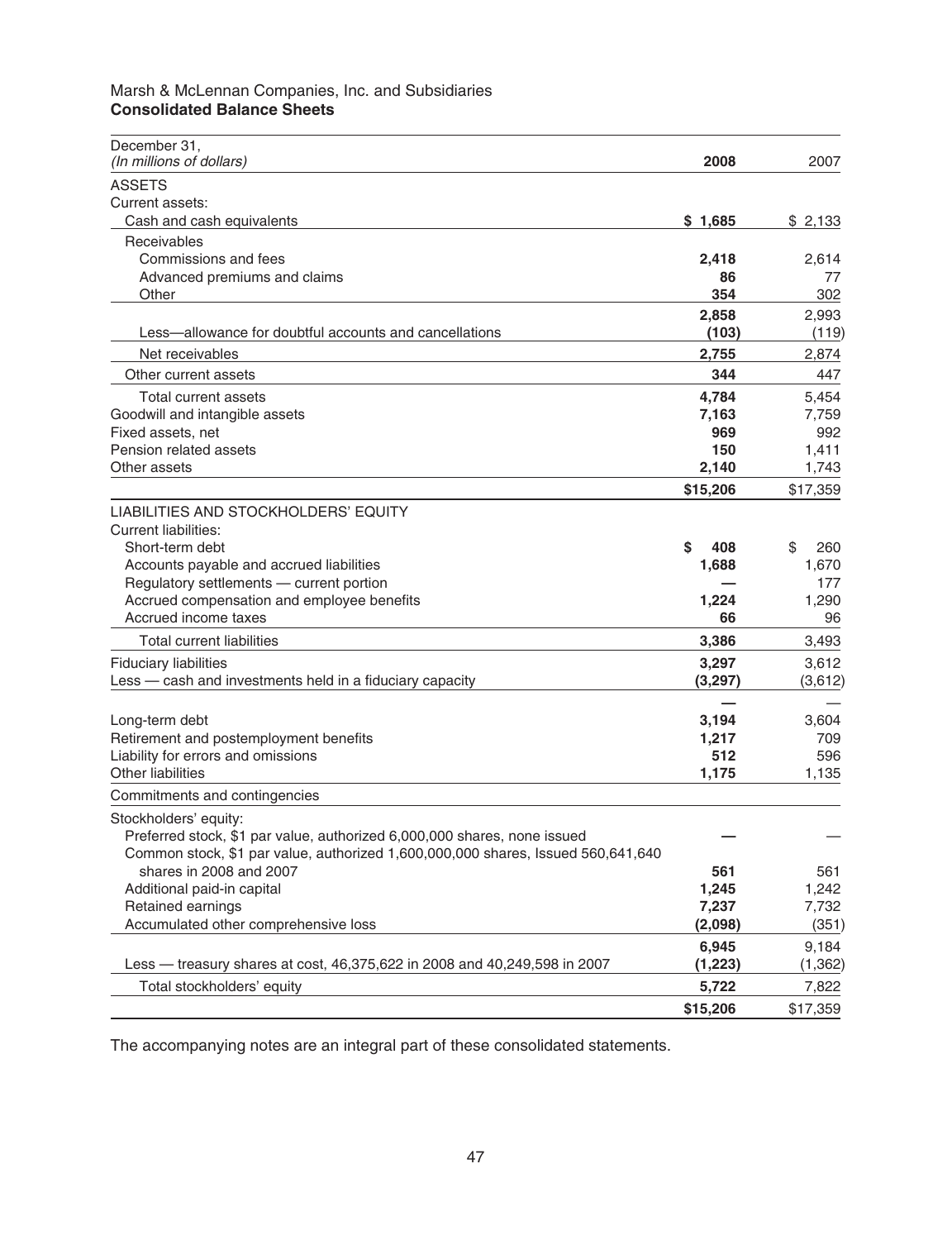# Marsh & McLennan Companies, Inc. and Subsidiaries **Consolidated Statements of Cash Flows**

| Operating cash flows:<br>Net (loss) income<br>\$<br>\$<br>(73)<br>\$2,475<br>990<br>Adjustments to reconcile net income to cash generated from<br>operations:<br>Goodwill impairment charge<br>540<br>Depreciation and amortization of fixed assets and capitalized<br>software<br>332<br>366<br>391<br>Amortization of intangible assets<br>72<br>97<br>76<br>12<br>Provision for deferred income taxes<br>103<br>60<br>(Gains)/losses on investments<br>20<br>(176)<br>52<br>(1,833)<br>(Gains)/losses on disposition of assets<br>Accrual of stock-based compensation<br>34<br>71<br>116<br>Changes in assets and liabilities:<br>Net receivables<br>270<br>(321)<br>370<br>Other current assets<br>(18)<br>49<br>Other assets<br>(106)<br>Accounts payable and accrued liabilities<br>(149)<br>(350)<br>682<br>94<br>Accrued compensation and employee benefits<br>(28)<br>(76)<br>Accrued income taxes<br>(159)<br>(242)<br>(1, 141)<br><b>Other liabilities</b><br>(184)<br>(211)<br>(4)<br>49<br>206<br>103<br>Effect of exchange rate changes<br>837<br>Net cash (used for) provided by operations<br>(385)<br>786<br>Financing cash flows:<br>Proceeds from issuance of debt<br>322<br>3<br>Repayments of debt<br>(260)<br>(1, 120)<br>Purchase of treasury shares<br>(1,300)<br>Issuance of common stock<br>132<br>186<br>181<br>Dividends paid<br>(412)<br>(413)<br>Net cash used for financing activities<br>(540)<br>(2,644)<br>Investing cash flows:<br>Capital expenditures<br>(386)<br>(378)<br>Net sales (purchases) of long-term investments<br>211<br>97<br>Proceeds from sales related to fixed assets<br>11<br>11<br>136<br>56<br>375<br>Dispositions<br>3,357<br>Acquisitions<br>(206)<br>(126)<br>(221)<br>Other, net<br>(12)<br>1<br>Net cash provided by (used for) investing activities<br>(348)<br>2,996<br>Effect of exchange rate changes on cash and cash equivalents<br>(397)<br>77<br>73<br>(Decrease) Increase in cash and cash equivalents<br>(448)<br>44<br>56<br>Cash and cash equivalents at beginning of period<br>2,133<br>2,089<br>2,033<br>Cash and cash equivalents at end of period<br>1,685<br>2,133<br>2,089<br>Cash and cash equivalents - reported as discontinued operations<br>(74)<br>\$1,685<br>\$2,133<br>Cash and cash equivalents - continuing operations<br>\$2,015 | For the Years Ended December 31,<br>(In millions of dollars) | 2008 | 2007 | 2006  |
|----------------------------------------------------------------------------------------------------------------------------------------------------------------------------------------------------------------------------------------------------------------------------------------------------------------------------------------------------------------------------------------------------------------------------------------------------------------------------------------------------------------------------------------------------------------------------------------------------------------------------------------------------------------------------------------------------------------------------------------------------------------------------------------------------------------------------------------------------------------------------------------------------------------------------------------------------------------------------------------------------------------------------------------------------------------------------------------------------------------------------------------------------------------------------------------------------------------------------------------------------------------------------------------------------------------------------------------------------------------------------------------------------------------------------------------------------------------------------------------------------------------------------------------------------------------------------------------------------------------------------------------------------------------------------------------------------------------------------------------------------------------------------------------------------------------------------------------------------------------------------------------------------------------------------------------------------------------------------------------------------------------------------------------------------------------------------------------------------------------------------------------------------------------------------------------------------------------------------------------------------------------------------------------------------------------------------|--------------------------------------------------------------|------|------|-------|
|                                                                                                                                                                                                                                                                                                                                                                                                                                                                                                                                                                                                                                                                                                                                                                                                                                                                                                                                                                                                                                                                                                                                                                                                                                                                                                                                                                                                                                                                                                                                                                                                                                                                                                                                                                                                                                                                                                                                                                                                                                                                                                                                                                                                                                                                                                                            |                                                              |      |      |       |
|                                                                                                                                                                                                                                                                                                                                                                                                                                                                                                                                                                                                                                                                                                                                                                                                                                                                                                                                                                                                                                                                                                                                                                                                                                                                                                                                                                                                                                                                                                                                                                                                                                                                                                                                                                                                                                                                                                                                                                                                                                                                                                                                                                                                                                                                                                                            |                                                              |      |      |       |
|                                                                                                                                                                                                                                                                                                                                                                                                                                                                                                                                                                                                                                                                                                                                                                                                                                                                                                                                                                                                                                                                                                                                                                                                                                                                                                                                                                                                                                                                                                                                                                                                                                                                                                                                                                                                                                                                                                                                                                                                                                                                                                                                                                                                                                                                                                                            |                                                              |      |      |       |
|                                                                                                                                                                                                                                                                                                                                                                                                                                                                                                                                                                                                                                                                                                                                                                                                                                                                                                                                                                                                                                                                                                                                                                                                                                                                                                                                                                                                                                                                                                                                                                                                                                                                                                                                                                                                                                                                                                                                                                                                                                                                                                                                                                                                                                                                                                                            |                                                              |      |      |       |
|                                                                                                                                                                                                                                                                                                                                                                                                                                                                                                                                                                                                                                                                                                                                                                                                                                                                                                                                                                                                                                                                                                                                                                                                                                                                                                                                                                                                                                                                                                                                                                                                                                                                                                                                                                                                                                                                                                                                                                                                                                                                                                                                                                                                                                                                                                                            |                                                              |      |      |       |
|                                                                                                                                                                                                                                                                                                                                                                                                                                                                                                                                                                                                                                                                                                                                                                                                                                                                                                                                                                                                                                                                                                                                                                                                                                                                                                                                                                                                                                                                                                                                                                                                                                                                                                                                                                                                                                                                                                                                                                                                                                                                                                                                                                                                                                                                                                                            |                                                              |      |      |       |
|                                                                                                                                                                                                                                                                                                                                                                                                                                                                                                                                                                                                                                                                                                                                                                                                                                                                                                                                                                                                                                                                                                                                                                                                                                                                                                                                                                                                                                                                                                                                                                                                                                                                                                                                                                                                                                                                                                                                                                                                                                                                                                                                                                                                                                                                                                                            |                                                              |      |      |       |
|                                                                                                                                                                                                                                                                                                                                                                                                                                                                                                                                                                                                                                                                                                                                                                                                                                                                                                                                                                                                                                                                                                                                                                                                                                                                                                                                                                                                                                                                                                                                                                                                                                                                                                                                                                                                                                                                                                                                                                                                                                                                                                                                                                                                                                                                                                                            |                                                              |      |      |       |
|                                                                                                                                                                                                                                                                                                                                                                                                                                                                                                                                                                                                                                                                                                                                                                                                                                                                                                                                                                                                                                                                                                                                                                                                                                                                                                                                                                                                                                                                                                                                                                                                                                                                                                                                                                                                                                                                                                                                                                                                                                                                                                                                                                                                                                                                                                                            |                                                              |      |      |       |
|                                                                                                                                                                                                                                                                                                                                                                                                                                                                                                                                                                                                                                                                                                                                                                                                                                                                                                                                                                                                                                                                                                                                                                                                                                                                                                                                                                                                                                                                                                                                                                                                                                                                                                                                                                                                                                                                                                                                                                                                                                                                                                                                                                                                                                                                                                                            |                                                              |      |      | (222) |
|                                                                                                                                                                                                                                                                                                                                                                                                                                                                                                                                                                                                                                                                                                                                                                                                                                                                                                                                                                                                                                                                                                                                                                                                                                                                                                                                                                                                                                                                                                                                                                                                                                                                                                                                                                                                                                                                                                                                                                                                                                                                                                                                                                                                                                                                                                                            |                                                              |      |      | (218) |
|                                                                                                                                                                                                                                                                                                                                                                                                                                                                                                                                                                                                                                                                                                                                                                                                                                                                                                                                                                                                                                                                                                                                                                                                                                                                                                                                                                                                                                                                                                                                                                                                                                                                                                                                                                                                                                                                                                                                                                                                                                                                                                                                                                                                                                                                                                                            |                                                              |      |      |       |
|                                                                                                                                                                                                                                                                                                                                                                                                                                                                                                                                                                                                                                                                                                                                                                                                                                                                                                                                                                                                                                                                                                                                                                                                                                                                                                                                                                                                                                                                                                                                                                                                                                                                                                                                                                                                                                                                                                                                                                                                                                                                                                                                                                                                                                                                                                                            |                                                              |      |      |       |
|                                                                                                                                                                                                                                                                                                                                                                                                                                                                                                                                                                                                                                                                                                                                                                                                                                                                                                                                                                                                                                                                                                                                                                                                                                                                                                                                                                                                                                                                                                                                                                                                                                                                                                                                                                                                                                                                                                                                                                                                                                                                                                                                                                                                                                                                                                                            |                                                              |      |      | (157) |
|                                                                                                                                                                                                                                                                                                                                                                                                                                                                                                                                                                                                                                                                                                                                                                                                                                                                                                                                                                                                                                                                                                                                                                                                                                                                                                                                                                                                                                                                                                                                                                                                                                                                                                                                                                                                                                                                                                                                                                                                                                                                                                                                                                                                                                                                                                                            |                                                              |      |      | (651) |
|                                                                                                                                                                                                                                                                                                                                                                                                                                                                                                                                                                                                                                                                                                                                                                                                                                                                                                                                                                                                                                                                                                                                                                                                                                                                                                                                                                                                                                                                                                                                                                                                                                                                                                                                                                                                                                                                                                                                                                                                                                                                                                                                                                                                                                                                                                                            |                                                              |      |      | (73)  |
|                                                                                                                                                                                                                                                                                                                                                                                                                                                                                                                                                                                                                                                                                                                                                                                                                                                                                                                                                                                                                                                                                                                                                                                                                                                                                                                                                                                                                                                                                                                                                                                                                                                                                                                                                                                                                                                                                                                                                                                                                                                                                                                                                                                                                                                                                                                            |                                                              |      |      |       |
|                                                                                                                                                                                                                                                                                                                                                                                                                                                                                                                                                                                                                                                                                                                                                                                                                                                                                                                                                                                                                                                                                                                                                                                                                                                                                                                                                                                                                                                                                                                                                                                                                                                                                                                                                                                                                                                                                                                                                                                                                                                                                                                                                                                                                                                                                                                            |                                                              |      |      |       |
|                                                                                                                                                                                                                                                                                                                                                                                                                                                                                                                                                                                                                                                                                                                                                                                                                                                                                                                                                                                                                                                                                                                                                                                                                                                                                                                                                                                                                                                                                                                                                                                                                                                                                                                                                                                                                                                                                                                                                                                                                                                                                                                                                                                                                                                                                                                            |                                                              |      |      |       |
|                                                                                                                                                                                                                                                                                                                                                                                                                                                                                                                                                                                                                                                                                                                                                                                                                                                                                                                                                                                                                                                                                                                                                                                                                                                                                                                                                                                                                                                                                                                                                                                                                                                                                                                                                                                                                                                                                                                                                                                                                                                                                                                                                                                                                                                                                                                            |                                                              |      |      |       |
|                                                                                                                                                                                                                                                                                                                                                                                                                                                                                                                                                                                                                                                                                                                                                                                                                                                                                                                                                                                                                                                                                                                                                                                                                                                                                                                                                                                                                                                                                                                                                                                                                                                                                                                                                                                                                                                                                                                                                                                                                                                                                                                                                                                                                                                                                                                            |                                                              |      |      |       |
|                                                                                                                                                                                                                                                                                                                                                                                                                                                                                                                                                                                                                                                                                                                                                                                                                                                                                                                                                                                                                                                                                                                                                                                                                                                                                                                                                                                                                                                                                                                                                                                                                                                                                                                                                                                                                                                                                                                                                                                                                                                                                                                                                                                                                                                                                                                            |                                                              |      |      |       |
|                                                                                                                                                                                                                                                                                                                                                                                                                                                                                                                                                                                                                                                                                                                                                                                                                                                                                                                                                                                                                                                                                                                                                                                                                                                                                                                                                                                                                                                                                                                                                                                                                                                                                                                                                                                                                                                                                                                                                                                                                                                                                                                                                                                                                                                                                                                            |                                                              |      |      |       |
|                                                                                                                                                                                                                                                                                                                                                                                                                                                                                                                                                                                                                                                                                                                                                                                                                                                                                                                                                                                                                                                                                                                                                                                                                                                                                                                                                                                                                                                                                                                                                                                                                                                                                                                                                                                                                                                                                                                                                                                                                                                                                                                                                                                                                                                                                                                            |                                                              |      |      |       |
|                                                                                                                                                                                                                                                                                                                                                                                                                                                                                                                                                                                                                                                                                                                                                                                                                                                                                                                                                                                                                                                                                                                                                                                                                                                                                                                                                                                                                                                                                                                                                                                                                                                                                                                                                                                                                                                                                                                                                                                                                                                                                                                                                                                                                                                                                                                            |                                                              |      |      | (888) |
|                                                                                                                                                                                                                                                                                                                                                                                                                                                                                                                                                                                                                                                                                                                                                                                                                                                                                                                                                                                                                                                                                                                                                                                                                                                                                                                                                                                                                                                                                                                                                                                                                                                                                                                                                                                                                                                                                                                                                                                                                                                                                                                                                                                                                                                                                                                            |                                                              |      |      |       |
|                                                                                                                                                                                                                                                                                                                                                                                                                                                                                                                                                                                                                                                                                                                                                                                                                                                                                                                                                                                                                                                                                                                                                                                                                                                                                                                                                                                                                                                                                                                                                                                                                                                                                                                                                                                                                                                                                                                                                                                                                                                                                                                                                                                                                                                                                                                            |                                                              |      |      |       |
|                                                                                                                                                                                                                                                                                                                                                                                                                                                                                                                                                                                                                                                                                                                                                                                                                                                                                                                                                                                                                                                                                                                                                                                                                                                                                                                                                                                                                                                                                                                                                                                                                                                                                                                                                                                                                                                                                                                                                                                                                                                                                                                                                                                                                                                                                                                            |                                                              |      |      | (374) |
|                                                                                                                                                                                                                                                                                                                                                                                                                                                                                                                                                                                                                                                                                                                                                                                                                                                                                                                                                                                                                                                                                                                                                                                                                                                                                                                                                                                                                                                                                                                                                                                                                                                                                                                                                                                                                                                                                                                                                                                                                                                                                                                                                                                                                                                                                                                            |                                                              |      |      | (759) |
|                                                                                                                                                                                                                                                                                                                                                                                                                                                                                                                                                                                                                                                                                                                                                                                                                                                                                                                                                                                                                                                                                                                                                                                                                                                                                                                                                                                                                                                                                                                                                                                                                                                                                                                                                                                                                                                                                                                                                                                                                                                                                                                                                                                                                                                                                                                            |                                                              |      |      |       |
|                                                                                                                                                                                                                                                                                                                                                                                                                                                                                                                                                                                                                                                                                                                                                                                                                                                                                                                                                                                                                                                                                                                                                                                                                                                                                                                                                                                                                                                                                                                                                                                                                                                                                                                                                                                                                                                                                                                                                                                                                                                                                                                                                                                                                                                                                                                            |                                                              |      |      | (307) |
|                                                                                                                                                                                                                                                                                                                                                                                                                                                                                                                                                                                                                                                                                                                                                                                                                                                                                                                                                                                                                                                                                                                                                                                                                                                                                                                                                                                                                                                                                                                                                                                                                                                                                                                                                                                                                                                                                                                                                                                                                                                                                                                                                                                                                                                                                                                            |                                                              |      |      | (15)  |
|                                                                                                                                                                                                                                                                                                                                                                                                                                                                                                                                                                                                                                                                                                                                                                                                                                                                                                                                                                                                                                                                                                                                                                                                                                                                                                                                                                                                                                                                                                                                                                                                                                                                                                                                                                                                                                                                                                                                                                                                                                                                                                                                                                                                                                                                                                                            |                                                              |      |      |       |
|                                                                                                                                                                                                                                                                                                                                                                                                                                                                                                                                                                                                                                                                                                                                                                                                                                                                                                                                                                                                                                                                                                                                                                                                                                                                                                                                                                                                                                                                                                                                                                                                                                                                                                                                                                                                                                                                                                                                                                                                                                                                                                                                                                                                                                                                                                                            |                                                              |      |      |       |
|                                                                                                                                                                                                                                                                                                                                                                                                                                                                                                                                                                                                                                                                                                                                                                                                                                                                                                                                                                                                                                                                                                                                                                                                                                                                                                                                                                                                                                                                                                                                                                                                                                                                                                                                                                                                                                                                                                                                                                                                                                                                                                                                                                                                                                                                                                                            |                                                              |      |      |       |
|                                                                                                                                                                                                                                                                                                                                                                                                                                                                                                                                                                                                                                                                                                                                                                                                                                                                                                                                                                                                                                                                                                                                                                                                                                                                                                                                                                                                                                                                                                                                                                                                                                                                                                                                                                                                                                                                                                                                                                                                                                                                                                                                                                                                                                                                                                                            |                                                              |      |      |       |
|                                                                                                                                                                                                                                                                                                                                                                                                                                                                                                                                                                                                                                                                                                                                                                                                                                                                                                                                                                                                                                                                                                                                                                                                                                                                                                                                                                                                                                                                                                                                                                                                                                                                                                                                                                                                                                                                                                                                                                                                                                                                                                                                                                                                                                                                                                                            |                                                              |      |      | (44)  |
|                                                                                                                                                                                                                                                                                                                                                                                                                                                                                                                                                                                                                                                                                                                                                                                                                                                                                                                                                                                                                                                                                                                                                                                                                                                                                                                                                                                                                                                                                                                                                                                                                                                                                                                                                                                                                                                                                                                                                                                                                                                                                                                                                                                                                                                                                                                            |                                                              |      |      |       |
|                                                                                                                                                                                                                                                                                                                                                                                                                                                                                                                                                                                                                                                                                                                                                                                                                                                                                                                                                                                                                                                                                                                                                                                                                                                                                                                                                                                                                                                                                                                                                                                                                                                                                                                                                                                                                                                                                                                                                                                                                                                                                                                                                                                                                                                                                                                            |                                                              |      |      |       |
|                                                                                                                                                                                                                                                                                                                                                                                                                                                                                                                                                                                                                                                                                                                                                                                                                                                                                                                                                                                                                                                                                                                                                                                                                                                                                                                                                                                                                                                                                                                                                                                                                                                                                                                                                                                                                                                                                                                                                                                                                                                                                                                                                                                                                                                                                                                            |                                                              |      |      |       |
|                                                                                                                                                                                                                                                                                                                                                                                                                                                                                                                                                                                                                                                                                                                                                                                                                                                                                                                                                                                                                                                                                                                                                                                                                                                                                                                                                                                                                                                                                                                                                                                                                                                                                                                                                                                                                                                                                                                                                                                                                                                                                                                                                                                                                                                                                                                            |                                                              |      |      |       |
|                                                                                                                                                                                                                                                                                                                                                                                                                                                                                                                                                                                                                                                                                                                                                                                                                                                                                                                                                                                                                                                                                                                                                                                                                                                                                                                                                                                                                                                                                                                                                                                                                                                                                                                                                                                                                                                                                                                                                                                                                                                                                                                                                                                                                                                                                                                            |                                                              |      |      |       |
|                                                                                                                                                                                                                                                                                                                                                                                                                                                                                                                                                                                                                                                                                                                                                                                                                                                                                                                                                                                                                                                                                                                                                                                                                                                                                                                                                                                                                                                                                                                                                                                                                                                                                                                                                                                                                                                                                                                                                                                                                                                                                                                                                                                                                                                                                                                            |                                                              |      |      |       |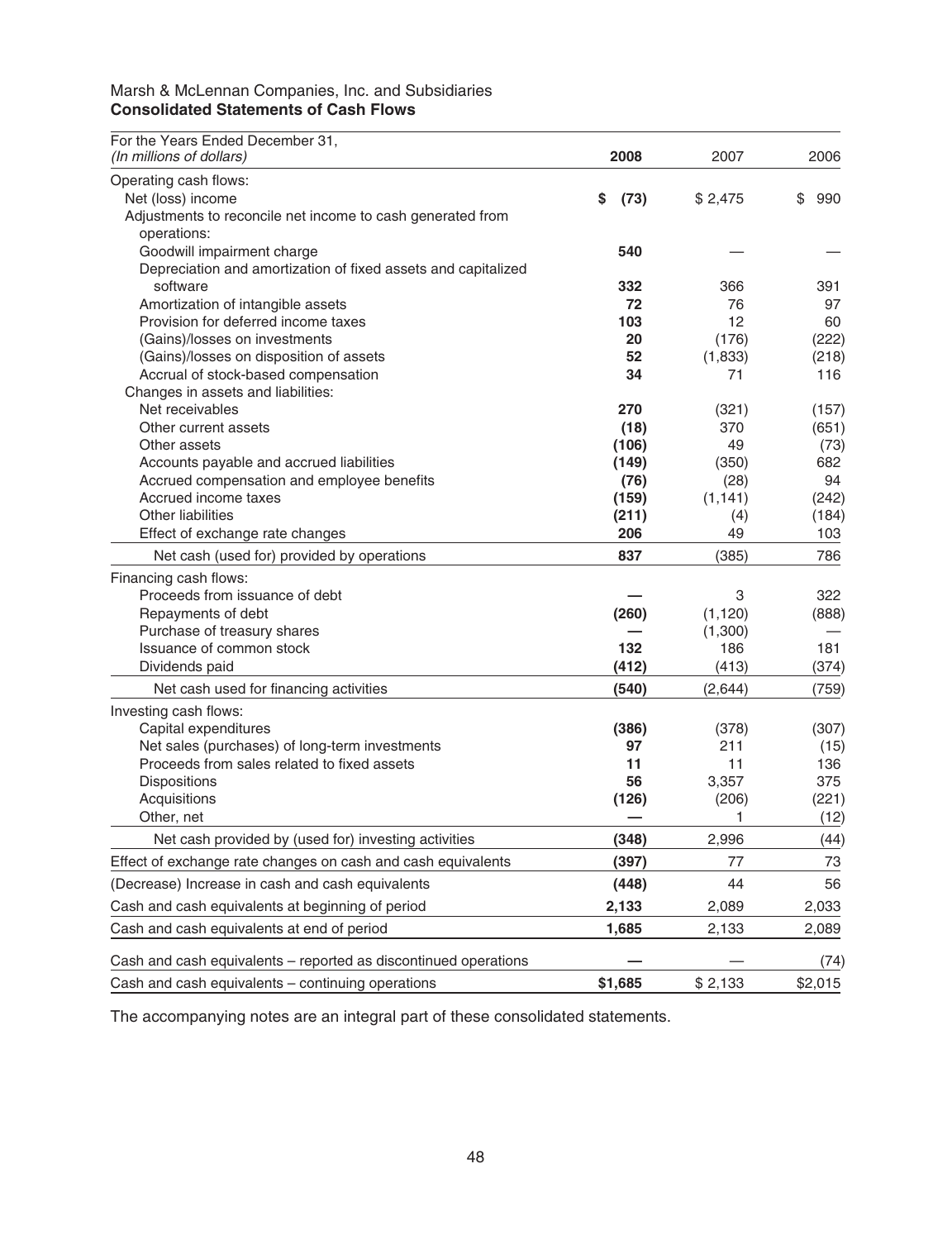# Marsh & McLennan Companies, Inc. and Subsidiaries **Consolidated Statements of Stockholders' Equity and Comprehensive Income**

| For the Years Ended December 31,<br>(In millions, except per share figures) | 2008       | 2007                   | 2006           |
|-----------------------------------------------------------------------------|------------|------------------------|----------------|
| <b>COMMON STOCK</b>                                                         |            |                        |                |
| Balance, beginning and end of year                                          | \$<br>561  | \$<br>561              | \$<br>561      |
| <b>ADDITIONAL PAID-IN CAPITAL</b>                                           |            |                        |                |
| Balance, beginning of year                                                  | \$1,242    | \$1,138                | \$1,143        |
| SFAS 123R periodic compensation costs and implementation                    |            |                        |                |
| adjustment                                                                  | 11         | 155                    | 90             |
| Issuance of shares under stock compensation plans and employee              |            |                        |                |
| stock purchase plans and related tax benefits                               | (8)        | (51)                   | (95)           |
| Balance, end of year                                                        | \$1,245    | \$1,242                | \$1,138        |
| <b>RETAINED EARNINGS</b>                                                    |            |                        |                |
| Balance, beginning of year                                                  | \$7,732    | \$5,691                | \$4,989        |
| Net (loss) income (a)                                                       | (73)       | 2,475                  | 990            |
| Dividend equivalents paid                                                   | (10)       | (8)                    | (8)            |
| Dividends declared-(per share amounts: \$.80 in 2008, \$.76 in              |            |                        |                |
| 2007, \$.51 in 2006)                                                        | (412)      | (413)                  | (280)          |
| FIN 48 cumulative charge                                                    |            | (13)                   |                |
| Balance, end of year                                                        | \$7,237    | \$7,732                | \$5,691        |
| ACCUMULATED OTHER COMPREHENSIVE LOSS                                        |            |                        |                |
| Balance, beginning of year                                                  | S<br>(351) | \$(1,272)              | \$<br>(756)    |
| Foreign currency translation adjustments (b)                                | (770)      | 235                    | 305            |
| Unrealized investment holding losses net of reclassification                |            |                        |                |
| adjustments (c)                                                             | 11         | (22)                   | (17)           |
| Net changes under SFAS 158, net of tax (d)                                  | (988)      | 708                    |                |
| Initial adoption of SFAS 158, net of tax                                    |            |                        | (905)          |
| Minimum pension liability adjustment (e)                                    |            |                        | 101            |
| Balance, end of year                                                        | \$(2,098)  | $\mathcal{S}$<br>(351) | \$(1,272)      |
| <b>TREASURY SHARES</b>                                                      |            |                        |                |
| Balance, beginning of year                                                  | \$(1,362)  | (299)<br>S.            | S<br>(577)     |
| Purchase of treasury shares                                                 |            | (1,300)                |                |
| Acquisitions                                                                |            |                        | $\overline{2}$ |
| Issuance of shares under stock compensation plans and employee              |            |                        |                |
| stock purchase plans                                                        | 139        | 237                    | 276            |
| Balance, end of year                                                        | \$(1,223)  | \$(1,362)              | \$ (299)       |
| TOTAL STOCKHOLDERS' EQUITY                                                  | \$5,722    | \$7,822                | \$5,819        |
| TOTAL COMPREHENSIVE (LOSS) INCOME (a+b+c+d+e)                               | \$(1,820)  | \$3,396                | \$1,379        |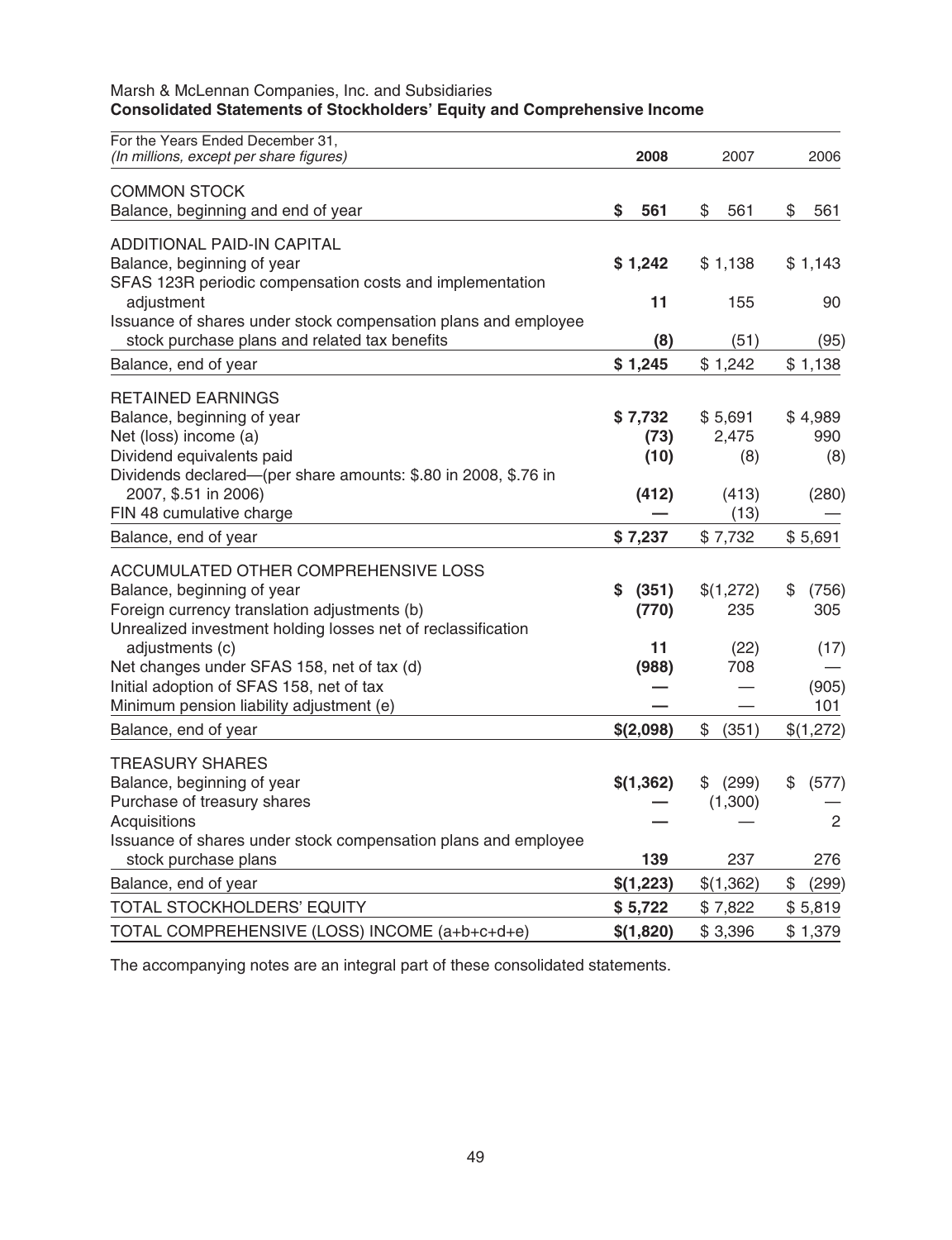#### Marsh & McLennan Companies, Inc. and Subsidiaries **Notes to Consolidated Financial Statements**

#### **1. Summary of Significant Accounting Policies**

**Nature of Operations:** Marsh & McLennan Companies, Inc. ("MMC"), a global professional services firm, is organized based on the different services that it offers. Under this organizational structure, MMC's three business segments are Risk and Insurance Services, Consulting and Risk Consulting & Technology. As noted below, on August 3, 2007 Great-West Lifeco Inc. completed its purchase of Putnam, MMC's former investment management segment.

As discussed in Note 5, MMC disposed of several businesses from 2006 through 2008, which are classified as discontinued operations in these financial statements.

The Risk and Insurance Services segment provides risk management and insurance broking, reinsurance broking and insurance program management services for businesses, public entities, insurance companies, associations, professional services organizations, and private clients. MMC conducts business in this segment primarily through Marsh and Guy Carpenter.

The Consulting segment provides advice and services to the managements of organizations in the areas of human resource consulting, comprising retirement and investments, health and benefits, outsourcing and talent; and strategy and risk management consulting, comprising management, economic and brand consulting. MMC conducts business in this segment through Mercer and Oliver Wyman Group.

The Risk Consulting & Technology segment provides various risk consulting and related risk mitigation services to corporate, government, institutional and individual clients. These services fall into two main business groups: Consulting, which includes corporate advisory and restructuring services, consulting services and security services; and technology-enabled services. MMC conducts business in this segment through Kroll. In the fourth quarter of 2008, MMC disposed of its U.S. and U.K. restructuring businesses. As described in Note 5, MMC recorded a loss of \$28 million on the disposition of the U.K. restructuring businesses. The net assets of the U.K. businesses were written-off upon transfer to the new owners. MMC will receive royalties on future revenue of these businesses over the next four years. The royalties will be recognized when earned under the terms of the contracts and when collectibility is reasonably assured. The transfer of the U.S. restructuring business was financed with a seller note. In accordance with the accounting guidance in Topic 5e, assets and liabilities related to the U.S. restructuring business of approximately \$33 million and \$22 million, respectively, are included in MMC's consolidated balance sheet at December 31, 2008. If MMC receives interest and principal payments as scheduled for the U.S. business, it will recover the value of the net assets transferred to the new owners and recognize a gain on the disposal of \$18 million.

On August 3, 2007, Great-West Lifeco Inc. completed the purchase of Putnam Investments Trust for \$3.9 billion in cash. The purchase included Putnam's interest in the T.H. Lee private equity business. Items related to Putnam that impacted discontinued operations in 2008 are described in Note 5 to these consolidated financial statements. The pre-tax gain on the transaction and Putnam's results through August 2, 2007 are included in discontinued operations in the accompanying consolidated statements of income in 2007 and Putnam's comparative operating results are included in discontinued operations in 2006.

**Principles of Consolidation:** The accompanying consolidated financial statements include all whollyowned and majority-owned subsidiaries. All significant intercompany transactions and balances have been eliminated.

**Fiduciary Assets and Liabilities:** In its capacity as an insurance broker or agent, MMC collects premiums from insureds and, after deducting its commissions, remits the premiums to the respective insurance underwriters. MMC also collects claims or refunds from underwriters on behalf of insureds.

Unremitted insurance premiums and claims are held by MMC in a fiduciary capacity. Interest income on these fiduciary funds amounted to \$149 million in 2008, \$193 million in 2007, and \$180 million in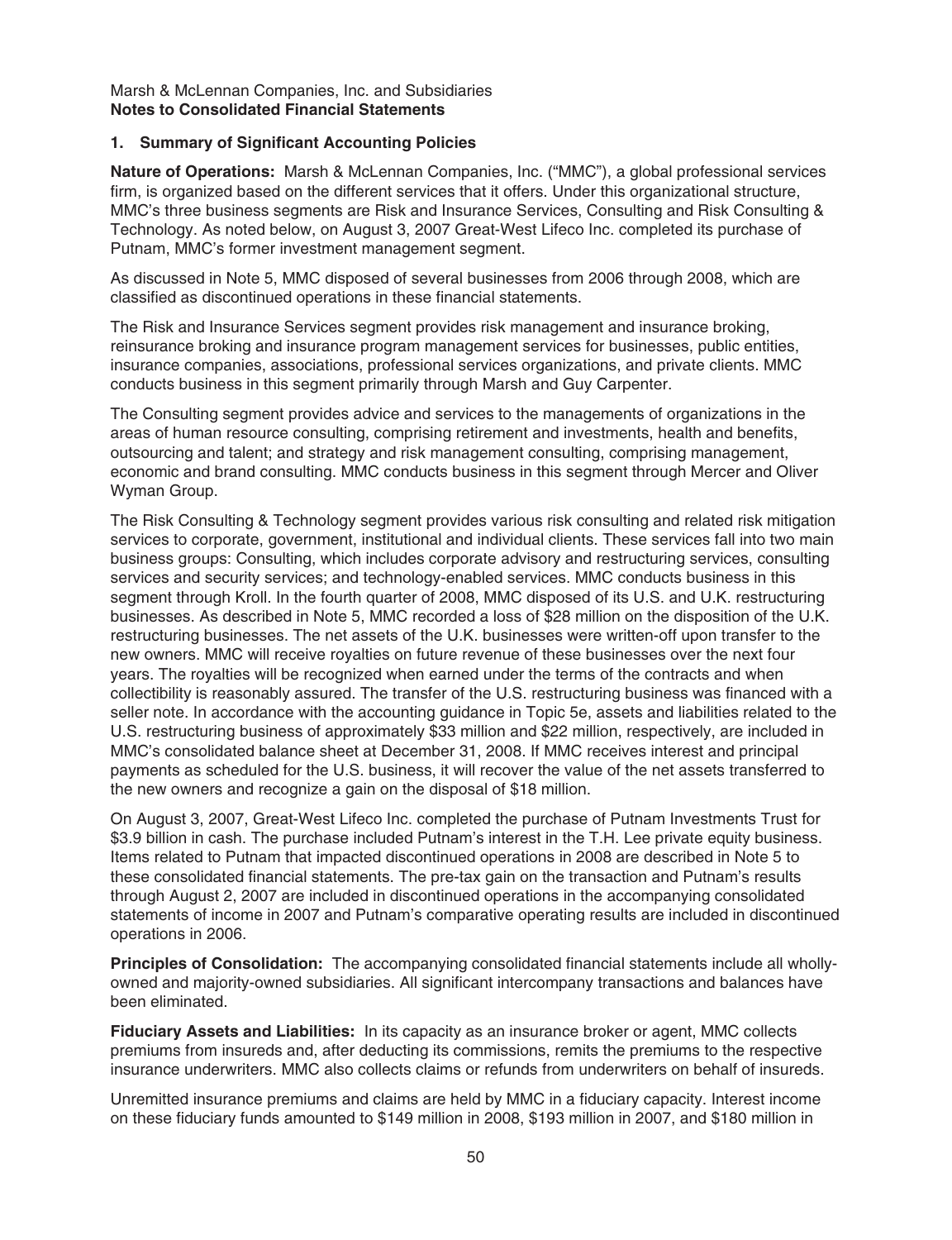2006. Since fiduciary assets are not available for corporate use, they are shown in the balance sheet as an offset to fiduciary liabilities.

Fiduciary assets include approximately \$900 million of fixed income securities classified as available for sale. Unrealized gains or losses from available for sale securities are recorded in other comprehensive income until the securities are disposed of, or mature. Unrealized gains, net of tax, at December 31, 2008 on these securities were \$17 million.

Net uncollected premiums and claims and the related payables were \$8.6 billion and \$9.2 billion at December 31, 2008 and 2007, respectively. MMC is not a principal to the contracts under which the right to receive premiums or the right to receive reimbursement of insured losses arises. Net uncollected premiums and claims and the related payables are, therefore, not assets and liabilities of MMC and are not included in the accompanying consolidated balance sheets.

In certain instances, MMC advances premiums, refunds or claims to insurance underwriters or insureds prior to collection. These advances are made from corporate funds and are reflected in the accompanying consolidated balance sheets as receivables.

**Revenue:** Risk and Insurance Services revenue includes insurance commissions, fees for services rendered and interest income on certain fiduciary funds. Insurance commissions and fees for risk transfer services generally are recorded as of the effective date of the applicable policies or, in certain cases (primarily in MMC's reinsurance operations), as of the effective date or billing date, whichever is later. Commissions are net of policy cancellation reserves, which are estimated based on historic and current data on cancellations. Fees for non-risk transfer services provided to clients are recognized over the period in which the services are provided, using a proportional performance model. Fees resulting from achievement of certain performance thresholds are recorded when such levels are attained and such fees are not subject to forfeiture.

As part of the sale of MMC Capital's private equity management business in 2005, MMC retained the right to receive certain performance fees related to the Trident II and Trident III private equity partnerships. MMC has deferred the recognition of such performance fee revenue of \$77 million at December 31, 2008. This revenue is based on the investment performance over the life of each private equity fund, and future declines in fund performance from current levels may result in the forfeiture of such revenue. MMC recognizes performance fee revenue when such fees are no longer subject to forfeiture, which for the \$77 million noted above, may take a number of years to resolve.

Consulting revenue includes fees paid by clients for advice and services and commissions from insurance companies for the placement of individual and group contracts. Fee revenue for engagements where remuneration is based on time plus out-of-pocket expenses is recognized based on the amount of time consulting professionals expend on the engagement. For fixed fee engagements, revenue is recognized using a proportional performance model. Revenue from insurance commissions not subject to a fee arrangement is recorded over the effective period of the applicable policies. Revenues for asset based fees are recognized on an accrual basis by applying the daily/monthly rate as contractually agreed with the client to the net asset value. On a limited number of engagements, performance fees may also be earned for achieving certain pre-determined performance criteria. Such fees are recognized when the performance criteria have been achieved and agreed to by the client. Expenses incurred by professional staff in the generation of revenue are billed to the client and included in revenue.

Risk Consulting & Technology compensation consists of fees paid by clients. Such fees are typically charged on an hourly, project, or fixed fee basis, and sometimes on a per service or per unit basis. Revenue is recognized as the services are performed pursuant to the applicable contractual arrangements. Revenue related to time and materials arrangements is recognized in the period in which the services are performed. Revenue from hourly or daily rate engagements is recognized as hours are expended at the agreed-upon billing amounts. Revenue related to fixed price arrangements is recognized based upon a proportional performance model. Revenue provided from credit services is recognized when the information is delivered to the customer, either electronically or by other means. The impact of any revisions in estimated total revenue and direct contract costs is recognized in the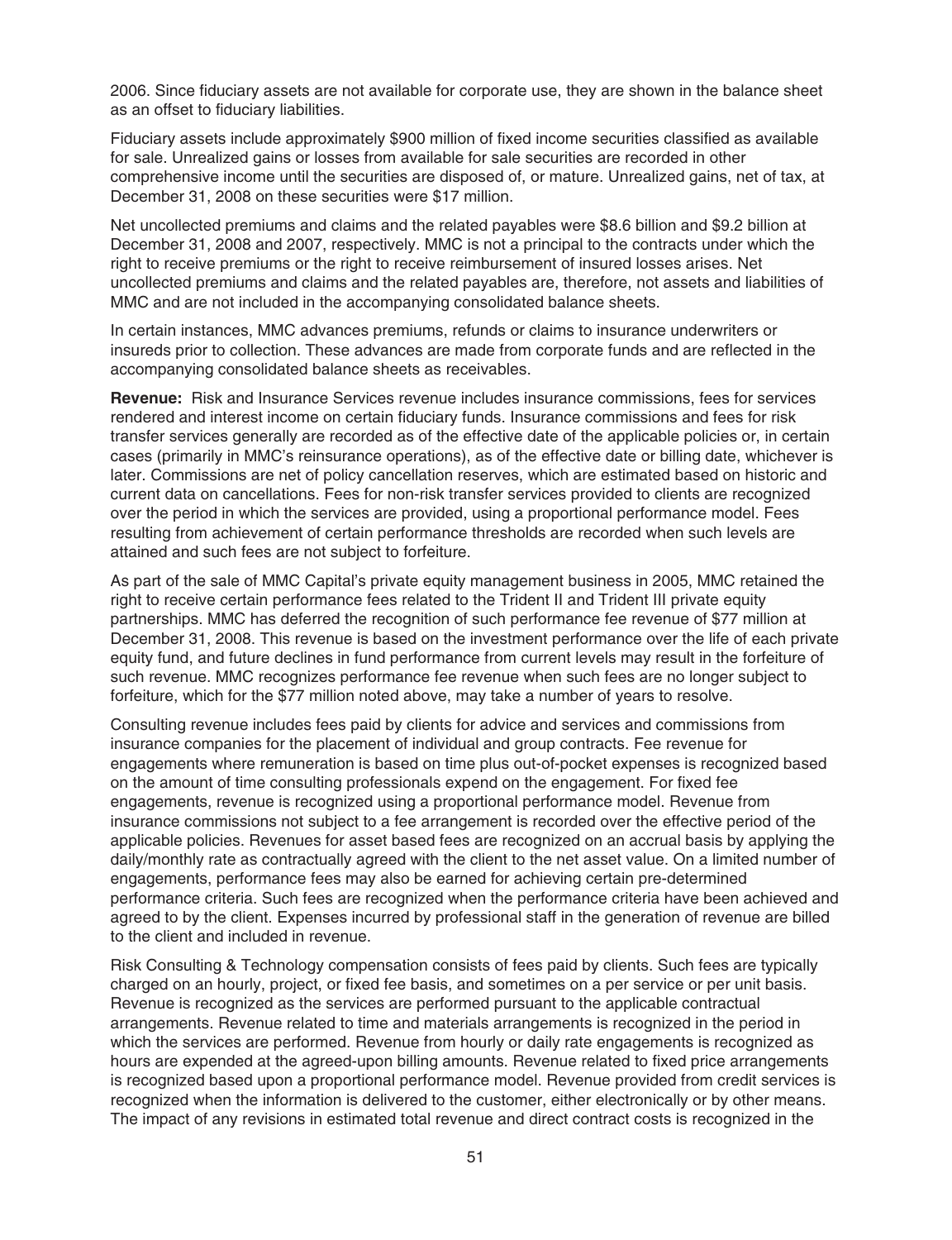period in which they become known. Expenses incurred by professional staff in the generation of revenue are billed to the client and included in revenue. Kroll records either billed or unbilled accounts receivable based on case-by-case invoicing determinations. Revenue from sales of software is recognized when the product is shipped, with the exception of royalty-based products, for which revenue is recognized as applicable royalty reports are received. Revenue from software sales is recorded net of estimated customer returns and allowances. Contingent fees are recognized as earned and upon satisfaction of all conditions to their payment.

**Cash and Cash Equivalents:** Cash and cash equivalents primarily consist of certificates of deposit and time deposits, with original maturities of three months or less, and money market funds.

**Fixed Assets:** Fixed assets are stated at cost less accumulated depreciation and amortization. Expenditures for improvements are capitalized. Upon sale or retirement, the cost and related accumulated depreciation and amortization are removed from the accounts and any gain or loss is reflected in income. Expenditures for maintenance and repairs are charged to operations as incurred.

Depreciation of buildings, building improvements, furniture, and equipment is provided on a straightline basis over the estimated useful lives of these assets. Leasehold improvements are amortized on a straight-line basis over the periods covered by the applicable leases or the estimated useful life of the improvement, whichever is less. MMC periodically reviews long-lived assets for impairment whenever events or changes indicate that the carrying value of assets may not be recoverable.

| December 31,<br>(In millions of dollars)       | 2008              | 2007     |
|------------------------------------------------|-------------------|----------|
| Furniture and equipment                        | $$1,152$ $$1,257$ |          |
| Land and buildings                             | 395               | 410      |
| Leasehold and building improvements            | 723               | 699      |
|                                                | 2.270             | 2,366    |
| Less-accumulated depreciation and amortization | (1, 301)          | (1, 374) |
|                                                | 969               | 992      |

The components of fixed assets are as follows:

**Investment Securities:** MMC holds investments in both public and private companies, as well as certain private equity funds. Publicly traded investments are classified as available for sale in accordance with SFAS No. 115, "Accounting for Certain Investments in Debt and Equity Securities" ("SFAS 115"), and carried at market value. Non-publicly traded investments are carried at cost in accordance with APB Opinion No. 18 ("APB 18"). Changes in the fair value of available for sale securities are recorded in stockholders' equity, net of applicable taxes, until realized. Securities classified as available for sale under SFAS 115, or carried at cost under APB 18, are considered longterm investments and are included in Other assets in the consolidated balance sheets.

Certain investments, primarily investments in private equity funds, are accounted for using the equity method under APB 18 using a consistently applied three-month lag period. The underlying private equity funds follow investment company accounting, where securities within the fund are carried at fair value. MMC records its proportionate share of the change in fair value of the funds in earnings which amounted to a loss of \$11 million in 2008 and gains of \$140 million and \$153 million in 2007 and 2006, respectively. Securities recorded using the equity method are included in Other assets in the consolidated balance sheets.

Gains, net of incentive compensation, or losses recognized in earnings from the investment securities described above are included in investment income (loss) in the consolidated statements of income. Costs related to management of MMC's investments, including incentive compensation partially derived from investment income and (loss), are recorded in operating expenses.

**Goodwill and Other Intangible Assets:** Goodwill represents acquisition costs in excess of the fair value of net assets acquired. Goodwill is reviewed at least annually for impairment. MMC performs an annual impairment test for each of its reporting units during the third quarter of each year. Fair values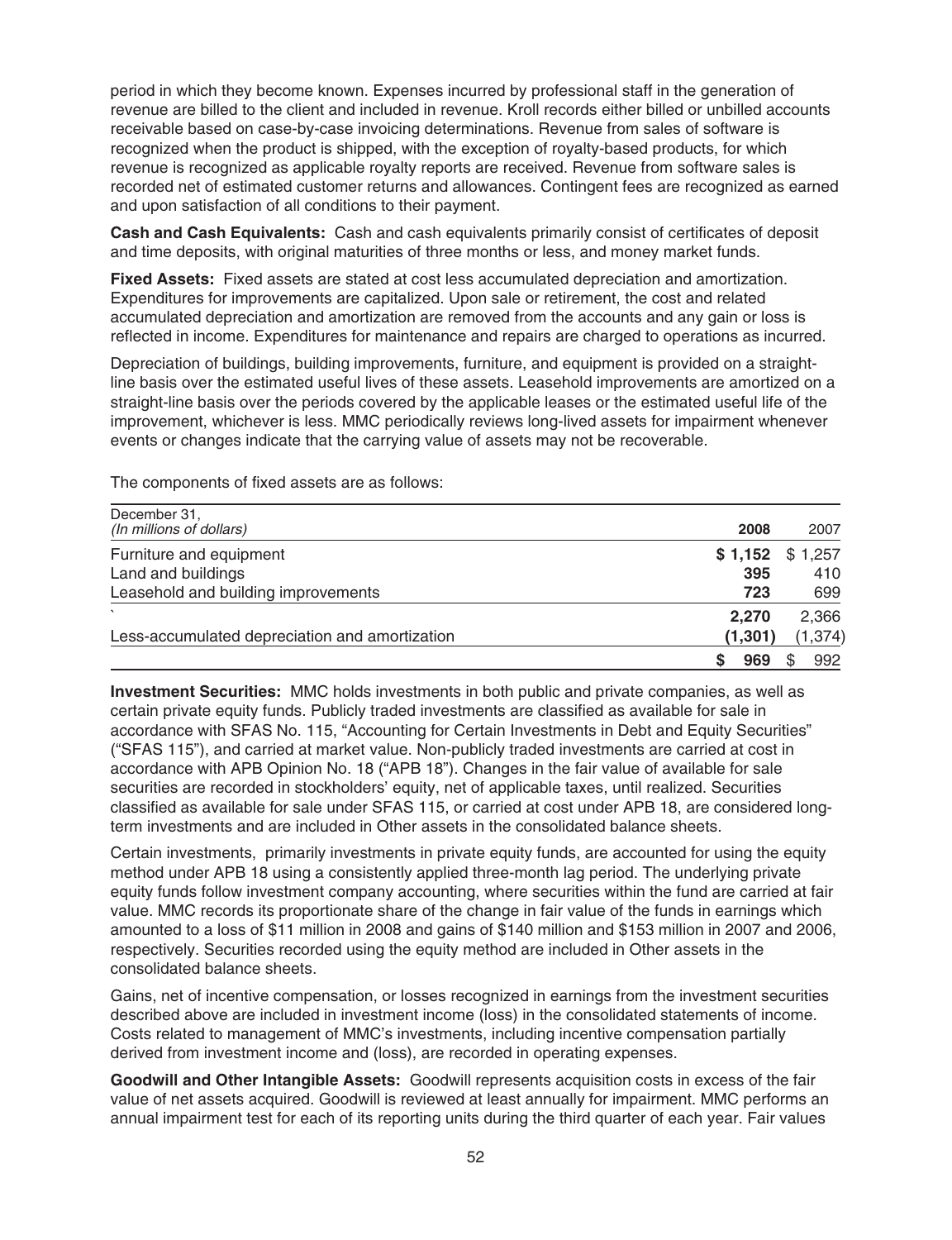of the reporting units are estimated using a market approach or a discounted cash flow model. Carrying values for the reporting units are based on balances at the prior quarter end and include directly identified assets and liabilities as well as an allocation of those assets and liabilities not recorded at the reporting unit level. Other intangible assets that are not deemed to have an indefinite life are amortized over their estimated lives and reviewed for impairment upon the occurrence of certain triggering events in accordance with applicable accounting literature. MMC had no indefinite lived identified intangible assets at December 31, 2008 or 2007.

**Capitalized Software Costs:** MMC capitalizes certain costs to develop, purchase or modify software for the internal use of MMC. These costs are amortized on a straight-line basis over periods ranging from three to ten years. Costs incurred during the preliminary project stage and post implementation stage are expensed as incurred. Costs incurred during the application development stage are capitalized. Costs related to updates and enhancements are only capitalized if they will result in additional functionality. Capitalized computer software costs of \$214 million and \$242 million, net of accumulated amortization of \$433 million and \$450 million at December 31, 2008 and 2007, respectively, are included in Other assets in the consolidated balance sheets.

**Legal and Other Loss Contingencies:** MMC and its subsidiaries are subject to a significant number of claims, lawsuits and proceedings. MMC records liabilities for contingencies including legal costs when it is probable that a liability has been incurred before the balance sheet date and the amount can be reasonably estimated. To the extent such losses can be recovered under MMC's insurance programs, estimated recoveries are recorded when losses for insured events are recognized. Significant management judgment is required to estimate the amounts of such contingent liabilities and the related insurance recoveries. MMC analyzes its litigation exposure based on available information, including consultation with outside counsel handling the defense of these matters, to assess its potential liability. Contingent liabilities are not discounted.

**Income Taxes:** MMC's tax rate reflects its income, statutory tax rates and tax planning in the various jurisdictions in which it operates. Significant judgment is required in determining the annual tax rate and in evaluating uncertain tax positions. On January 1, 2007 MMC adopted the provisions of FASB Interpretation No. 48, "Accounting for Uncertainty in Income Taxes" ("FIN 48"), to account for the uncertainty in income taxes. Accordingly, MMC reports a liability for unrecognized tax benefits resulting from uncertain tax positions taken or expected to be taken in a tax return. The evaluation of a tax position in accordance with FIN 48 is a two-step process, the first step involves recognition. We determine whether it is more likely than not that a tax position will be sustained upon tax examination, including resolution of any related appeals or litigation, based on only the technical merits of the position. The technical merits of a tax position derive from both statutory and judicial authority (legislation and statutes, legislative intent, regulations, rulings, and case law) and their applicability to the facts and circumstances of the tax position. If a tax position does not meet the more likely than not recognition threshold, the benefit of that position is not recognized in the financial statements. The second step is measurement. A tax position that meets the more likely than not recognition threshold is measured to determine the amount of benefit to recognize in the financial statements. The tax position is measured as the largest amount of benefit that is greater than 50 percent likely of being realized upon ultimate resolution with a taxing authority.

Uncertain tax positions are evaluated based upon the facts and circumstances that exist at each reporting period. Subsequent changes in judgment based upon new information may lead to changes in recognition, derecognition, and measurement. Adjustments may result, for example, upon resolution of an issue with the taxing authorities, or expiration of a statute of limitations barring an assessment for an issue. Prior to January 1, 2007, MMC estimated its uncertain income tax obligations in accordance with SFAS No. 109, "Accounting for Income Taxes" ("SFAS 109"), and SFAS 5. MMC recognizes interest and penalties, if any, related to unrecognized tax benefits in income tax expense.

Tax law requires items be included in MMC's tax returns at different times than the items are reflected in the financial statements. As a result, the annual tax expense reflected in the consolidated statements of income is different than that reported in the tax returns. Some of these differences are permanent, such as expenses that are not deductible in the returns, and some differences are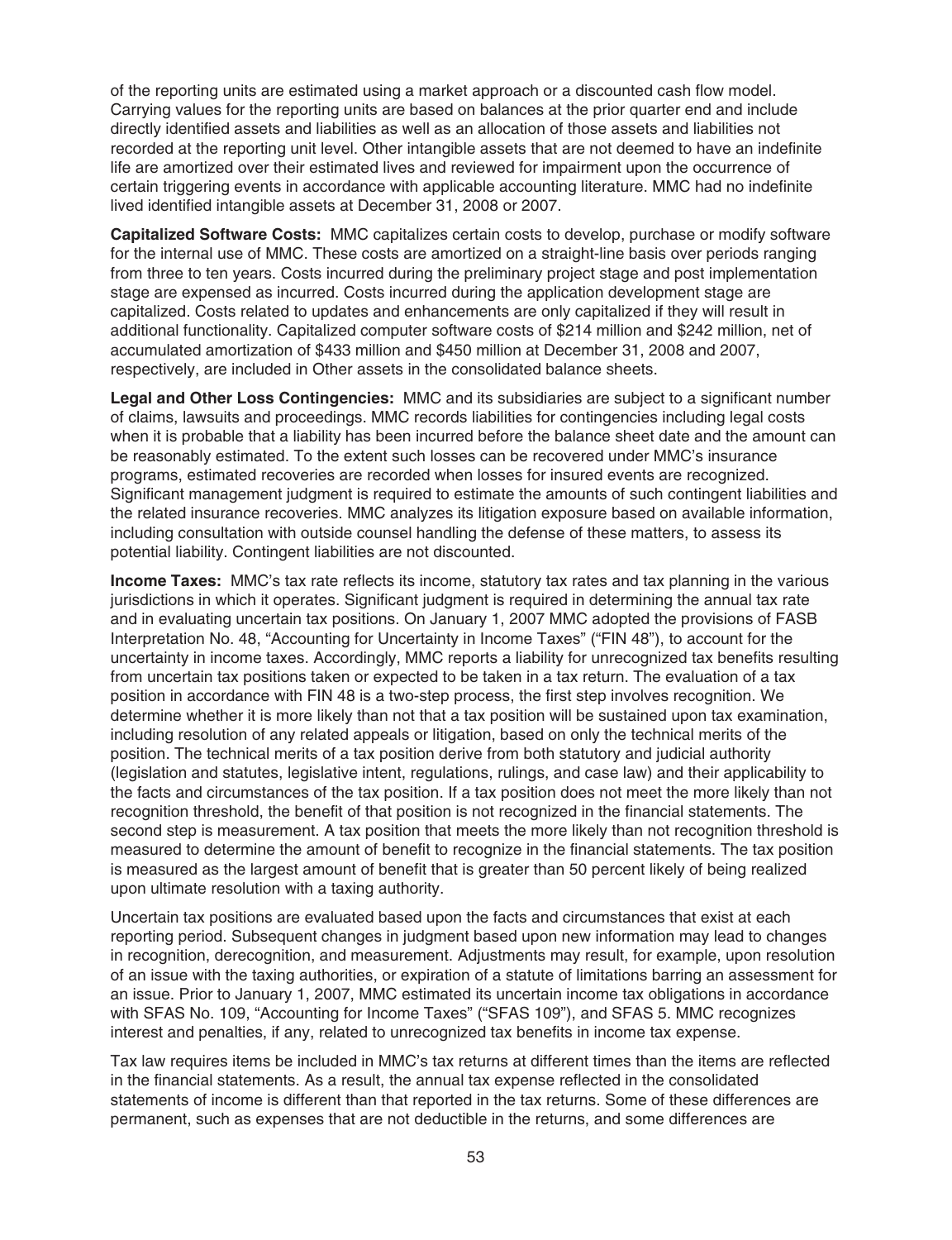temporary and reverse over time, such as depreciation expense. Temporary differences create deferred tax assets and liabilities. Deferred tax assets generally represent items that can be used as a tax deduction or credit in tax returns in future years for which benefit has already been recorded in the financial statements. Valuation allowances are established for deferred tax assets when it is estimated that future taxable income will be insufficient to use a deduction or credit in that jurisdiction. Deferred tax liabilities generally represent tax expense recognized in the financial statements for which payment has been deferred, or expense for which a deduction has been taken already in the tax return but the expense has not yet been recognized in the financial statements.

U.S. Federal income taxes are provided on unremitted foreign earnings except those that are considered permanently reinvested, which at December 31, 2008 amounted to approximately \$2.2 billion. However, if these earnings were not considered permanently reinvested, the incremental tax liability which otherwise might be due upon distribution, net of foreign tax credits, would be approximately \$110 million.

**Derivative Instruments:** All derivatives, whether designated in hedging relationships or not, are recorded on the balance sheet at fair value. If the derivative is designated as a fair value hedge, the changes in the fair value of the derivative and of the hedged item attributable to the hedged risk are recognized in earnings. If the derivative is designated as a cash flow hedge, the effective portions of changes in the fair value of the derivative are recorded in other comprehensive income and are recognized in the income statement when the hedged item affects earnings. Change in the fair value attributable to the ineffective portion of cash flow hedges are recognized in earnings.

**Concentrations of Credit Risk:** Financial instruments which potentially subject MMC to concentrations of credit risk consist primarily of cash and cash equivalents, commissions and fees receivable and insurance recoverables. MMC maintains a policy providing for the diversification of cash and cash equivalent investments and places its investments in a large number of high quality financial institutions to limit the amount of credit risk exposure. Concentrations of credit risk with respect to receivables are generally limited due to the large number of clients and markets in which MMC does business, as well as the dispersion across many geographic areas.

**Per Share Data:** Basic net income per share and income from continuing operations per share are calculated by dividing the respective after tax income by the weighted average number of shares of MMC's common stock outstanding, excluding unvested restricted stock. Diluted net income per share and income from continuing operations per share are calculated by dividing the respective after tax income by the weighted average common shares outstanding, which have been adjusted for the dilutive effect of potentially issuable common shares. Reconciliation of net income to net income for diluted earnings per share and basic weighted average common shares outstanding to diluted weighted average common shares outstanding is presented below. The reconciling items, related to the calculation of diluted weighted average common shares outstanding, are the same for continuing operations.

| For the Years Ended December 31,<br>(In millions, except average stock price) |   | 2008    | 2007           | 2006    |
|-------------------------------------------------------------------------------|---|---------|----------------|---------|
| Net income (loss)                                                             | S |         | $(73)$ \$2,475 | \$990   |
| Less: Potential minority interest expense associated                          |   |         |                |         |
| with the Putnam Class B common shares                                         |   |         | (4)            | (13)    |
| Net income (loss) for diluted earnings per share                              | S | (73)    | \$2,471        | 977     |
| Basic weighted average common shares outstanding                              |   | 514     | 539            | 549     |
| Dilutive effect of potentially issuable common shares                         |   |         |                | -8      |
| Diluted weighted average common shares outstanding                            |   | 514     | 546            | 557     |
| Average stock price used to calculate common stock equivalents                |   | \$27.24 | \$28.59        | \$29.06 |

There were 50.7 million, 58.8 million and 64.4 million stock options outstanding as of December 31, 2008, 2007 and 2006, respectively. The calculation above includes approximately 3 million common stock equivalents related to stock options for the years ended December 31, 2007 and 2006. There were 7 million common stock equivalents in 2008 that would have increased diluted weighted average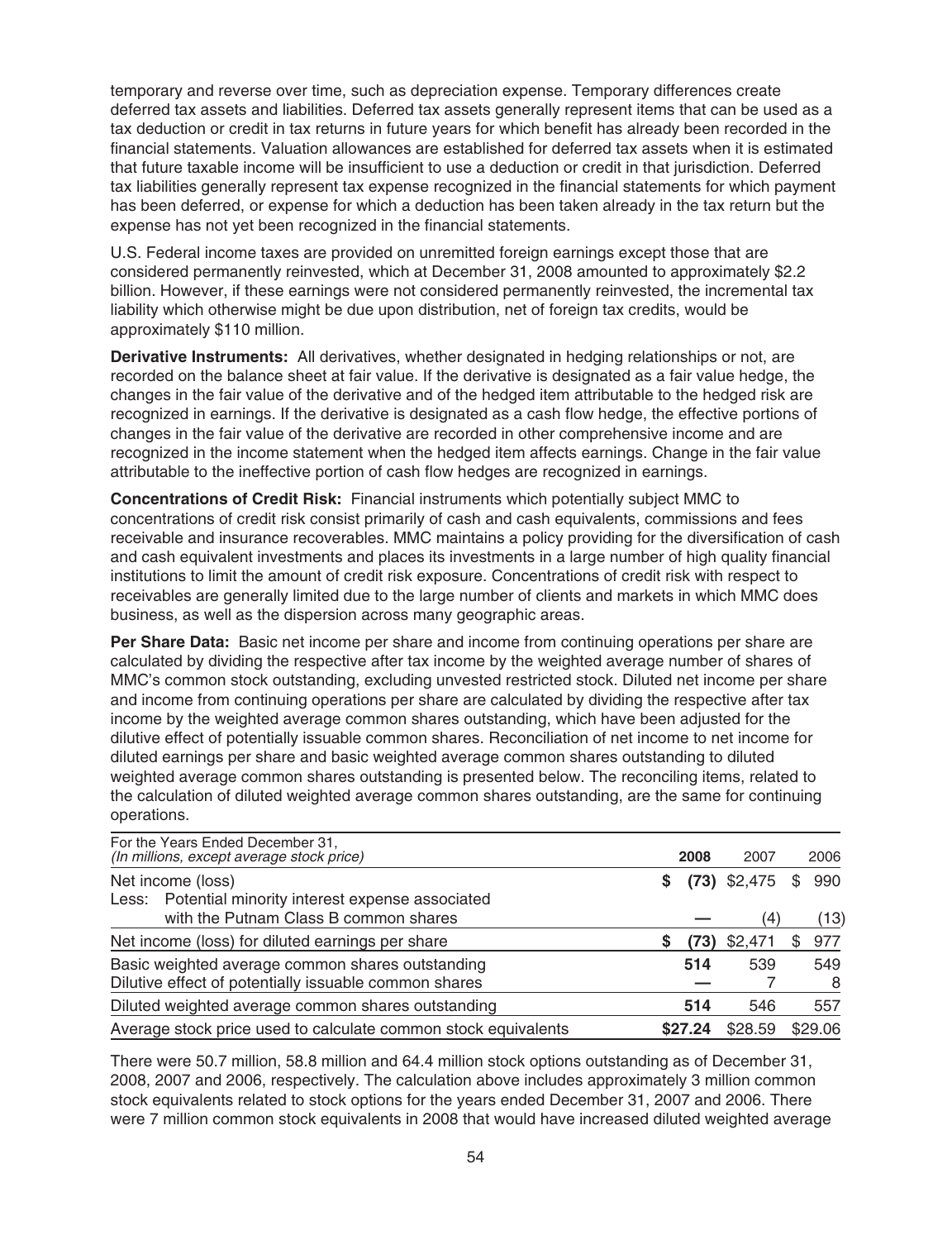common shares outstanding, however, they have not been included in the calculation since the Company reported a net loss.

**Estimates:** The preparation of financial statements in conformity with accounting principles generally accepted in the United States requires management to make estimates and assumptions that affect the reported amounts of assets and liabilities and disclosure of assets and liabilities at the date of the financial statements, and the reported amounts of revenues and expenses during the reporting period. Actual results may vary from those estimates.

**Reclassifications and Corrections:** Certain reclassifications have been made to prior year amounts to conform with current year presentation, in particular with regard to reclassification of certain items between compensation and benefits and other operating expenses in the consolidated income statements amounting to \$73 million and \$66 million in 2007 and 2006, respectively.

During 2008, MMC recorded corrections to (1) the 2007 tax provision related to the Putnam transaction in the third quarter of 2008; and (2) foreign currency transaction gains and losses related to certain inter-company balances. The correction related to foreign currency transactions represents the net impact of gains arising in 2007 and prior years and a loss arising in 2008, which resulted in a net charge of \$17 million in the fourth quarter of 2008. Under relevant accounting guidance, an entity must consider the materiality of errors on both the "iron curtain" and "rollover" methods. Because MMC recorded the adjustment, there is no unrecorded misstatement at December 31, 2008 under the iron curtain method. When considering this error using the rollover method, MMC's loss from continuing operations in 2008 would have been approximately \$30 million higher if the gains related to prior years had been correctly recorded in those prior years. MMC determined that the impact of these corrections was immaterial to its current and prior period financial statements when taken as a whole.

**New Accounting Pronouncements:** Effective January 1, 2008, MMC adopted the provisions of SFAS No. 157 related to items that are recognized or disclosed in the financial statements on a recurring basis. SFAS 157 defines fair value, establishes a framework for measuring fair value, establishes a fair value hierarchy based on the quality of inputs used to measure fair value and expands required disclosures about fair value measurements. The adoption of SFAS 157 did not have a material impact on MMC's consolidated financial statements. See Note 10 for further discussion of SFAS 157.

In February 2008, the FASB issued a final Staff Position "Effective Date of FASB Statement No. 157" ("FSP 157-2") that delays the effective date of SFAS 157 for non-financial assets and non-financial liabilities, until fiscal years beginning after November 15, 2008, except for items that are recognized or disclosed in the financial statements on a recurring basis. MMC adopted the provisions of FSP 157-2 by deferring application of SFAS 157 to the fair value measurement of its reporting units for goodwill impairment and testing purposes, until the first quarter ended March 31, 2009. MMC does not expect the application of SFAS 157 to its non-financial assets to have a material impact on consolidated financial statements.

In February 2007, the FASB issued SFAS 159, "The Fair Value Option for Financial Assets and Financial Liabilities" ("SFAS 159"). SFAS 159 permits an entity to choose to measure many financial assets and financial liabilities at fair value. Unrealized gains and losses on items for which the fair value option has been elected are reported in earnings. SFAS 159 is effective for fiscal years beginning after November 15, 2007. The adjustment to reflect the difference between fair value and the carrying amount would be accounted for as a cumulative effect adjustment to retained earnings as of the date of adoption. MMC did not elect to adopt the fair value option for any financial assets or liabilities as of January 1, 2008.

On October 10, 2008, the FASB issued Staff Position ("FSP") No. FAS 157-3, "Determining the Fair Value of a Financial Asset When the Market for That Asset Is Not Active". The FSP applies to financial assets within the scope of SFAS 157 "Fair Value Measurements" ("SFAS 157") and clarifies the application of SFAS 157 in a market that is not active. The FSP also provides guidelines regarding factors to consider when determining whether an investment is other-than-temporarily impaired, including, (1) the nature of the underlying investment (for example, whether the security is debt, equity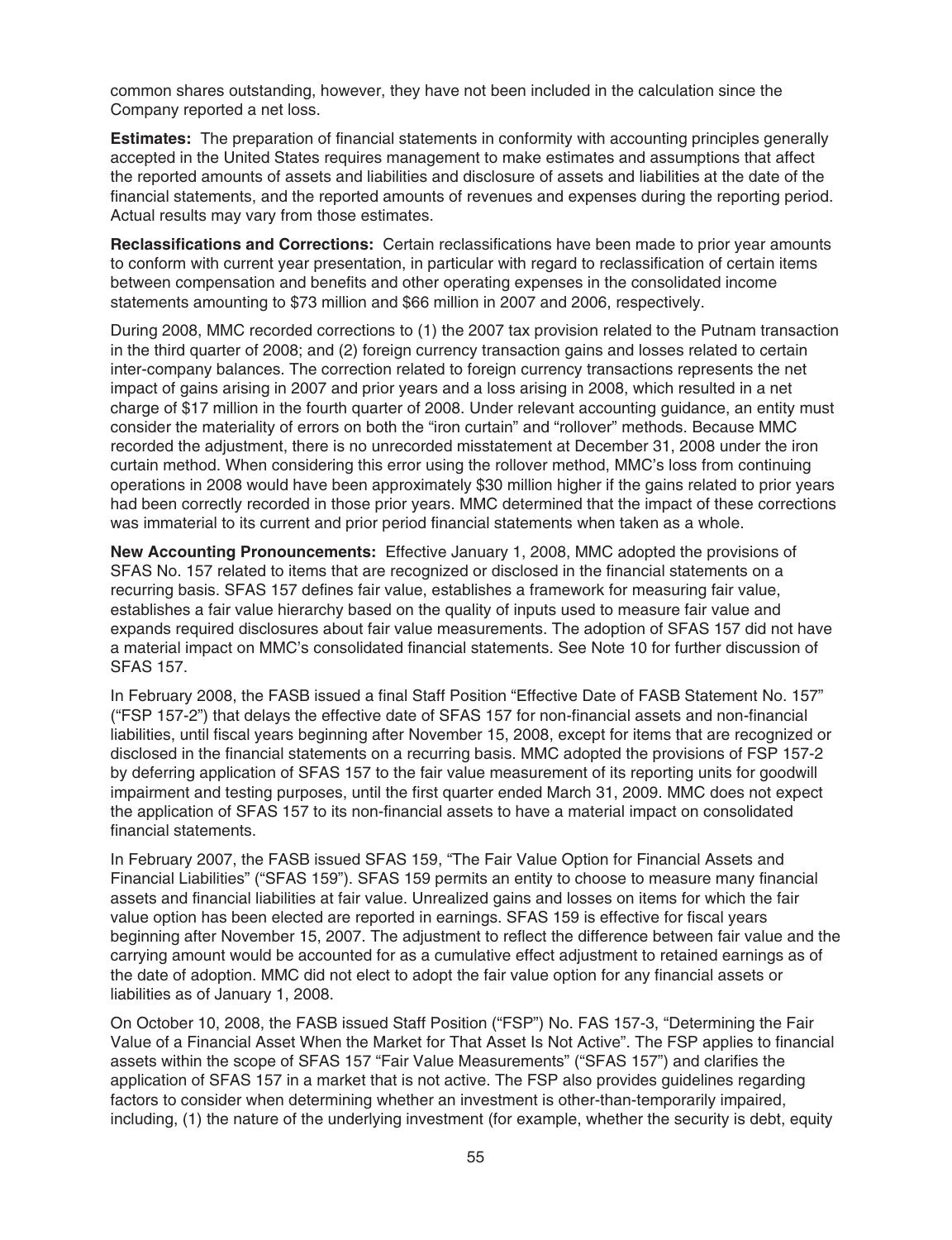or a hybrid), (2) the length of time and the extent to which the market value has been less than cost, (3) the financial condition and near-term prospects of the issuer; or (4) the intent and ability of the holder to retain its investment in the issuer for a sufficient time to allow for any anticipated recovery in market value. The FSP was effective October 10, 2008. The SEC and FASB Staff stated that because fair value measurements and the assessment of impairment will likely require significant use of judgment, issuers must be sure to provide investors with clear and transparent disclosures. The FSP did not have a material impact on MMC's financial condition or reported results.

#### **Future Application of New Accounting Pronouncements:**

On December 4, 2007, the FASB issued SFAS 141 (revised 2007), "Business Combinations" ("SFAS 141R"), and SFAS 160, "Noncontrolling Interests in Consolidated Financial Statements" ("SFAS 160").

SFAS 141R requires entities in a business combination to recognize all (and only) the assets acquired and liabilities assumed in the transaction; establishes the acquisition-date fair value as the measurement objective for all assets acquired and liabilities assumed; and requires the acquirer to disclose all information needed by investors and other users to evaluate and understand the nature and financial effect of the business combination. The standard is effective for fiscal years beginning after December 15, 2008. The impact of adopting SFAS 141R will depend on the nature and terms of future acquisitions. Remaining valuation allowances for deferred tax assets and uncertain tax positions (liabilities) related to prior business combinations are not material.

SFAS 160 clarifies that a noncontrolling or minority interest in a subsidiary is considered an ownership interest and accordingly, requires all entities to report the ownership interests in subsidiaries held by parties other than the parent to be clearly identified, labeled, and presented in the consolidated statement of financial position within equity, but separate from the parent's equity. The amount of consolidated net income attributable to the parent and to the noncontrolling interest should be clearly identified and presented on the face of the consolidated statement of income. Changes in a parent's ownership interest while the parent retains its controlling financial interest in its subsidiary should be accounted for as equity transactions. This standard is effective for fiscal years beginning after December 15, 2008. The impact of adopting SFAS 160 will not have a material impact on the consolidated financial statements.

In April 2008, the FASB issued FSP No. FAS 142-3, "Determination of the Useful Life of Intangible Assets" ("The FSP"). This FSP amends the factors that should be considered in developing renewal or extension assumptions used to determine the useful life of a recognized intangible asset under SFAS 142 by requiring an entity to use its own assumptions adjusted for the entity-specific factors in paragraph 11 of SFAS 142, even when there is likely to be substantial cost or material modifications. This FSP is effective for fiscal years beginning after December 15, 2008, and interim periods within those fiscal years, with early adoption prohibited. MMC will apply the provisions prospectively to intangible assets acquired beginning January 1, 2009. The adoption of FSP FAS 142-3 on January 1, 2009, will not have a material effect on MMC's consolidated financial statements.

In June 2008, the FASB issued Staff Position No. EITF 03-6-1 ("FSP 03-6-1") "Determining Whether Instruments Granted in Share-Based Payment Transactions Are Participating Securities." FSP 03-6-1 applies to the calculation of earnings per share ("EPS") under SFAS 128 "Earnings per Share" for share-based payment awards with rights to dividends or dividend equivalents. FSP 03-6-1indicates that unvested share-based payment awards that contain nonforfeitable rights to dividends or dividend equivalents (whether paid or unpaid) are participating securities and should be included in the computation of EPS using the two-step method. FSP 03-6-1 will be effective for fiscal years beginning after December 15, 2008 and interim periods within those years, which for MMC will be the first quarter of 2009. All prior-period EPS data presented will be adjusted retrospectively (including interim statements, summaries of earnings and selected financial data) in conformity with the provisions of FSP 03-6-1. At December 31, 2008, MMC had approximately 18 million unvested shares or units that would be considered participating securities under FSP 03-6-1, of which, approximately 6 million were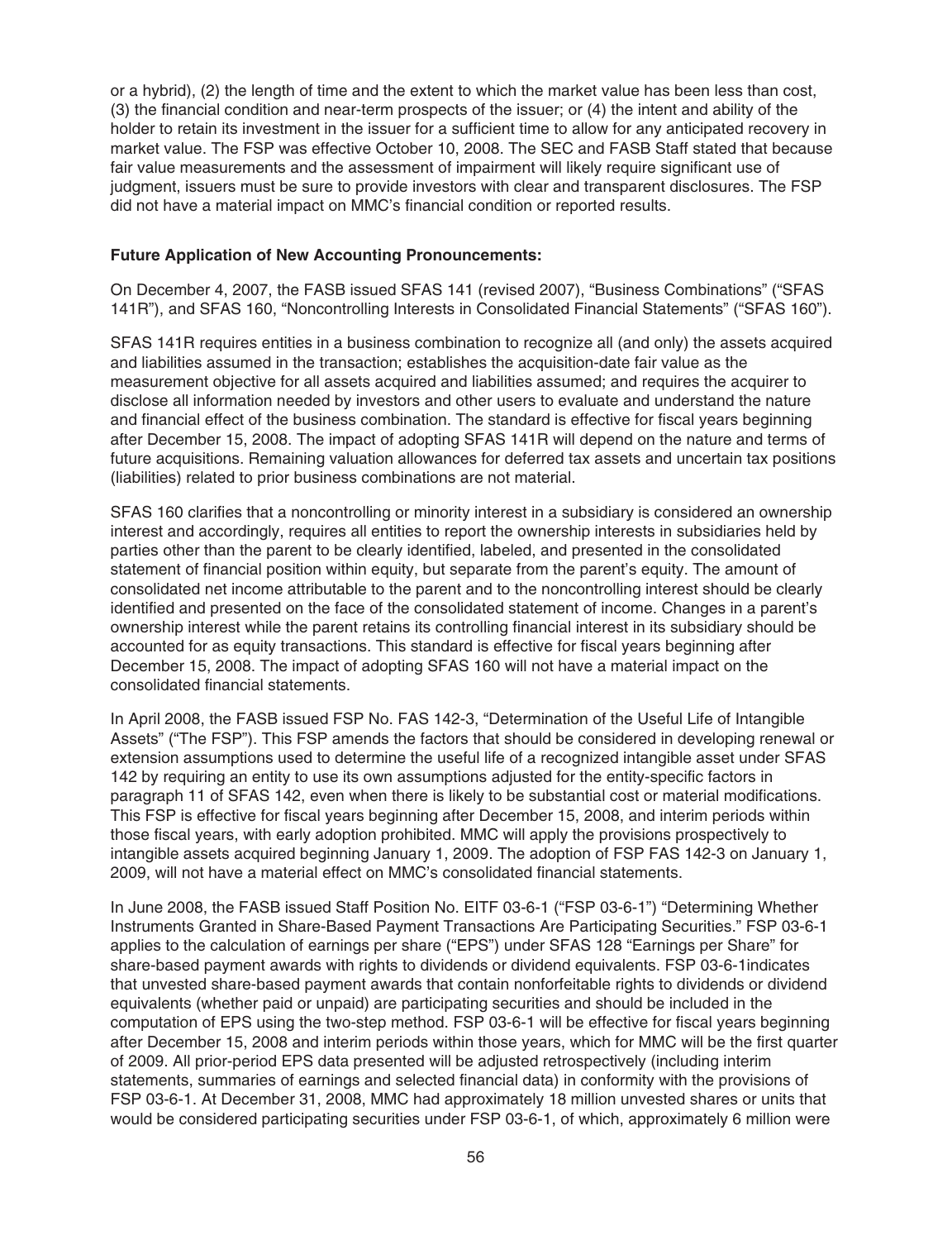considered common stock equivalents in MMC's diluted earnings per share calculation. The impact on MMC's diluted net income per share for the years ended December 31, 2008 and 2007 that will be restated as required by FSP 03-6-1 beginning in the first quarter of 2009, is as follows:

|                                   | As Reported |        | As Amended<br>Per Two-Step Method |        |  |  |
|-----------------------------------|-------------|--------|-----------------------------------|--------|--|--|
|                                   | 2008        | 2007   | 2008                              | 2007   |  |  |
| <b>Diluted Earnings Per Share</b> |             |        |                                   |        |  |  |
| Continuing                        | \$(0.13)    | \$0.99 | \$(0.12)                          | \$0.97 |  |  |
| Net Income                        | \$(0.14)    | \$4.53 | \$(0.13)                          | \$4.46 |  |  |

On November 24, 2008, the FASB ratified EITF Issue No. 08-7 "Accounting for Defensive Intangible Assets" ("Issue No. 08-7") which provides that a defensive intangible asset should be accounted for as a separate unit of accounting. It should be valued separately from other intangible assets because the defensive intangible asset is separately identifiable. Issue 08-7 also requires defensive intangible assets to be assigned a useful life in accordance with paragraph 11 of Statement 142. Issue 08-7 will be effective for defensive intangible assets acquired on or after December 15, 2008. The impact of adopting Issue No. 08-7 will depend upon the nature of MMC's future acquisitions.

On November 24, 2008, the FASB ratified EITF Issue No. 08-6 "Equity Method Investment Accounting Considerations" ("Issue No. 08-06") to address the impact of business combination accounting under FASB Statement 141R and Statement 160 on the application of the equity method. Issue No. 08-6 requires entities to measure equity-method investments initially at cost and to recognize other-thantemporary impairment of equity-method investments in accordance with APB Opinion 18, "The Equity Method of Accounting for Investments in Common Stock" ("Opinion 18"). Equity-method investors should not separately test an investee's underlying asset(s) for impairment but they should recognize their share of any impairment charge recorded by an investee in accordance with Opinion 18.

Issue No.08-6 requires equity-method investors to account for a share issuance by an investee as if the investor had sold a proportionate share of its investment. Any gain or loss resulting from an investee's share issuance should be recognized in earnings. Issue No. 08-6 should be applied prospectively and is effective for fiscal years beginning on or after December 15, 2008, and interim periods within those fiscal years. The impact of Issue No. 08-6 on MMC's future results will depend on whether transactions within its scope occur in the future.

On December 30, 2008 the FASB issued Staff Position No. FAS 132R-1, "Employers' Disclosures about Post Retirement Benefit Plan Assets" ("The FSP"), an amendment of SFAS No. 132 (revised 2003), "Employers' Disclosures about Pensions and Other Postretirement Benefits". The FSP requires disclosures about fair value measurements of plan assets similar to those required by Statement 157 as well as (a) how investment allocation decisions are made, (b) the major categories of plan assets, and (c) significant concentrations of risk within plan assets. This FSP is effective for fiscal years ending after December 15, 2009. Comparative information for earlier periods is not required at initial adoption. MMC is evaluating the impact of adopting the provisions of this FSP.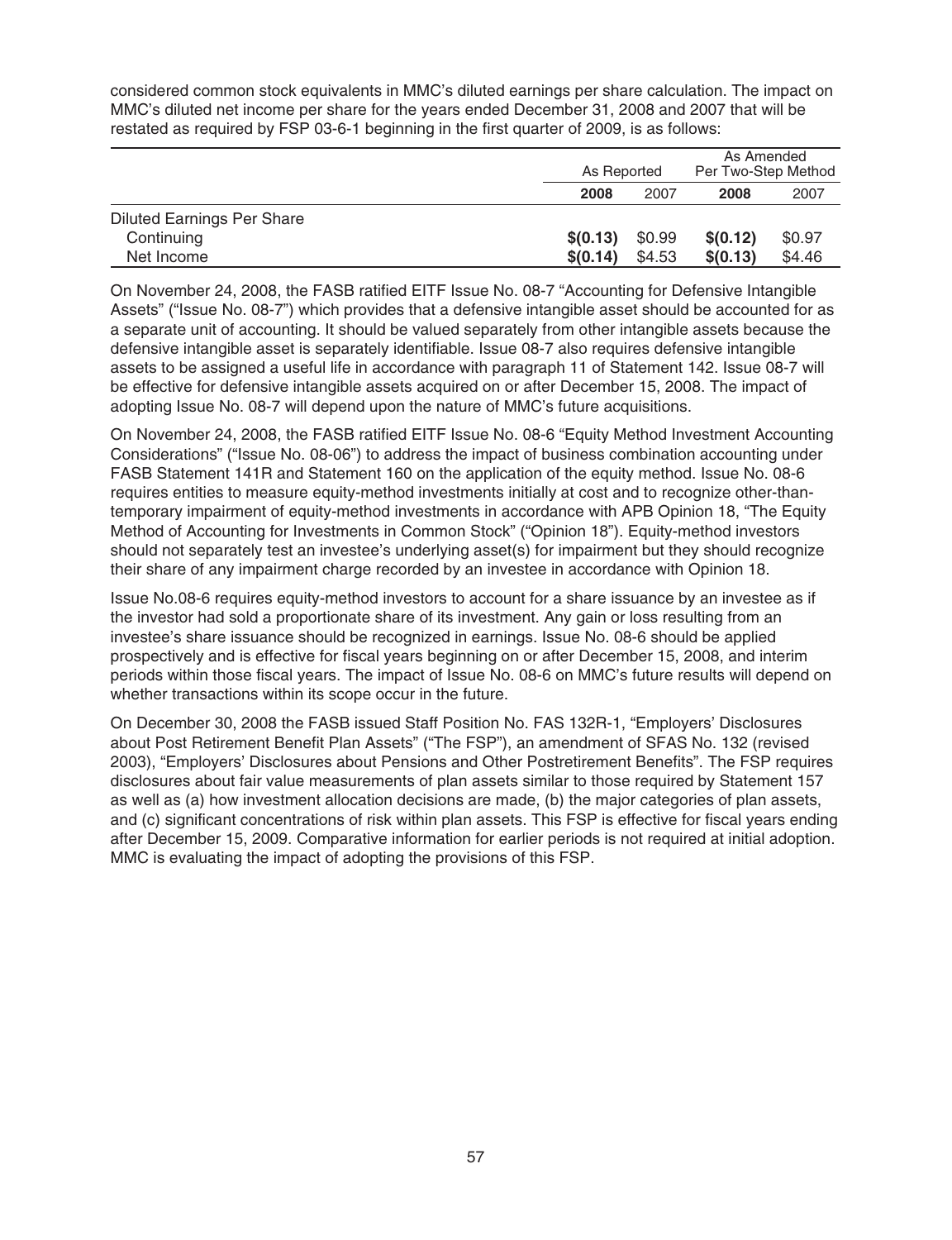# **2. Supplemental Disclosures**

The following schedule provides additional information concerning acquisitions, interest and income taxes paid:

| For the Years Ended December 31.<br>(In millions of dollars) | 2008  | 2007     | 2006  |
|--------------------------------------------------------------|-------|----------|-------|
| Purchase acquisitions:                                       |       |          |       |
| Assets acquired, excluding cash                              | \$249 | 173<br>S | \$200 |
| Issuance of debt and other obligations                       | (45)  | (11)     | (32)  |
| Deferred purchase consideration                              | (78)  | 44       | 53    |
| Net cash outflow for acquisitions                            | \$126 | S<br>206 | \$221 |
| Interest paid                                                | \$216 | S<br>290 | \$300 |
| Income taxes paid                                            | \$200 | \$1,192  | \$597 |

The consolidated cash flow statements include the cash flow impact of discontinued operations in each cash flow category. The cash flow impact of discontinued operations from the operating, financing and investing cash flow categories is as follows:

| For the Years Ended December 31.<br>(In millions of dollars) | 2008 | 2007   | 2006   |
|--------------------------------------------------------------|------|--------|--------|
| Net cash provided by operations                              |      |        | \$22   |
| Net cash used for financing activities                       | $S-$ | \$ (8) | \$(52) |
| Net cash provided by (used for) investing activities         |      | \$8    | \$(26) |

An analysis of the allowance for doubtful accounts is as follows:

| For the Years Ended December 31.<br>(In millions of dollars) | 2008  | 2007  | 2006  |
|--------------------------------------------------------------|-------|-------|-------|
| Balance at beginning of year                                 | \$119 | \$156 | \$157 |
| Provision charged to operations                              | 15    | 4     | 11    |
| Accounts written-off, net of recoveries                      | (16)  | (22)  | (23)  |
| Effect of exchange rate changes and other                    | (15)  | (19)  | 11    |
| Balance at end of year                                       | \$103 | \$119 | \$156 |

In December 2006, MMC contributed its limited partnership interest in the Trident III private equity fund, valued at \$182 million, to its pension plan in the United Kingdom.

### **3. Other Comprehensive (Loss) Income**

The components of other comprehensive (loss) income are as follows:

| For the Years Ended December 31,<br>(In millions of dollars)                     |   | 2008  | 2007  | 2006  |
|----------------------------------------------------------------------------------|---|-------|-------|-------|
| Foreign currency translation adjustments                                         | S | (770) | \$235 | \$305 |
| Unrealized investment holding gains, net of income tax liability of \$4, \$2 and |   |       |       |       |
| \$2 in 2008, 2007 and 2006, respectively                                         |   | 12    | 4     |       |
| Less: Reclassification adjustment for realized gains included in net             |   |       |       |       |
| income, net of income tax liability of \$1, \$8 and \$14                         |   |       |       |       |
| in 2008, 2007 and 2006, respectively                                             |   | (1)   | (26)  | (24)  |
| Net changes under SFAS 158, net of income tax (benefit) liability of \$(562)     |   |       |       |       |
| in 2008 and \$327 in 2007                                                        |   | (988) | 708   |       |
| Minimum pension liability adjustment, net of income tax liability of \$51 in     |   |       |       |       |
| 2006                                                                             |   |       |       | 101   |
|                                                                                  |   |       | \$92  | \$389 |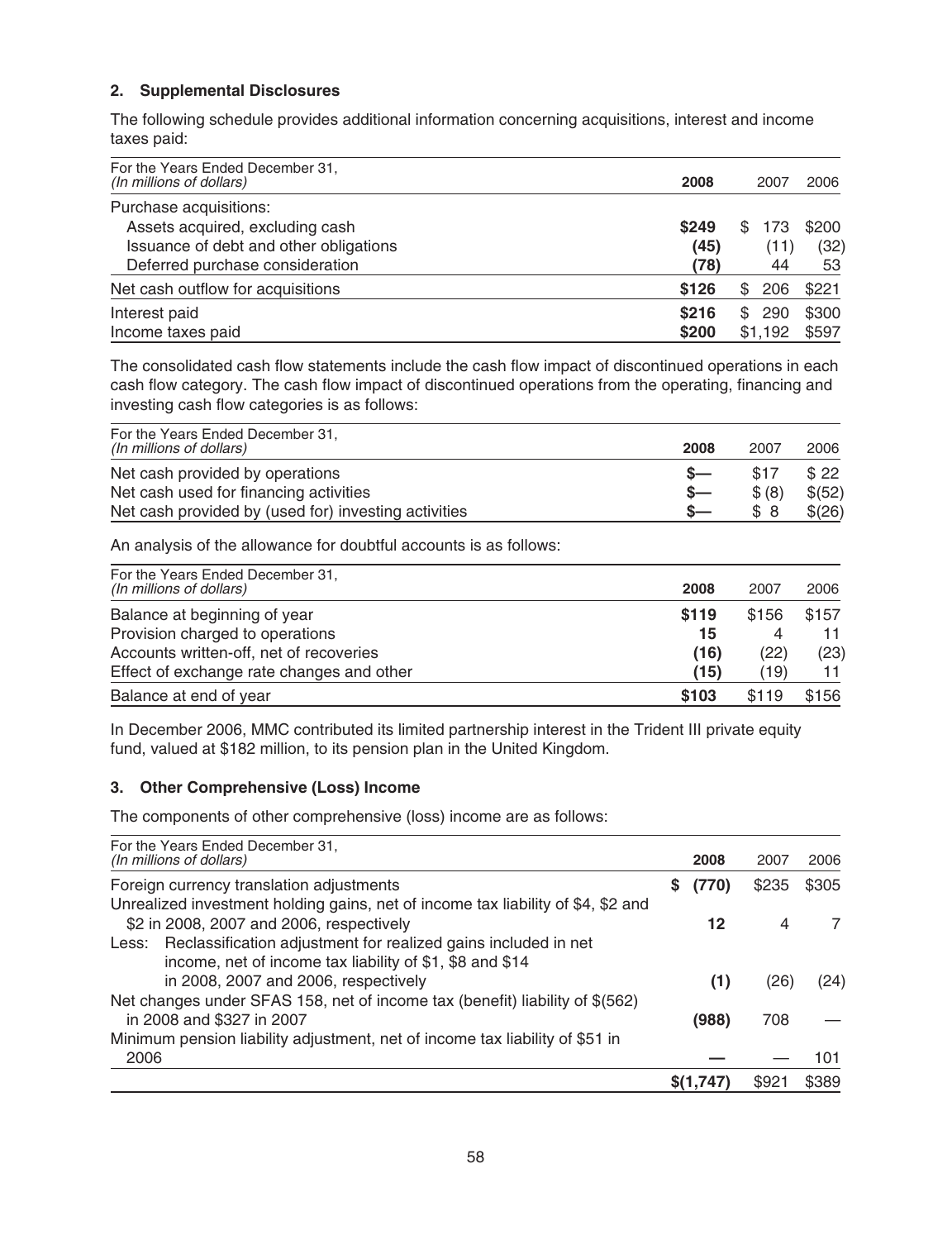The components of accumulated other comprehensive loss are as follows:

| December 31,<br>(In millions of dollars) | 2008    | 2007                |
|------------------------------------------|---------|---------------------|
| Foreign currency translation adjustments |         | \$ (257) \$512\$    |
| Net unrealized investment gains          | 25      | 14                  |
| Net charges under SFAS 158               | (1.866) | (877)               |
|                                          |         | $$(2,098)$ $$(351)$ |

### **4. Acquisitions and Dispositions**

During 2008, MMC completed 12 acquisitions, for total purchase consideration of \$166 million and also paid \$14 million of contingent purchase consideration related to prior acquisitions. The allocation of purchase consideration and contingent purchase consideration paid resulted in acquired goodwill and other intangible assets, amounting to \$125 million and \$56 million. Estimated fair values of assets acquired and liabilities assumed are subject to adjustment when purchase accounting is finalized.

### **5. Discontinued Operations**

In 2008, discontinued operations includes three discontinued operations—Putnam, Mediservice and Kroll Crucible—which are discussed in more detail below.

With regard to Putnam, discontinued operations in 2008 includes (1) the impact of immaterial corrections and other adjustments to the fourth quarter of 2007 tax provision related to the transaction, (2) adjustments to the tax provision to reflect differences between tax returns filed in 2008 and the initial estimated provisions, and (3) interest on liabilities for certain tax-related indemnities provided as part of the transaction. In the first quarter of 2008, Marsh completed the sale of Mediservice, a claims administration operation in Brazil. The gain on this disposal, net of tax, is included in discontinued operations in 2008. In the third quarter of 2008, Kroll completed the sale of Kroll Crucible ("Crucible"), a division of its government services operation. The loss on this disposal, net of tax, is included in discontinued operations in 2008.

In 2007, discontinued operations includes the gain on the sale of Putnam as well as Putnam's operating income through August 2, 2007, and, in 2006, includes the operating income from Putnam, Sedgwick Claims Management Services ("SCMS"), Kroll Security International ("KSI") and Price Forbes. Discontinued operations in 2006 also include the gain on disposal of SCMS and a charge to reduce the carrying value of Price Forbes' assets to fair value.

As part of the disposal of Putnam, MMC provided indemnities to GWL with respect to certain Putnamrelated litigation and regulatory matters described in Note 16, and certain indemnities related to contingent tax liabilities (the "indemnified matters"). In accordance with the guidelines of FASB Interpretation No. 45 ("FIN 45"), MMC estimated the "fair value" of the indemnities based on a (i) probability weighted assessment of possible outcomes; or (ii) in circumstances where the probability or amounts of potential outcomes could not be determined, an analysis of similar but not identical circumstances prepared by an MMC-affiliated professional economic valuation firm. As required by FIN 45, the amounts recognized are the greater of the estimated fair value of the indemnity or the amount required to be recorded under SFAS No. 5 or FIN 48 (for tax-related matters). The remaining liability related to these indemnities (the "FIN 45 liability") was approximately \$216 million at December 31, 2008. The FIN 45 liability considers the potential settlement amount as well as related defense costs. The matters for which indemnities have been provided are inherently uncertain as to their eventual outcome. The process of estimating "fair value" as required by FIN 45 entails necessarily uncertain assumptions about such future outcomes. Consequently, the ultimate resolution of the matters for which indemnities have been provided may well vary significantly from the liabilities calculated under FIN 45.

The indemnities described above do not have a stated expiration date. MMC is released from risk under the indemnity as the indemnified matters are settled or otherwise resolved. Since MMC is not released from risk under the indemnities simply based on the passage of time, future costs of settlements and/or legal fees related to the indemnified matters will be charged against the FIN 45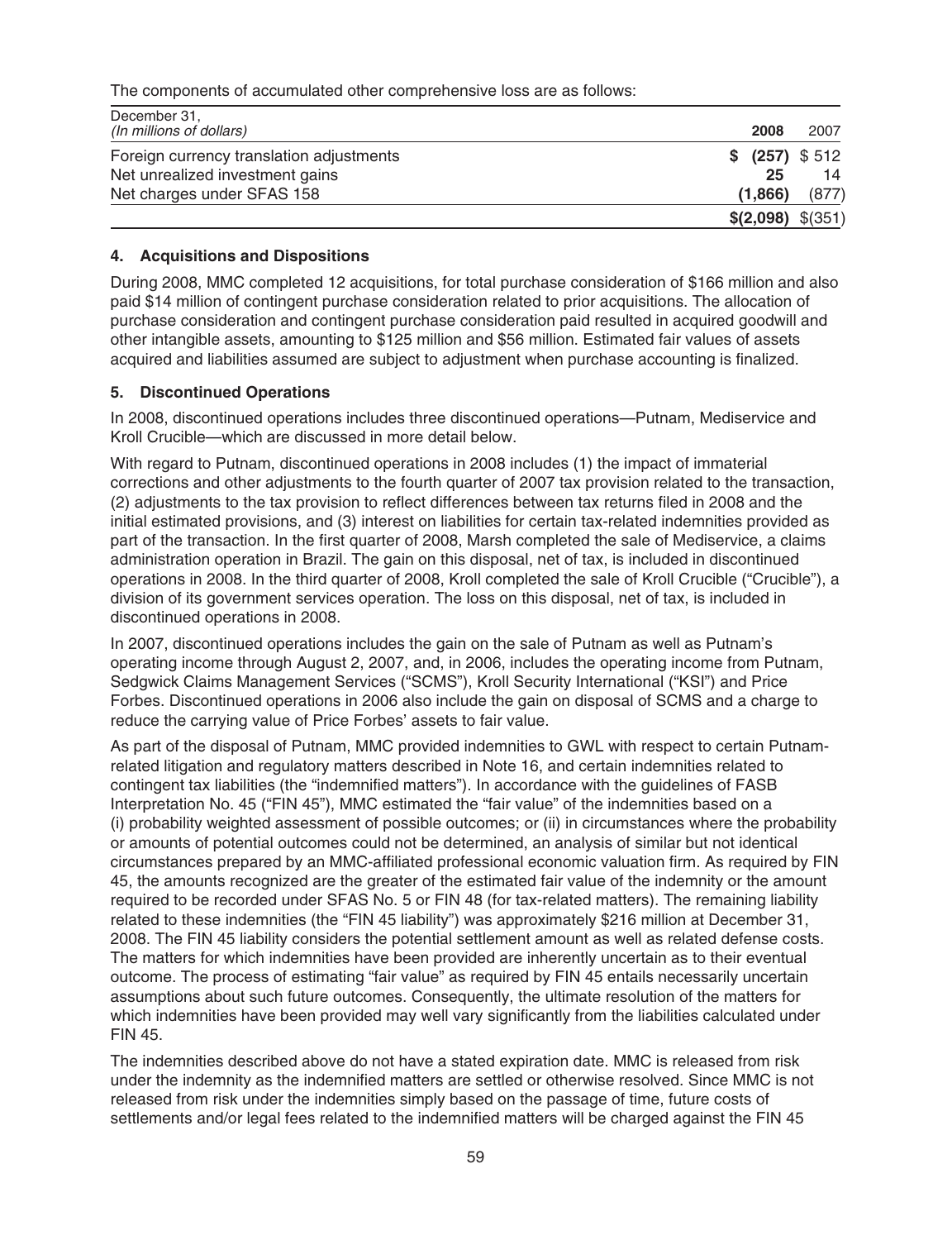liability, so long as they are consistent with the estimated exposure contemplated for such matters in establishing the FIN 45 liability. MMC assesses the status of the indemnified matters each reporting period to determine whether to cease reduction of the FIN 45 liability, and/or whether additional accruals are appropriate under either SFAS 5 (for non-tax related matters) or FIN 48 (for tax related matters). Any future charges or credits resulting from the settlement or resolution of the indemnified matters, or any adjustments to the liabilities related to such matters will be recorded in discontinued operations, in accordance with SFAS 144.

During 2006, MMC completed the sale of several businesses: SCMS in January 2006, Price Forbes in September 2006 and KSI in December 2006. The gain or loss on disposal of these businesses, including any charges to reduce the carrying value to fair value less cost to sell, is included in discontinued operations in 2006.

Price Forbes and SCMS were part of MMC's Risk and Insurance Services segment, while KSI was part of MMC's Risk Consulting & Technology segment. Putnam represented the entire investment management segment.

| 2008 |   |     |                                                   | 2006    |
|------|---|-----|---------------------------------------------------|---------|
|      | S |     |                                                   | \$1,533 |
|      | S | 160 | \$.                                               | 304     |
|      |   | 71  |                                                   | 118     |
|      |   | 89  |                                                   | 186     |
| 29   |   |     |                                                   | 298     |
| 33   |   |     |                                                   | 126     |
| (4)  |   |     |                                                   | 172     |
| S(4) |   |     |                                                   | 358     |
|      |   |     | 2007<br>798<br>2.965<br>1,117<br>1.848<br>\$1,937 |         |

Summarized Statements of Income data for discontinued operations are as follows:

### **6. Goodwill and Other Intangibles**

Under SFAS 142, MMC is required to assess goodwill and any indefinite-lived intangible assets for impairment annually, or more frequently if circumstances indicate impairment may have occurred. MMC recorded goodwill impairment charges totaling \$540 million in the first and second quarters of 2008, resulting from an interim goodwill impairment test in its Risk Consulting & Technology segment. MMC performs the annual impairment test for each of its reporting units during the third quarter of each year. Fair values of the reporting units are estimated using a market approach or a discounted cash flow model. Carrying values for the reporting units are based on balances at the prior quarter end and include directly identified assets and liabilities as well as an allocation of those assets and liabilities not recorded at the reporting unit level. MMC completed its 2008 annual review in the third quarter of 2008 and concluded that goodwill is not impaired.

Other intangible assets that are not deemed to have an indefinite life are amortized over their estimated lives and reviewed for impairment upon the occurrence of certain triggering events in accordance with applicable accounting literature.

Changes in the carrying amount of goodwill are as follows:

| (In millions of dollars)  | 2008    | 2007    |
|---------------------------|---------|---------|
| Balance as of January 1   | \$7,388 | \$7,206 |
| Goodwill impairment       | (540)   |         |
| Goodwill acquired         | 125     | 119     |
| <b>Disposals</b>          | (33)    |         |
| Other adjustments (a)     | (115)   | 63      |
| Balance as of December 31 | \$6,825 | \$7,388 |
|                           |         |         |

(a) Primarily foreign exchange and purchase accounting adjustments.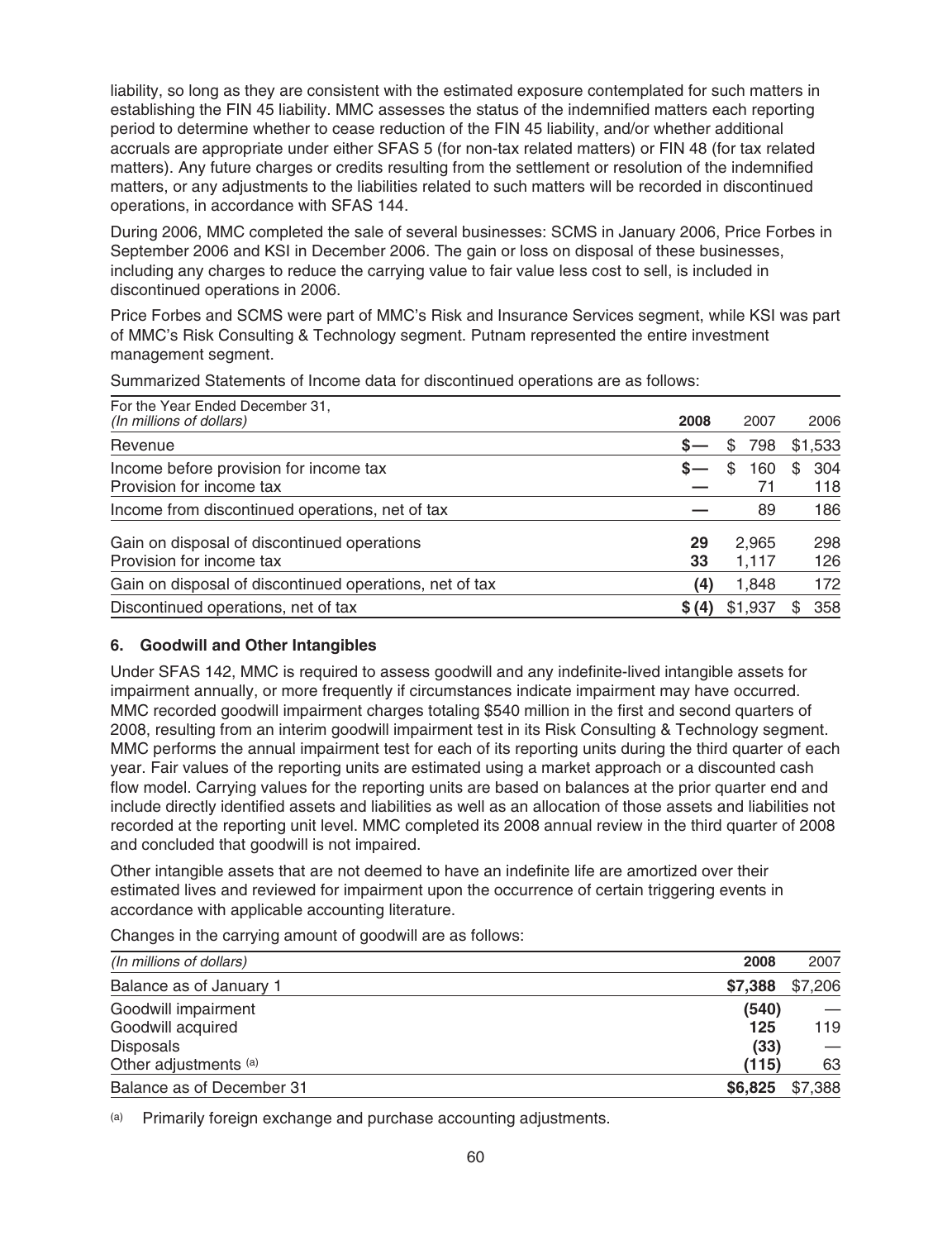Goodwill allocable to each of MMC's reportable segments is as follows: Risk and Insurance Services \$3.7 billion; Consulting \$2.0 billion; and Risk Consulting & Technology \$1.1 billion. Amortized intangible assets consist of the cost of client lists, client relationships and trade names acquired. The gross cost and accumulated amortization is as follows:

|                                          |               | 2008                        |                                  |               | 2007                        |                                  |  |
|------------------------------------------|---------------|-----------------------------|----------------------------------|---------------|-----------------------------|----------------------------------|--|
| December 31,<br>(In millions of dollars) | Gross<br>Cost | Accumulated<br>Amortization | <b>Net</b><br>Carrying<br>Amount | Gross<br>Cost | Accumulated<br>Amortization | <b>Net</b><br>Carrying<br>Amount |  |
| Amortized intangibles                    | \$681         | \$343                       | \$338                            | \$706         | \$335                       | \$371                            |  |

Aggregate amortization expense for the years ended December 31, 2008, 2007 and 2006 was \$72 million, \$66 million and \$80 million, respectively, and the estimated future aggregate amortization expense is as follows:

| For the Years Ending December 31,<br>(In millions of dollars) | <b>Estimated Expense</b> |
|---------------------------------------------------------------|--------------------------|
| 2009                                                          | \$57                     |
| 2010                                                          | 51                       |
| 2011                                                          | 44                       |
| 2012                                                          | 38                       |
| 2013                                                          | 30                       |
| Subsequent years                                              | 118                      |
|                                                               | \$338                    |

#### **7. Income Taxes**

Income before income taxes and minority interest shown below is based on the geographic location to which such income is attributable. Although income taxes related to such income may be assessed in more than one jurisdiction, the income tax provision corresponds to the geographic location of the income.

| For the Years Ended December 31,<br>(In millions of dollars) |    | 2008    | 2007    | 2006    |
|--------------------------------------------------------------|----|---------|---------|---------|
| Income before income taxes and minority interest:            |    |         |         |         |
| U.S.                                                         |    | \$(839) | \$66    | \$233   |
| Other                                                        |    | 918     | 781     | 679     |
|                                                              | S. | 79      | \$847   | \$912   |
| Income taxes:                                                |    |         |         |         |
| Current-                                                     |    |         |         |         |
| U.S. Federal                                                 | S. | (65)    | \$ (29) | \$ (68) |
| Other national governments                                   |    | 158     | 208     | 224     |
| U.S. state and local                                         |    | 29      | 67      | 65      |
|                                                              |    | 122     | 246     | 221     |
| Deferred-                                                    |    |         |         |         |
| U.S. Federal                                                 |    | (45)    | 39      | 140     |
| Other national governments                                   |    | 112     | 39      | (59)    |
| U.S. state and local                                         |    | (52)    | (29)    | (30)    |
|                                                              |    | 15      | 49      | 51      |
| Total income taxes                                           |    | \$137   | \$295   | \$272   |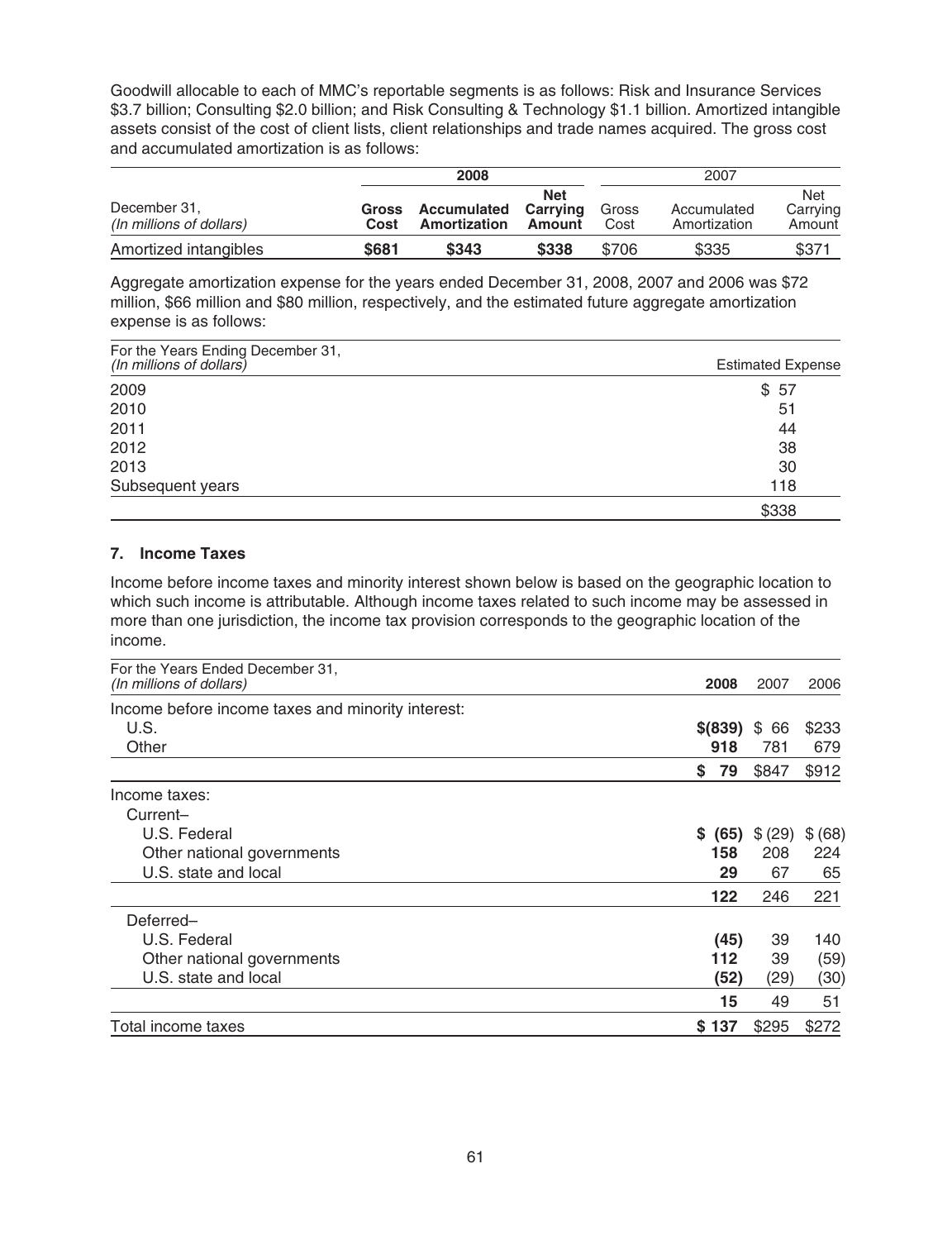The significant components of deferred income tax assets and liabilities and their balance sheet classifications are as follows:

| December 31,                                                                       |    |          |     |         |
|------------------------------------------------------------------------------------|----|----------|-----|---------|
| (In millions of dollars)                                                           |    | 2008     |     | 2007    |
| Deferred tax assets:                                                               |    |          |     |         |
| Accrued expenses not currently deductible                                          | Ŝ. | 586      | \$. | 704     |
| Differences related to non-U.S. operations                                         |    | 215      |     | 332     |
| Accrued retirement & postretirement benefits - non-U.S. operations                 |    | 91       |     |         |
| Accrued retirement benefits U.S.                                                   |    | 363      |     |         |
| Net operating losses (a)                                                           |    | 114      |     | 101     |
| Income currently recognized for tax                                                |    | 60       |     | 51      |
| Other                                                                              |    | 148      |     | 58      |
|                                                                                    |    | \$1,577  |     | \$1,246 |
| <b>Deferred tax liabilities:</b>                                                   |    |          |     |         |
| Unrealized investment holding gains                                                | \$ | 14       | \$  | 8       |
| Differences related to non-U.S. operations                                         |    | 61       |     | 160     |
| Depreciation and amortization                                                      |    | 152      |     | 82      |
| Accrued retirement & postretirement benefits – non-U.S. operations                 |    |          |     | 66      |
| Accrued retirement benefits                                                        |    |          |     | 91      |
| Other                                                                              |    | 57       |     | 73      |
|                                                                                    | S  | 284      | \$  | 480     |
| (a)<br>Net of valuation allowances of \$54 million and \$38 million, respectively. |    |          |     |         |
| December 31,                                                                       |    |          |     |         |
| (In millions of dollars)                                                           |    | 2008     |     | 2007    |
| <b>Balance sheet classifications:</b>                                              |    |          |     |         |
| <b>Current assets</b>                                                              |    | 147<br>S |     | \$247   |
| Other assets                                                                       |    | \$1,146  |     | \$519   |

A reconciliation from the U.S. Federal statutory income tax rate to MMC's effective income tax rate is shown below.

| For the Years Ended December 31.           | 2008   | 2007  | 2006          |
|--------------------------------------------|--------|-------|---------------|
|                                            | $\%$   | $\%$  | $\%$          |
| U.S. Federal statutory rate                | 35.0   | 35.0  | 35.0          |
| U.S. state and local income taxes $-$      |        |       |               |
| net of U.S. Federal income tax benefit     | (27.5) | 2.9   | $2.5^{\circ}$ |
| Differences related to non-U.S. operations | (67.2) | (3.0) | (7.9)         |
| Goodwill impairment                        | 222.0  |       |               |
| Meals and entertainment                    | 11.0   | 1.1   | 1.1           |
| Dividends paid to employees                |        | (.8)  | (.5)          |
| Other                                      | (1.3)  | .3)   | (0.4)         |
| Effective tax rate                         | 172.0  | 34.9  | 29.8          |

Valuation allowances had a net increase of \$16 million in 2008 and \$23 million in 2007. During the respective years, adjustments of the beginning of the year balances of valuation allowances increased income tax expense by \$8 million in 2008 and \$13 million in 2007. None of the cumulative valuation allowances relate to amounts which if realized would reduce goodwill or increase contributed capital in the future. Approximately 80% of MMC's net operating loss carryforwards expire over various periods from 2009 through 2028, and others are unlimited. In assessing the realizability of deferred tax assets, MMC considers whether it is more likely than not that some portion or all of the deferred tax assets will not be realized and adjusts the valuation allowance accordingly. MMC evaluates all significant available positive and negative evidence, including the existence of losses in recent years and its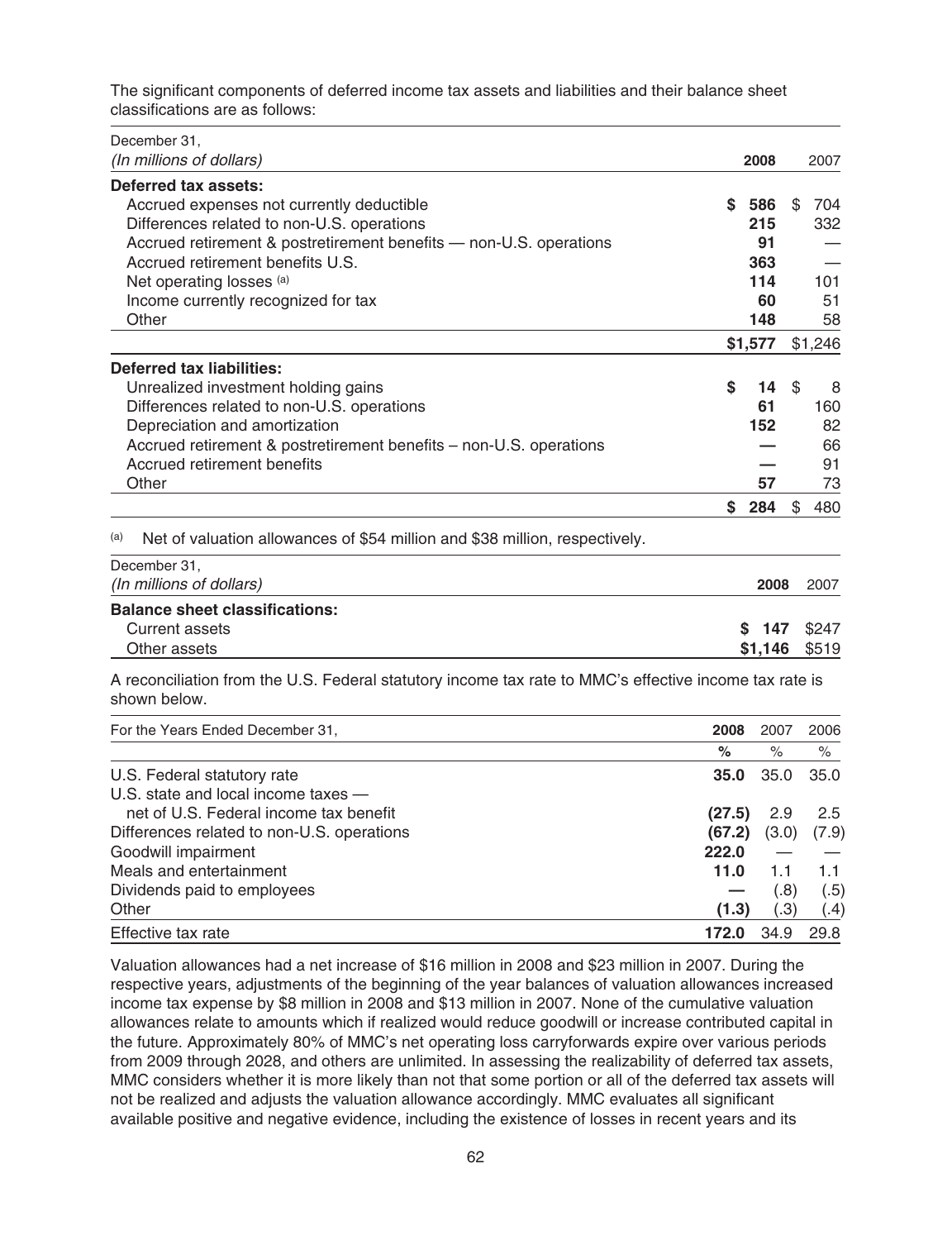forecast of future taxable income, in assessing the need for a valuation allowance. The underlying assumptions MMC uses in forecasting future taxable income require significant judgment and take into account MMC's recent performance. The ultimate realization of deferred tax assets is dependent on the generation of future taxable income during the periods in which temporary differences are deductible. Based on the level of historical taxable income and projections for future taxable income over the periods in which the deferred tax assets are deductible, and available tax planning strategies, MMC believes it is more likely than not that it will realize the benefits of the deferred tax assets, net of existing valuation allowances at December 31, 2008. The amount of the deferred tax assets considered realizable, however, could be reduced in the near term if estimates of future taxable income during the carryforward period are reduced.

On January 1, 2007, MMC adopted the provisions of FASB Interpretation No. 48, "Accounting for Uncertainty in Income Taxes – an interpretation of FASB Statement No. 109" ("FIN 48"), which clarifies the accounting for uncertainty in income tax positions. This interpretation requires that MMC recognize in its consolidated financial statements the impact of a tax position when it is more likely than not that the tax position would be sustained upon examination by the tax authorities based on the technical merits of the position. As a result of the implementation of FIN 48, MMC recognized an increase in the liability for unrecognized tax benefits of approximately \$13 million, which is accounted for as a reduction to the January 1, 2007 balance of retained earnings. The term "unrecognized tax benefits" in FIN 48 primarily refers to the differences between a tax position taken or expected to be taken in a tax return and the benefit measured and recognized in the financial statements in accordance with the guidelines of FIN 48. Including this increase, MMC had approximately \$272 million of total gross unrecognized tax benefits at the beginning of 2007. Of this total, \$218 million represents the amount of unrecognized tax benefits that, if recognized, would favorably affect the effective tax rate in any future periods. MMC classifies interest and penalties relating to uncertain tax positions in the financial statements as income taxes. The total gross amount of such accrued interest and penalties, before any applicable federal benefit, at January 1, 2007 was \$40 million.

Following is a reconciliation of MMC's total gross unrecognized tax benefits for the year-to-date periods ended December 31, 2008 and 2007:

| (In millions of dollars)                                           | 2008  | 2007  |
|--------------------------------------------------------------------|-------|-------|
| Balance at January 1                                               | \$351 | \$272 |
| Additions, based on tax positions related to current year          | 6     | 83    |
| Additions for tax positions of prior years                         | 22    | 70    |
| Reductions for tax positions of prior years                        | (36)  | (21)  |
| Reductions due to reclassification to FIN 45 on the sale of Putnam |       | (26)  |
| <b>Settlements</b>                                                 | (47)  | (23)  |
| Lapses in statutes of limitation                                   | (3)   | (4)   |
| Balance at December 31                                             | \$293 | \$351 |

Of the total unrecognized tax benefits at December 31, 2008 and 2007, \$204 million and \$228 million, respectively, represent the amount that, if recognized, would favorably affect the effective tax rate in any future periods. The total gross amount of accrued interest and penalties at December 31, 2008 and 2007, before any applicable federal benefit, was \$64 million and \$43 million, respectively.

As discussed in Note 5, MMC has provided certain indemnities related to contingent tax liabilities as part of the disposal of Putnam. The balance of gross unrecognized tax benefits at January 1, 2008 in the chart above includes balances related to Putnam. Following the close of the Putnam transaction, the unrecognized tax benefits of \$26 million related to stand alone tax returns filed by Putnam (not as part of an MMC consolidated tax group) have been reclassified and are included as part of the fair value liability for contingent tax indemnities established in accordance with FIN 45. In addition, at January 1, and December 31, 2007, and December 31, 2008, balances of \$22 million, \$80 million and \$81 million, respectively, included in the chart above relate to Putnam issues included in consolidated MMC tax returns. Since MMC remains primarily liable to the taxing authorities for resolution of uncertain tax positions related to consolidated returns, these balances will remain as part of MMC's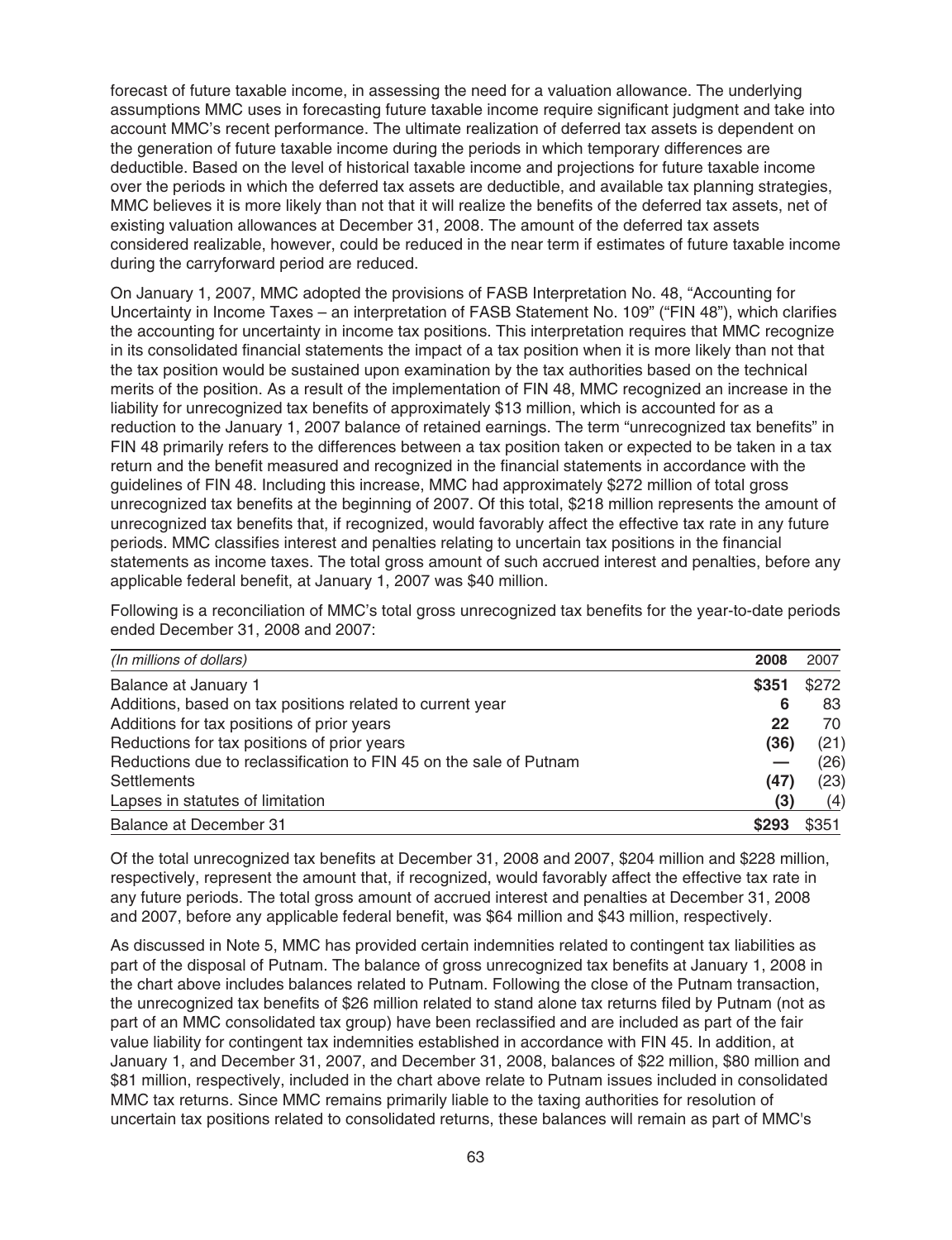consolidated liability for uncertain tax positions. Any future charges or credits that are directly related to the disposal of Putnam and the indemnified contingent tax issues, including interest accrued in accordance with FIN 48, will be recorded in discontinued operations as incurred.

MMC is routinely examined by the jurisdictions in which it has significant operations. The Internal Revenue Service completed its examination of 2003 through 2005 during the fourth quarter of 2008 and has begun the examination of 2006 through 2008. New York State is examining years 2003 through 2005 for various subsidiaries. California is examining years 2003 through 2005 and years 2000 through 2002 are in various stages of appeal. Massachusetts is examining years 2000 through 2004 for various subsidiaries. Inland Revenue in the United Kingdom is examining tax years 2002 through 2005 for various subsidiaries. Earlier years are closed in all of the foregoing jurisdictions. MMC regularly considers the likelihood of assessments in each of the taxing jurisdictions resulting from examinations. MMC has established appropriate liabilities for uncertain tax positions in relation to the potential assessments. MMC believes the resolution of tax matters will not have a material effect on the consolidated financial condition of MMC, although a resolution could have a material impact on MMC's net income or cash flows and on its effective tax rate in a particular future period. It is reasonably possible that the total amount of unrecognized tax benefits will decrease between zero and approximately \$135 million within the next twelve months due to settlement of audits and expiration of statutes of limitation.

### **8. Retirement Benefits**

MMC maintains qualified and non-qualified defined benefit pension plans for its eligible U.S. employees and a variety of defined benefit and defined contribution plans for eligible non-U.S. employees. MMC's policy for funding its tax qualified defined benefit pension plans is to contribute amounts at least sufficient to meet the funding requirements set forth in U.S. and applicable foreign law.

### Combined U.S. and non-U.S. Plans

The weighted average actuarial assumptions utilized for the U.S. and significant non-U.S. defined benefit plans as of the end of the year are as follows:

|                                                        | Pension<br><b>Benefits</b> |              | Postretirement<br><b>Benefits</b> |      |
|--------------------------------------------------------|----------------------------|--------------|-----------------------------------|------|
|                                                        | 2008                       | 2007         | 2008                              | 2007 |
| Weighted average assumptions:                          |                            |              |                                   |      |
| Discount rate (for expense)                            |                            | 6.1% $5.4\%$ | 6.5%                              | 5.8% |
| Expected return on plan assets                         |                            | 8.2% 8.2%    |                                   |      |
| Rate of compensation increase (for expense)            |                            | 3.8% 3.8%    |                                   |      |
| Discount rate (for benefit obligation)                 |                            | 6.5% $6.1\%$ | 6.7%                              | 6.5% |
| Rate of compensation increase (for benefit obligation) |                            | 4.1% 3.8%    |                                   |      |

MMC uses Mercer actuaries to perform valuations of its pension plans. The long-term rate of return assumption is selected for each plan based on the facts and circumstances that exist as of the measurement date, and the specific portfolio mix of each plan's assets. MMC utilizes a model developed by the Mercer actuaries to assist in the setting of this assumption. The model takes into account several factors, including: actual and target portfolio allocation; investment, administrative and trading expenses incurred directly by the plan trust; historical portfolio performance; relevant forwardlooking economic analysis; and expected returns, variances and correlations for different asset classes. All returns utilized and produced by the model are geometric averages. These measures are used to determine probabilities using standard statistical techniques to calculate a range of expected returns on the portfolio. MMC generally does not adjust the rate of return assumption from year to year if, at the measurement date, it is within the best estimate range, defined as between the  $25<sup>th</sup>$  and  $75<sup>th</sup>$ percentile of the expected long-term annual returns in accordance with the "American Academy of Actuaries Pension Practice Council Note May 2001 Selecting and Documenting Investment Return Assumptions" and consistent with Actuarial Standards of Practice No. 27. The historical five- and ten-year average asset returns of each plan are also reviewed to ensure they are consistent and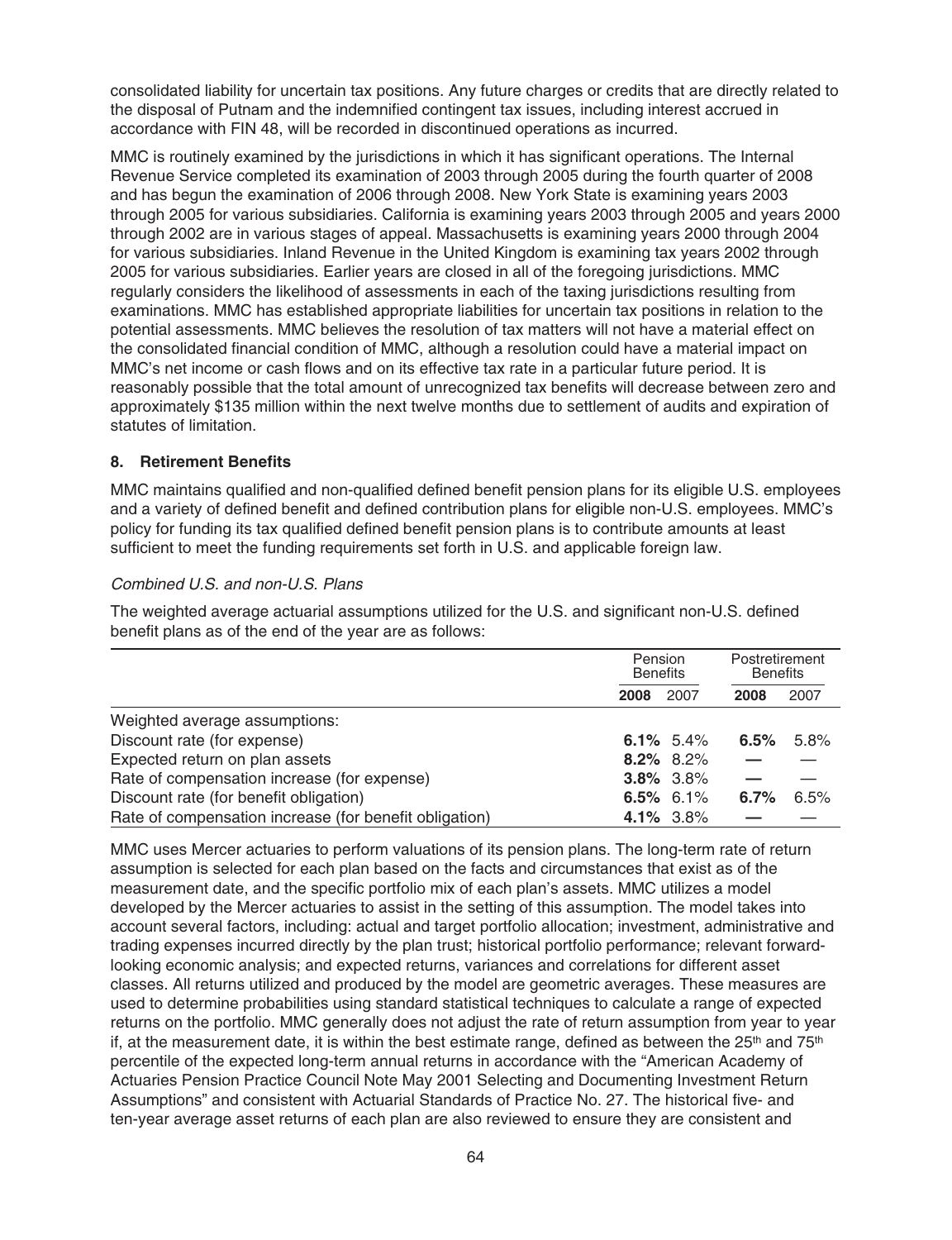reasonable compared with the best estimate range. The expected return on plan assets is determined by applying the assumed long-term rate of return to the market-related value of plan assets as defined by SFAS No. 87. This market-related value recognizes investment gains or losses over a five-year period from the year in which they occur. Investment gains or losses for this purpose are the difference between the expected return calculated using the market-related value of assets and the actual return based on the market value of assets. Since the market-related value of assets recognizes gains or losses over a five-year period, the future market-related value of the assets will be impacted as previously deferred gains or losses are recorded.

The target asset allocation for the U.S. plans is 65% equities and 35% fixed income, and for the U.K. plans, which comprise approximately 79% of non-U.S. plan assets, is 58% equities and 42% fixed income. As of the measurement date, the actual allocation of assets for the U.S. plan was 58% to equities and 42% to fixed income, and for the U.K. plans was 53% to equities and 47% to fixed income. The assets of MMC's defined benefit plans are well-diversified and are managed in accordance with applicable laws and with the goal of maximizing the plans' real return within acceptable risk parameters. MMC uses threshold-based portfolio rebalancing to ensure the actual portfolio remains consistent with target asset allocation ranges.

The U.S. qualified plan holds 8 million shares of MMC common stock. The shares were contributed to the Plan by MMC in September 2005. Prior to this contribution, the U.S. qualified plan held no MMC securities.

The discount rate selected for each U.S. plan is based on a model bond portfolio with coupons and redemptions that closely match the expected liability cash flows from the plan. Discount rates for non-U.S. plans are based on appropriate bond indices such as the Markit iBoxx £ Corporates AA 15+ index in the U.K. Projected compensation increases reflect current expectations as to future levels of inflation.

|                                                              |       | <b>Pension Benefits</b> |       |      | <b>Postretirement Benefits</b> |      |
|--------------------------------------------------------------|-------|-------------------------|-------|------|--------------------------------|------|
| For the Years Ended December 31,<br>(In millions of dollars) | 2008  | 2007                    | 2006  | 2008 | 2007                           | 2006 |
| Service cost                                                 | \$200 | \$230                   | \$235 | \$6  | \$6                            | \$6  |
| Interest cost                                                | 591   | 565                     | 494   | 17   | 15                             | 14   |
| Expected return on plan assets                               | (845) | (799)                   | (695) |      |                                |      |
| Amortization of prior service credit                         | (56)  | (56)                    | (54)  | (14) | (13)                           | (14) |
| Recognized actuarial loss                                    | 65    | 207                     | 237   |      | 2                              | 4    |
| Net periodic benefit cost                                    | (45)  | \$147                   | \$217 | \$10 | \$10                           | \$10 |

The components of the net periodic benefit cost for combined U.S. and non-U.S. defined benefit plans and other postretirement plans are as follows: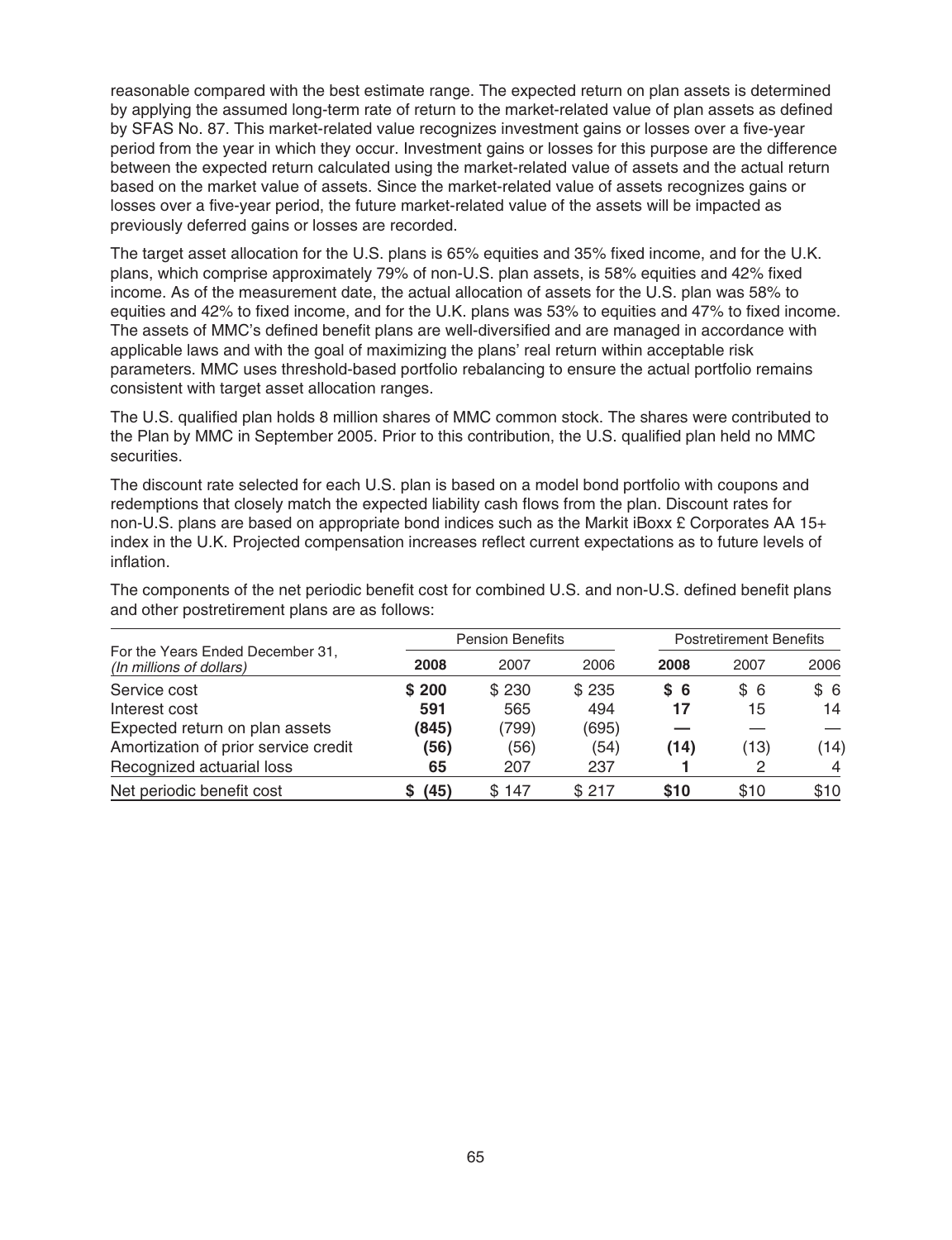# U.S. Plans

The following schedules provide information concerning MMC's U.S. defined benefit pension plans and postretirement benefit plans:

| December 31,                                                                                                                                                                          |    |                 | U.S. Pension Benefits |                                         |    | U.S. Postretirement         | <b>Benefits</b> |                  |
|---------------------------------------------------------------------------------------------------------------------------------------------------------------------------------------|----|-----------------|-----------------------|-----------------------------------------|----|-----------------------------|-----------------|------------------|
| (In millions of dollars)                                                                                                                                                              |    | 2008            |                       | 2007                                    |    | 2008                        |                 | 2007             |
| Change in benefit obligation:                                                                                                                                                         |    |                 |                       |                                         |    |                             |                 |                  |
| Benefit obligation at beginning of year                                                                                                                                               |    | \$3,111         |                       | \$3,264                                 |    | \$173                       |                 | \$192            |
| Service cost                                                                                                                                                                          |    | 73              |                       | 82                                      |    | 4                           |                 | 4                |
| Interest cost                                                                                                                                                                         |    | 210             |                       | 196                                     |    | 12                          |                 | 11               |
| Actuarial (gain) loss                                                                                                                                                                 |    | 159             |                       | (297)                                   |    | 6                           |                 | (19)             |
| Medicare Part D subsidy                                                                                                                                                               |    |                 |                       |                                         |    | 5                           |                 |                  |
| Benefits paid                                                                                                                                                                         |    | (142)           |                       | (134)                                   |    | (15)                        |                 | (15)             |
| Benefit obligation at end of year                                                                                                                                                     |    | \$3,411         |                       | \$3,111                                 |    | \$185                       |                 | \$173            |
| Change in plan assets:                                                                                                                                                                |    |                 |                       |                                         |    |                             |                 |                  |
| Fair value of plan assets at beginning of year                                                                                                                                        |    | \$3,532         |                       | \$3,382                                 | S  |                             | \$              |                  |
| Actual return on plan assets                                                                                                                                                          |    | (649)           |                       | 264                                     |    |                             |                 |                  |
| <b>Employer contributions</b>                                                                                                                                                         |    | 20              |                       | 20                                      |    | 10                          |                 | 15               |
| Medicare Part D subsidy                                                                                                                                                               |    |                 |                       |                                         |    | 5                           |                 |                  |
| Benefits paid                                                                                                                                                                         |    | (142)           |                       | (134)                                   |    | (15)                        |                 | (15)             |
| Fair value of plan assets at end of year                                                                                                                                              |    | \$2,761         |                       | \$3,532                                 | \$ |                             | \$              |                  |
| <b>Funded status</b>                                                                                                                                                                  | \$ | (650)           | \$                    | 421                                     |    | \$(185)                     |                 | \$(173)          |
| Net (liability) asset recognized                                                                                                                                                      | \$ | (650)           | \$                    | 421                                     |    | \$(185)                     |                 | \$(173)          |
| Amounts recognized in the consolidated balance sheets<br>under SFAS 158:<br>Noncurrent assets<br><b>Current liabilities</b>                                                           | \$ | (21)            | \$                    | 747<br>(20)                             | \$ | (11)                        | \$              | (13)             |
| Noncurrent liabilities                                                                                                                                                                | \$ | (629)<br>(650)  | \$                    | (306)<br>421                            |    | (174)<br>\$(185)            |                 | (160)<br>\$(173) |
| Amounts not yet recognized in net periodic cost and<br>included in accumulated other comprehensive<br>income:<br>Unrecognized prior service credit<br>Unrecognized net actuarial loss | S  | 120<br>(1, 270) | S                     | 174<br>(195)                            | S  | 52<br>(15)                  | \$              | 65<br>(9)        |
| Total amounts included in AOCI                                                                                                                                                        |    | \$(1, 150)      | \$                    | (21)                                    | \$ | 37                          | \$              | 56               |
| Cumulative employer contributions in excess of net<br>periodic cost                                                                                                                   |    | 500             |                       | 442                                     |    | (222)                       |                 | (229)            |
| Net amount recognized in consolidated balance sheet                                                                                                                                   | \$ | (650)           | \$                    | 421                                     |    | \$(185)                     |                 | \$(173)          |
| Accumulated benefit obligation at December 31                                                                                                                                         |    | \$3,309         |                       | \$3,015                                 | \$ |                             | \$              |                  |
| December 31,<br>(In millions of dollars)                                                                                                                                              |    |                 | 2008                  | U.S. Pension<br><b>Benefits</b><br>2007 |    | U.S. Postretirement<br>2008 | <b>Benefits</b> | 2007             |
|                                                                                                                                                                                       |    |                 |                       |                                         |    |                             |                 |                  |
| Reconciliation of unrecognized prior service credit:<br>Amount disclosed as of prior year end                                                                                         |    |                 | \$174                 | \$228                                   |    | \$65                        |                 | \$78             |
| Recognized as component of net periodic benefit credit                                                                                                                                |    |                 | (54)                  | (54)                                    |    | (13)                        |                 | (13)             |
|                                                                                                                                                                                       |    |                 |                       |                                         |    |                             |                 |                  |
| Amount at end of year                                                                                                                                                                 |    |                 | \$120                 | \$174                                   |    | \$52                        |                 | \$65             |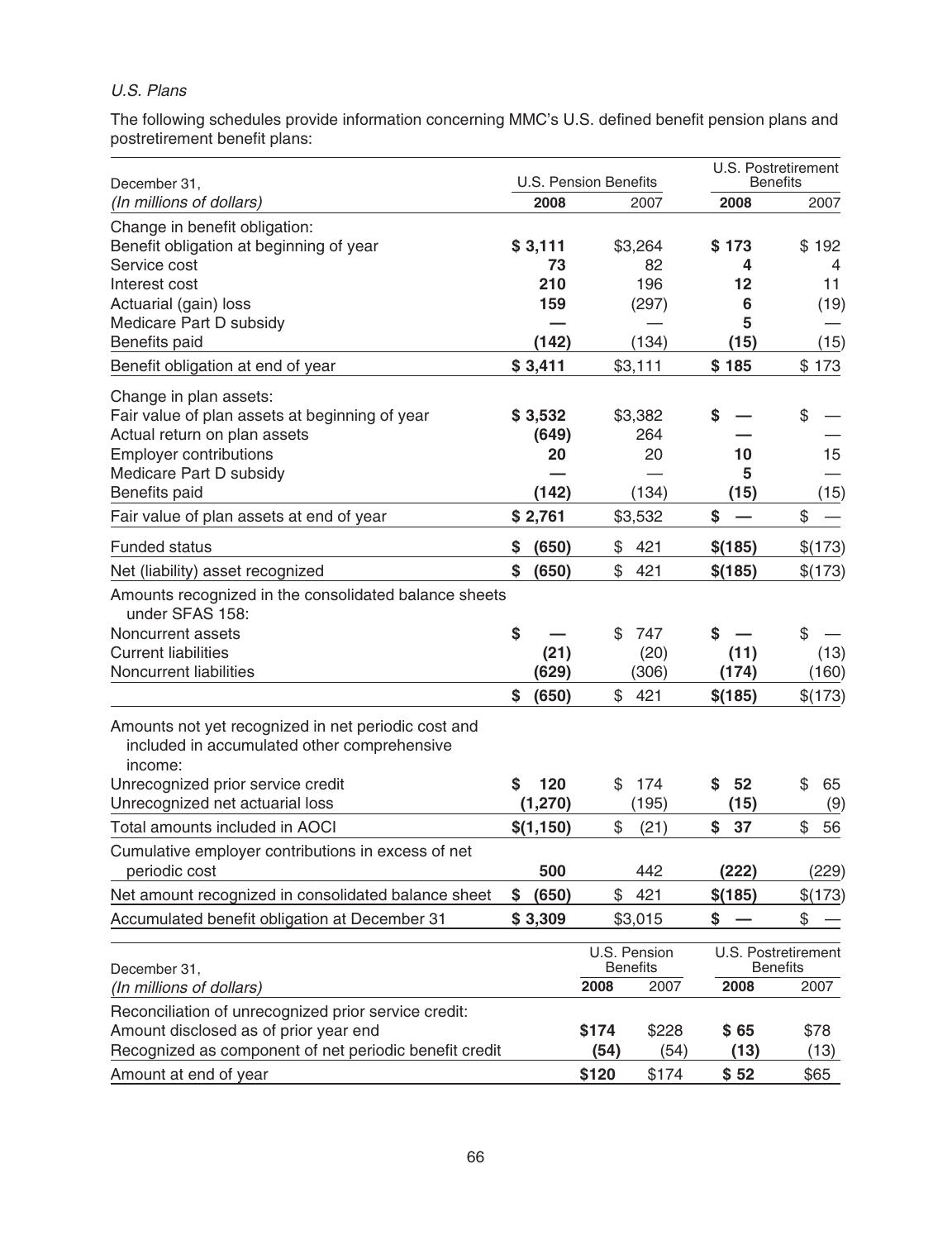| December 31,                                                                                                                                               |         |   | U.S. Pension<br><b>Benefits</b> |               | U.S. Postretirement<br><b>Benefits</b> |                                        |             |
|------------------------------------------------------------------------------------------------------------------------------------------------------------|---------|---|---------------------------------|---------------|----------------------------------------|----------------------------------------|-------------|
| (In millions of dollars)                                                                                                                                   |         |   | 2008                            | 2007          |                                        | 2008                                   | 2007        |
| Reconciliation of unrecognized net actuarial gain (loss):<br>Amount disclosed as of prior year end<br>Recognized as component of net periodic benefit cost |         | S | (195)<br>22                     | \$(572)<br>82 |                                        | \$ (9)                                 | \$(29)<br>2 |
| Changes in plan assets and benefit obligations<br>recognized in other comprehensive income:<br>Liability experience                                        |         |   | (159)                           | 297           |                                        | (6)                                    | 18          |
| Asset experience                                                                                                                                           |         |   | (938)                           | (2)           |                                        |                                        |             |
| Total gain (loss) recognized as change in plan assets and<br>benefit obligations                                                                           |         |   | (1,097)                         | 295           |                                        | (6)                                    | 18          |
| Amount at end of year                                                                                                                                      |         |   | \$(1,270)                       | \$(195)       |                                        | \$(15)                                 | \$<br>(9)   |
| For the Years Ended December 31,                                                                                                                           |         |   | U.S. Pension<br><b>Benefits</b> |               |                                        | U.S. Postretirement<br><b>Benefits</b> |             |
| (In millions of dollars)                                                                                                                                   | 2008    |   | 2007                            | 2006          | 2008                                   | 2007                                   | 2006        |
| Total recognized in net periodic benefit cost and<br>other comprehensive loss (income)                                                                     | \$1,092 |   | \$(284)                         | \$55          | \$21                                   | \$(4)                                  | \$4         |

Estimated amounts that will be amortized from accumulated other comprehensive income in the next fiscal year:

|                          | U.S. Pension<br><b>Benefits</b> | U.S. Postretirement<br><b>Benefits</b> |
|--------------------------|---------------------------------|----------------------------------------|
| (In millions of dollars) | 2009                            | 2009                                   |
| Prior service credit     | \$(48)                          | \$(13)                                 |
| Net actuarial loss       | 51                              |                                        |
| Projected cost (credit)  | S.<br>-3                        | \$(12)                                 |

The weighted average actuarial assumptions utilized in determining the above amounts for the U.S. defined benefit and other U.S. postretirement plans as of the end of the year are as follows:

|                                                        |       | U.S. Pension<br><b>Benefits</b> |      | U.S. Postretirement<br><b>Benefits</b> |
|--------------------------------------------------------|-------|---------------------------------|------|----------------------------------------|
|                                                        | 2008  | 2007                            | 2008 | 2007                                   |
| Weighted average assumptions:                          |       |                                 |      |                                        |
| Discount rate (for expense)                            | 6.9%  | 6.1%                            | 6.9% | 6.1%                                   |
| Expected return on plan assets                         | 8.75% | 8.75%                           |      |                                        |
| Rate of compensation increase (for expense)            | 3.4%  | 3.4%                            |      |                                        |
| Discount rate (for benefit obligation)                 | 6.6%  | 6.9%                            | 6.6% | 6.9%                                   |
| Rate of compensation increase (for benefit obligation) | 3.4%  | 3.4%                            |      |                                        |

The projected benefit obligation, accumulated benefit obligation and aggregate fair value of plan assets for U.S. pension plans with accumulated benefit obligations in excess of plan assets were \$3.4 billion, \$3.3 billion and \$2.8 billion, respectively, as of December 31, 2008 and \$326 million, \$312 million and \$0, respectively, as of December 31, 2007.

The projected benefit obligation and fair value of plan assets for U.S. pension plans with projected benefit obligation in excess of plan assets was \$3.4 billion and \$2.8 billion, respectively, as of December 31, 2008 and \$326 million and \$0, respectively, as of December 31, 2007.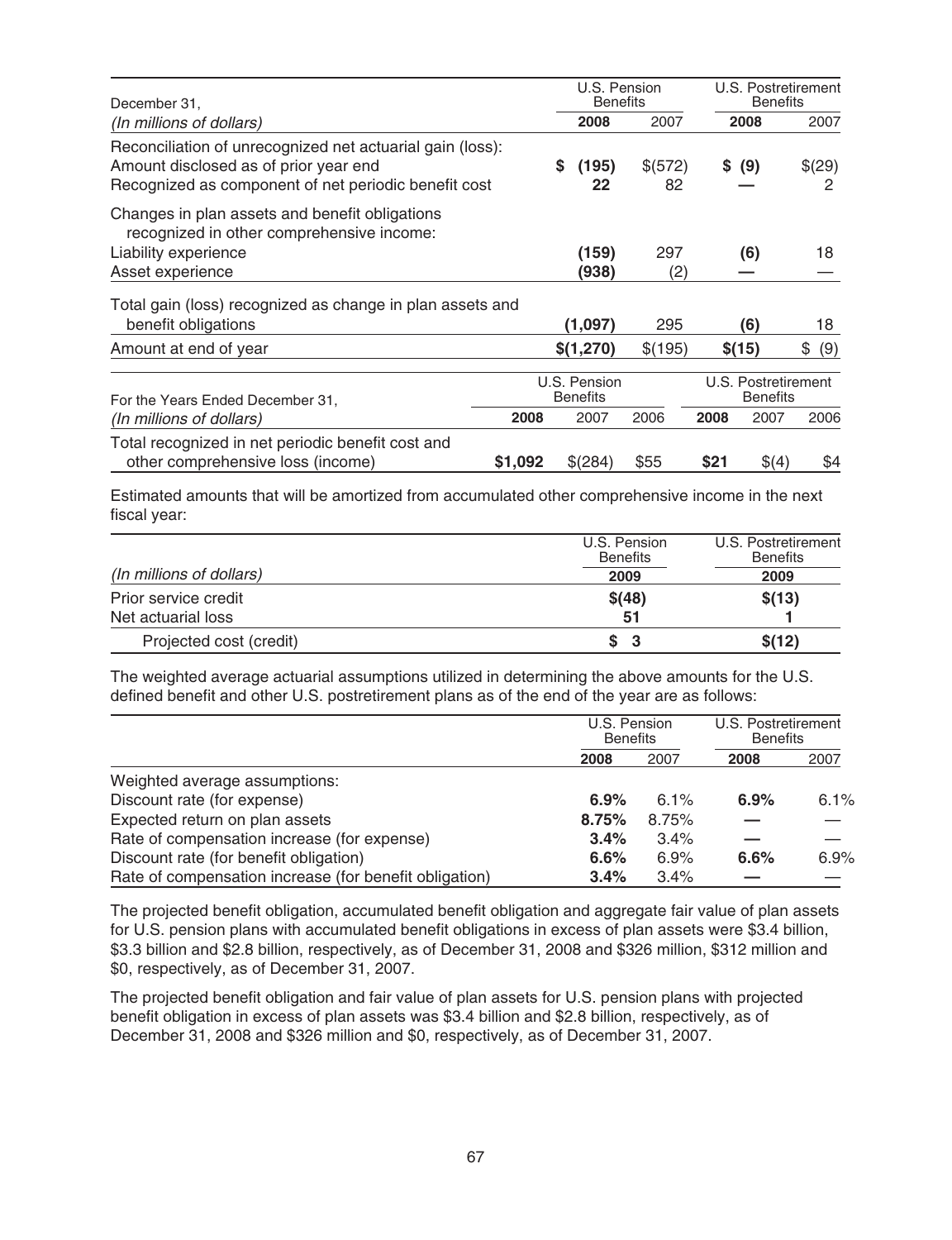|                                                              |         | U.S. Pension | U.S. Postretirement<br><b>Benefits</b> |      |      |      |
|--------------------------------------------------------------|---------|--------------|----------------------------------------|------|------|------|
| For the Years Ended December 31,<br>(In millions of dollars) | 2008    | 2007         | 2006                                   | 2008 | 2007 | 2006 |
| Service cost                                                 | 73<br>S | 82<br>\$.    | 83<br>S                                | \$4  | \$4  | \$4  |
| Interest cost                                                | 211     | 196          | 182                                    | 12   |      | 11   |
| Expected return on plan assets                               | (289)   | (267)        | (252)                                  |      |      |      |
| Amortization of prior service credit                         | (54)    | (54)         | (54)                                   | (13) | (13) | (14) |
| Recognized actuarial loss                                    | 22      | 82           | 96                                     |      |      | 3    |
| Net periodic benefit cost                                    | (37)    | 39           | 55                                     | \$3  | \$4  | \$4  |

The components of the net periodic benefit cost for the U.S. defined benefit and other postretirement benefit plans are as follows:

In December 2003, the Medicare Prescription Drug, Improvement and Modernization Act of 2003 became law. The net periodic benefit cost shown above for 2008, 2007 and 2006, respectively, includes the subsidy.

The assumed health care cost trend rate for Medicare eligibles was approximately 10.5% in 2008, gradually declining to 5% in 2019, and the rate for non-Medicare eligibles was 9.5% in 2008, gradually declining to 5% in 2017. Assumed health care cost trend rates have a small effect on the amounts reported for the U.S. health care plans because MMC caps its share of health care trend at 5%. A one percentage point change in assumed health care cost trend rates would have the following effects:

| (In millions of dollars)                                | 1 Percentage | 1 Percentage<br>Point Increase Point Decrease |
|---------------------------------------------------------|--------------|-----------------------------------------------|
| Effect on total of service and interest cost components |              |                                               |
| Effect on postretirement benefit obligation             |              | \$(5)                                         |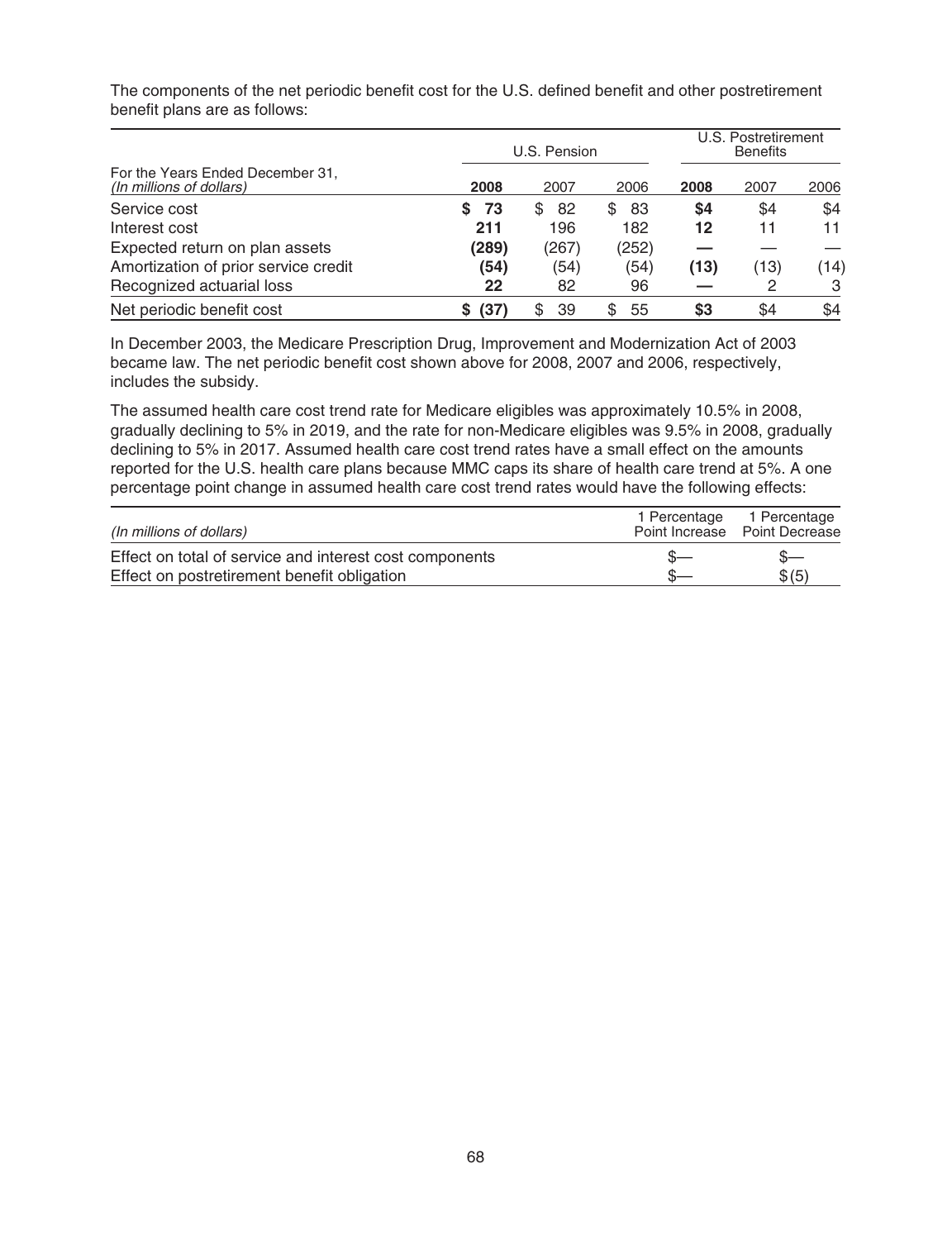# Non-U.S. Plans

The following schedules provide information concerning MMC's non-U.S. defined benefit pension plans and non-U.S. postretirement benefit plans.

| December 31,                                                                                               | Non-U.S. Pension<br><b>Benefits</b> |                       | Non-U.S.<br>Postretirement<br><b>Benefits</b> |                      |
|------------------------------------------------------------------------------------------------------------|-------------------------------------|-----------------------|-----------------------------------------------|----------------------|
| (In millions of dollars)                                                                                   | 2008                                | 2007                  | 2008                                          | 2007                 |
| Change in benefit obligation:                                                                              |                                     |                       |                                               |                      |
| Benefit obligation at beginning of year                                                                    | \$6,924                             | \$7,194               | \$91                                          | \$78                 |
| Service cost                                                                                               | 127                                 | 148                   | 2                                             | 2                    |
| Interest cost                                                                                              | 380                                 | 369                   | 5                                             | 4                    |
| Employee contributions                                                                                     | 20                                  | 29                    |                                               |                      |
| Actuarial (gain) loss                                                                                      | (600)                               | (779)                 | (13)                                          | 5                    |
| <b>Effect of settlement</b>                                                                                | (2)                                 | (10)                  |                                               |                      |
| <b>Effect of curtailment</b>                                                                               | (3)                                 | (2)                   |                                               |                      |
| Special termination benefits                                                                               | 3                                   | 2                     |                                               |                      |
| Benefits paid                                                                                              | (258)                               | (238)                 | (3)                                           | (4)                  |
| Foreign currency changes                                                                                   | (1, 498)                            | 207                   | (19)                                          | 6                    |
| Other                                                                                                      |                                     | 4                     |                                               |                      |
| Benefit obligation at end of year                                                                          | \$5,093                             | \$6,924               | \$63                                          | \$91                 |
| Change in plan assets:                                                                                     |                                     |                       |                                               |                      |
| Fair value of plan assets at beginning of year                                                             | \$7,445                             | \$6,895               | S.                                            | S                    |
| Actual return on plan assets                                                                               | (945)                               | 384                   |                                               |                      |
| <b>Effect of settlement</b>                                                                                | (2)                                 | (10)                  |                                               |                      |
| Company contributions                                                                                      | 241                                 | 189                   | 3                                             | $\overline{4}$       |
| Employee contributions                                                                                     | 20                                  | 29                    |                                               |                      |
| Benefits paid                                                                                              | (258)                               | (238)                 | (3)                                           | (4)                  |
| Acquisitions/divestitures                                                                                  |                                     | 4                     |                                               |                      |
| Foreign currency changes                                                                                   | (1, 534)                            | 192                   |                                               |                      |
| Fair value of plan assets at end of year                                                                   | \$4,967                             | \$7,445               | $s -$                                         | $\frac{1}{2}$        |
| <b>Funded status</b>                                                                                       | \$<br>(126)                         | \$<br>521             | \$(63)                                        | \$(91)               |
| Net (liability) asset recognized                                                                           | \$<br>(126)                         | $\$\$<br>521          | \$(63)                                        | \$(91)               |
| Amounts recognized in the consolidated balance sheets under<br><b>SFAS 158:</b>                            |                                     |                       |                                               |                      |
| Noncurrent assets                                                                                          | \$<br>145                           | \$<br>663             | \$                                            | \$                   |
| <b>Current liabilities</b>                                                                                 | (7)                                 | (8)                   | (3)                                           | (4)                  |
| Noncurrent liabilities                                                                                     | (264)                               | (134)                 | (60)                                          | (87)                 |
|                                                                                                            | \$<br>(126)                         | 521<br>\$             | \$(63)                                        | \$(91)               |
| Amounts not yet recognized in net periodic cost and included in<br>accumulated other comprehensive income: |                                     |                       |                                               |                      |
| Unrecognized prior service credit                                                                          | \$<br>22                            | \$<br>28              | \$<br>$\mathbf{1}$                            | \$<br>$\overline{c}$ |
| Unrecognized net actuarial loss                                                                            | (1,697)                             | (1, 317)              | (7)                                           | (24)                 |
| Total amounts included in AOCI                                                                             |                                     | $$(1,675)$ $$(1,289)$ | \$ (6)                                        | \$(22)               |
| Cumulative employer contributions in excess of net periodic                                                |                                     |                       |                                               |                      |
| cost                                                                                                       | 1,549                               | 1,810                 | (57)                                          | (69)                 |
| Net amount recognized in consolidated balance sheet                                                        | (126)<br>\$                         | \$<br>521             | \$(63)                                        | \$(91)               |
| Accumulated benefit obligation at December 31                                                              | \$4,729                             | \$6,348               | $s -$                                         | $\frac{1}{2}$        |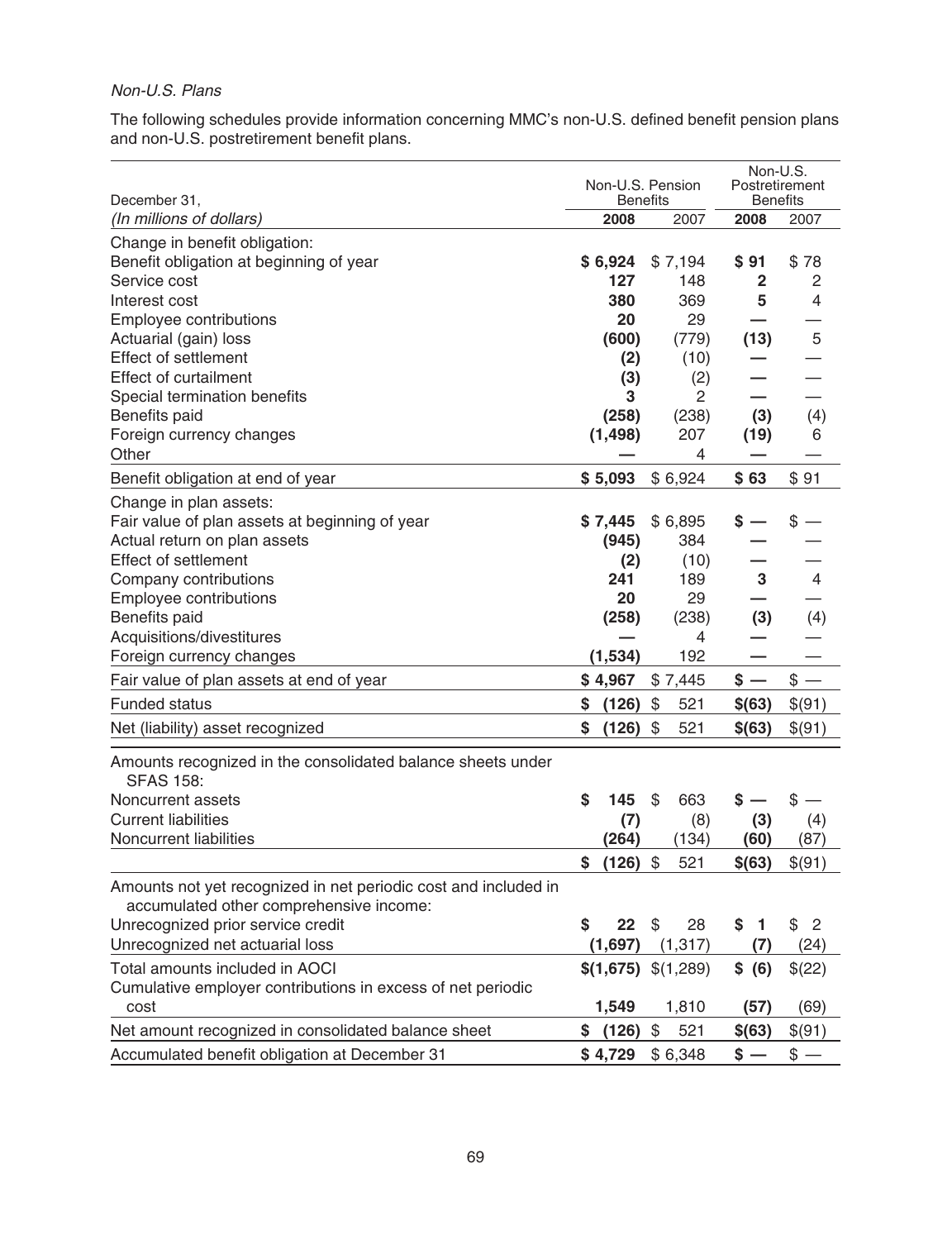| December 31,                                                                                                                                                                     |               |                                     | Non-U.S. Pension<br><b>Benefits</b> | Non-U.S.<br>Postretirement<br>Benefits        |                            |
|----------------------------------------------------------------------------------------------------------------------------------------------------------------------------------|---------------|-------------------------------------|-------------------------------------|-----------------------------------------------|----------------------------|
| (In millions of dollars)                                                                                                                                                         |               | 2008                                | 2007                                | 2008                                          | 2007                       |
| Reconciliation of prior service credit:<br>Amount disclosed as of prior year end<br>Recognized as component of net periodic benefit gain<br>Effect of curtailment                |               | \$28<br>(2)<br>1                    | \$26<br>(2)                         | \$2<br>(1)                                    | \$2                        |
| Changes in plan assets and benefit obligations recognized in<br>other comprehensive income:<br>Exchange rate adjustments                                                         |               | (5)                                 | 4                                   |                                               |                            |
| Amount at end of year                                                                                                                                                            |               | \$22                                | \$28                                | \$1                                           | \$2                        |
| December 31,                                                                                                                                                                     |               |                                     | Non-U.S. Pension<br><b>Benefits</b> | Non-U.S.                                      | Postretirement<br>Benefits |
| (In millions of dollars)                                                                                                                                                         |               | 2008                                | 2007                                | 2008                                          | 2007                       |
| Reconciliation of net loss:<br>Amount disclosed as of prior year end<br>Recognized as component of net periodic benefit cost<br><b>Effect of settlement</b>                      |               | 43<br>(1)                           | $$(1,317)$ $$(2,020)$<br>125<br>(3) | \$(24)<br>1                                   | \$(18)<br>1                |
| Changes in plan assets and benefit obligations recognized in<br>other comprehensive income:<br>Liability experience<br>Asset experience<br><b>Effect of curtailment</b><br>Other |               | 600<br>(1,502)<br>4                 | 779<br>(147)<br>2                   | 13                                            | (5)                        |
| Total amount recognized as change in plan assets and benefit<br>obligations                                                                                                      |               | (898)                               | 634                                 | 13                                            | (5)                        |
| Other                                                                                                                                                                            |               | 5                                   |                                     |                                               |                            |
| Exchange rate adjustments<br>Amount at end of year                                                                                                                               |               | 471<br>\$(1,697)                    | (53)<br>\$(1,317)                   | 3<br>\$(7)                                    | (2)<br>\$(24)              |
| For the Years Ended December 31.<br>(In millions of dollars)                                                                                                                     |               | Non-U.S. Pension<br><b>Benefits</b> |                                     | Non-U.S.<br>Postretirement<br><b>Benefits</b> |                            |
| Total recognized in net periodic benefit cost and<br>other comprehensive loss (income)                                                                                           | 2008<br>\$382 | 2007<br>\$(599)                     | 2006<br>2008<br>\$174               | 2007<br>\$12<br>\$(9)                         | 2006<br>\$6                |
| Estimated amounts that will be amortized from accumulated other comprehensive income in the<br>next fiscal year:                                                                 |               |                                     |                                     |                                               |                            |
|                                                                                                                                                                                  |               |                                     | Non-U.S. Pension Benefits           |                                               |                            |
|                                                                                                                                                                                  |               |                                     |                                     |                                               |                            |

|                          | <u>inuil U.U. i choidh Donomo</u> |
|--------------------------|-----------------------------------|
| (In millions of dollars) | 2009                              |
| Prior service credit     | \$ (2)                            |
| Net actuarial loss       | 15                                |
| Projected cost           | \$13                              |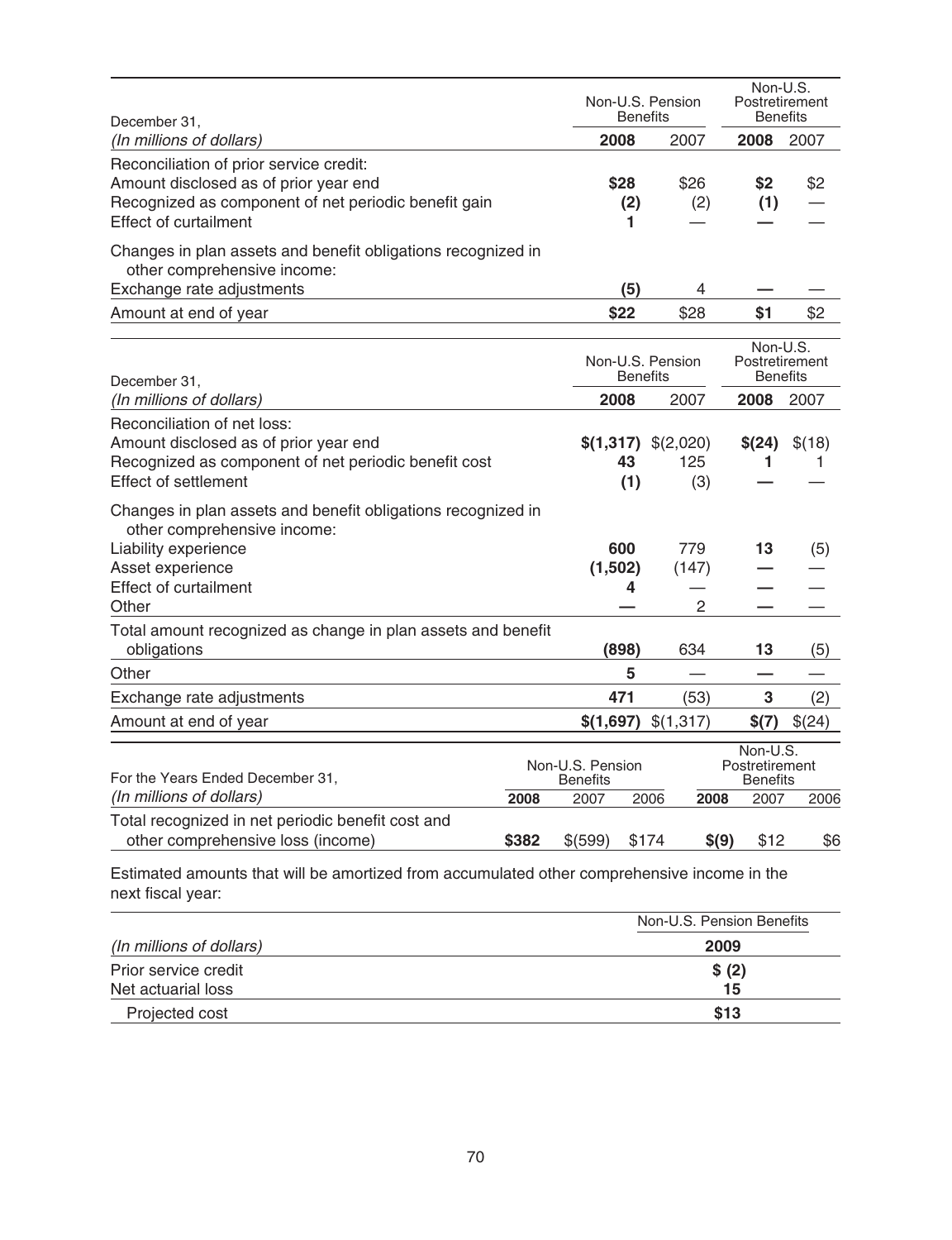The weighted average actuarial assumptions utilized in determining the above amounts for the non-U.S. defined benefit and other non-U.S. postretirement plans as of the end of the year are as follows:

| December 31,                                           | Non-U.S. Pension<br><b>Benefits</b> | Non-U.S.<br>Postretirement<br><b>Benefits</b> |      |      |
|--------------------------------------------------------|-------------------------------------|-----------------------------------------------|------|------|
| (In millions of dollars)                               | 2008                                | 2007                                          | 2008 | 2007 |
| Weighted average assumptions:                          |                                     |                                               |      |      |
| Discount rate (for expense)                            | 5.7%                                | $5.1\%$                                       | 5.7% | 5.2% |
| Expected return on plan assets                         | 8.0%                                | 8.0%                                          |      |      |
| Rate of compensation increase (for expense)            | 4.0%                                | 4.0%                                          |      |      |
| Discount rate (for benefit obligation)                 | 6.4%                                | 5.7%                                          | 6.9% | 5.7% |
| Rate of compensation increase (for benefit obligation) | 4.5%                                | 4.0%                                          |      |      |

The non-U.S. defined benefit plans do not have any direct or indirect ownership of MMC common stock.

The projected benefit obligation, accumulated benefit obligation and fair value of plan assets for the non-U.S. pension plans with accumulated benefit obligations in excess of plan assets were \$443 million, \$390 million and \$270 million, respectively, as of December 31, 2008 and \$338 million, \$291 million and \$207 million, respectively, as of December 31, 2007.

The projected benefit obligation and fair value of plan assets for non-U.S. pension plans with projected benefit obligations in excess of plan assets was \$3.0 billion and \$2.7 billion, respectively, as of December 31, 2008 and \$430 million and \$288 million, respectively, as of December 31, 2007.

The components of the net periodic benefit cost for the non-U.S. defined benefit and other postretirement benefit plans and the curtailment, settlement and termination expenses under SFAS 88 are as follows:

| For the Years Ended December 31.                                  |    | Non-U.S. Pension<br><b>Benefits</b> |              |                  | Non-U.S. Postretirement<br><b>Benefits</b> |          |          |
|-------------------------------------------------------------------|----|-------------------------------------|--------------|------------------|--------------------------------------------|----------|----------|
| (In millions of dollars)                                          |    | 2008                                | 2007         | 2006             | 2008                                       | 2007     | 2006     |
| Service cost<br>Interest cost                                     |    | \$127<br>380                        | \$148<br>369 | 152<br>S.<br>312 | \$2<br>5                                   | \$2<br>4 | \$2<br>3 |
| Expected return on plan assets                                    |    | (556)                               | (532)        | (443)            |                                            |          |          |
| Amortization of prior service credit<br>Recognized actuarial loss |    | (2)<br>43                           | (2)<br>125   | 141              | (1)                                        |          |          |
| Net periodic benefit cost                                         | S  | (8)                                 | \$108        | \$<br>162        | \$7                                        | \$6      | \$6      |
| Settlement (gain)/loss                                            |    | (1)                                 | (2)          | 4                |                                            |          |          |
| Curtailment (gain)/loss                                           |    |                                     | (2)          | 3                |                                            |          |          |
| Special termination benefits                                      |    | 3                                   | 2            | 5                |                                            |          |          |
| Total (credit) cost                                               | \$ | (5)                                 | S.<br>106    | 174<br>\$.       | \$7                                        | \$6      | \$6      |

The assumed health care cost trend rate was approximately 7.3% in 2008, gradually declining to 5.2% in 2013. Assumed health care cost trend rates have a significant effect on the amounts reported for the non-U.S. health care plans. A one percentage point change in assumed health care cost trend rates would have the following effects:

| (In millions of dollars)                                | 1 Percentage | 1 Percentage<br>Point Increase Point Decrease |
|---------------------------------------------------------|--------------|-----------------------------------------------|
| Effect on total of service and interest cost components | \$1          | \$(1)                                         |
| Effect on postretirement benefit obligation             | \$8          | $\sqrt[6]{5}$                                 |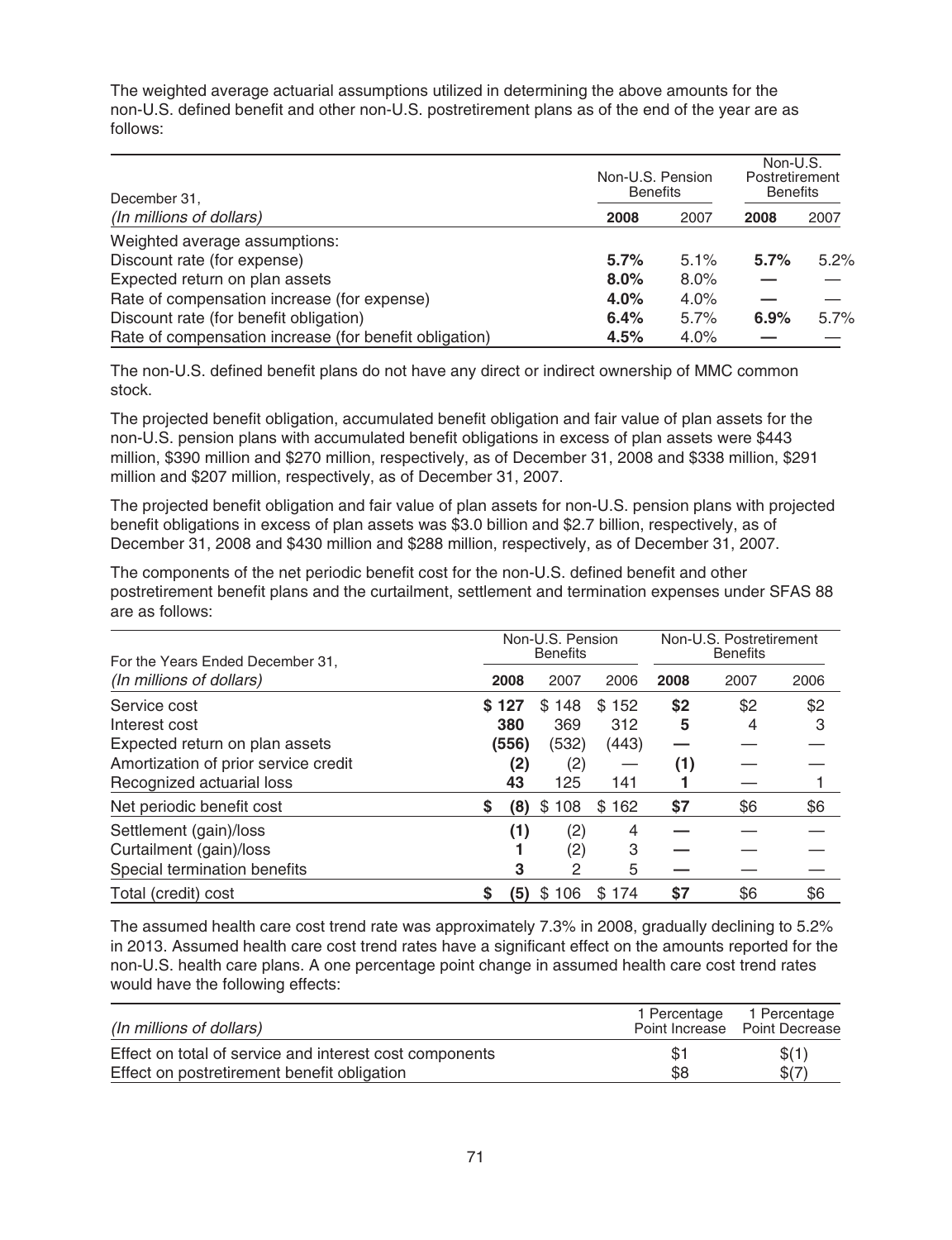### Estimated Future Benefit Payments

MMC's estimated future benefit payments for its pension and postretirement benefits (without reduction for Medicare subsidy receipts) at December 31, 2008 are as follows:

| December 31,             |           | <b>Pension Benefits</b> |      | Postretirement<br><b>Benefits</b> |
|--------------------------|-----------|-------------------------|------|-----------------------------------|
| (In millions of dollars) | U.S.      | Non-U.S.                | U.S. | Non-U.S.                          |
| 2009                     | 164<br>\$ | 406<br>S                | \$14 | \$3                               |
| 2010                     | 175       | 210                     | 14   | 4                                 |
| 2011                     | 186       | 222                     | 15   | 4                                 |
| 2012                     | 197       | 241                     | 15   | 4                                 |
| 2013                     | 210       | 246                     | 16   | 4                                 |
| 2014-2018                | \$1,257   | \$1.458                 | \$92 | \$24                              |

### Contribution Plans

MMC maintains certain defined contribution plans for its employees, including the Marsh & McLennan Companies, Inc. 401(K) Savings & Investment Plan ("SIP"), that are qualified under U.S. tax laws. Under these plans, eligible employees may contribute a percentage of their base salary, subject to certain limitations. For the SIP, MMC matches a fixed portion of the employees' contributions and may also make additional discretionary contributions. The SIP contains an Employee Stock Ownership Plan under U.S. tax law and plan assets of which approximately \$321 million at December 31, 2008 and \$365 million at December 31, 2007 were invested in MMC common stock. If a participant does not choose an investment direction for his or her future MMC matching contributions, they are automatically invested in the Putnam Fixed Income Fund or a Barclays Global Investors Lifepath Portfolio that most closely matches the participant's retirement year. The cost of these defined contribution plans related to continuing operations was \$53 million, \$46 million, and \$45 million for 2008, 2007 and 2006, respectively.

#### **9. Stock Benefit Plans**

MMC maintains multiple share-based payment arrangements under which employees are awarded grants of restricted stock, stock options and other forms of stock-based payment arrangements. Effective July 1, 2005, MMC adopted the recognition and measurement provisions of SFAS No. 123 (revised 2004), "Share-Based Payment" ("SFAS 123 (R)"), using the modified-prospective transition method. Under this transition method, compensation cost includes compensation cost for all sharebased payment arrangements granted prior to but not yet vested as of July 1, 2005, based on the grant date fair value and expense attribution methodology determined in accordance with the original provisions of SFAS 123, and compensation cost for all share-based payment arrangements granted subsequent to June 30, 2005, based on the grant-date fair value and expense attribution methodology determined in accordance with the provisions of SFAS 123 (R).

## **MMC Incentive and Stock Award Plans**

In 2000, the Marsh & McLennan Companies, Inc. 2000 Employee Incentive and Stock Award Plan (the "2000 Employee Plan") and the Marsh & McLennan Companies, Inc. 2000 Senior Executive Incentive and Stock Award Plan (the "2000 Executive Plan") were adopted. The types of awards permitted under these plans include stock options, restricted stock, stock bonus units, restricted and deferred stock units payable in MMC common stock or cash, and other stock-based and performance-based awards. The Compensation Committee of the Board of Directors (the "Compensation Committee") determines, at its discretion, which affiliates may participate in the plans, which eligible employees will receive awards, the types of awards to be received, and the terms and conditions thereof. The right of an employee to receive an award may be subject to performance conditions as specified by the Compensation Committee. The 2000 Plans contain provisions which, in the event of a change in control of MMC, may accelerate the vesting of the awards. Awards relating to not more than 80,000,000 shares of common stock may be made over the life of the 2000 Employee Plan plus shares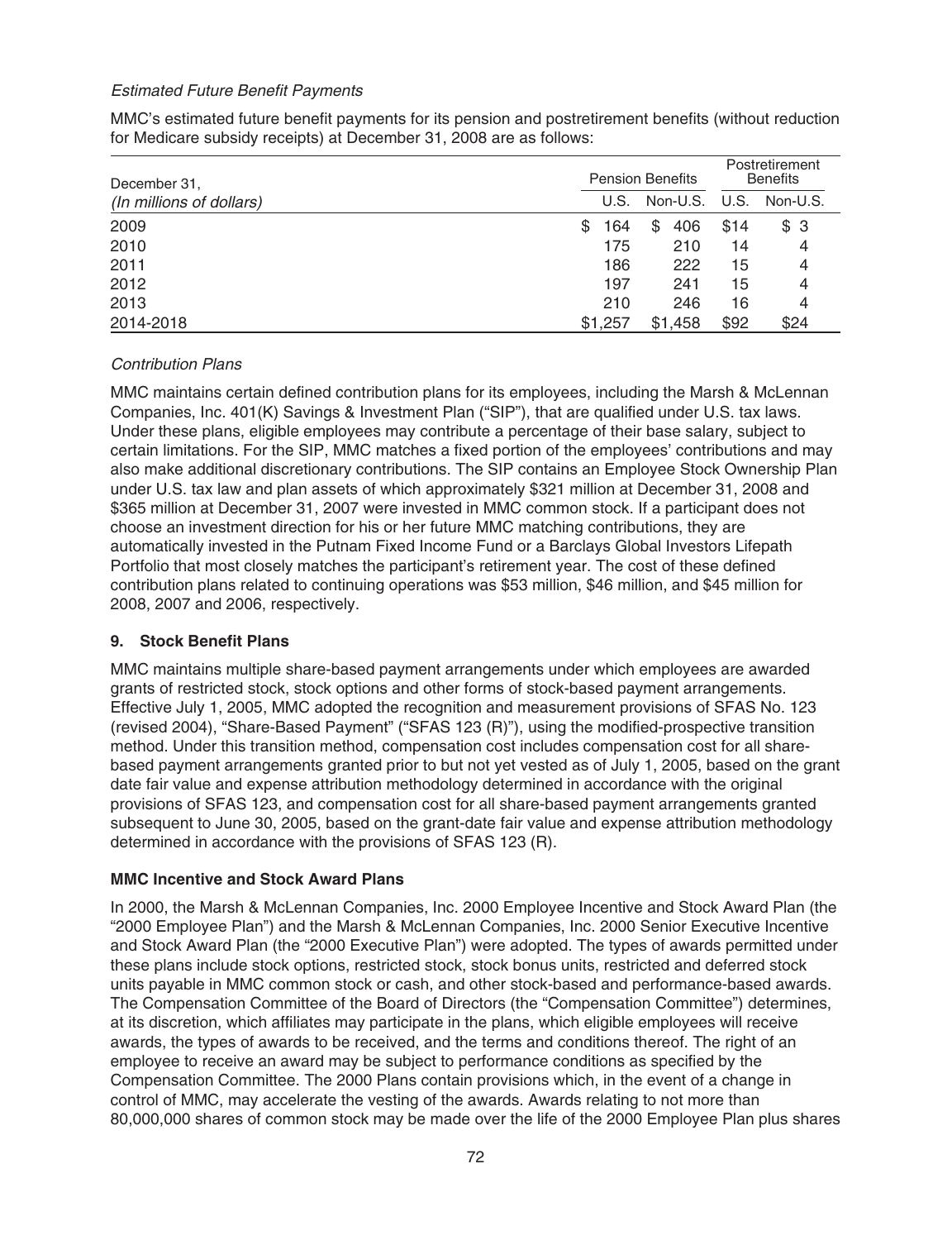remaining unused under pre-existing employee stock plans. Awards relating to not more than 8,000,000 shares of common stock may be made over the life of the 2000 Executive Plan plus shares remaining unused under pre-existing executive stock plans.

Stock Options: Options granted under the 2000 Plans may be designated as either incentive stock options or non-qualified stock options. The Compensation Committee determines the terms and conditions of the option, including the time or times at which an option may be exercised, the methods by which such exercise price may be paid, and the form of such payment. Options are generally granted with an exercise price equal to the market value of MMC's common stock at the date of grant. These option awards generally vest 25% per annum and have a contractual term of 10 years. On March 16, 2005, MMC began granting options that provide for a market-based triggering event before a vested option can be exercised. The terms and conditions of these stock option awards provide that (i) options will vest at a rate of 25% a year beginning one year from the date of grant and (ii) each vested tranche will only become exercisable if the market price of MMC's stock appreciates to a level of 15% above the exercise price of the option and maintains that level for at least ten (10) consecutive trading days after the award has vested. MMC accounts for these awards under SFAS 123(R) as market-condition options. The effect of the market condition is reflected in the grant-date fair value of such awards. Compensation cost is recognized over the requisite service period and is not subsequently adjusted if the market condition is not met. For awards without a market-based triggering event, compensation cost is generally recognized on a straight-line basis over the requisite service period which is normally the vesting period.

The estimated fair value of options granted without a market-based triggering event is calculated using the Black-Scholes option pricing valuation model. This model takes into account several factors and assumptions. The risk-free interest rate is based on the yield on U.S. Treasury zero-coupon issues with a remaining term equal to the expected life assumption at the time of grant. The expected life (estimated period of time outstanding) is estimated using the contractual term of the option and the effects of employees' expected exercise and post-vesting employment termination behavior. MMC uses a blended volatility rate based on the following: (i) volatility derived from daily closing price observations for the 10-year period ended on the valuation date, (ii) implied volatility derived from traded options for the period one week before and one week after the valuation date and (iii) average volatility for the 10-year periods ended on 15 anniversaries prior to the valuation date, using daily closing price observations. The expected dividend yield is based on expected dividends for the expected term of the stock options.

The assumptions used in the Black-Scholes option pricing valuation model for options granted by MMC in 2008, 2007 and 2006 are as follows:

|                            | 2008                                 | 2007 | 2006            |
|----------------------------|--------------------------------------|------|-----------------|
| Risk-free interest rate    | $2.98\% - 3.33\%$ 4.54%              |      | $4.2\% - 5.0\%$ |
| Expected life (in years)   | 6.0                                  | .5 O | 5.0             |
| <b>Expected volatility</b> | <b>29.7%-32.2%</b> 29.9% 29.0%-30.0% |      |                 |
| Expected dividend yield    | <b>2.93%-3.07%</b> 2.37% 2.1%-2.7%   |      |                 |

The estimated fair value of options granted with a market-based triggering event was calculated using a binomial valuation model. The factors and assumptions used in this model are similar to those utilized in the Black-Scholes option pricing valuation model except that the risk-free interest rate is based on the U.S. Treasury zero-coupon yield curve over the contractual term of the option, and the expected life is calculated by the model.

The assumptions used in the binomial option pricing valuation model for options granted during 2008, 2007 and 2006 are as follows:

|                          | 2008                           | 2007                            | 2006        |
|--------------------------|--------------------------------|---------------------------------|-------------|
| Risk-free interest rate  | $1.99\% - 4.41\%$              | 3.2%-5.0% 4.7%-5.3%             |             |
| Expected life (in years) | $5.0 - 7.5$                    | 52-74                           | $5.0 - 7.1$ |
| Expected volatility      | <b>29.7%-33.1%</b> 27.8%-30.0% |                                 | $29.0\%$    |
| Expected dividend yield  |                                | $2.3\% - 3.1\%$ $2.6\% - 2.9\%$ | 2.3%        |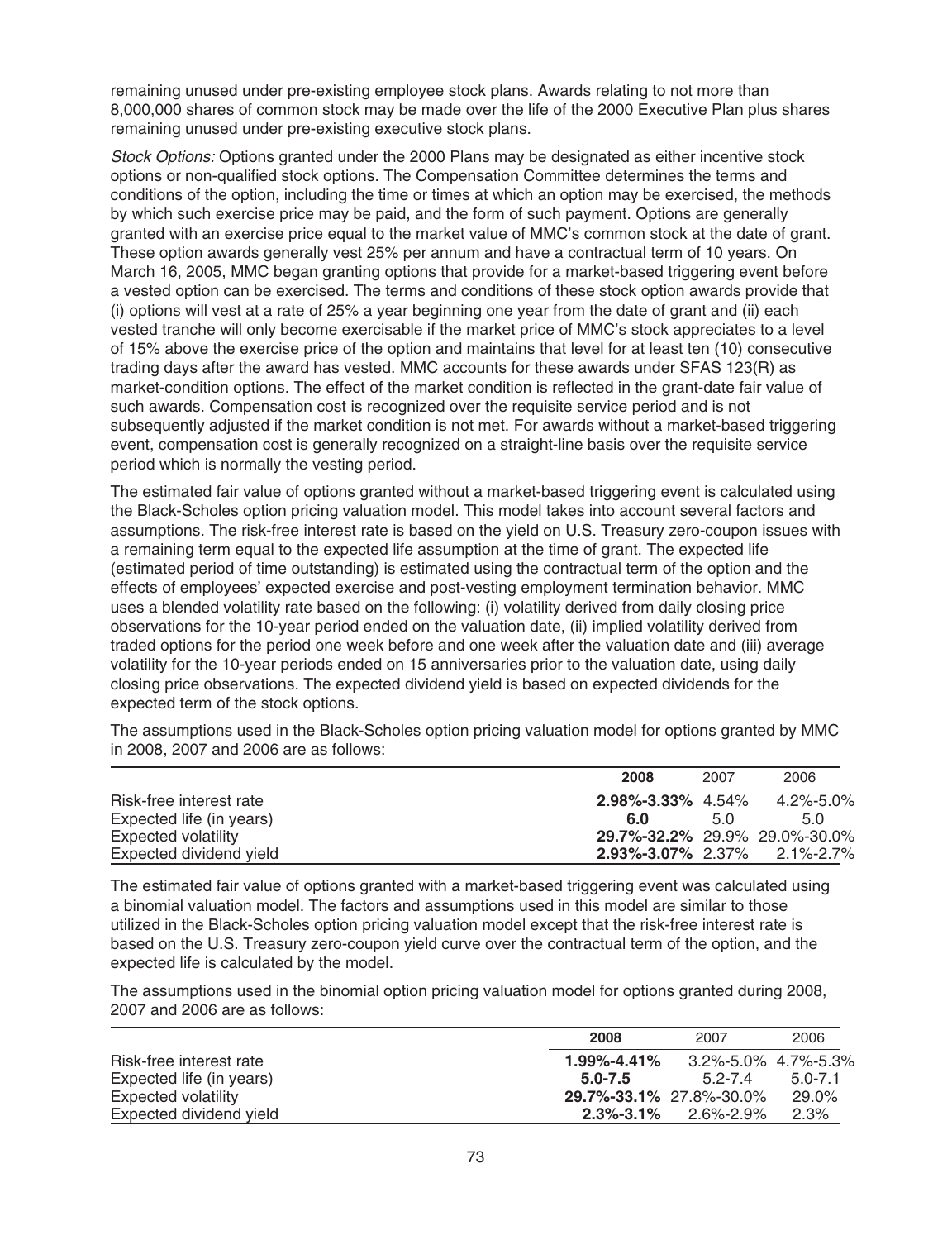A summary of the status of MMC's stock option awards as of December 31, 2008 and changes during the year then ended is presented below:

|                                                            | <b>Shares</b>                         | Weighted<br><b>Average Exercise</b><br><b>Price</b> | Weighted<br>Average<br>Remaining<br><b>Contractual</b><br><b>Term</b> | Aggregate<br><b>Intrinsic Value</b><br>(\$000) |
|------------------------------------------------------------|---------------------------------------|-----------------------------------------------------|-----------------------------------------------------------------------|------------------------------------------------|
| Balance at January 1, 2008<br>Granted<br>Exercised         | 58,809,779<br>2,852,098<br>(742, 072) | \$34.20<br>\$26.79<br>\$27.88                       |                                                                       |                                                |
| Canceled or exchanged<br>Forfeited<br><b>Expired</b>       | (10, 234, 075)                        | \$32.85                                             |                                                                       |                                                |
| Balance at December 31, 2008                               | 50,685,730                            | \$34.13                                             | 4.5 years                                                             |                                                |
| Options vested or expected to<br>vest at December 31, 2008 | 50,181,277                            | \$34.17                                             | 4.4 years                                                             |                                                |
| Options exercisable at<br>December 31, 2008                | 28,975,348                            | \$37.37                                             | 2.5 years                                                             |                                                |

The weighted-average grant-date fair value of MMC's option awards granted during the years ended December 31, 2008, 2007 and 2006 was \$6.63, \$7.79, and \$8.55, respectively. The total intrinsic value of options exercised during the same periods was \$3 million, \$8 million, and \$31 million, respectively.

As of December 31, 2008, there was \$16.8 million of unrecognized compensation cost related to MMC's option awards. The weighted-average period over which that cost is expected to be recognized is 1.4 years. Cash received from the exercise of stock options for the years ended December 31, 2008, 2007 and 2006 was \$21 million, \$53 million, and \$52 million, respectively.

MMC's policy is to issue treasury shares upon option exercises or share unit conversion. MMC intends to issue treasury shares as long as an adequate number of those shares are available.

Restricted Stock: Restricted shares of MMC's common stock may be awarded under MMC's incentive and stock award plans and are subject to restrictions on transferability and other restrictions, if any, as the Compensation Committee may impose. The Compensation Committee may also determine when and under what circumstances the restrictions may lapse and whether the participant receives the rights of a stockholder, including, without limitation, the right to vote and receive dividends. Unless the Compensation Committee determines otherwise, restricted stock that is still subject to restrictions is forfeited upon termination of employment. Shares granted generally become unrestricted at the earlier of: (1) January 1 of the year following the vesting grant date anniversary or (2) the later of the recipient's normal or actual retirement date. For shares granted prior to 2004, the grant date anniversary is ten years. For shares granted during 2004 and 2005, the grant date anniversary is 7 years and 5 years, respectively. However, certain restricted shares granted in 2005 vest on the third anniversary of the grant date. There were no restricted shares granted in 2008 or 2007.

A summary of the status of MMC's restricted stock awards as of December 31, 2008 and changes during the period then ended is presented below:

|                                         | <b>Shares</b> | <b>Weighted Average</b><br><b>Grant Date</b><br><b>Fair Value</b> |
|-----------------------------------------|---------------|-------------------------------------------------------------------|
| Non-vested balance at January 1, 2008   | 524.869       | \$38.10                                                           |
| Granted                                 |               |                                                                   |
| Vested                                  | (136, 269)    | \$28.67                                                           |
| Forfeited                               | (314,700)     | \$41.40                                                           |
| Non-vested balance at December 31, 2008 | 73,900        | \$41.41                                                           |

MMC did not grant any restricted stock awards during the years ended December 31, 2008 or 2007. The total fair value of MMC's restricted stock distributed during the years ended December 31, 2008, 2007 and 2006 was \$5.1 million, \$0.8 million and \$1.8 million, respectively.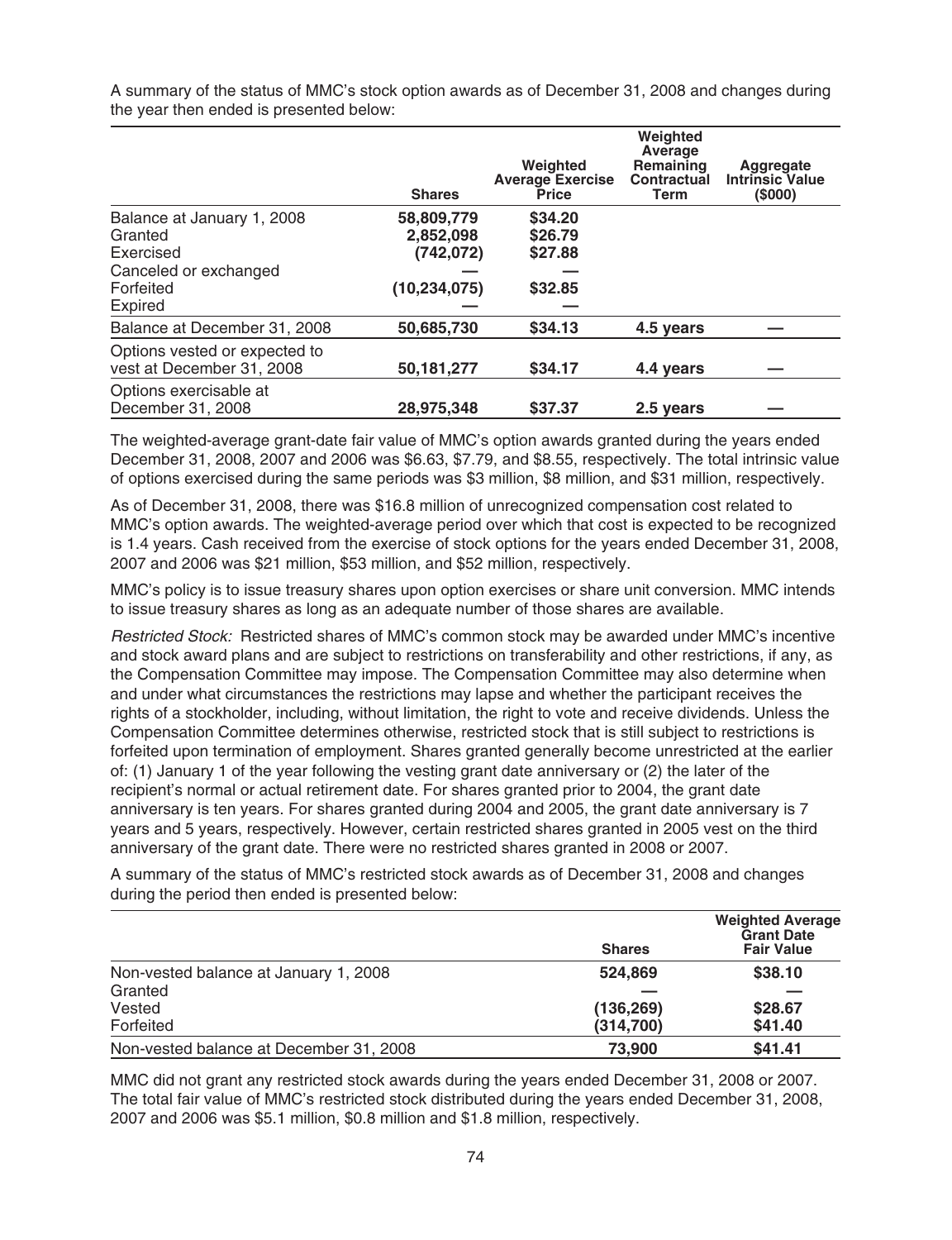Restricted Stock Units: Restricted stock units may be awarded under MMC's Incentive and Stock Award plans. The Compensation Committee determines the restrictions on such units, when the restrictions lapse, when the units vest and are paid, and upon what terms the units are forfeited. The cost of these awards is amortized over the vesting period, which is generally three years. Beginning with awards granted in 2006, awards to senior executives and other employees may include three-year performance-based restricted stock units and three-year service-based restricted stock units. The payout of performance-based restricted stock units (payable in shares of MMC common stock) may range from 0–200% of the number of units granted, based on the achievement of objective, pre-determined MMC or operating company performance measures over a three-year performance period. MMC accounts for these awards as performance condition restricted stock units. The performance condition is not considered in the determination of grant date fair value of such awards. Compensation cost is recognized over the performance period based on management's estimate of the number of units expected to vest and is adjusted to reflect the actual number of shares paid out at the end of the three-year performance period. Dividend equivalents are paid on both performancebased and service-based restricted stock units prior to payout, based on the initial grant amount.

A summary of the status of MMC's restricted stock unit awards as of December 31, 2008 and changes during the period then ended is presented below:

|                                         | <b>Shares</b> | <b>Weighted Average</b><br><b>Grant Date</b><br><b>Fair Value</b> |
|-----------------------------------------|---------------|-------------------------------------------------------------------|
| Non-vested balance at January 1, 2008   | 3,971,262     | \$30.22                                                           |
| Granted                                 | 5,777,658     | \$26.16                                                           |
| Vested                                  | (955, 896)    | \$29.79                                                           |
| Forfeited                               | (503, 856)    | \$28.90                                                           |
| Non-vested balance at December 31, 2008 | 8,289,168     | \$27.52                                                           |

The weighted-average grant-date fair value of MMC's restricted stock units granted during the years ended December 31, 2007 and 2006 was \$29.60 and \$30.30, respectively. The total fair value of MMC's restricted stock units distributed during the years ended December 31, 2008, 2007, and 2006 was \$22.4 million, \$7.4 million and \$5.8 million, respectively.

Deferred Stock Units: Deferred stock units may be awarded under MMC's incentive and stock award plans. The Compensation Committee determines the restrictions on such units, when the restrictions lapse, when the units vest and are paid, and upon what terms the units are forfeited. The cost of these awards is amortized over the vesting period, which is generally three years.

A summary of the status of MMC's deferred stock unit awards as of December 31, 2008 and changes during the period then ended is presented below:

|                                         | <b>Shares</b> | <b>Weighted Average</b><br><b>Grant Date</b><br><b>Fair Value</b> |
|-----------------------------------------|---------------|-------------------------------------------------------------------|
| Non-vested balance at January 1, 2008   | 9,818,747     | \$29.60                                                           |
| Granted                                 | 3,456,528     | \$26.56                                                           |
| Vested                                  | (2,795,935)   | \$30.30                                                           |
| Forfeited                               | (1,068,311)   | \$29.90                                                           |
| Non-vested balance at December 31, 2008 | 9,411,029     | \$28.24                                                           |

The weighted-average grant-date fair value of MMC's deferred stock units granted during the years ended December 31, 2007 and 2006 was \$28.83 and \$29.36, respectively. The total fair value of MMC's deferred stock units distributed during the years ended December 31, 2008, 2007, and 2006 was \$71.6 million, \$75.6 million, and \$53.5 million, respectively.

As of December 31, 2008, there was \$288 million of unrecognized compensation cost related to MMC's restricted stock, restricted stock units and deferred stock unit awards.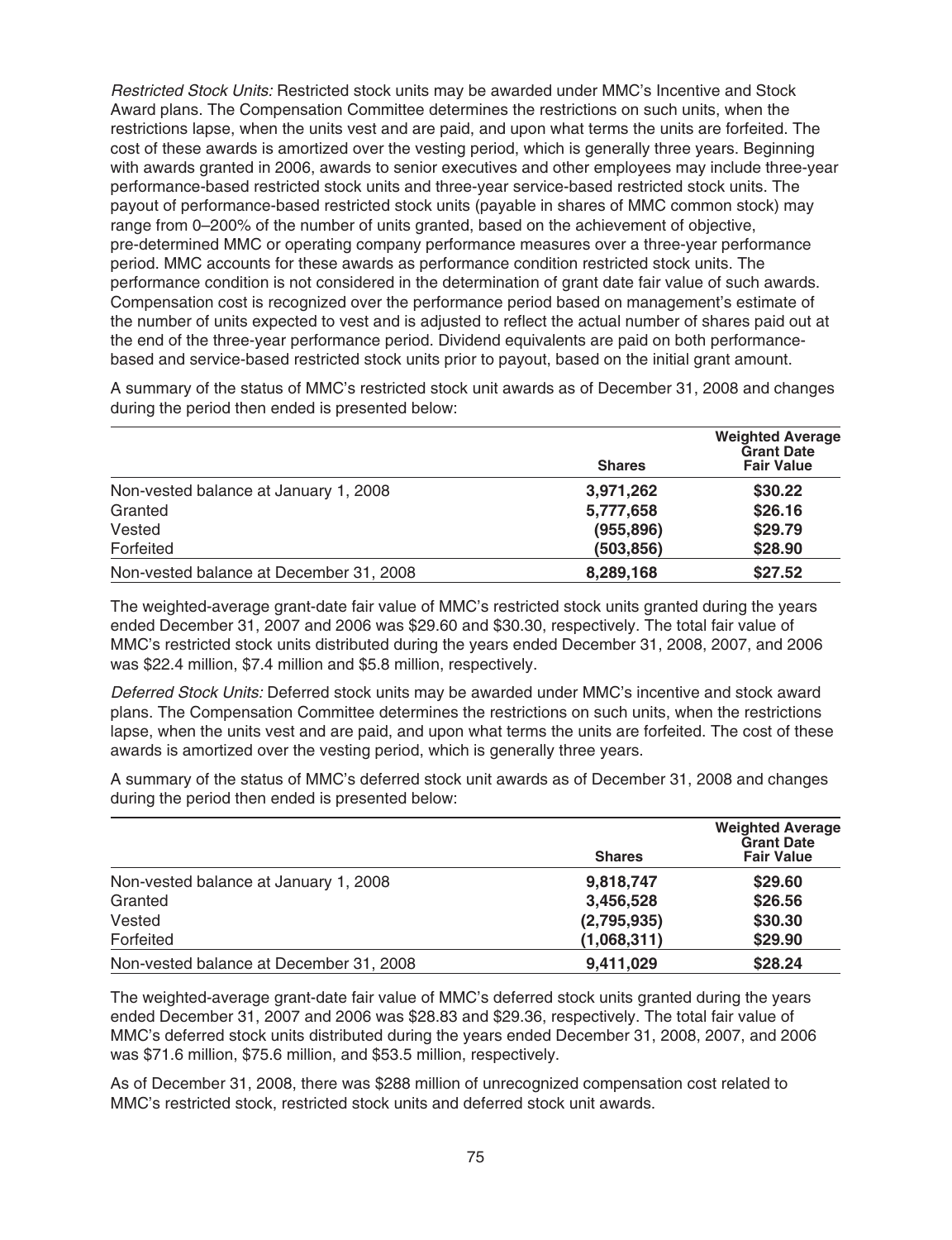### **MMC Stock Purchase Plans**

In May 1999, MMC's stockholders approved an employee stock purchase plan (the "1999 Plan") to replace the 1994 Employee Stock Purchase Plan (the "1994 Plan"), which terminated on September 30, 1999 following its fifth annual offering. Under the current terms of the plan, shares are purchased four times during the plan year at a price that is 95% of the average market price on each quarterly purchase date. Under the 1999 Plan, after including the available remaining unused shares in the 1994 Plan and reducing the shares available by 10,000,000 consistent with the MMC Board of Directors' action in March 2007, no more than 35,600,000 shares of MMC's common stock may be sold. Employees purchased 1,361,787 shares during the year ended December 31, 2008. At December 31, 2008, 8,564,609 shares were available for issuance under the 1999 Plan. Under the 1995 MMC Stock Purchase Plan for International Employees (the "International Plan"), after reflecting the additional 5,000,000 shares of common stock for issuance approved by the MMC Board of Directors in July 2002, and the addition of 4,000,000 shares due to shareholder action in May 2007, no more than 12,000,000 shares of MMC's common stock may be sold. Employees purchased 260,717 shares during the year ended December 31, 2008. At December 31, 2008, 3,716,056 shares were available for issuance under the International Plan. The plans are considered non-compensatory under SFAS 123(R).

### **10. Fair Value Measurements**

Effective January 1, 2008, MMC adopted the provisions of SFAS No. 157 "Fair Value Measurements" ("SFAS 157"). SFAS 157 defines fair value, establishes a framework for measuring fair value, establishes a fair value hierarchy based on the quality of inputs used to measure fair value and expands required disclosures about fair value measurements.

### Fair Value Hierarchy

MMC categorizes financial instruments into a three-level fair value hierarchy as defined in SFAS 157. The fair value hierarchy gives the highest priority to quoted prices in active markets for identical assets and liabilities (Level 1) and lowest priority to unobservable inputs (Level 3). In some cases, the inputs used to measure fair value might fall into different levels of the fair value hierarchy. In such cases, for disclosure purposes, the level in the fair value hierarchy within which the fair value measurement in its entirety falls is determined based on the lowest level input that is significant to the fair value measurement in its entirety.

Financial assets recorded in the consolidated balance sheets are categorized based on the inputs in the valuation techniques as follows:

Level 1. Valuations based on unadjusted quoted prices for identical assets or liabilities in an active market (examples include active exchange-traded equity securities, listed derivatives, most U.S. Government and agency securities, and certain other sovereign government obligations).

Assets and liabilities utilizing Level 1 inputs include exchange traded equity securities and mutual funds.

Level 2. Financial assets and liabilities whose values are based on the following:

a) Quoted prices for similar assets or liabilities in active markets (for example, restricted stock);

b) Quoted prices for identical or similar assets or liabilities in non-active markets (examples include corporate and municipal bonds, which trade infrequently);

c) Pricing models whose inputs are observable for substantially the full term of the asset or liability (examples include most over-the-counter derivatives, including interest rate and currency swaps); and

d) Pricing models whose inputs are derived principally from or corroborated by observable market data through correlation or other means for substantially the full asset or liability (for example, certain mortgage loans).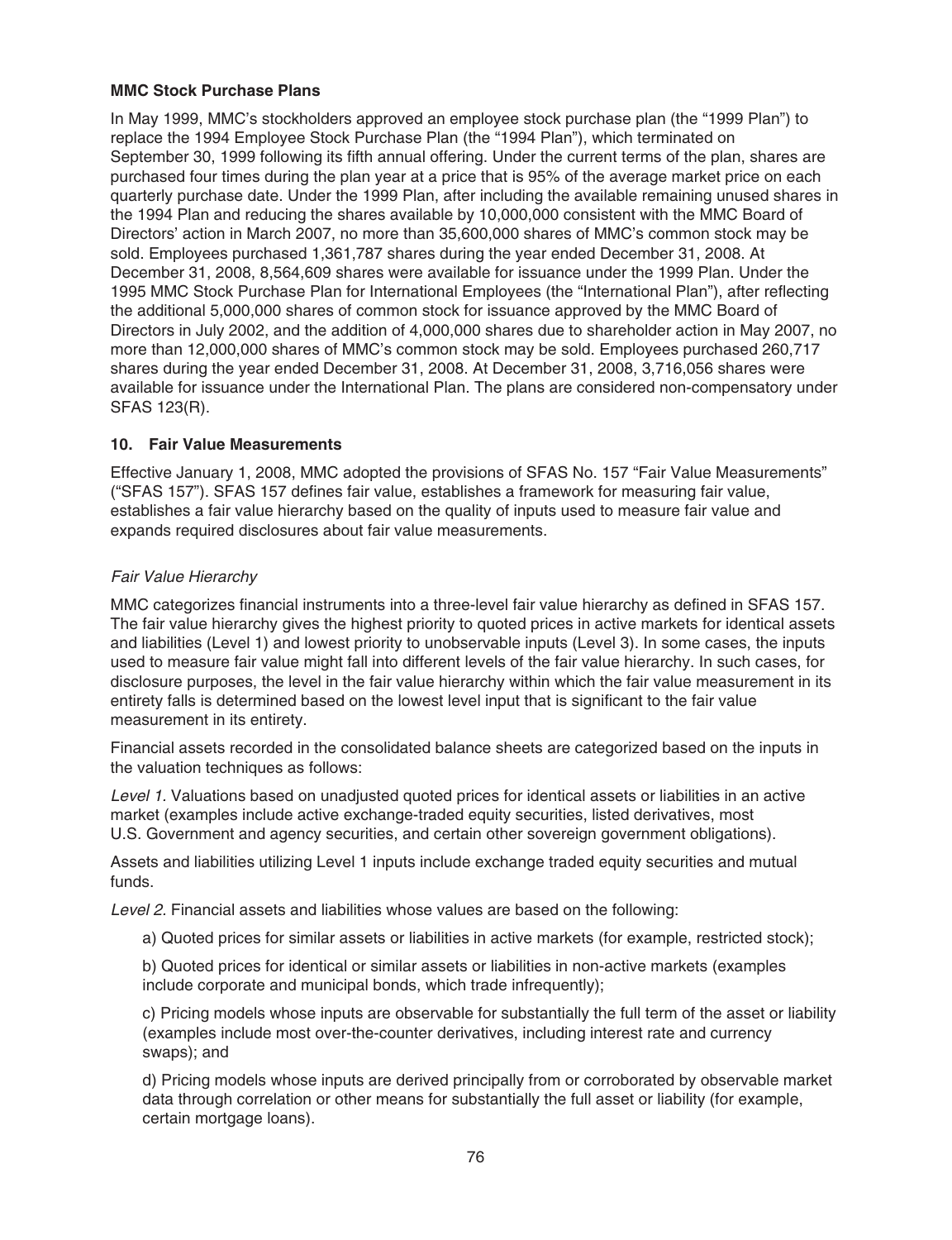Assets and liabilities utilizing Level 2 inputs include corporate and municipal bonds.

Level 3. Financial assets and liabilities, whose values are based on prices, or valuation techniques that require inputs that are both unobservable and significant to the overall fair value measurement. These inputs reflect management's own assumptions about the assumptions a market participant would use in pricing the asset or liability (examples include private equity investments, certain commercial mortgage whole loans, and long-dated or complex derivatives including certain foreign exchange options and long-dated options on gas and power).

The Company does not have any Level 3 assets or liabilities.

## Valuation Techniques

## Equity Securities & Mutual Funds

Investments for which market quotations are readily available are valued at the sale price on their principal exchange, or official closing bid price for certain markets. If no sales are reported, the security is valued at its last reported bid price.

## Other Sovereign Government Obligations, Municipal Bonds and Corporate Bonds

These investments are valued on the basis of valuations furnished by an independent pricing service approved by the Trustees or dealers selected by Putnam Investment Management LLC ("Putnam Management"), the fund's manager, a wholly owned subsidiary of Putnam LLC. Such services or dealers determine valuations for normal institutional-size trading units of such securities using methods based on market transactions for comparable securities and various relationships, generally recognized by institutions traders, between securities.

The following fair value hierarchy table presents information about the Company's assets and liabilities measured at fair value on a recurring basis as of December 31, 2008.

| (In millions of dollars)                        | Identical<br>Assets<br>(Level 1) | Inputs<br>(Level 2) | Unobservable<br>Inputs<br>(Level 3) | As of<br>12/31/08 |
|-------------------------------------------------|----------------------------------|---------------------|-------------------------------------|-------------------|
| Assets                                          |                                  |                     |                                     |                   |
| Financial Instruments Owned:                    |                                  |                     |                                     |                   |
| Exchange Traded Equity Securities (a)           | \$<br>-11                        |                     | $s -$                               | -11               |
| Mutual Funds (b)                                | 107                              |                     |                                     | 107               |
| State and Local Obligations (including non U.S. |                                  |                     |                                     |                   |
| Locales) (c)                                    |                                  | 234                 |                                     | 234               |
| Other Sovereign Government Obligations and      |                                  |                     |                                     |                   |
| Supranational Agencies (c)                      |                                  | 531                 |                                     | 531               |
| Corporate and Other Debt                        |                                  | 122                 |                                     | 122               |
| Medium Term Bond Funds and Fixed Income         |                                  |                     |                                     |                   |
| Securities (a)                                  |                                  | 8                   |                                     | 8                 |
|                                                 | \$118                            | \$895               | \$                                  | \$1,013           |

## **Fair Value Measurement on a Recurring Basis**

(a) Included in Long-Term Investments in the Consolidated Balance Sheet.

(b) Included in Other Assets in the Consolidated Balance Sheet.

(c) Included in Fiduciary Assets in the Consolidated Balance Sheet.

## **11. Long-term Commitments**

MMC leases office facilities, equipment and automobiles under noncancelable operating leases. These leases expire on varying dates; in some instances contain renewal and expansion options; do not restrict the payment of dividends or the incurrence of debt or additional lease obligations; and contain no significant purchase options. In addition to the base rental costs, occupancy lease agreements generally provide for rent escalations resulting from increased assessments for real estate taxes and other charges. Approximately 98% of MMC's lease obligations are for the use of office space.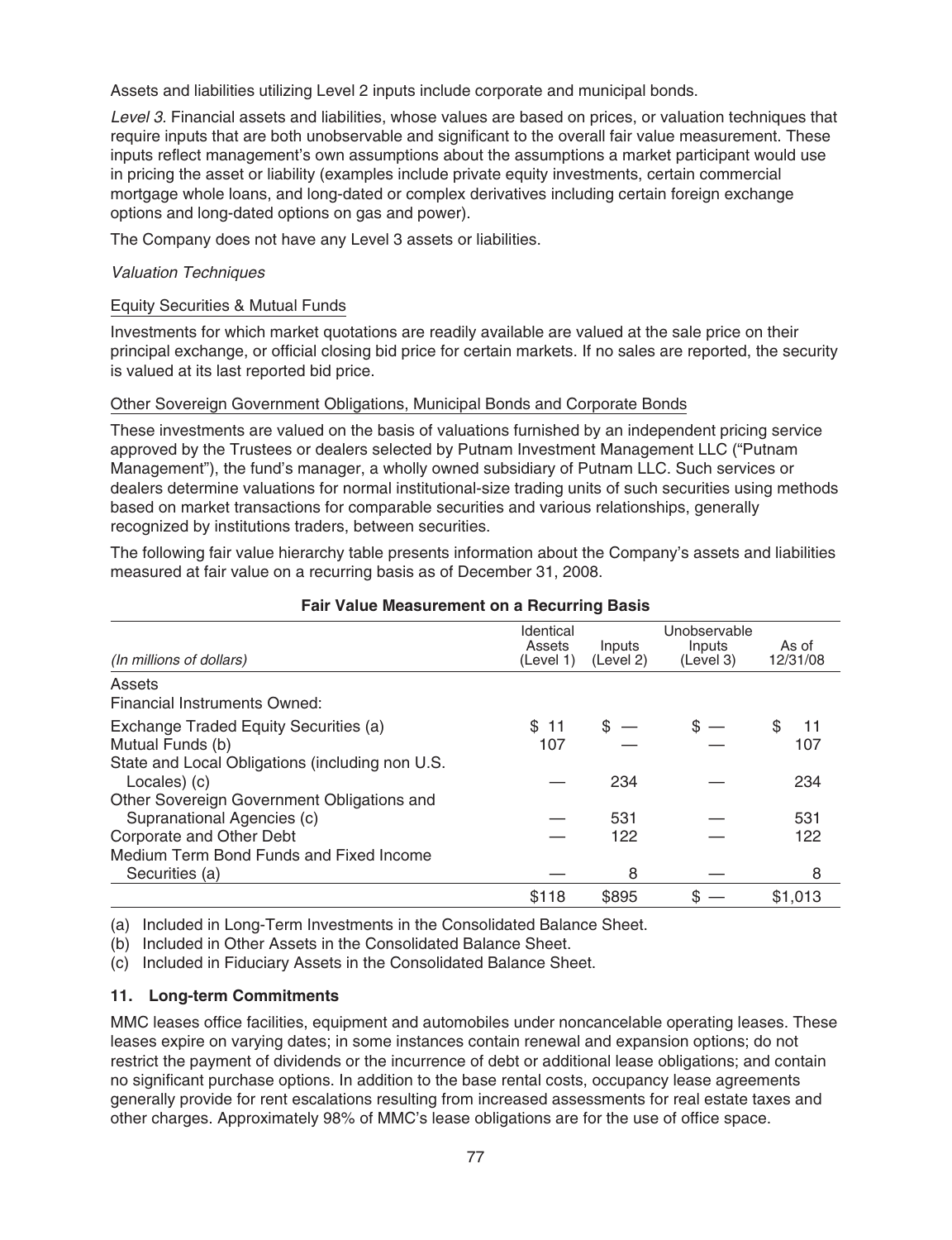The consolidated statements of income include net rental costs of \$468 million, \$511 million and \$509 million for 2008, 2007 and 2006, respectively, after deducting rentals from subleases (\$8 million in 2008, \$23 million in 2007 and \$26 million in 2006). The net rental costs disclosed above exclude rental costs and sublease income for previously accrued restructuring charges related to vacated space.

At December 31, 2008, the aggregate future minimum rental commitments under all noncancelable operating lease agreements are as follows:

| For the Years Ending December 31,<br>(In millions of dollars) | Gross<br>Rental<br>Commitments | Rentals<br>from<br>Subleases | <b>Net</b><br>Rental<br>Commitments |
|---------------------------------------------------------------|--------------------------------|------------------------------|-------------------------------------|
| 2009                                                          | 434<br>S.                      | \$48                         | 386<br>\$.                          |
| 2010                                                          | 411<br>\$.                     | \$47                         | 364<br>\$.                          |
| 2011                                                          | 362<br>S.                      | \$44                         | 318<br>\$.                          |
| 2012                                                          | 331<br>\$.                     | \$44                         | 287<br>S.                           |
| 2013                                                          | 288<br>\$.                     | \$43                         | 245<br>\$.                          |
| Subsequent years                                              | \$1,609                        | \$272                        | \$1,337                             |

MMC has entered into agreements with various service companies to outsource certain information systems activities and responsibilities and processing activities. Under these agreements, MMC is required to pay minimum annual service charges. Additional fees may be payable depending upon the volume of transactions processed, with all future payments subject to increases for inflation. At December 31, 2008, the aggregate fixed future minimum commitments under these agreements are as follows:

| For the Years Ending December 31,<br>(In millions of dollars) | Future<br>Minimum<br>Commitments |
|---------------------------------------------------------------|----------------------------------|
| 2009                                                          | \$54                             |
| 2010                                                          | 24                               |
| 2011                                                          | 22                               |
| Subsequent years                                              | 45                               |
|                                                               | \$145                            |

## **12. Debt**

MMC's outstanding debt is as follows:

| December 31,                                                   |    |         |     |         |
|----------------------------------------------------------------|----|---------|-----|---------|
| (In millions of dollars)                                       |    | 2008    |     | 2007    |
| Short-term:                                                    |    |         |     |         |
| Current portion of long-term debt                              | S. | 408     | S   | 260     |
| Long-term:                                                     |    |         |     |         |
| Senior notes – 7.125% due 2009                                 | S  | 400     | \$. | 400     |
| Senior notes $-6.25\%$ due 2012 (5.1% effective interest rate) |    | 257     |     | 260     |
| Senior notes - 3.625% due 2008                                 |    |         |     | 250     |
| Senior notes - 4.850% due 2013                                 |    | 249     |     | 249     |
| Senior notes - 5.875% due 2033                                 |    | 296     |     | 296     |
| Senior notes – 5.375% due 2014                                 |    | 648     |     | 647     |
| Senior notes – 5.15% due 2010                                  |    | 549     |     | 548     |
| Senior notes - 5.75% due 2015                                  |    | 747     |     | 746     |
| Mortgage - 5.70% due 2035                                      |    | 454     |     | 461     |
| Other                                                          |    | 2       |     | 7       |
|                                                                |    | 3,602   |     | 3,864   |
| Less current portion                                           |    | 408     |     | 260     |
|                                                                |    | \$3,194 |     | \$3,604 |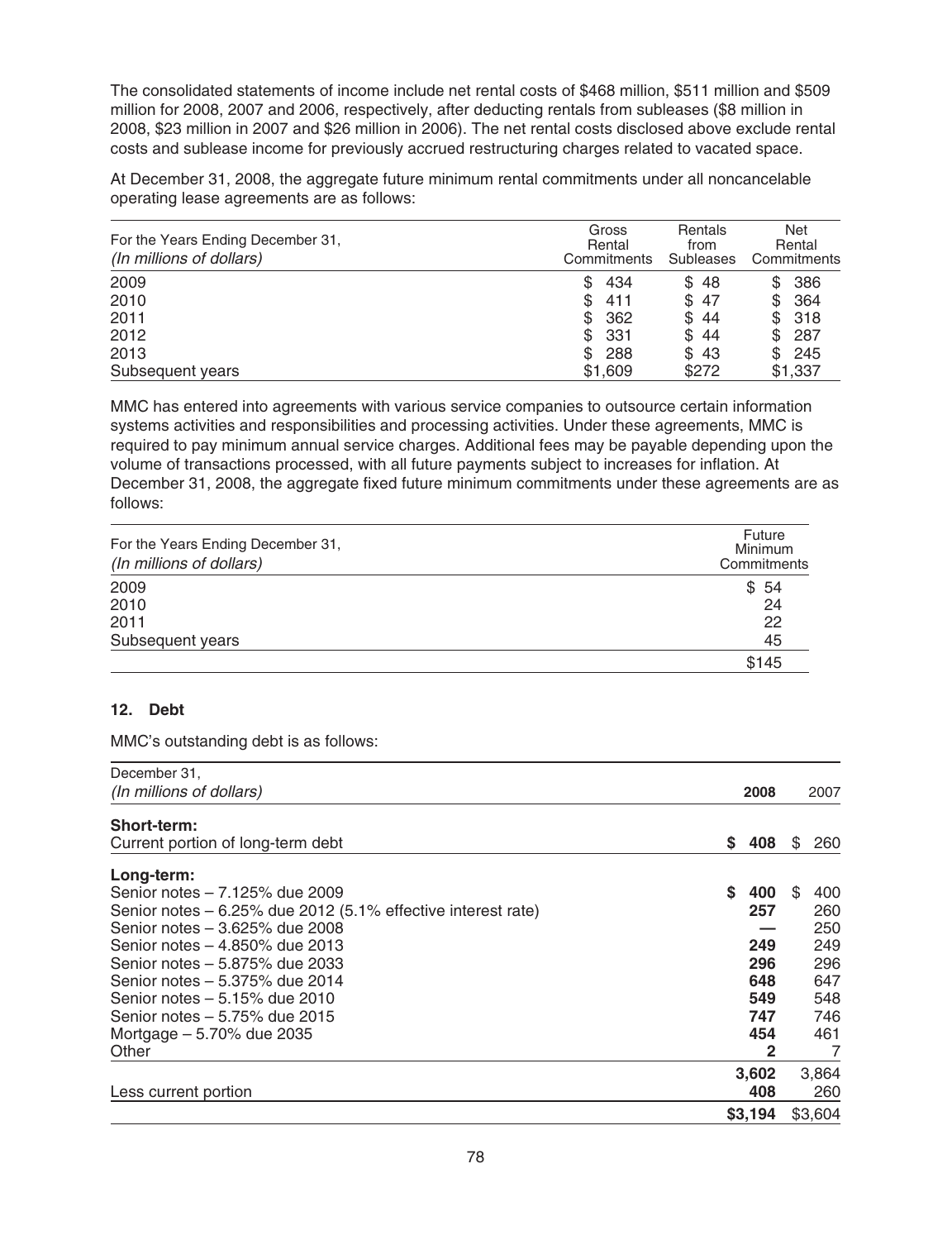During the first quarter of 2008, MMC's 3.625% five-year fixed rate \$250 million senior notes matured. MMC used cash on hand to fund the maturing notes. There were no commercial paper borrowings outstanding at December 31, 2008 or 2007.

MMC and certain of its foreign subsidiaries maintain a \$1.2 billion multi-currency revolving credit facility. Subsidiary borrowings under the facility are unconditionally guaranteed by MMC. The facility expires in December 2010. The interest rate on this facility varies based upon the level of usage of the facility and MMC's credit ratings. The facility requires MMC to maintain certain coverage and leverage ratios which are tested quarterly. There were no borrowings outstanding under this facility at December 31, 2008 or 2007.

Additional credit facilities, guarantees and letters of credit are maintained with various banks, primarily related to operations located outside the United States, aggregating \$285 million at December 31, 2008 and \$265 million at December 31, 2007. There were no outstanding borrowings under these facilities at December 31, 2008 or December 31, 2007.

Scheduled repayments of long-term debt in 2009 and in the four succeeding years are \$408 million, \$559 million, \$8 million, \$259 million and \$259 million, respectively.

#### **13. Financial Instruments**

The estimated fair value of MMC's significant financial instruments is provided below. Certain estimates and judgments were required to develop the fair value amounts. The fair value amounts shown below are not necessarily indicative of the amounts that MMC would realize upon disposition, nor do they indicate MMC's intent or ability to dispose of the financial instrument.

|                                          | 2008               |               | 2007               |               |
|------------------------------------------|--------------------|---------------|--------------------|---------------|
| December 31,<br>(In millions of dollars) | Carrying<br>Amount | Fair<br>Value | Carrying<br>Amount | Fair<br>Value |
| Cash and cash equivalents                | \$1,685            |               | $$1,685$ $$2,133$  | \$2,133       |
| Long-term investments                    | \$137              | 137<br>S      | \$<br>66           | -\$<br>66     |
| Short-term debt                          | 408<br>S.          | 407<br>S.     | \$.<br>260         | \$<br>260     |
| Long-term debt                           | \$3,194            | \$2,959       | \$3,604            | \$3,616       |

**Cash and Cash Equivalents**: The estimated fair value of MMC's cash and cash equivalents approximates their carrying value.

**Long-term Investments**: Long-term investments include available for sale securities recorded at quoted market prices as discussed below. MMC also has certain additional long-term investments, for which there are no readily available market prices, amounting to \$91 million and \$43 million at December 31, 2008 and 2007, respectively, which are carried on a cost basis. MMC monitors these investments for impairment and makes appropriate reductions in carrying values when necessary.

MMC had available for sale securities with an aggregate fair value of \$21 million and \$23 million at December 31, 2008 and 2007, respectively, which are carried at market value under SFAS 115. The Company recorded gross unrealized gains of \$24 million and gross unrealized losses of \$8 million at December 31, 2008 compared with gross unrealized gains of \$22 million recorded at December 31, 2007. These amounts have been excluded from earnings and reported, net of deferred income taxes, in accumulated other comprehensive loss, which is a component of stockholders' equity.

The 2008 unrealized gain of \$24 million relates to the portion of insurance fiduciary funds which MMC holds to satisfy fiduciary obligations that are invested in high quality debt securities which are generally held to maturity.

MMC recorded net gains/(losses) associated with its available for sale securities of \$(3) million, \$20 million and \$35 million, in 2008, 2007 and 2006, respectively. Proceeds from the sale of available for sale securities for the years ended December 31, 2008, 2007 and 2006 were \$19 million, \$29 million and \$52 million, respectively. Gross realized gains/(losses) on available for sale securities sold during 2008, 2007 and 2006 amounted to \$(3) million, \$20 million and \$35 million, respectively. The cost of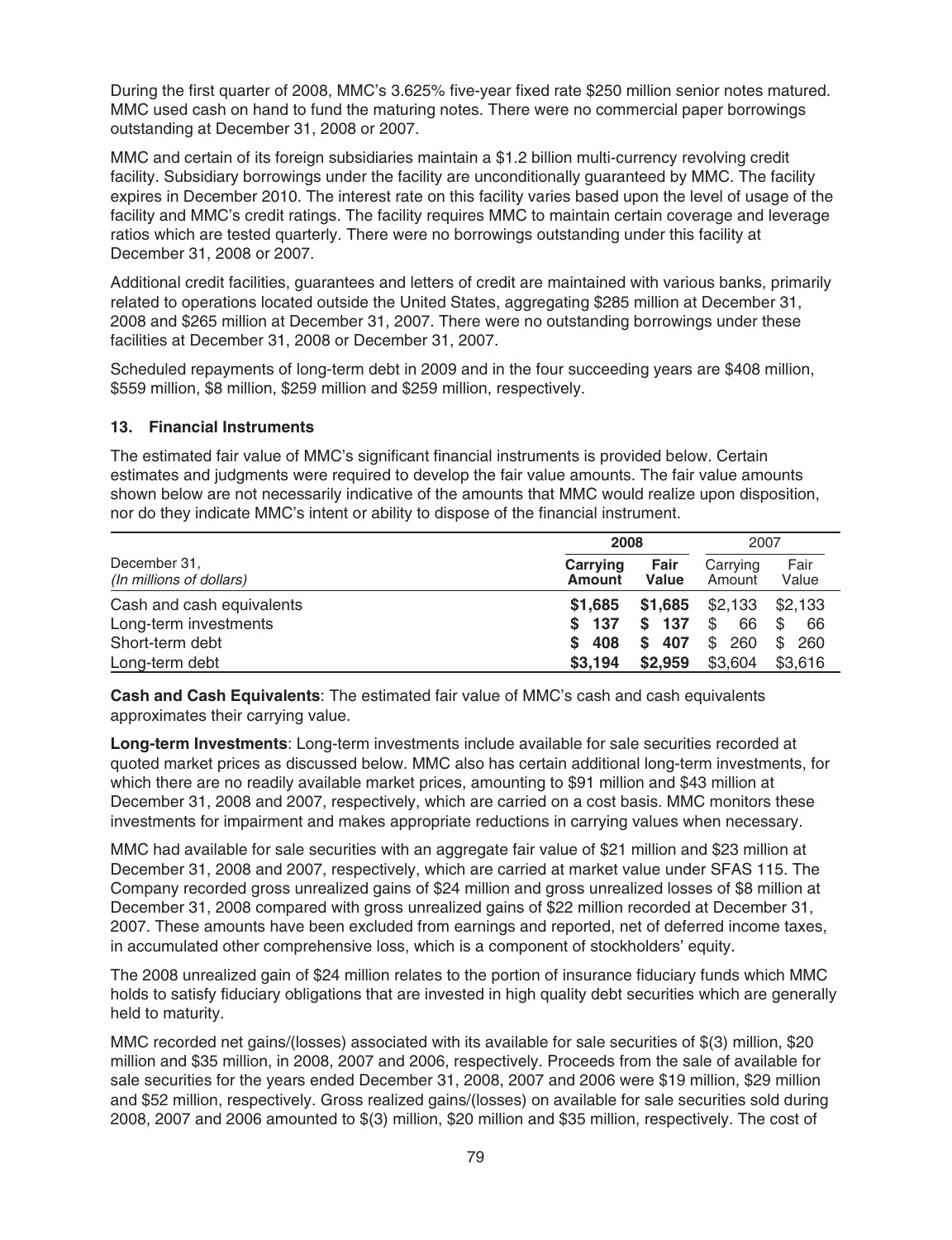securities sold is determined using the average cost method for equity securities. The gains and losses described above are included in investment income (loss) in the consolidated statements of income.

MMC also holds investments in certain private equity fund partnerships which are accounted for using the equity method and other investments that are held at cost. MMC recorded gains (losses) from such investments of \$(9) million, \$148 million and \$166 million in 2008, 2007 and 2006, respectively. The loss in 2008 included a \$6.3 million loss related to the decline in value of securities that were carried at cost. These losses were other than temporary. During 2007 and 2006, MMC did not record any losses related to the decline in value of its equity method investments or investments carried at cost that were other than temporary. The gains and losses described above are included in investment income (loss) in the consolidated statements of income.

In 2007, MMC's investment in Trident II, L.P. met the thresholds which require disclosure of summarized financial information under Regulation S-X. The consolidated information presented below reflects the most recently available financial statements at September 30, 2008 and December 31, 2007 and 2006.

| (In millions of dollars)                                           | September 30,<br>2008 | December 31,<br>2007 | December 31,<br>2006 |
|--------------------------------------------------------------------|-----------------------|----------------------|----------------------|
| <b>Assets</b>                                                      |                       |                      |                      |
| Investments at fair value                                          | \$785                 | \$903                | \$1,004              |
| Other assets                                                       | 42                    | 47                   | 152                  |
| Total assets                                                       | \$827                 | \$950                | \$1,156              |
| Liabilities                                                        |                       |                      |                      |
| Net assets (Partners' Capital)                                     | \$827                 | \$950                | \$1,156              |
| For the nine months ended September 30<br>(In millions of dollars) | 2008                  | 2007                 | 2006                 |
| Investment income                                                  | \$<br>21              | \$<br>19             | \$<br>19             |
| <b>Expenses</b>                                                    |                       | 2                    | 3                    |
| Net investment income                                              | 20                    | 17                   | 16                   |
| Realized gains                                                     | 6                     | 154                  | 202                  |
| Unrealized appreciation                                            | (118)                 | 112                  | 59                   |
| Net (decrease) increase in net assets                              | (92)<br>S.            | \$283                | 277<br>S             |

**Short-term and Long-term Debt**: The fair value of MMC's short-term debt, which consists primarily of term debt maturing within the next year, approximates its carrying value. The estimated fair value of MMC's long-term debt is based on discounted future cash flows using current interest rates available for debt with similar terms and remaining maturities.

#### **14. Integration and Restructuring Costs**

#### Actions Initiated in 2008

In 2008, MMC implemented restructuring actions resulting in charges totaling \$262 million, primarily related to severance and benefits, and other related charges totaling \$50 million related to the loss of \$28 million on the sale of the U.K. restructuring businesses and accelerated amortization. These costs were incurred as follows: Risk and Insurance Services—\$218 million, Consulting—\$40 million, Risk Consulting & Technology—\$45 million, and Corporate—\$9 million. These activities resulted in the elimination of approximately 1,660 positions at Marsh, 360 positions at Guy Carpenter, 490 positions at Mercer, 300 positions at Risk Consulting & Technology and 85 positions at Corporate. In addition, Marsh outsourced approximately 700 positions as part of its U.K. back office outsourcing initiative. As of December 31, 2008, the remaining liability for the restructuring initiatives were approximately \$97 million primarily related to severance and benefit payments and future lease obligations.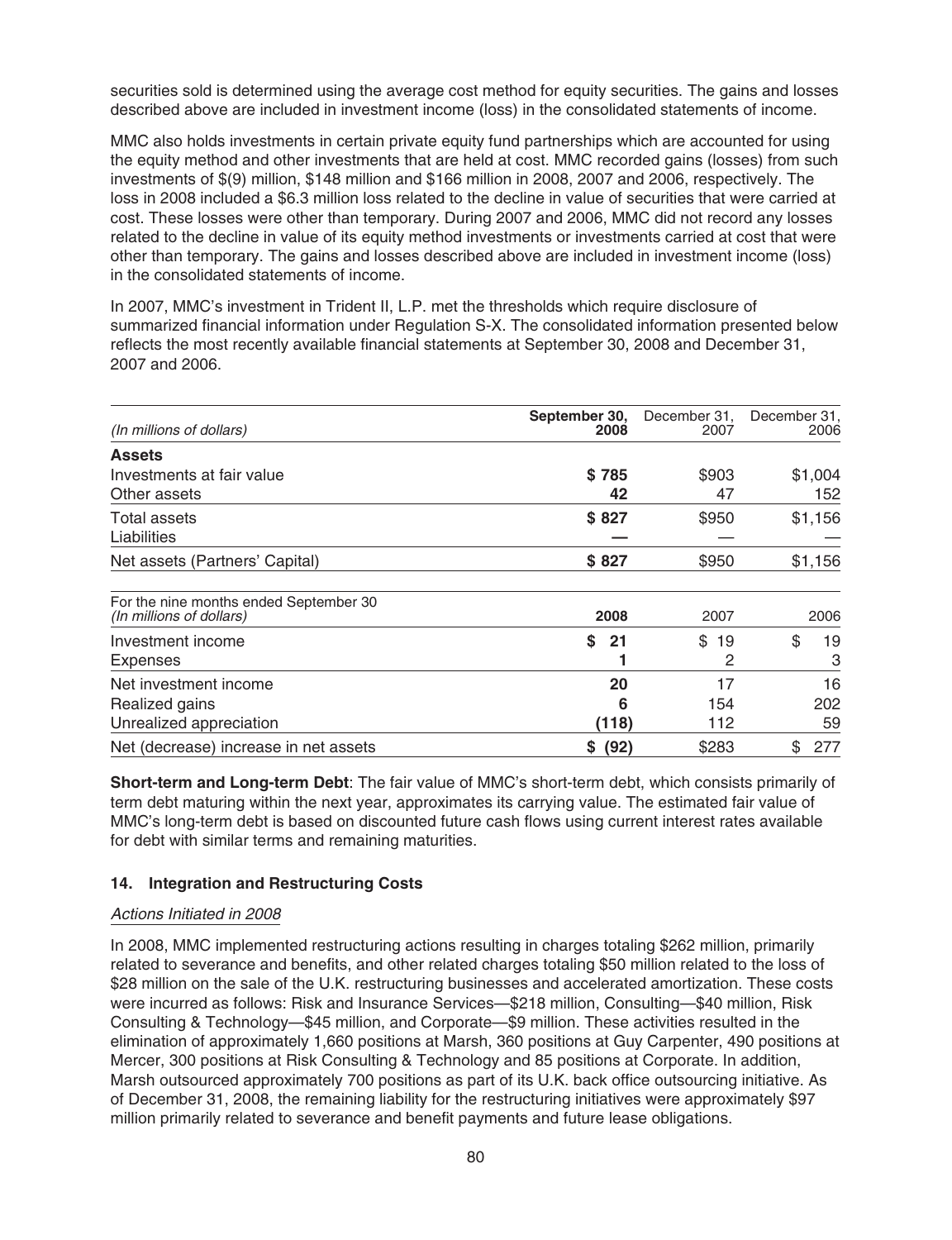### Actions Initiated Prior to 2008

In 2008, MMC recorded \$73 million of restructuring charges and other related charges of \$3 million, including a charge of \$62 million for future rent and real estate costs to exit five floors in MMC's New York headquarters building that was part of the restructuring plan announced in 2006, and \$11 million of charges related to the estimated costs of future rent associated with previously vacated properties in the U.K. and other locations. These amounts were included in corporate expenses. As of December 31, 2008, the remaining liability for the restructuring initiatives were approximately \$126 million primarily related to future severance and benefit payments and estimated future lease obligations.

The expenses associated with the restructuring plans are included in compensation and benefits and other operating expenses in the consolidated statements of income, and liabilities associated with these initiatives are classified on the consolidated balance sheets as accounts payable, other liabilities, or accrued salaries, depending on the nature of the items.

### **15. Common Stock**

In August 2007, MMC entered into an \$800 million accelerated share repurchase agreement with a financial institution counterparty. Under the terms of the agreement, MMC paid the full \$800 million purchase price and took delivery from the counterparty of an initial tranche of 21,320,530 shares of MMC common stock. This number of shares was the quotient of the \$800 million purchase price divided by a contractual "cap" price of \$37.5225 per share. Based on the market price of MMC's common stock over the subsequent settlement period, in March 2008 the counterparty delivered to MMC an additional 10,751,100 shares for no additional payment and the transaction was concluded. MMC thus repurchased a total of 32,071,630 shares at average price per share to MMC of \$24.9442. The repurchased shares were reflected as an increase to treasury shares (a decrease in shares outstanding) on the respective delivery dates. This transaction was effected under a \$1.5 billion share repurchase authorization granted by MMC's Board of Directors in August 2007. MMC remains authorized to repurchase additional shares of its common stock up to a value of \$700 million. There is no time limit on this authorization.

In May 2007, MMC entered into a \$500 million accelerated share repurchase agreement with a financial institution counterparty. Under the terms of the agreement, MMC paid the full \$500 million purchase price and took delivery from the counterparty of an initial tranche of 13,464,749 shares of MMC common stock. Based on the market price of MMC's common stock over the subsequent settlement period, in July 2007 the counterparty delivered to MMC an additional 2,555,519 shares for no additional payment and the transaction was concluded. MMC thus repurchased a total of 16,020,268 shares in the transaction, for a total cost of \$500 million and an average price per share to MMC of \$31.2105. The repurchased shares were reflected as an increase in treasury shares (a decrease in shares outstanding) on the respective delivery dates. This transaction was effected under a \$500 million share repurchase authorization granted by MMC's Board of Directors in May 2007.

## **16. Claims, Lawsuits and Other Contingencies**

#### MMC and Marsh Litigation and Regulatory Matters

#### Brokerage Compensation Practices Settlement

In January 2005, MMC and its subsidiary Marsh Inc. entered into an agreement with the New York State Attorney General ("NYAG") and the New York State Insurance Department to settle a civil complaint filed in New York State court by NYAG in October 2004 (the "NYAG Lawsuit") and a related citation issued by the Insurance Department. Among other things, the NYAG Lawsuit and the citation had alleged that Marsh's use of market service agreements with various insurance companies entailed fraudulent business practices, bid-rigging, illegal restraint of trade and other statutory violations.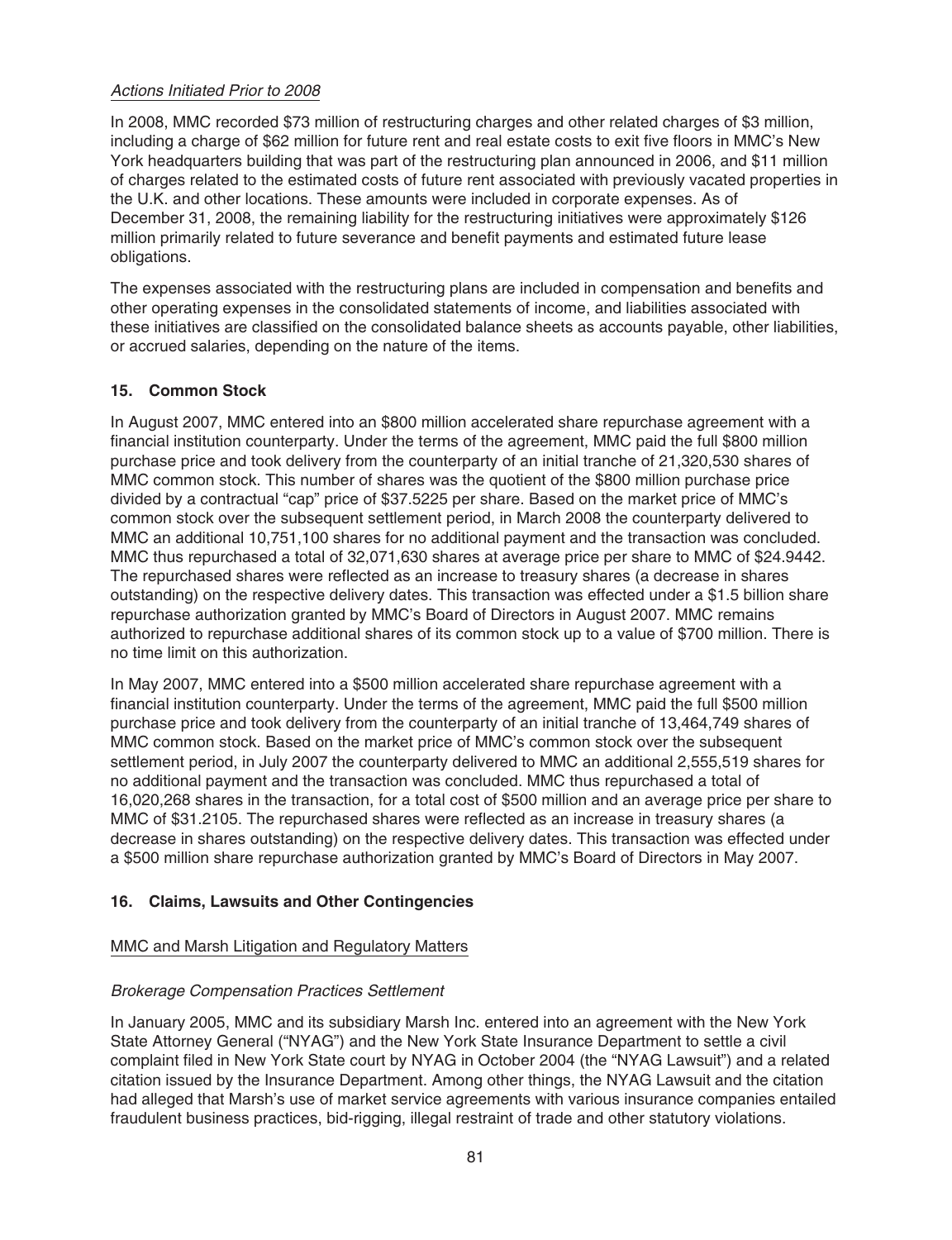Following the filing of the NYAG Lawsuit, various state regulators and attorneys general initiated investigations relating to the conduct alleged in the NYAG Lawsuit. Civil actions were filed against MMC, Marsh and certain Marsh subsidiaries by the State of Connecticut in January 2005, the State of Florida in March 2005 and the State of Ohio in August 2007. The complaints in these actions sought a variety of monetary damages and injunctive and other equitable relief and were based on a variety of legal theories, including unfair trade practices, antitrust, negligent misrepresentation, breach of fiduciary duty and state RICO laws. In the fourth quarter of 2008, MMC entered into a settlement with attorneys general in the states of Florida, Hawaii, Maryland, Michigan, Oregon, Texas and West Virginia; the Commonwealths of Massachusetts and Pennsylvania; and the Florida Department of Financial Services and the Florida Office of Insurance Regulation. As part of that settlement, the civil lawsuit brought by the State of Florida has been dismissed. The actions by the State of Connecticut and the State of Ohio, which assert claims based on unfair trade practices and antitrust, remain pending.

Numerous private party lawsuits have been commenced against MMC, one or more of its subsidiaries, and their current and former directors and officers, relating to matters alleged in the NYAG Lawsuit. These lawsuits include the following:

#### **Policyholder Claims**

- - Various putative class actions purportedly brought on behalf of policyholders were consolidated into two actions in the U.S. District Court for the District of New Jersey (one on behalf of a purported class of "commercial" policyholders and the second on behalf of a purported class of "employee benefit" policyholders). The actions alleged a variety of legal theories, including those related to state tort, contract, fiduciary duty, federal and state antitrust and RICO theories, and sought a variety of remedies, including unspecified monetary damages, treble damages, disgorgement, restitution, punitive damages, declaratory and injunctive relief, and attorneys' fees and costs. The court dismissed all of the federal antitrust and RICO claims and all of the state law claims asserted in both actions, and the plaintiffs appealed. In June 2008, plaintiffs and the Marsh defendants entered into an agreement to settle the commercial and employee benefit policyholder putative class actions using the remainder available from the \$850 million fund created in connection with the settlement of the NYAG Lawsuit. The court approved the settlement on February 18, 2009.
- - In July 2007, two putative class actions against MMC, Marsh, certain insurers and other insurance brokers purportedly brought on behalf of policyholders were filed in the U.S. District Courts for the Southern District of Florida and the Southern District of New York. These actions relate to the same practices alleged in the NYAG Lawsuit, but with respect to insurance coverage placed with Certain Underwriters at Lloyd's, London. These actions have been transferred to the District of New Jersey.
- - Four class or representative actions on behalf of policyholders are pending in state courts. Nineteen actions instituted by individual policyholders and others are pending in federal and state courts relating to matters alleged in the NYAG Lawsuit. Two putative class actions and an individual policyholder action are pending in Canada.

#### **Shareholder Claims**

Following the announcement of the NYAG Lawsuit and related actions taken by MMC, MMC's stock price dropped from approximately \$45 per share to a low of approximately \$22.75 per share. The number of shares outstanding at the time was approximately 526 million. The plaintiffs in the securities claims described below have asserted damages in the billions of dollars.

- A purported securities class action against MMC, Marsh and certain of their former officers is pending in the U.S. District Court for the Southern District of New York. Plaintiffs make factual allegations similar to those asserted in the NYAG Lawsuit, including that MMC artificially inflated its share price by making misrepresentations and omissions relating to Marsh's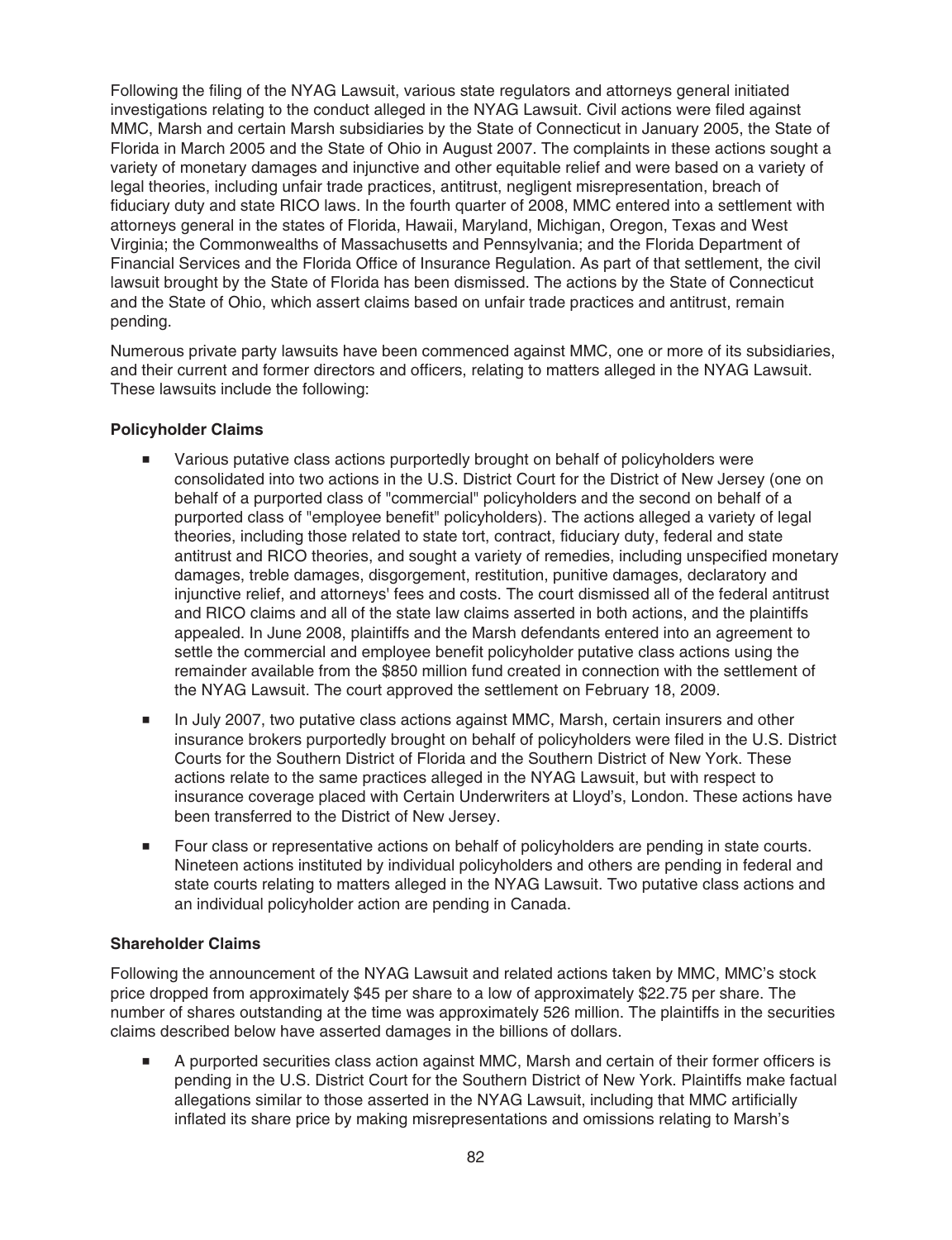market service agreements and business practices. Plaintiffs also allege that MMC failed to disclose alleged anti-competitive and illegal practices at Marsh, such as "bid-rigging" and soliciting fictitious quotes. Plaintiffs allege violations of Sections 10(b) and 20(a) of the Securities Exchange Act of 1934 and Section 11 of the Securities Act of 1933 and seek unspecified damages. MMC has responded to the complaint and discovery in this matter is ongoing.

- - Three individual shareholder actions against MMC and others were pending in state courts. All three of the actions have been dismissed; the plaintiffs in each action either have appealed or may appeal.
- - A purported ERISA class action is pending against MMC and various current and former employees, officers and directors in the U.S. District Court for the Southern District of New York on behalf of participants and beneficiaries of an MMC retirement plan. The complaint alleges, among other things, that in light of the alleged misconduct described in the NYAG Lawsuit, the defendants knew or should have known that the investment of the plan's assets in MMC stock was imprudent, that certain defendants failed to provide plan participants with complete and accurate information about MMC stock, that certain defendants responsible for selecting, removing and monitoring other fiduciaries did not comply with ERISA, and that MMC knowingly participated in other defendants' breaches of fiduciary duties. The complaint seeks, among other things, unspecified compensatory damages, injunctive relief and attorneys' fees and costs. Discovery is underway in this matter.
- - Several shareholder derivative actions are pending against MMC's current and former directors and officers. Most of these actions have been consolidated into two proceedings, one in the Court of Chancery of the State of Delaware, and one in the U.S. District Court for the Southern District of New York. These actions allege, among other things, breach of fiduciary duties with respect to the alleged misconduct described in the NYAG Lawsuit, and that the defendants are liable for and must contribute to or indemnify MMC for any related damages MMC has suffered. The consolidated action in federal court in New York has been stayed in favor of the state derivative action in Delaware, which remains in its preliminary stages.

#### **Other Claims**

- A shareholder derivative suit pending in the Delaware Court of Chancery against the directors and officers of American International Group, Inc. ("AIG") names as additional defendants MMC, Marsh, certain Marsh subsidiaries and certain former officers and employees. The suit alleges that the MMC and Marsh defendants engaged in conspiracy and fraud with respect to the alleged misconduct described in the NYAG Lawsuit, and that the MMC and Marsh corporate defendants aided and abetted current and former directors and officers of AIG in breaching their fiduciary duties to AIG with respect to AIG's participation in the alleged misconduct. The complaint seeks damages including the return of all contingent commissions paid by AIG to MMC and Marsh. The MMC and Marsh corporate defendants have moved to dismiss the claims.

#### **Other Governmental Inquiries and Claims Relating to MMC and its Subsidiaries**

- - In December 2007, the Alaska Retirement Management Board filed a civil lawsuit against Mercer (US) Inc. in Alaska state court for alleged professional negligence in actuarial services that Mercer provided to the Alaska Division of Retirement and Benefits relating to the Alaska Public Employees Retirement System and the Alaska Teachers Retirement System. The complaint alleges damages of "at least \$1.8 billion." Discovery is underway in this matter.
- - In October 2007, the State of Connecticut brought a civil action against Guy Carpenter in Connecticut state court, alleging that Guy Carpenter violated the state's antitrust and unfair trade practices laws by engaging in allocation of markets, price-fixing and other allegedly improper conduct by taking part in the operation of several reinsurance facilities over a period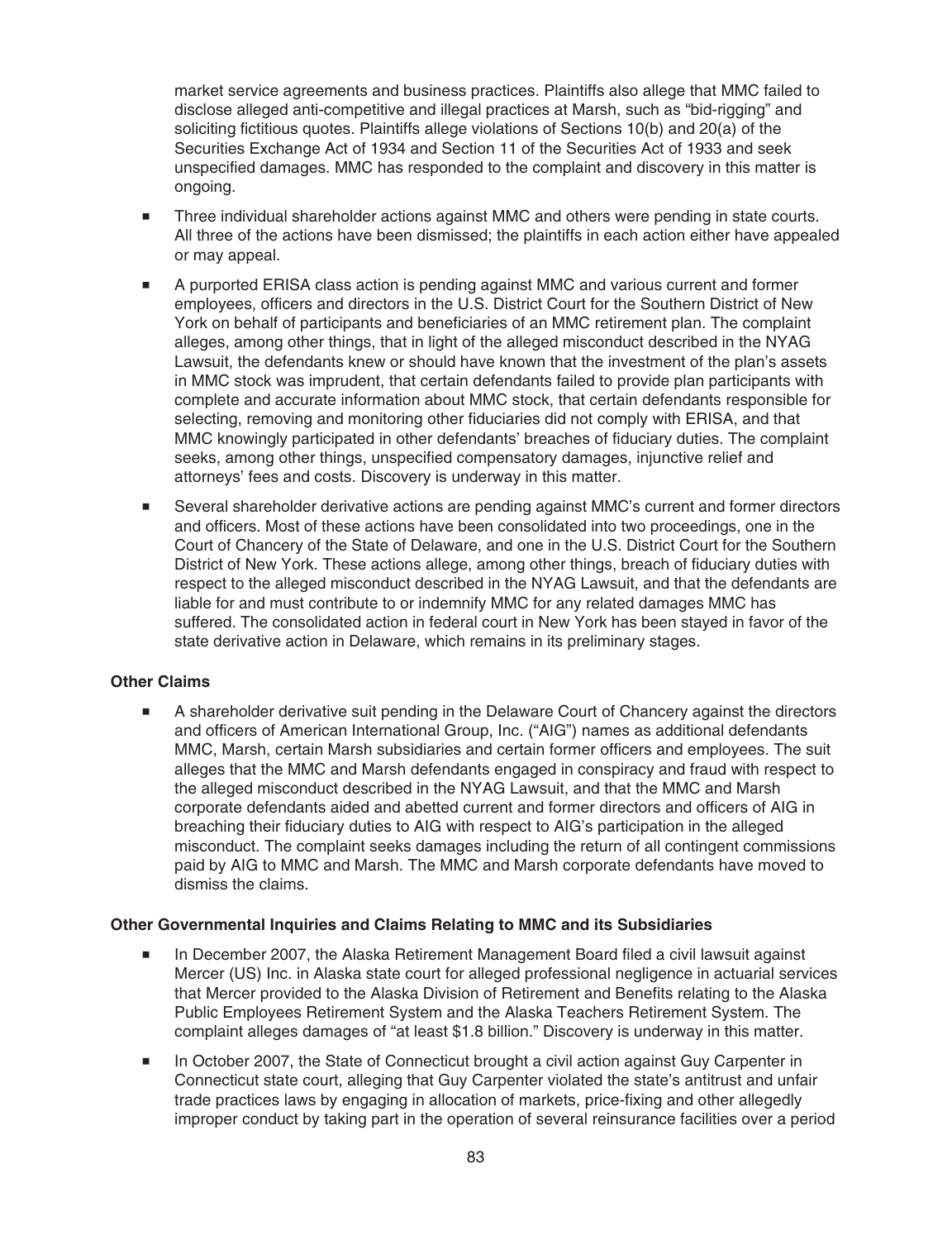of decades. The complaint alleges damages to Guy Carpenter's insurance company clients and their customers, as well as to the general economy of Connecticut, and seeks monetary damages, civil penalties, attorneys' fees, costs and injunctive and other equitable relief. Discovery is underway in this matter.

- - In March 2006, Milwaukee County and the Employees Retirement System of the County of Milwaukee and its Pension Board filed a civil lawsuit against Mercer (US) Inc. in the U.S. District Court for the Eastern District of Wisconsin alleging professional negligence in the provision of actuarial services and seeking damages in excess of \$300 million. The court has denied a summary judgment motion by Mercer seeking dismissal of the plaintiffs' claims. The case is scheduled for trial beginning in May 2009.
- - Our activities are regulated extensively under the laws of the United States and its various states, the European Union and its member states, and the other jurisdictions in which we operate. Therefore, in the ordinary course of business, in addition to private party lawsuits, we may be subject to investigations, lawsuits and/or other regulatory actions undertaken by governmental authorities.

#### **Putnam-Related Matters**

On August 3, 2007, Great-West Lifeco Inc. ("GWL") completed its purchase of Putnam Investments Trust. Under the terms of the stock purchase agreement with GWL, a copy of which was included as an exhibit to MMC's Current Report on Form 8-K filed on February 1, 2007, MMC agreed to indemnify GWL in the future with respect to certain Putnam-related litigation and regulatory matters. The matters described below directly involve MMC and/or may be subject to these indemnification obligations:

#### "Market-timing" Related Matters

In 2003 and 2004, Putnam entered into settlements with the SEC and the Commonwealth of Massachusetts with respect to excessive short-term trading by, among others, certain former Putnam employees in shares of the Putnam mutual funds (the "Putnam Funds").

- MMC and Putnam were named in a substantial number of civil complaints, filed in various state and federal courts, alleging "market-timing" and, in some cases, "late trading" activities. The actions filed in or removed to federal court have been transferred, along with actions against other mutual fund complexes, to the U.S. District Court for the District of Maryland. The following summarizes the consolidated matters pending in the District of Maryland:
	- **TWO putative class actions by investors in certain Putnam Funds are pending against** Putnam. One action asserts claims under Sections 10(b) and 20(a) of the Securities Exchange Act of 1934, and Section 36(b) of the Investment Company Act of 1940. The other action purports to assert derivative claims on behalf of all Putnam Funds under Section 36(b) of the Investment Company Act. Both suits seek to recover unspecified damages allegedly suffered by the Putnam Funds and their investors as a result of purported market-timing and late trading activity in certain Putnam Funds. On December 30, 2008, the court granted in part Putnam's motion for summary judgment in the non-derivative action, and denied plaintiffs' motion for class certification pending resolution of all summary judgment issues. In the derivative action, the court denied Putnam's motion for summary judgment.
	- **A** complaint asserting shareholder derivative claims, purportedly on behalf of MMC, was filed against current and former members of MMC's Board of Directors, two of Putnam's former officers, and MMC as a nominal defendant. This action alleges violation of fiduciary duties in failing to provide oversight regarding market-timing in the Putnam Funds. This action has been stayed pursuant to an agreement of the parties.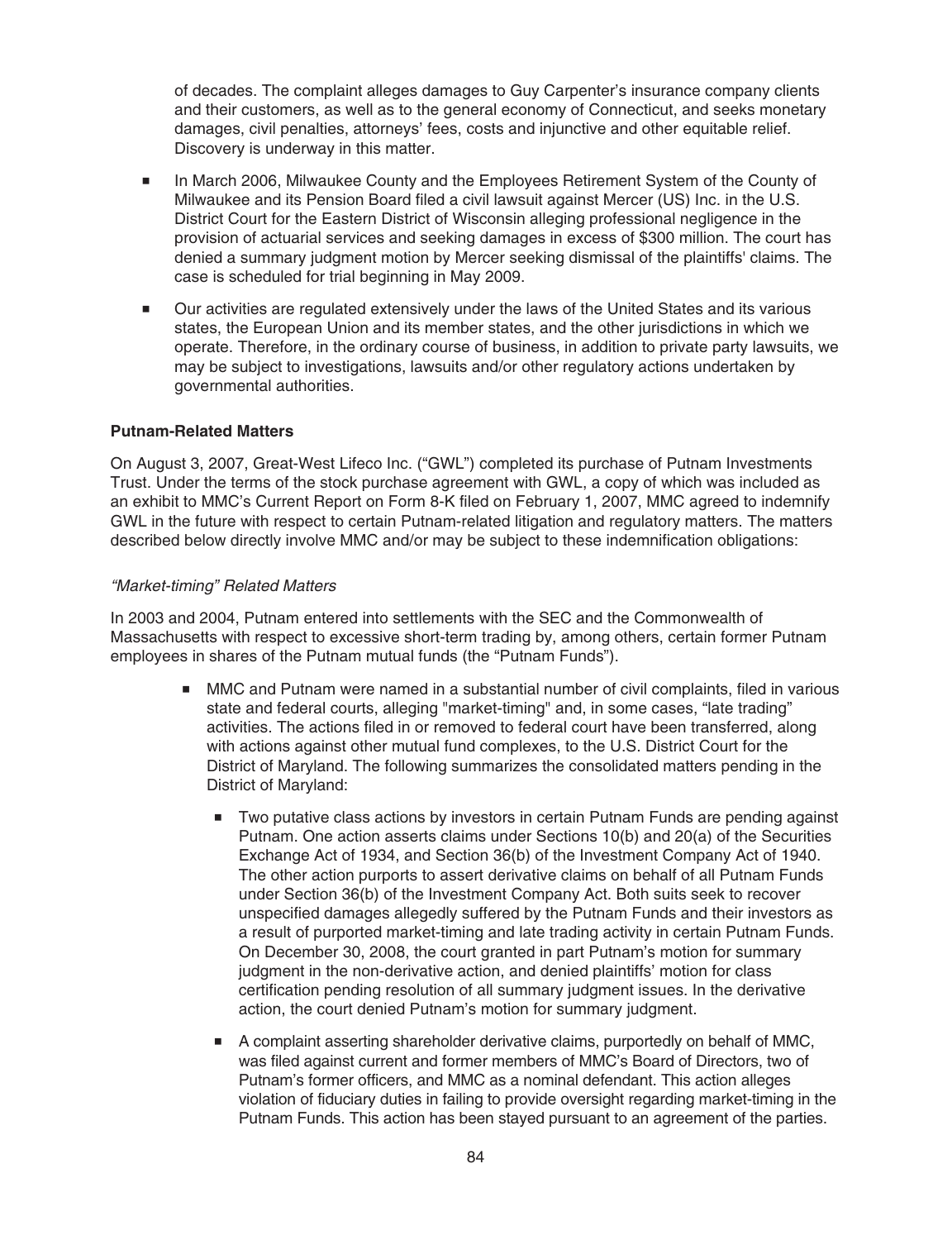- MMC, Putnam, and certain of their current and former officers, directors and employees are defendants in purported ERISA class actions, one brought by participants in an MMC retirement plan and the other brought by participants in a Putnam retirement plan. The actions allege, among other things, that, in view of the market-timing that was allegedly allowed to occur at Putnam, the investment of the plans' funds in MMC stock and the Putnam Funds was imprudent and constituted a breach of fiduciary duties to plan participants. Both actions seek unspecified damages and equitable relief. Following a September 2006 dismissal of the action regarding the Putnam plan, the plaintiff appealed the decision to the Fourth Circuit Court of Appeals. In June 2008, the appellate court reversed the dismissal and remanded the case for further proceedings.
- **EXECT ATT CONTEGRY CONTEGRY IN THE STAND IN A SET ATT CONTEGRY COUT CONTEGRY COUT COUT COUT COUT COUT COUT** of Travis County, Texas by a former institutional client, the Employee Retirement System of Texas. Plaintiff alleged that Putnam breached its investment management advisory agreement and did not make appropriate disclosures regarding alleged market-timing activity at the time the investment management advisory agreement was executed. The majority of plaintiff's claims were dismissed or withdrawn in January 2008. The trial court dismissed plaintiff's remaining claim for breach of contract in June 2008. Plaintiffs have appealed the dismissals and Putnam has appealed an adverse ruling on its counterclaim for unpaid management fees.

#### **Other Contingencies Relating to MMC and its Subsidiaries**

#### Errors and Omissions Claims

- MMC and its subsidiaries are subject to a significant number of other claims, lawsuits and proceedings in the ordinary course of business. Such claims and lawsuits consist principally of alleged errors and omissions in connection with the performance of professional services. Certain of these claims, including the actions filed against Mercer by the State of Alaska and the County of Milwaukee, seek damages, including punitive damages, in amounts that could, if awarded, be significant. MMC has varying levels of third-party insurance coverage, depending on the policy year. To the extent that expected losses exceed MMC's retention in any policy year, MMC records an asset for the amount that MMC expects to recover under any available third-party insurance programs. The policy limits and coverage terms of the third-party insurance vary to some extent by policy year, but MMC is not aware of coverage defenses or other obstacles to coverage that would limit recoveries in years prior to policy year 2001-2002 in a material amount. In policy years subsequent to 2001-2002, the availability of third-party insurance has declined significantly, such that the Company has, for example, limited third-party insurance for the claims asserted by the State of Alaska and the County of Milwaukee. MMC utilizes internal actuarial and other estimates, and case level reviews by inside and outside counsel, to establish loss reserves, in accordance with SFAS No. 5 ("Accounting for Contingencies"), to provide for its loss retention. These reserves are reviewed quarterly and adjusted as developments warrant.

#### **Guarantees**

- In connection with its acquisition of U.K.-based Sedgwick Group in 1998, MMC acquired several insurance underwriting businesses that were already in run-off, including River Thames Insurance Company Limited ("River Thames"), which MMC sold in 2001. Sedgwick guaranteed payment of claims on certain policies underwritten through the Institute of London Underwriters (the "ILU") by River Thames. The policies covered by this guarantee are reinsured up to £40 million by a related party of River Thames. Payment of claims under the reinsurance agreement is collateralized by segregated assets held in a trust. As of December 31, 2008, the reinsurance coverage exceeded the best estimate of the projected liability of the policies covered by the guarantee. To the extent River Thames or the reinsurer is unable to meet its obligations under those policies, a claimant may seek to recover from MMC under the guarantee.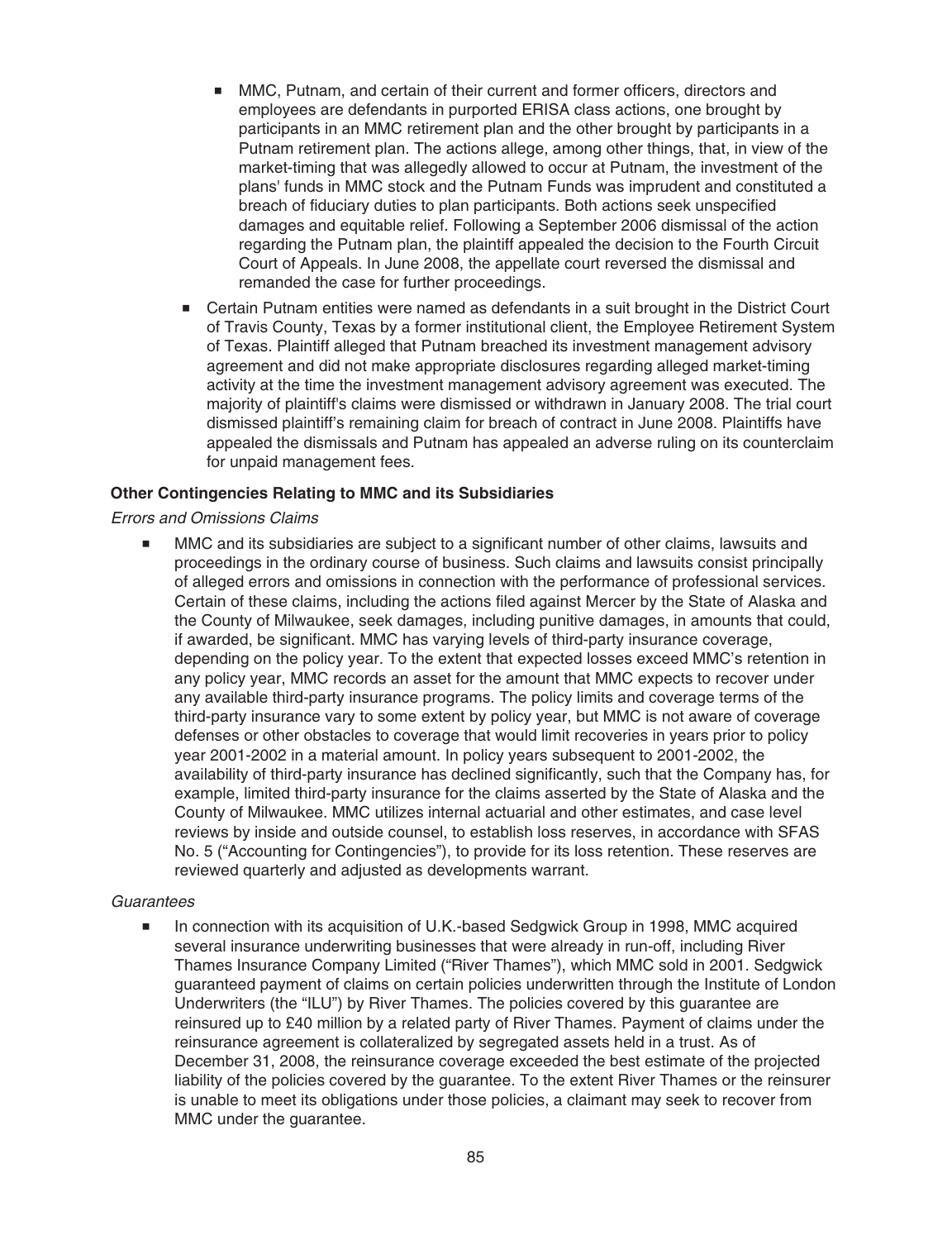- From 1980 to 1983, MMC owned indirectly the English & American Insurance Company ("E&A"), which was a member of the ILU. The ILU required MMC to guarantee a portion of E&A's obligations. After E&A became insolvent in 1993, the ILU agreed to discharge the guarantee in exchange for MMC's agreement to post an evergreen letter of credit that is available to pay claims by policyholders on certain E&A policies issued through the ILU and incepting between July 3, 1980 and October 6, 1983. In April 2006, a lawsuit was commenced in the Commercial Court in London against MMC and the ILU by an assignee of an E&A policyholder that purported to have a claim against the MMC letter of credit in the amount of approximately \$8.5 million and sought a judicial declaration of its rights as an assignee of a policyholder claim. MMC contested the claim and the lawsuit was discontinued by the plaintiff in May 2007. MMC expects the plaintiff or others to continue to pursue this claim against the MMC letter of credit. MMC anticipates that additional claimants may seek to recover against the letter of credit.

The proceedings and other matters described in this Note 16 on Claims, Lawsuits and Other Contingencies may expose MMC to liability for significant monetary damages and other forms of relief. Where a loss is both probable and reasonably estimable, MMC has established reserves in accordance with SFAS No. 5, "Accounting for Contingencies". Except as specifically set forth above, MMC's management is unable, at the present time, to provide a reasonable estimate of the range of possible loss attributable to the foregoing matters or the impact they may have on MMC's consolidated results of operations or financial position (over and above MMC's existing loss reserves) or MMC's cash flows (to the extent not covered by insurance). This is primarily because many of these cases remain in their early stages and only limited discovery has taken place. Adverse determinations in one or more of the matters discussed above could have a material impact on MMC's financial condition, results of MMC's operations or cash flows in a future period.

### **17. Segment Information**

MMC's organization structure and segment reporting is based on the types of services provided. Under this organizational structure, MMC's business segments are:

- - **Risk and Insurance Services**, comprising insurance services (Marsh) and reinsurance services (Guy Carpenter);
- -**Consulting**, comprising Mercer and Oliver Wyman Group; and
- -**Risk Consulting & Technology**, which is comprised of Kroll.

The accounting policies of the segments are the same as those used for the consolidated financial statements described in Note 1. The information in the following table excludes the results of Putnam, Kroll Security International, Crump, Price Forbes and SCMS, which are classified as discontinued operations as described in Note 5. Revenues are attributed to geographic areas on the basis of where the services are performed. Segment performance is evaluated based on segment operating income, which includes directly related expenses, and charges or credits related to integration and restructuring but not MMC corporate-level expenses.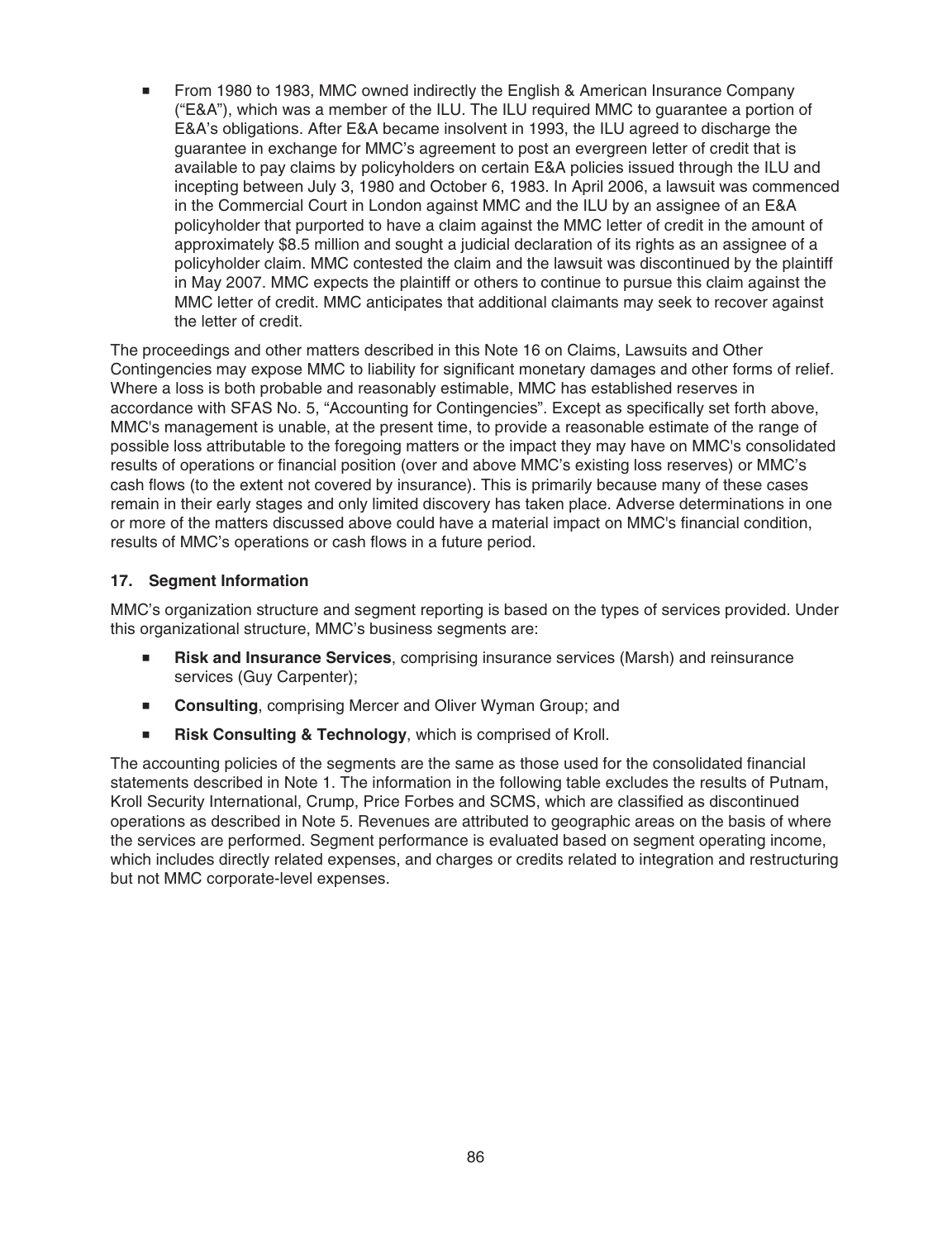Selected information about MMC's operating segments and geographic areas of operation follows:

| For the Years Ended<br>December 31,                                |                    | Operating<br>Income | Total          | Depreciation<br>and | Capital      |
|--------------------------------------------------------------------|--------------------|---------------------|----------------|---------------------|--------------|
| (In millions of dollars)                                           | Revenue            | (Loss)              | Assets         | Amortization        | Expenditures |
| $2008 -$                                                           |                    |                     |                |                     |              |
| <b>Risk and Insurance Services</b>                                 | \$5,466(a)         | \$<br>460           | \$7,704        | \$188               | \$135        |
| Consulting<br>Risk Consulting & Technology                         | 5,196(b)<br>993(c) | 555<br>(497)(f)     | 4,156<br>1,887 | 111<br>82           | 113<br>50    |
|                                                                    |                    |                     |                |                     |              |
| <b>Total Operating Segments</b>                                    | 11,655             | 518                 | 13,747         | 381                 | 298          |
| Corporate/Eliminations<br><b>Assets of Discontinued Operations</b> | (68)               | (255)               | 1,459(e)       | 23                  | 89           |
| <b>Total Consolidated</b>                                          | \$11,587           | \$<br>263           | \$15,206       | \$404               | \$387        |
| $2007 -$                                                           |                    |                     |                |                     |              |
| <b>Risk and Insurance Services</b>                                 | \$5,400(a)         | \$<br>342           | \$9,091        | \$214               | \$136        |
| Consulting                                                         | 4,884(b)           | 606                 | 4,438          | 94                  | 99           |
| <b>Risk Consulting &amp; Technology</b>                            | 987(c)             | 98                  | 2,538          | 80                  | 43           |
| <b>Total Operating Segments</b>                                    | 11,271             | 1,046               | 16,067         | 388                 | 278          |
| Corporate/Eliminations                                             | (94)               | (200)               | 1,292(e)       | 19                  | 85           |
| <b>Assets of Discontinued Operations</b>                           |                    |                     |                |                     |              |
| <b>Total Consolidated</b>                                          | \$11,177           | \$<br>846           | \$17,359       | \$407               | \$363        |
| $2006 -$                                                           |                    |                     |                |                     |              |
| <b>Risk and Insurance Services</b>                                 | \$5,263(a)         | \$<br>477           | \$9,651        | \$230               | \$133        |
| Consulting                                                         | 4,224(b)           | 465                 | 3,804          | 92                  | 88           |
| <b>Risk Consulting &amp; Technology</b>                            | 973(c)             | 143                 | 2,363          | 90                  | 46           |
| <b>Total Operating Segments</b>                                    | 10,460             | 1,085               | 15,818         | 412                 | 267          |
| Corporate/Eliminations                                             | (120)              | (137)(d)            | 398(e)         | 11                  | 6            |
| <b>Assets of Discontinued Operations</b>                           |                    |                     | 1,921          |                     | 34           |
| <b>Total Consolidated</b>                                          | \$10,340           | \$<br>948           | \$18,137       | \$423               | \$307        |

(a) Includes inter-segment revenue (\$5 million in 2008, \$7 million in 2007 and \$0 million in 2006) and interest income on fiduciary funds (\$139 million in 2008, \$177 million in 2007 and \$168 million in 2006).

(b) Includes inter-segment revenue (\$52 million in 2008, \$79 million in 2007 and \$108 million in 2006).<br>(c) Includes inter-segment revenue (\$11 million in 2008, \$8 million in 2007 and \$12 million in 2006).

Includes inter-segment revenue (\$11 million in 2008, \$8 million in 2007 and \$12 million in 2006).

(d) Corporate expenses in 2006 include a \$74 million credit for the gain from the sale of five (5) floors of MMC's New York headquarters building.

(e) Corporate assets primarily include insurance recoverables, pension related assets, the owned portion of MMC's headquarters building and intercompany eliminations.

 $(1)$  Includes a goodwill impairment charge of \$540 million.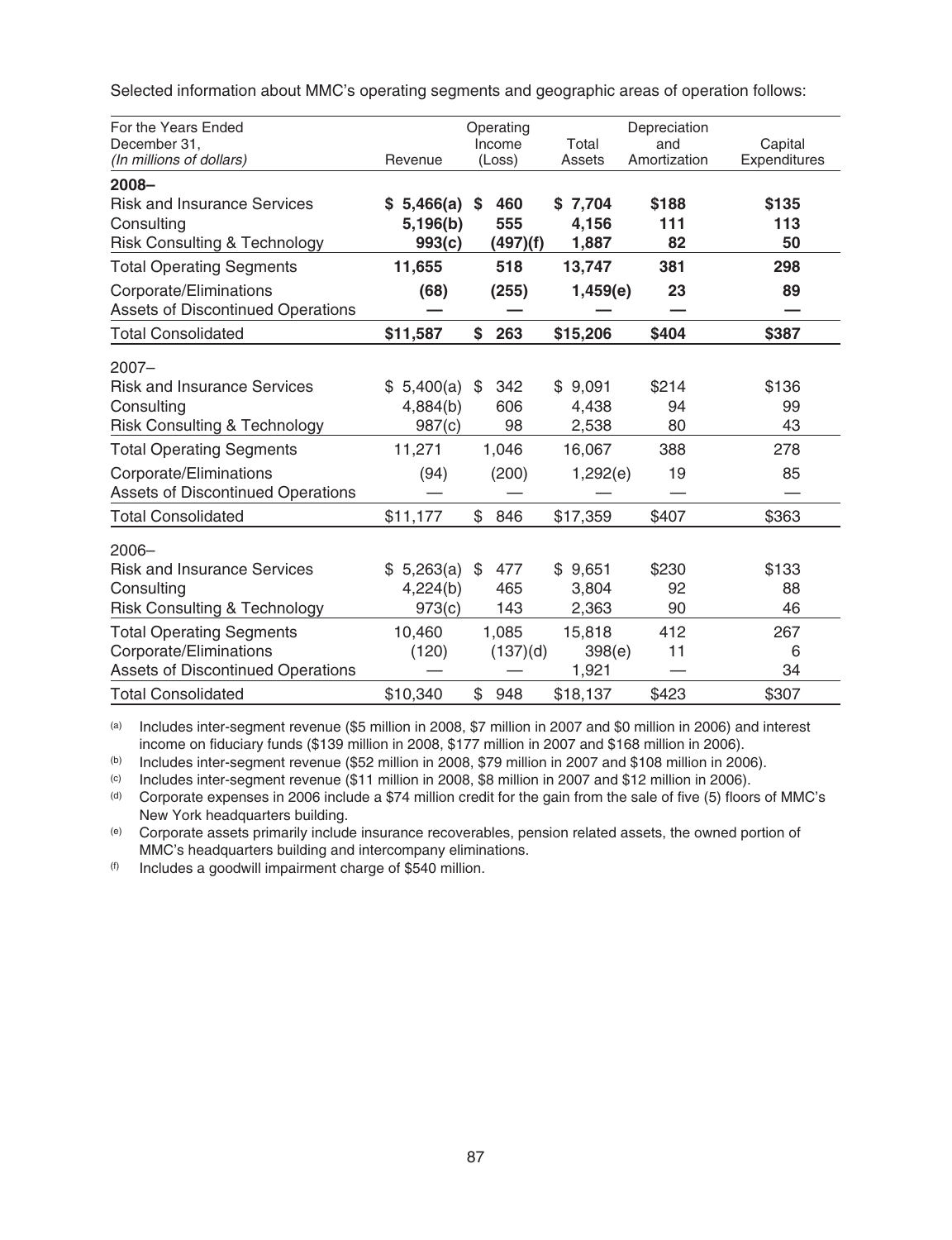Operating Segment Revenue by Product is as follows:

| For the Years Ended December 31,<br>(In millions of dollars) | 2008     | 2007        | 2006         |
|--------------------------------------------------------------|----------|-------------|--------------|
| <b>Risk and Insurance Services</b>                           |          |             |              |
| Marsh                                                        | \$4,632  | \$<br>4,498 | 4,383<br>\$. |
| <b>Guy Carpenter</b>                                         | 834      | 902         | 880          |
| <b>Total Risk and Insurance Services</b>                     | 5,466    | 5,400       | 5,263        |
| <b>Consulting</b>                                            |          |             |              |
| Mercer                                                       | 3,642    | 3.368       | 3,020        |
| Oliver Wyman Group                                           | 1,554    | 1,516       | 1,204        |
| <b>Total Consulting</b>                                      | 5,196    | 4,884       | 4,224        |
| <b>Risk Consulting &amp; Technology</b>                      | 993      | 987         | 973          |
| <b>Total Operating Segments</b>                              | 11,655   | 11,271      | 10,460       |
| <b>Corporate/Eliminations</b>                                | (68)     | (94)        | (120)        |
| <b>Total</b>                                                 | \$11,587 | \$11,177    | \$10,340     |

Information by geographic area is as follows:

| For the Years Ended December 31,<br>(In millions of dollars) | 2008      | 2007      | 2006        |
|--------------------------------------------------------------|-----------|-----------|-------------|
| Revenue                                                      |           |           |             |
| <b>United States</b>                                         | \$5,398   | \$5,379   | 5,229<br>\$ |
| <b>United Kingdom</b>                                        | 1,984     | 2,099     | 1,990       |
| <b>Continental Europe</b>                                    | 2,064     | 1,794     | 1,540       |
| Other                                                        | 2,209     | 1,999     | 1,701       |
|                                                              | 11,655    | 11,271    | 10,460      |
| Corporate/Eliminations                                       | (68)      | (94)      | (120)       |
|                                                              | \$11,587  | \$11,177  | \$10,340    |
| December 31,<br>(In millions of dollars)                     | 2008      | 2007      | 2006        |
| <b>Fixed Assets, Net</b>                                     |           |           |             |
| <b>United States</b>                                         | \$<br>603 | 585<br>\$ | 593<br>S    |
| United Kingdom                                               | 148       | 208       | 224         |
| <b>Continental Europe</b>                                    | 86        | 90        | 80          |
| Other                                                        | 132       | 109       | 93          |
|                                                              | S<br>969  | 992<br>S  | 990<br>S    |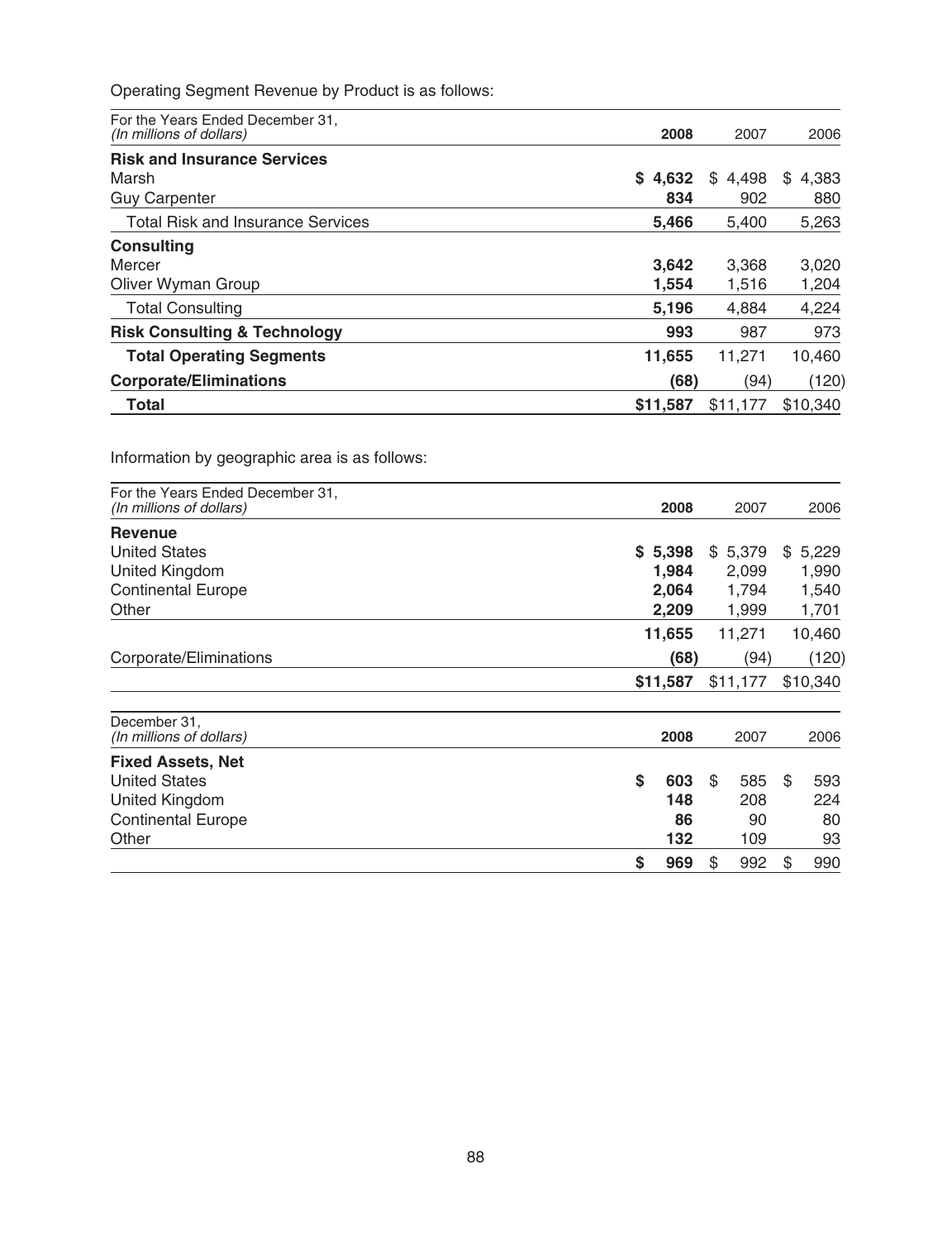## **REPORT OF INDEPENDENT REGISTERED PUBLIC ACCOUNTING FIRM**

To the Board of Directors and Stockholders of Marsh & McLennan Companies, Inc. New York, New York

We have audited the accompanying consolidated balance sheets of Marsh & McLennan Companies, Inc. and subsidiaries (the "Company") as of December 31, 2008 and 2007, and the related consolidated statements of income, stockholders' equity and comprehensive income, and of cash flows for each of the three years in the period ended December 31, 2008. These financial statements are the responsibility of the Company's management. Our responsibility is to express an opinion on the financial statements based on our audits.

We conducted our audits in accordance with the standards of the Public Company Accounting Oversight Board (United States). Those standards require that we plan and perform the audit to obtain reasonable assurance about whether the financial statements are free of material misstatement. An audit includes examining, on a test basis, evidence supporting the amounts and disclosures in the financial statements. An audit also includes assessing the accounting principles used and significant estimates made by management, as well as evaluating the overall financial statement presentation. We believe that our audits provide a reasonable basis for our opinion.

In our opinion, such consolidated financial statements present fairly, in all material respects, the financial position of Marsh & McLennan Companies, Inc. and subsidiaries as of December 31, 2008 and 2007, and the results of their operations and their cash flows for each of the three years in the period ended December 31, 2008, in conformity with accounting principles generally accepted in the United States of America.

We have also audited, in accordance with the standards of the Public Company Accounting Oversight Board (United States), the Company's internal control over financial reporting as of December 31, 2008, based on the criteria established in Internal Control—Integrated Framework issued by the Committee of Sponsoring Organizations of the Treadway Commission and our report dated February 27, 2009 expressed an unqualified opinion on the Company's internal control over financial reporting.

/s/ Deloitte & Touche LLP New York, New York February 27, 2009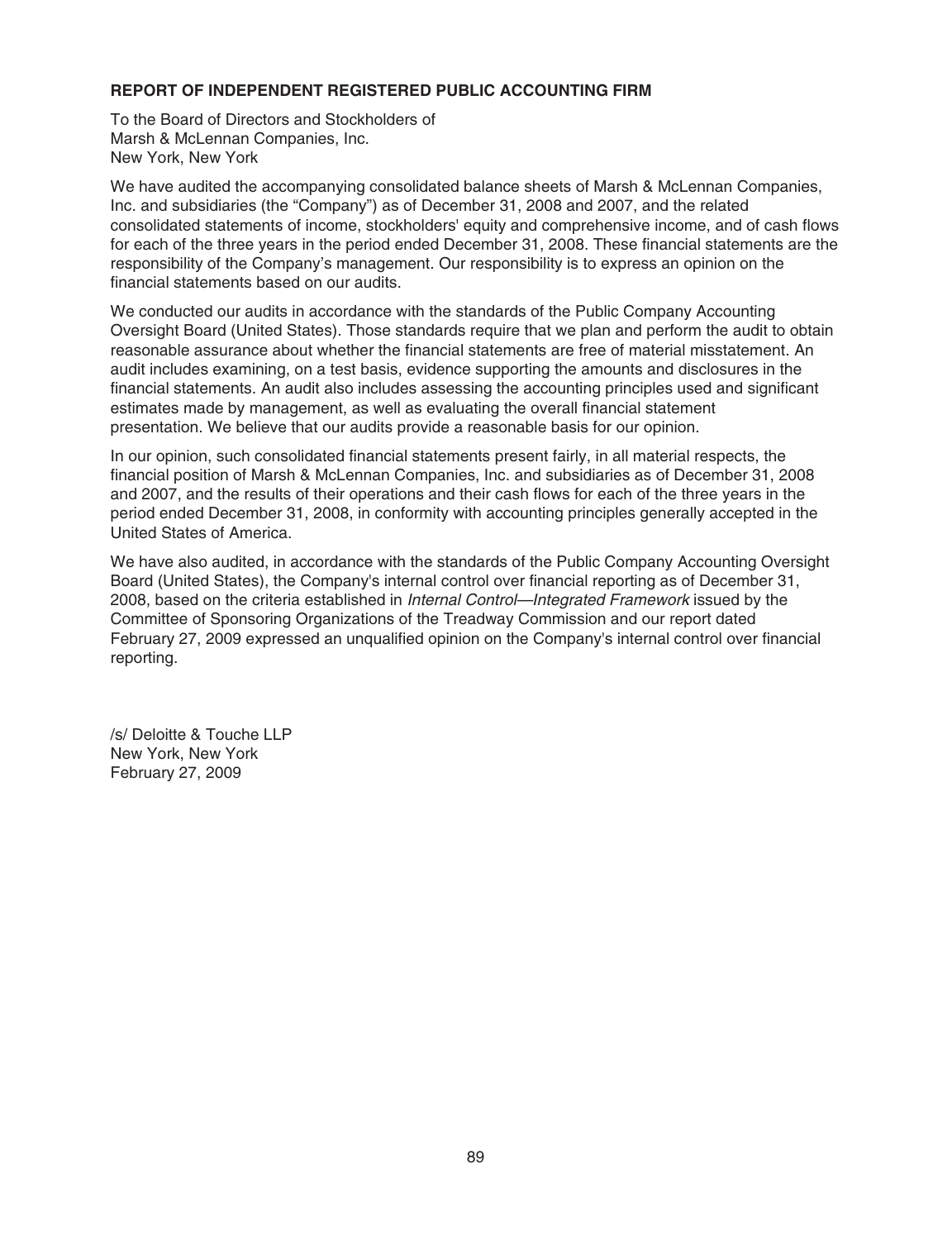### **Marsh & McLennan Companies, Inc. and Subsidiaries SELECTED QUARTERLY FINANCIAL DATA AND SUPPLEMENTAL INFORMATION (UNAUDITED)**

| Quarter<br>Quarter<br>Quarter<br>Quarter<br>(In millions of dollars, except per share figures)<br>2008:<br>\$3,039<br>\$3,048<br>\$2,838<br>\$2,662<br><b>Revenue</b><br>(88)<br>\$<br>182<br>\$<br>70<br>\$<br><b>Operating (loss) income</b><br>99<br>\$<br>\$<br>\$<br>(Loss) income from continuing operations<br>(215)<br>\$<br>55<br>18<br>73<br>\$<br>\$<br>\$<br>\$<br>(Loss) income from discontinued operations<br>10<br>$\overline{7}$<br>\$<br>5<br>(26)<br>\$<br>\$<br>\$<br><b>Net (Loss) income</b><br>(210)<br>65<br>80<br>\$<br>(8)<br><b>Basic Per Share Data:</b><br>(Loss) income from continuing operations<br>\$ (0.41)<br>\$0.11<br>\$0.04<br>\$<br>0.14<br>Income (loss) from discontinued operations<br>\$0.01<br>\$ (0.06)<br>\$0.02<br>0.02<br>\$ |
|------------------------------------------------------------------------------------------------------------------------------------------------------------------------------------------------------------------------------------------------------------------------------------------------------------------------------------------------------------------------------------------------------------------------------------------------------------------------------------------------------------------------------------------------------------------------------------------------------------------------------------------------------------------------------------------------------------------------------------------------------------------------------|
|                                                                                                                                                                                                                                                                                                                                                                                                                                                                                                                                                                                                                                                                                                                                                                              |
|                                                                                                                                                                                                                                                                                                                                                                                                                                                                                                                                                                                                                                                                                                                                                                              |
|                                                                                                                                                                                                                                                                                                                                                                                                                                                                                                                                                                                                                                                                                                                                                                              |
|                                                                                                                                                                                                                                                                                                                                                                                                                                                                                                                                                                                                                                                                                                                                                                              |
|                                                                                                                                                                                                                                                                                                                                                                                                                                                                                                                                                                                                                                                                                                                                                                              |
|                                                                                                                                                                                                                                                                                                                                                                                                                                                                                                                                                                                                                                                                                                                                                                              |
|                                                                                                                                                                                                                                                                                                                                                                                                                                                                                                                                                                                                                                                                                                                                                                              |
|                                                                                                                                                                                                                                                                                                                                                                                                                                                                                                                                                                                                                                                                                                                                                                              |
|                                                                                                                                                                                                                                                                                                                                                                                                                                                                                                                                                                                                                                                                                                                                                                              |
|                                                                                                                                                                                                                                                                                                                                                                                                                                                                                                                                                                                                                                                                                                                                                                              |
|                                                                                                                                                                                                                                                                                                                                                                                                                                                                                                                                                                                                                                                                                                                                                                              |
| \$ (0.02)<br>Net (loss) income<br>\$ (0.40)<br>\$0.13<br>\$<br>0.16                                                                                                                                                                                                                                                                                                                                                                                                                                                                                                                                                                                                                                                                                                          |
| <b>Diluted Per Share Data:</b>                                                                                                                                                                                                                                                                                                                                                                                                                                                                                                                                                                                                                                                                                                                                               |
| (Loss) income from continuing operations<br>\$ (0.41)<br>\$0.11<br>\$0.03<br>S<br>0.14                                                                                                                                                                                                                                                                                                                                                                                                                                                                                                                                                                                                                                                                                       |
| Income (loss) from discontinued operations<br>\$ (0.05)<br>\$0.01<br>\$0.02<br>\$<br>0.01                                                                                                                                                                                                                                                                                                                                                                                                                                                                                                                                                                                                                                                                                    |
| Net (loss) income<br>\$ (0.02)<br>\$ (0.40)<br>\$0.13<br>\$<br>0.15                                                                                                                                                                                                                                                                                                                                                                                                                                                                                                                                                                                                                                                                                                          |
| \$0.20<br><b>Dividends Paid Per Share</b><br>\$0.20<br>0.20<br>\$<br>S<br>0.20                                                                                                                                                                                                                                                                                                                                                                                                                                                                                                                                                                                                                                                                                               |
| 2007:                                                                                                                                                                                                                                                                                                                                                                                                                                                                                                                                                                                                                                                                                                                                                                        |
| \$2,761<br>\$2,785<br>\$2,716<br>\$2,915<br>Revenue                                                                                                                                                                                                                                                                                                                                                                                                                                                                                                                                                                                                                                                                                                                          |
| 239<br>116<br>\$<br>\$<br>336<br>\$<br>\$<br>155<br>Operating income                                                                                                                                                                                                                                                                                                                                                                                                                                                                                                                                                                                                                                                                                                         |
| \$<br>\$<br>\$<br>Income from continuing operations<br>\$<br>228<br>140<br>80<br>90                                                                                                                                                                                                                                                                                                                                                                                                                                                                                                                                                                                                                                                                                          |
| \$<br>\$<br>\$<br>Income (loss) from discontinued operations<br>40<br>37<br>\$1,865<br>(5)                                                                                                                                                                                                                                                                                                                                                                                                                                                                                                                                                                                                                                                                                   |
| \$<br>\$<br>\$<br>85<br>Net income<br>268<br>177<br>\$1,945                                                                                                                                                                                                                                                                                                                                                                                                                                                                                                                                                                                                                                                                                                                  |
| Basic Per Share Data:                                                                                                                                                                                                                                                                                                                                                                                                                                                                                                                                                                                                                                                                                                                                                        |
| 0.17<br>Income from continuing operations<br>\$0.41<br>\$0.26<br>\$0.15<br>\$                                                                                                                                                                                                                                                                                                                                                                                                                                                                                                                                                                                                                                                                                                |
| Income from discontinued operations<br>\$3.49<br>\$0.08<br>\$0.06<br>\$                                                                                                                                                                                                                                                                                                                                                                                                                                                                                                                                                                                                                                                                                                      |
| \$0.32<br>\$3.64<br>\$<br>Net income<br>\$0.49<br>0.17                                                                                                                                                                                                                                                                                                                                                                                                                                                                                                                                                                                                                                                                                                                       |
| Diluted Per Share Data:                                                                                                                                                                                                                                                                                                                                                                                                                                                                                                                                                                                                                                                                                                                                                      |
| Income from continuing operations<br>\$0.25<br>\$0.15<br>\$0.17<br>0.41<br>S.                                                                                                                                                                                                                                                                                                                                                                                                                                                                                                                                                                                                                                                                                                |
| Income (loss) from discontinued operations<br>\$0.06<br>\$3.45<br>\$(0.01)<br>0.06<br>\$.                                                                                                                                                                                                                                                                                                                                                                                                                                                                                                                                                                                                                                                                                    |
| Net income<br>\$0.31<br>\$3.60<br>\$0.16<br>\$0.47                                                                                                                                                                                                                                                                                                                                                                                                                                                                                                                                                                                                                                                                                                                           |
| Dividends Paid Per Share<br>0.19<br>\$0.19<br>\$0.19<br>\$<br>0.19<br>\$                                                                                                                                                                                                                                                                                                                                                                                                                                                                                                                                                                                                                                                                                                     |

As of February 20, 2009, there were 8,505 stockholders of record.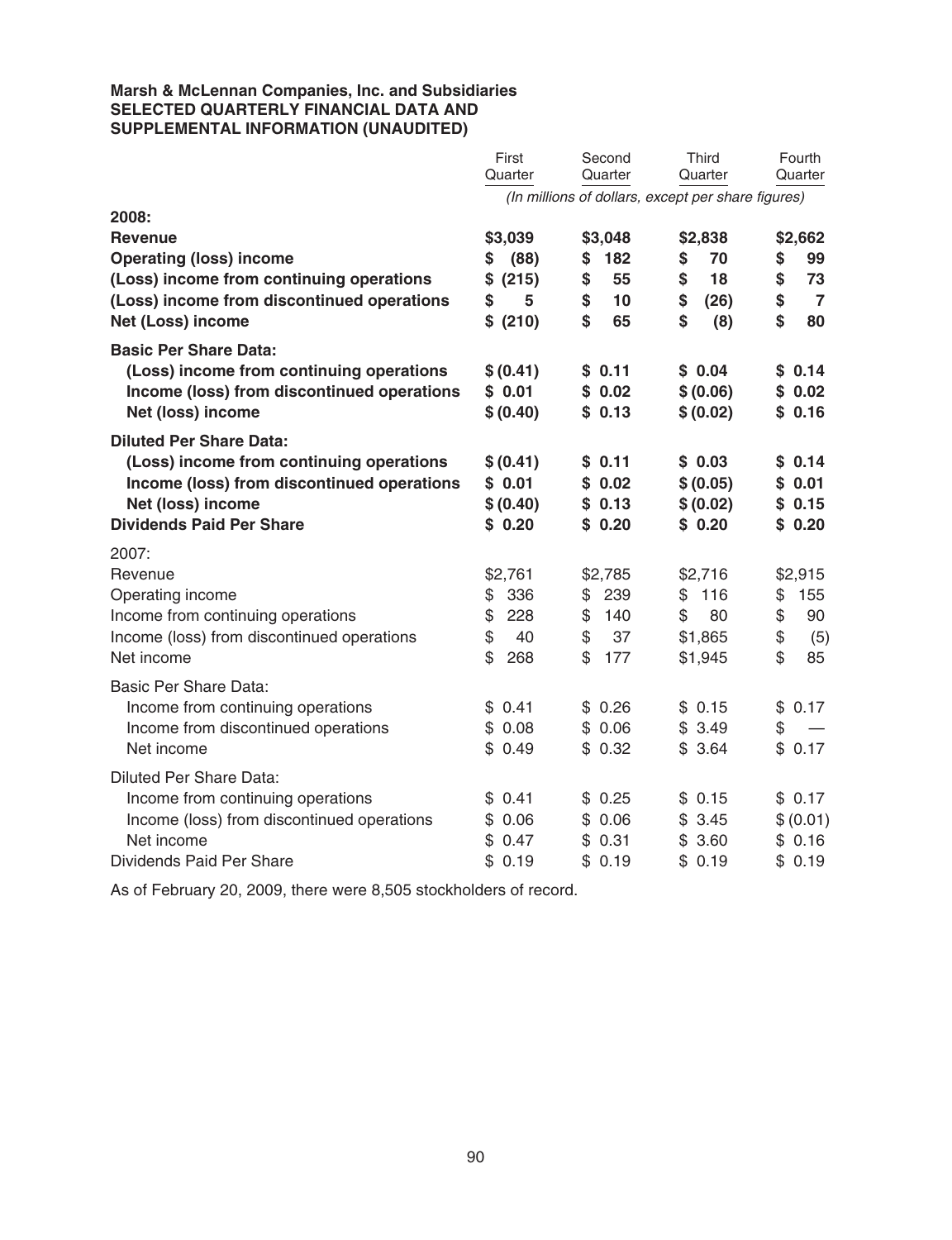### **Item 9. Changes in and Disagreements with Accountants on Accounting and Financial Disclosure.**

None.

### **Item 9A. Controls and Procedures.**

Disclosure Controls and Procedures. Based on their evaluation, as of the end of the period covered by this annual report on Form 10-K, MMC's chief executive officer and chief financial officer have concluded that MMC's disclosure controls and procedures (as defined in Rules 13a-15(e) or 15d-15(e) under the Securities Exchange Act of 1934) are effective.

Internal Control over Financial Reporting.

(a) Management's Annual Report on Internal Control Over Financial Reporting.

### **MANAGEMENT'S ANNUAL REPORT ON INTERNAL CONTROL OVER FINANCIAL REPORTING**

The management of Marsh & McLennan Companies, Inc. is responsible for establishing and maintaining adequate internal control over financial reporting for MMC. MMC's internal control over financial reporting is designed to provide reasonable assurance regarding the reliability of financial reporting and the preparation of financial statements for external purposes in accordance with generally accepted accounting principles.

MMC's internal control over financial reporting includes those policies and procedures relating to the maintenance of records that, in reasonable detail, accurately and fairly reflect the transactions and dispositions of the assets of MMC; the recording of all necessary transactions to permit the preparation of MMC's consolidated financial statements in accordance with generally accepted accounting principles; the proper authorization of receipts and expenditures in accordance with authorizations of MMC's management and directors; and the prevention or timely detection of the unauthorized acquisition, use or disposition of assets that could have a material effect on MMC's consolidated financial statements.

Because of its inherent limitations, internal control over financial reporting may not prevent or detect misstatements. Also, projections of any evaluation of effectiveness to future periods are subject to the risk that controls may become inadequate because of changes in conditions, or that the degree of compliance with the policies or procedures may deteriorate.

Management evaluated the effectiveness of MMC's internal control over financial reporting as of December 31, 2008 under the supervision and with the participation of the Company's principal executives and financial officers. In making this evaluation, management used the criteria set forth by the Committee of Sponsoring Organizations of the Treadway Commission (COSO) in Internal Control – Integrated Framework. Based on its evaluation, management determined that MMC maintained effective internal control over financial reporting as of December 31, 2008.

Deloitte & Touche LLP, the Independent Registered Public Accounting Firm that audited and reported on MMC's consolidated financial statements included in this annual report on Form 10-K, also issued an attestation report on the effectiveness of MMC's internal control over financial reporting as of December 31, 2008.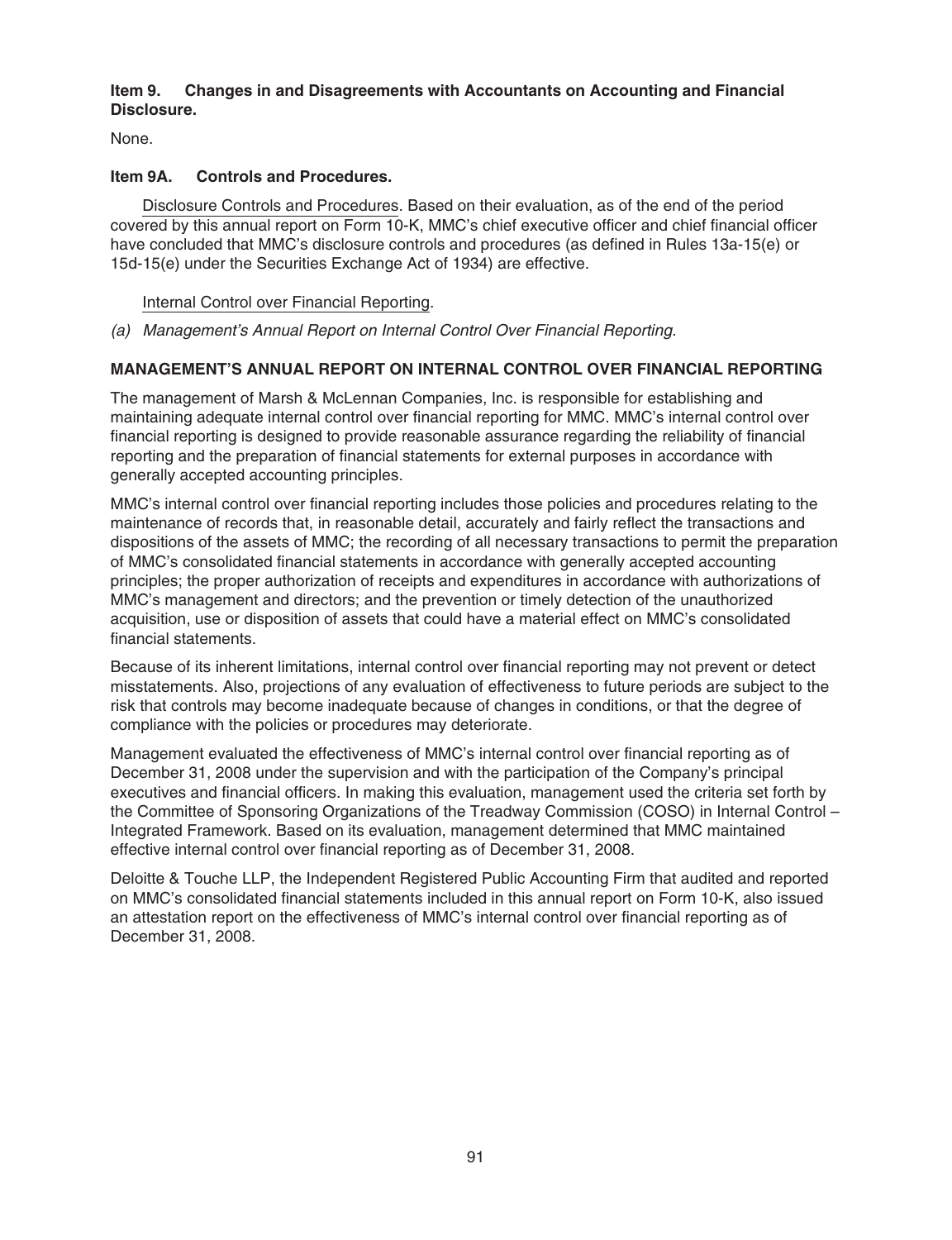#### **REPORT OF INDEPENDENT REGISTERED PUBLIC ACCOUNTING FIRM**

To the Board of Directors and Stockholders of Marsh & McLennan Companies, Inc. New York, New York

We have audited the internal control over financial reporting of Marsh & McLennan Companies, Inc. and subsidiaries (the "Company") as of December 31, 2008, based on criteria established in Internal Control—Integrated Framework issued by the Committee of Sponsoring Organizations of the Treadway Commission. The Company's management is responsible for maintaining effective internal control over financial reporting and for its assessment of the effectiveness of internal control over financial reporting, included in the accompanying management's annual report on internal control over financial reporting. Our responsibility is to express an opinion on the Company's internal control over financial reporting based on our audit.

We conducted our audit in accordance with the standards of the Public Company Accounting Oversight Board (United States). Those standards require that we plan and perform the audit to obtain reasonable assurance about whether effective internal control over financial reporting was maintained in all material respects. Our audit included obtaining an understanding of internal control over financial reporting, assessing the risk that a material weakness exists, testing and evaluating the design and operating effectiveness of internal control based on the assessed risk, and performing such other procedures as we considered necessary in the circumstances. We believe that our audit provides a reasonable basis for our opinion.

A company's internal control over financial reporting is a process designed by, or under the supervision of, the Company's principal executive and principal financial officers, or persons performing similar functions, and effected by the Company's board of directors, management, and other personnel to provide reasonable assurance regarding the reliability of financial reporting and the preparation of financial statements for external purposes in accordance with generally accepted accounting principles. A company's internal control over financial reporting includes those policies and procedures that (1) pertain to the maintenance of records that, in reasonable detail, accurately and fairly reflect the transactions and dispositions of the assets of the company; (2) provide reasonable assurance that transactions are recorded as necessary to permit preparation of financial statements in accordance with generally accepted accounting principles, and that receipts and expenditures of the Company are being made only in accordance with authorizations of management and directors of the Company; and (3) provide reasonable assurance regarding prevention or timely detection of unauthorized acquisition, use, or disposition of the Company's assets that could have a material effect on the financial statements.

Because of the inherent limitations of internal control over financial reporting, including the possibility of collusion or improper management override of controls, material misstatements due to error or fraud may not be prevented or detected on a timely basis. Also, projections of any evaluation of the effectiveness of the internal control over financial reporting to future periods are subject to the risk that the controls may become inadequate because of changes in conditions, or that the degree of compliance with the policies or procedures may deteriorate.

In our opinion, the Company maintained, in all material respects, effective internal control over financial reporting as of December 31, 2008, based on the criteria established in Internal Control—Integrated Framework issued by the Committee of Sponsoring Organizations of the Treadway Commission.

We have also audited, in accordance with the standards of the Public Company Accounting Oversight Board (United States), the consolidated financial statements as of and for the year ended December 31, 2008 of the Company and our report dated February 27, 2009 expressed an unqualified opinion on those financial statements.

/s/ Deloitte & Touche LLP New York, New York February 27, 2009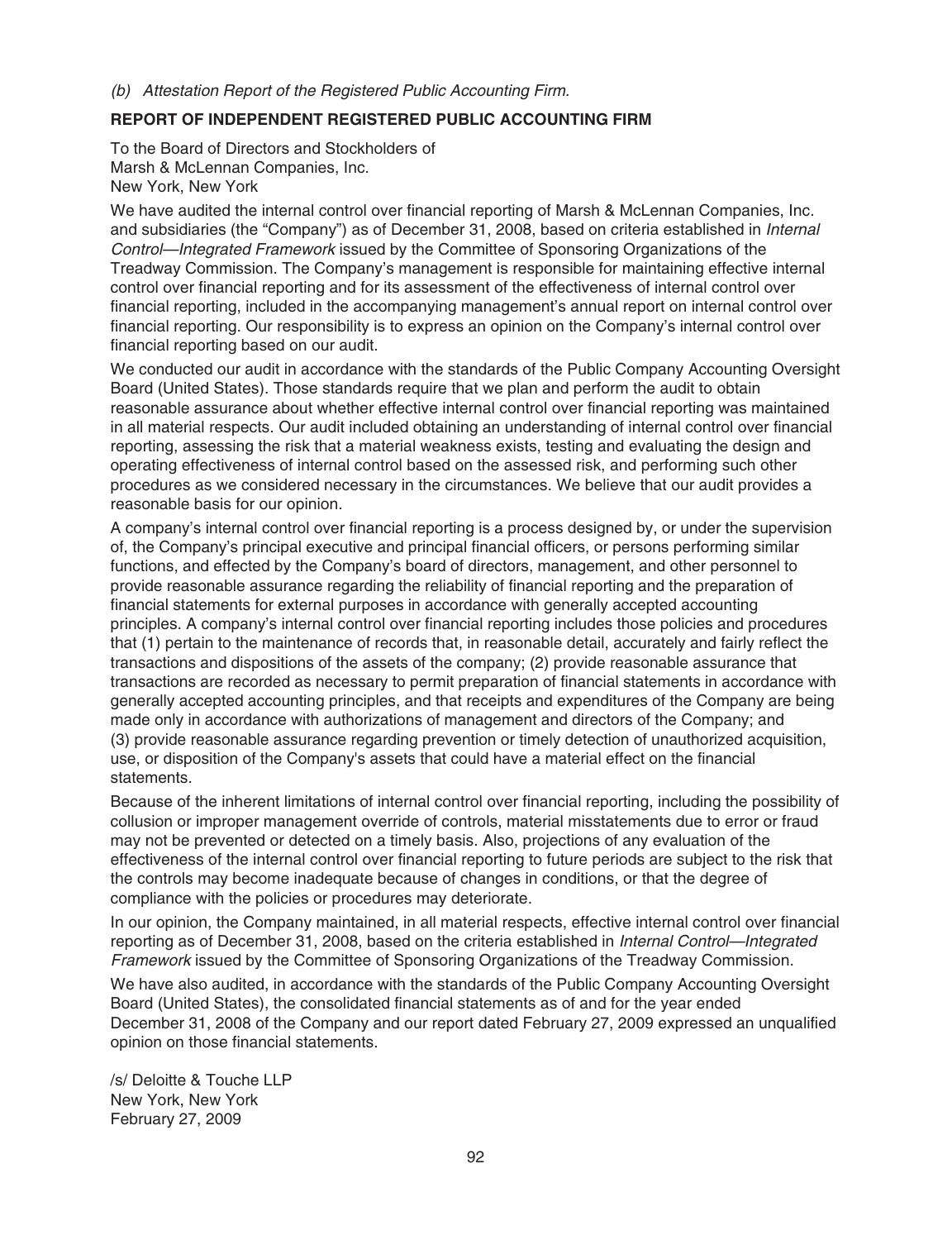#### (c) Changes in Internal Control Over Financial Reporting.

There have been no changes in MMC's internal control over financial reporting during the quarter ended December 31, 2008 that have materially affected, or are reasonably likely to materially affect, MMC's internal control over financial reporting.

#### **Item 9B. Other Information.**

None.

#### **PART III**

#### **Item 10. Directors, Executive Officers and Corporate Governance.**

Information as to the directors and nominees for the board of directors of MMC is incorporated herein by reference to the material set forth under the heading "Item 1—Election of Directors" in the 2009 Proxy Statement.

The executive officers of MMC are Ben Allen, Orlando D. Ashford, Peter J. Beshar, M. Michele Burns, John Drzik, Brian Duperreault, E. Scott Gilbert, Daniel S. Glaser, David Nadler, Vanessa A. Wittman and Peter Zaffino. Information with respect to these individuals is provided in Part I, Item 1 above under the heading "Executive Officers of MMC".

The information set forth in the 2009 Proxy Statement in the sections "Transactions with Management and Others; Other Information—Section 16(a) Beneficial Ownership Reporting Compliance", "Corporate Governance—Codes of Conduct" and "Board of Directors and Committees— Committees—Audit Committee" is incorporated herein by reference.

#### **Item 11. Executive Compensation.**

The information set forth in the sections "Board of Directors and Committees—Director Compensation" and "Compensation of Executive Officers" in the 2009 Proxy Statement is incorporated herein by reference.

#### **Item 12. Security Ownership of Certain Beneficial Owners and Management and Related Stockholder Matters.**

The information set forth in the sections "Stock Ownership of Management and Certain Beneficial Owners" and "Equity Compensation Plan Information" in the 2009 Proxy Statement is incorporated herein by reference.

#### **Item 13. Certain Relationships and Related Transactions, and Director Independence.**

The information set forth in the sections "Corporate Governance—Director Independence", "Corporate Governance—Review of Related-Person Transactions" and "Transactions with Management and Others; Other Information" in the 2009 Proxy Statement is incorporated herein by reference.

#### **Item 14. Principal Accountant Fees and Services.**

The information set forth under the heading "Ratification of Selection of Independent Registered Public Accounting Firm—Fees of Independent Registered Public Accounting Firm" in the 2009 Proxy Statement is incorporated herein by reference.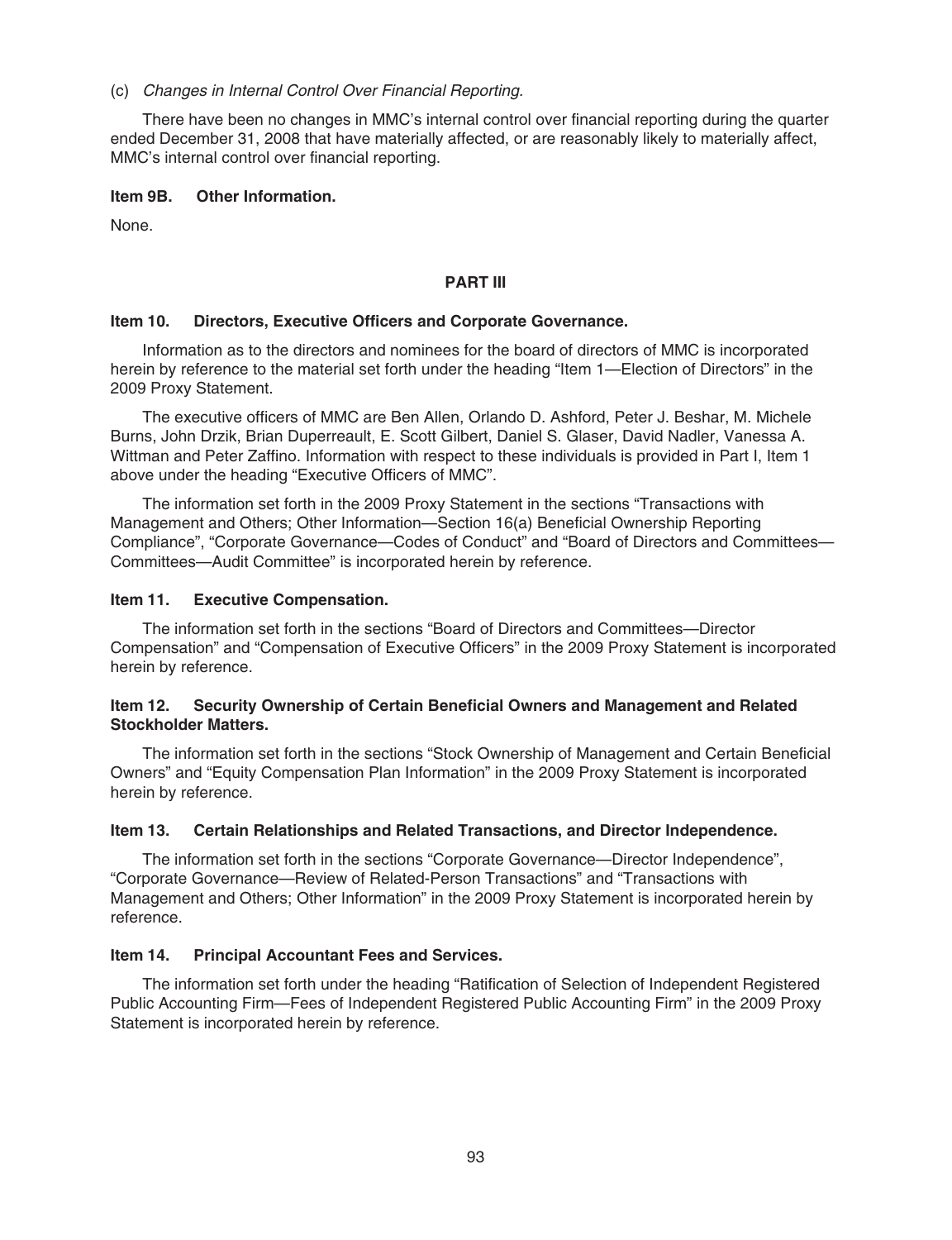#### **PART IV**

#### **Item 15. Exhibits and Financial Statement Schedules.**

The following documents are filed as a part of this report:

1. Consolidated Financial Statements:

Consolidated Statements of Income for each of the three years in the period ended December 31, 2008

Consolidated Balance Sheets as of December 31, 2008 and 2007

Consolidated Statements of Cash Flows for each of the three years in the period ended December 31, 2008

Consolidated Statements of Stockholders' Equity and Comprehensive Income for each of the three years in the period ended December 31, 2008

Notes to Consolidated Financial Statements

Report of Independent Registered Public Accounting Firm

Other:

Selected Quarterly Financial Data and Supplemental Information (Unaudited) for fiscal years 2008 and 2007

Five-Year Statistical Summary of Operations

- 2. All required Financial Statement Schedules are included in the Consolidated Financial Statements or the Notes to Consolidated Financial Statements.
- 3. The following exhibits are filed as a part of this report:
- (3.1) Restated Certificate of Incorporation of Marsh & McLennan Companies, Inc. (incorporated by reference to MMC's Current Report on Form 8-K dated July 17, 2008)
- (3.2) Amended and Restated By-Laws of Marsh & McLennan Companies, Inc. (incorporated by reference to MMC's Current Report on Form 8-K dated September 18, 2008)
- (4.1) Indenture dated as of June 14, 1999 between MMC and State Street Bank and Trust Company, as trustee (incorporated by reference to MMC's Registration Statement on Form S-3, Registration No. 333-108566)
- (4.2) First Supplemental Indenture dated as of June 14, 1999 between MMC and State Street Bank and Trust Company, as trustee (incorporated by reference to MMC's Quarterly Report on Form 10-Q for the quarter ended June 30, 1999)
- (4.3) Second Supplemental Indenture dated as of February 19, 2003 between MMC and U.S. Bank National Association (as successor to State Street Bank and Trust Company), as trustee (incorporated by reference to MMC's Quarterly Report on Form 10-Q for the quarter ended March 31, 2003)
- (4.4) Third Supplemental Indenture dated as of July 30, 2003 between MMC and U.S. National Bank Association (as successor to State Street Bank and Trust Company), as trustee (incorporated by reference to MMC's Quarterly Report on Form 10-Q for the quarter ended June 30, 2003)
- (4.5) Indenture dated as of March 19, 2002 between MMC and State Street Bank and Trust Company, as trustee (incorporated by reference to MMC's Registration Statement on Form S-4, Registration No. 333-87510)
- (4.6) Indenture, dated as of July 14, 2004, between MMC and The Bank of New York, as trustee (incorporated by reference to MMC's Quarterly Report on Form 10-Q for the quarter ended June 30, 2004)
- (4.7) First Supplemental Indenture, dated as of July 14, 2004, between MMC and The Bank of New York, as trustee (incorporated by reference to MMC's Quarterly Report on Form 10-Q for the quarter ended June 30, 2004)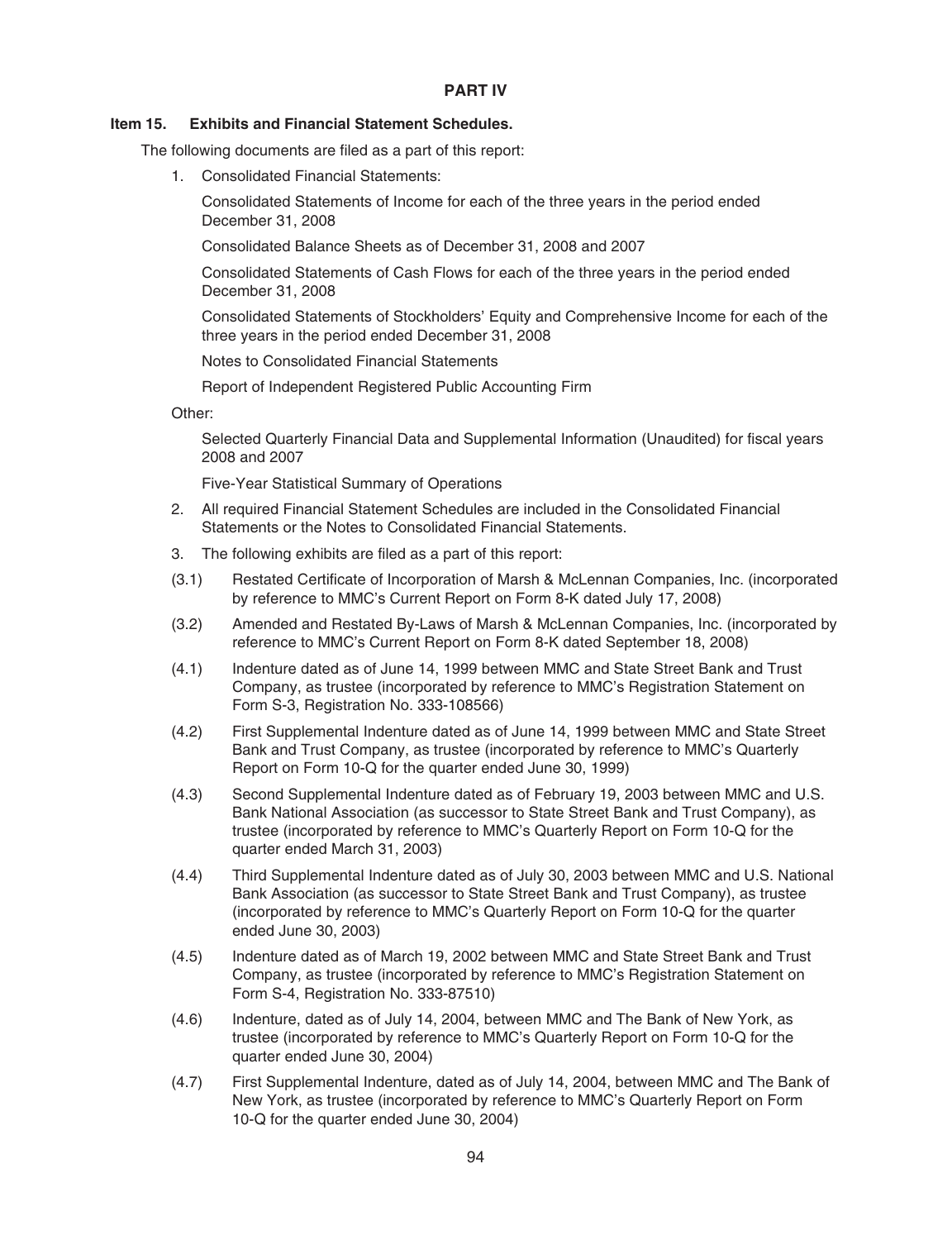- (4.8) Second Supplemental Indenture, dated as of September 16, 2005, between MMC and The Bank of New York, as trustee (incorporated by reference to MMC's Current Report on Form 8-K dated September 13, 2005)
- (10.1) Agreement between the Attorney General of the State of New York and the Superintendent of Insurance of the State of New York, and Marsh & McLennan Companies, Inc., Marsh Inc. and their subsidiaries and affiliates dated January 30, 2005 (incorporated by reference to MMC's Current Report on Form 8-K dated January 31, 2005)
- (10.2) Amendment No. 1, effective as of January 30, 2005, to Agreement between the Attorney General of the State of New York and the Superintendent of Insurance of the State of New York, and Marsh & McLennan Companies, Inc., Marsh Inc. and their subsidiaries and affiliates dated January 30, 2005 (incorporated by reference to MMC's Quarterly Report on Form 10-Q for the quarter ended March 31, 2005)
- (10.3) Amendment No. 2, dated September 27, 2005, to Agreement between the Attorney General of the State of New York and the Superintendent of Insurance of the State of New York, and Marsh & McLennan Companies, Inc., Marsh Inc. and their subsidiaries and affiliates, dated January 30, 2005 (incorporated by reference to MMC's Quarterly Report on Form 10-Q for the quarter ended September 30, 2005)
- (10.4) Amendment No. 3, dated August 17, 2006, to the Agreement, dated January 30, 2005, as amended, among Marsh & McLennan Companies, Inc., Marsh Inc. and their subsidiaries and affiliates, the Attorney General of the State of New York and the Superintendent of Insurance of the State of New York (incorporated by reference to MMC's Current Report on Form 8-K dated August 17, 2006)
- (10.5) Amendment No. 4, signed August 6, 2007, to the Agreement, dated January 30, 2005, as amended, among Marsh & McLennan Companies, Inc., Marsh Inc. and their subsidiaries and affiliates, the Attorney General of the State of New York and the Superintendent of Insurance of the State of New York (incorporated by reference to MMC's Current Report on Form 8-K dated August 6, 2007)
- (10.6) Amendment No. 5, dated May 16, 2008, to the Agreement, dated January 30, 2005, as amended, among Marsh & McLennan Companies, Inc., Marsh Inc. and their subsidiaries and affiliates, the Attorney General of the State of New York and the Superintendent of Insurance of the State of New York (incorporated by reference to MMC's Current Report on Form 8-K dated June 3, 2008)
- (10.7) \*Marsh & McLennan Companies, Inc. 2000 Senior Executive Incentive and Stock Award Plan (incorporated by reference to MMC's Annual Report on Form 10-K for the year ended December 31, 1999)
- (10.8) \*Amendments to Marsh & McLennan Companies, Inc. 2000 Senior Executive Incentive and Stock Award Plan and 2000 Employee Incentive and Stock Award Plan (incorporated by reference to MMC's Quarterly Report on Form 10-Q for the quarter ended June 30, 2005)
- (10.9) \*Form of Awards under the 2000 Senior Executive Incentive and Stock Award Plan (incorporated by reference to MMC's Quarterly Report on Form 10-Q for the quarter ended September 30, 2004)
- (10.10) \*Additional Forms of Awards under the 2000 Senior Executive Incentive and Stock Award Plan (incorporated by reference to MMC's Quarterly Report on Form 10-Q for the quarter ended March 31, 2005)
- (10.11) \*Form of Restricted Stock Award under the MMC 2000 Senior Executive Incentive and Stock Award Plan (incorporated by reference to MMC's Current Report on Form 8-K dated May 18, 2005)
- (10.12) \*Stock Option and Restricted Stock Unit Award to Brian Duperreault under the 2000 Senior Executive Incentive and Stock Award Plan

Management contract or compensatory plan or arrangement required to be filed as an exhibit pursuant to Item 15(b) of Form 10-K.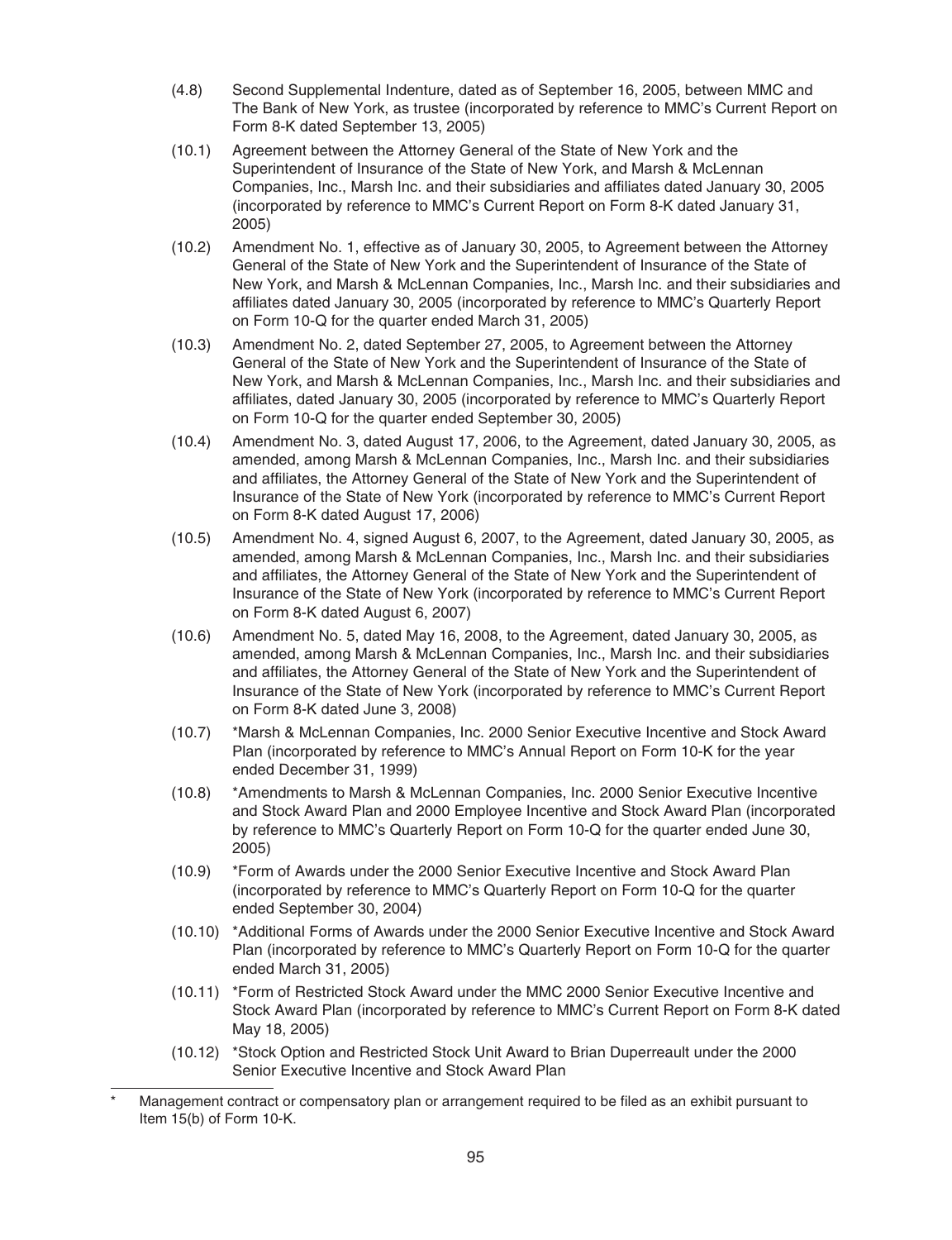- (10.13) \*Marsh & McLennan Companies, Inc. 2000 Employee Incentive and Stock Award Plan (incorporated by reference to MMC's Annual Report on Form 10-K for the year ended December 31, 2001)
- (10.14) \*Form of Awards under the 2000 Employee Incentive and Stock Award Plan (incorporated by reference to MMC's Quarterly Report on Form 10-Q for the quarter ended September 30, 2004)
- (10.15) \*Additional Forms of Awards under the 2000 Employee Incentive and Stock Award Plan (incorporated by reference to MMC's Quarterly Report on Form 10-Q for the quarter ended March 31, 2005)
- (10.16) \*Form of Long-term Incentive Award under the 2000 Senior Executive Incentive and Stock Award Plan and the 2000 Employee Incentive and Stock Award Plan (incorporated by reference to MMC's Quarterly Report on Form 10-Q for the quarter ended March 31, 2006)
- (10.17) \*Form of 2007 Long-term Incentive Award under the 2000 Senior Executive Incentive and Stock Award Plan and the 2000 Employee Incentive and Stock Award Plan (incorporated by reference to MMC's Quarterly Report on Form 10-Q for the quarter ended March 31, 2007)
- (10.18) \*Form of 2008 Long-term Incentive Award under the 2000 Senior Executive Incentive and Stock Award Plan and the 2000 Employee Incentive and Stock Award Plan (incorporated by reference to MMC's Quarterly Report on Form 10-Q for the quarter ended March 31, 2008)
- (10.19) \*Form of Deferred Stock Unit Award under the 2000 Senior Executive Incentive and Stock Award Plan and the 2000 Employee Incentive and Stock Award Plan (incorporated by reference to MMC's Annual Report on Form 10-K for the year ended December 31, 2007)
- (10.20) \*Form of Deferred Stock Unit Award, dated as of January 1, 2009, under the 2000 Senior Executive Incentive and Stock Award Plan and the 2000 Employee Incentive and Stock Award Plan
- (10.21) \*Amendments to Certain MMC Equity-Based Awards Due to U.S. Tax Law Changes Affecting Equity-Based Awards granted under the 2000 Senior Executive Incentive and Stock Award Plan and the 2000 Employee Incentive and Stock Award Plan, effective January 1, 2009
- (10.22) \*Section 409A Amendment Document, effective as of January 1, 2009
- (10.23) \*Marsh & McLennan Companies Supplemental Savings & Investment Plan (formerly the Marsh & McLennan Companies Stock Investment Supplemental Plan), Amendment and Restatement effective January 1, 2009
- (10.24) \*Marsh & McLennan Companies Special Severance Pay Plan (incorporated by reference to MMC's Annual Report on Form 10-K for the year ended December 31, 1996)
- (10.25) \*Marsh & McLennan Companies Benefit Equalization Plan and Marsh & McLennan Companies Supplemental Retirement Plan, as Amended and Restated effective January 1, 2009
- (10.26) \*Marsh & McLennan Companies, Inc. Form of Senior Executive Severance Pay Plan (incorporated by reference to MMC's Quarterly Report on Form 10-Q for the Quarter ended March 31, 2008)
- (10.27) \*Marsh & McLennan Companies Senior Management Incentive Compensation Plan (incorporated by reference to MMC's Annual Report on Form 10-K for the year ended December 31, 1994)
- (10.28) \*Marsh & McLennan Companies, Inc. Directors Stock Compensation Plan-January 1, 2009 Restatement
- (10.29) \*Description of compensation arrangements for non-executive directors of MMC (incorporated by reference to MMC's Quarterly Report on Form 10-K for the quarter ended March 31, 2007)

Management contract or compensatory plan or arrangement required to be filed as an exhibit pursuant to Item 15(b) of Form 10-K.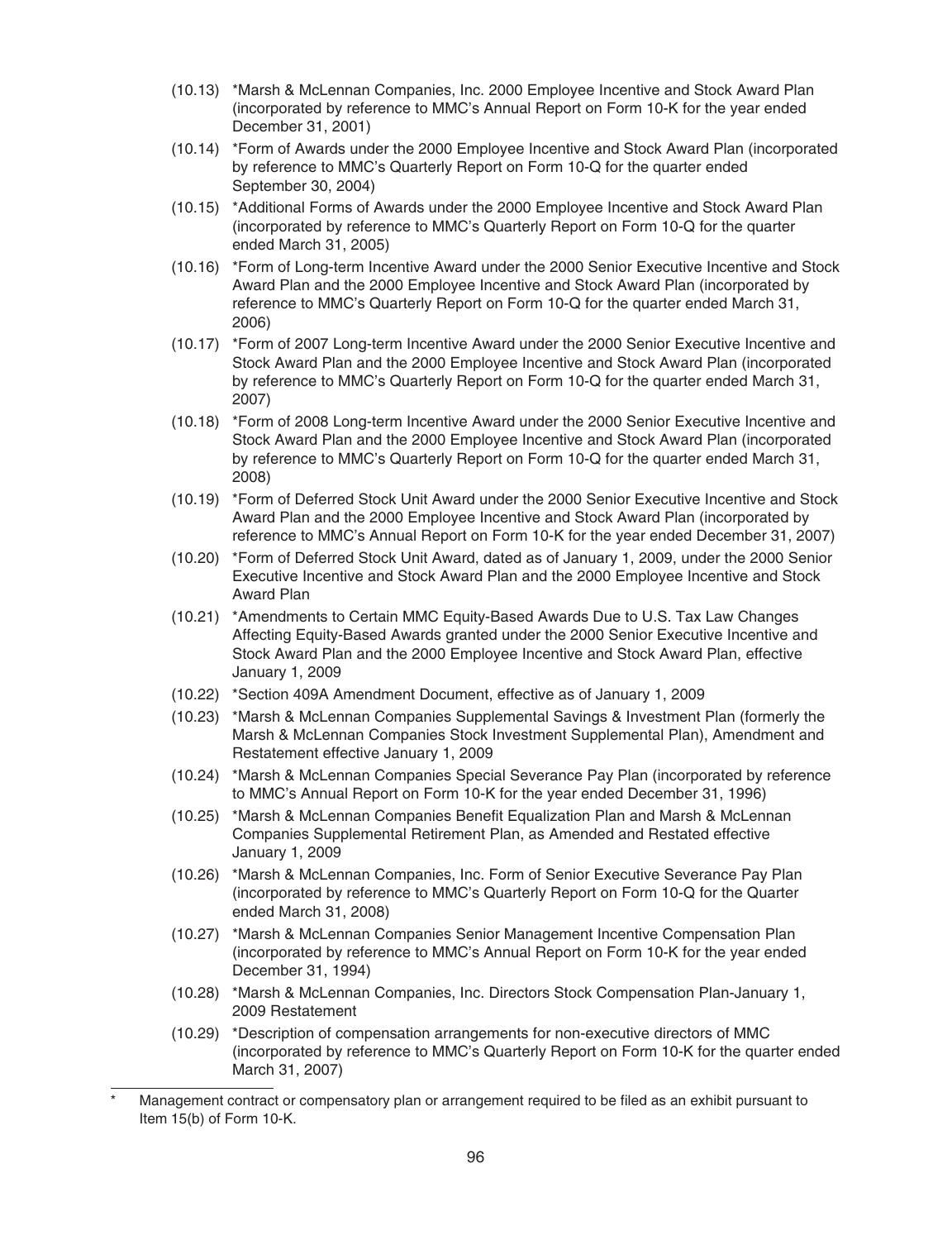- (10.30) \*Employment Agreement, dated as of December 19, 2005, between Marsh & McLennan Companies, Inc. and M. Michele Burns (incorporated by reference to MMC's Current Report on Form 8-K dated December 16, 2005)
- (10.31) \*Amendment No. 1, dated as of September 25, 2006, to Employment Agreement, dated December 19, 2005, between Marsh & McLennan Companies, Inc. and M. Michele Burns (incorporated by reference to MMC's Quarterly Report on Form 10-Q for the quarter ended September 30, 2006)
- (10.32) \*Amendment No. 2, dated as of December 12, 2008, to Employment Agreement, dated December 19, 2005, between Marsh & McLennan Companies, Inc. and M. Michele Burns
- (10.33) \*Employment Agreement, dated as of January 29, 2008, between Marsh & McLennan Companies, Inc. and Brian Duperreault (incorporated by reference to MMC's Current Report on Form 8-K dated January 29, 2008)
- (10.34) \*Letter Agreement, dated August 18, 2008, between Marsh & McLennan Companies, Inc. and Vanessa A. Wittman (incorporated by reference to MMC's Current Report on Form 8-K dated August 18, 2008)
- (10.35) \*Employment Agreement, dated as of September 25, 2006, between Marsh & McLennan Companies, Inc. and Matthew B. Bartley (incorporated by reference to MMC's Quarterly Report on Form 10-Q for the quarter ended September 30, 2006)
- (10.36) \*Employment Agreement, dated as of July 1, 2005, by and between Marsh & McLennan Companies, Inc. and David H. Spiller (incorporated by reference to MMC's Quarterly Report on Form 10-Q for the quarter ended March 31, 2007)
- (10.37) \*Employment Agreement, dated as of July 20, 2005, by and between Marsh & McLennan Companies, Inc. and Michael G. Cherkasky (incorporated by reference to MMC's Current Report on Form 8-K dated July 25, 2005)
- (10.38) \*Separation and Release Agreement, dated February 15, 2008, between Marsh & McLennan Companies, Inc. and Michael G. Cherkasky (incorporated by reference to MMC's Current Report on Form 8-K dated February 15, 2008)
- (10.39) Settlement Agreement, dated as of July 18, 2008, by and between Providence Equity L.L.C., US Investigations Services, Inc., Marsh & McLennan Companies, Inc., and Michael G. Cherkasky (incorporated by reference to MMC's Current Report on Form 8-K dated July 18, 2008)
- (10.40) \*Amended and Restated Limited Partnership Agreement of Marsh & McLennan Affiliated Fund, L.P. dated October 12, 1999 (incorporated by reference to MMC's Annual Report on Form 10-K for the year ended December 31, 2001)
- (12) Statement Re: Computation of Ratio of Earnings to Fixed Charges
- (14) Code of Ethics for Chief Executive and Senior Financial Officers (incorporated by reference to MMC's Annual Report on Form 10-K for the year ended December 31, 2002)
- (21) List of Subsidiaries of MMC (as of 2/18/2009)
- (23) Consent of Independent Registered Public Accounting Firm
- (31.1) Rule 13a-14(a)/15d-14(a) Certification of Chief Executive Officer
- (31.2) Rule 13a-14(a)/15d-14(a) Certification of Chief Financial Officer
- (32) Section 1350 Certifications

Management contract or compensatory plan or arrangement required to be filed as an exhibit pursuant to Item 15(b) of Form 10-K.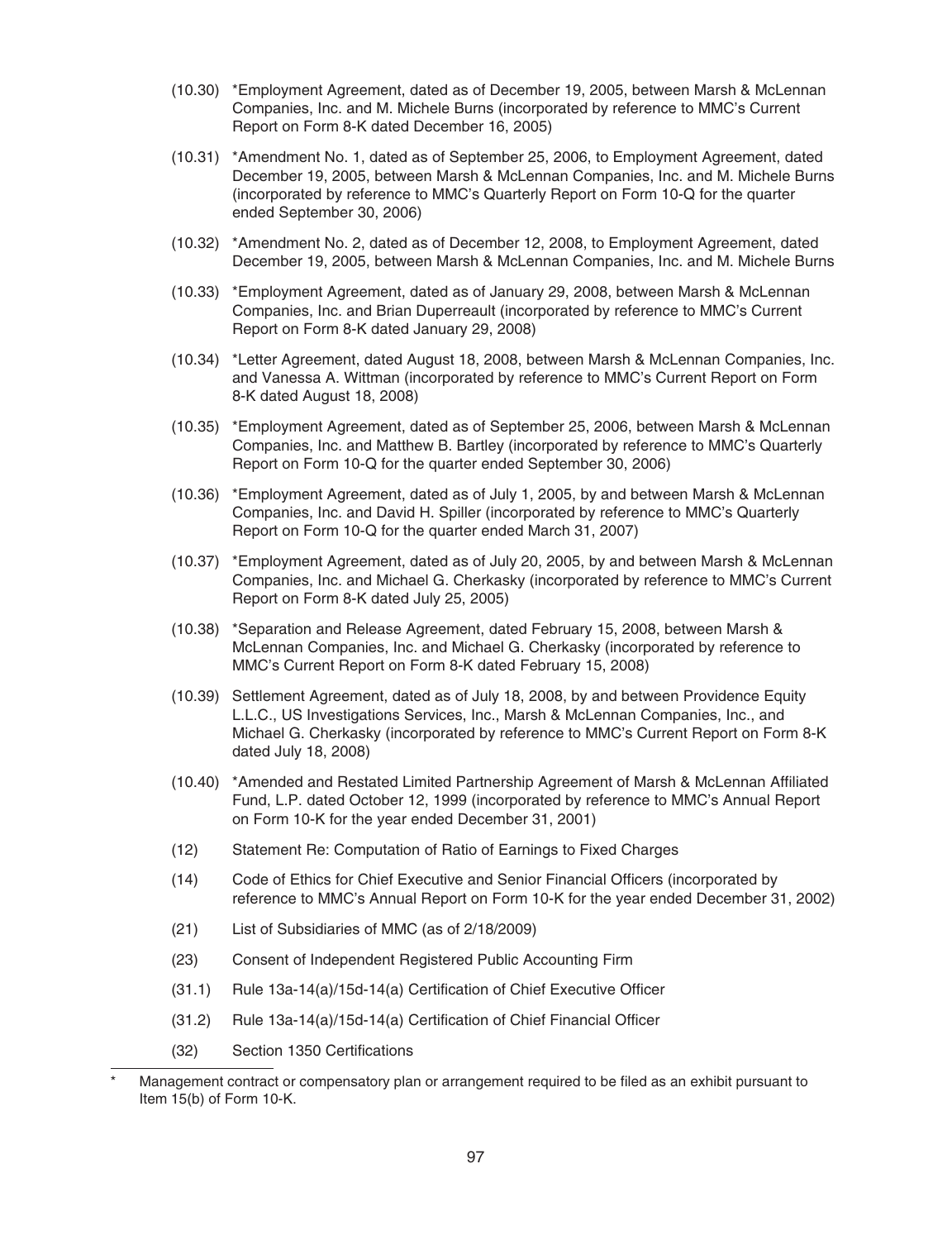#### **SIGNATURES**

Pursuant to the requirements of Section 13 or 15(d) of the Securities Exchange Act of 1934, the registrant has duly caused this report to be signed on its behalf by the undersigned, thereunto duly authorized.

MARSH & McLENNAN COMPANIES, INC.

Dated: February 27, 2009 By *Isl* Brian DuperReault

Brian Duperreault President and Chief Executive Officer

Each person whose signature appears below hereby constitutes and appoints Luciana Fato, Kate J. Brennan and Jean McConney, and each of them singly, such person's lawful attorneys-in-fact and agents, with full power to them and each of them to sign for such person, in the capacity indicated below, any and all amendments to this Annual Report on Form 10-K filed with the Securities and Exchange Commission.

Pursuant to the requirements of the Securities Exchange Act of 1934, this report has been signed below by the following persons on behalf of the registrant and in the capacities indicated this 27th day of February, 2009.

| <b>Name</b>                                                                           | <b>Title</b>                                                        | <b>Date</b>       |  |  |
|---------------------------------------------------------------------------------------|---------------------------------------------------------------------|-------------------|--|--|
| <b>BRIAN DUPERREAULT</b><br>/s/                                                       | Director, President &<br><b>Chief Executive Officer</b>             | February 27, 2009 |  |  |
| <b>Brian Duperreault</b>                                                              |                                                                     |                   |  |  |
| /S/ VANESSA A. WITTMAN<br>Vanessa A. Wittman                                          | Executive Vice President &<br><b>Chief Financial Officer</b>        | February 27, 2009 |  |  |
| ROBERT J. RAPPORT<br>/S/<br>Robert J. Rapport                                         | Senior Vice President &<br>Controller<br>(Chief Accounting Officer) | February 27, 2009 |  |  |
| /S/ LESLIE M. BAKER, JR.<br>Leslie M. Baker, Jr.                                      | <b>Director</b>                                                     | February 27, 2009 |  |  |
| ZACHARY W. CARTER<br>/S/<br>Zachary W. Carter                                         | <b>Director</b>                                                     | February 27, 2009 |  |  |
| <b>OSCAR FANJUL</b><br>/s/<br>Oscar Fanjul                                            | <b>Director</b>                                                     | February 27, 2009 |  |  |
| <b>STEPHEN R. HARDIS</b><br>/s/<br>Stephen R. Hardis                                  | <b>Director</b>                                                     | February 27, 2009 |  |  |
| <b>GWENDOLYN S. KING</b><br>/s/<br>Gwendolyn S. King                                  | <b>Director</b>                                                     | February 27, 2009 |  |  |
| THE RT. HON. LORD LANG OF MONKTON, DL<br>/s/<br>The Rt. Hon. Lord Lang of Monkton, DL | <b>Director</b>                                                     | February 27, 2009 |  |  |
| <b>BRUCE P. NOLOP</b><br>/s/<br>Bruce P. Nolop                                        | <b>Director</b>                                                     | February 27, 2009 |  |  |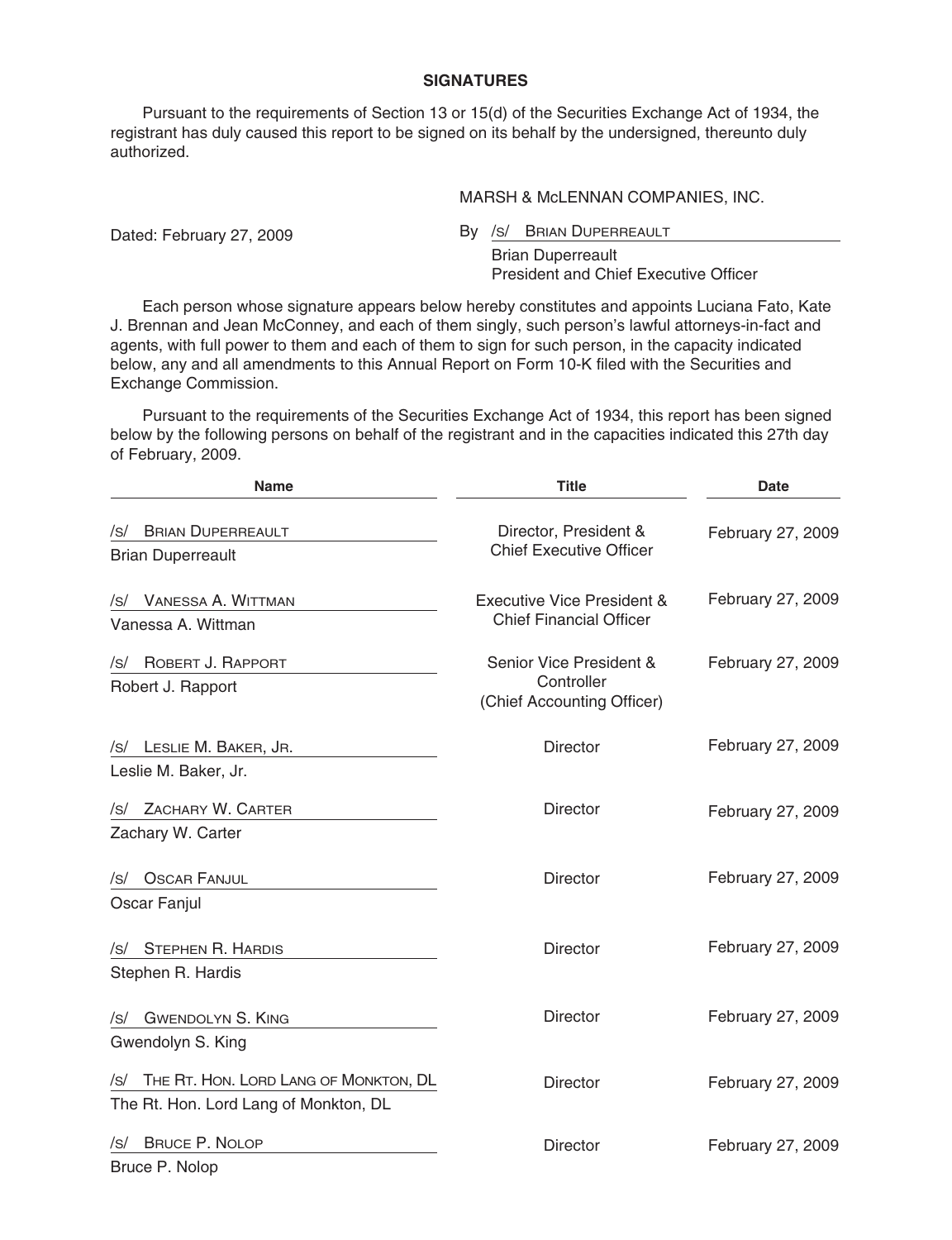| <b>Name</b>                                            | <b>Title</b>    | <b>Date</b>       |
|--------------------------------------------------------|-----------------|-------------------|
| MARC D. OKEN<br>/s/<br>Marc D. Oken                    | <b>Director</b> | February 27, 2009 |
| DAVID A. OLSEN<br>/s/<br>David A. Olsen                | Director        | February 27, 2009 |
| <b>MORTON O. SCHAPIRO</b><br>/s/<br>Morton O. Schapiro | Director        | February 27, 2009 |
| <b>ADELE SIMMONS</b><br>/s/<br>Adele Simmons           | <b>Director</b> | February 27, 2009 |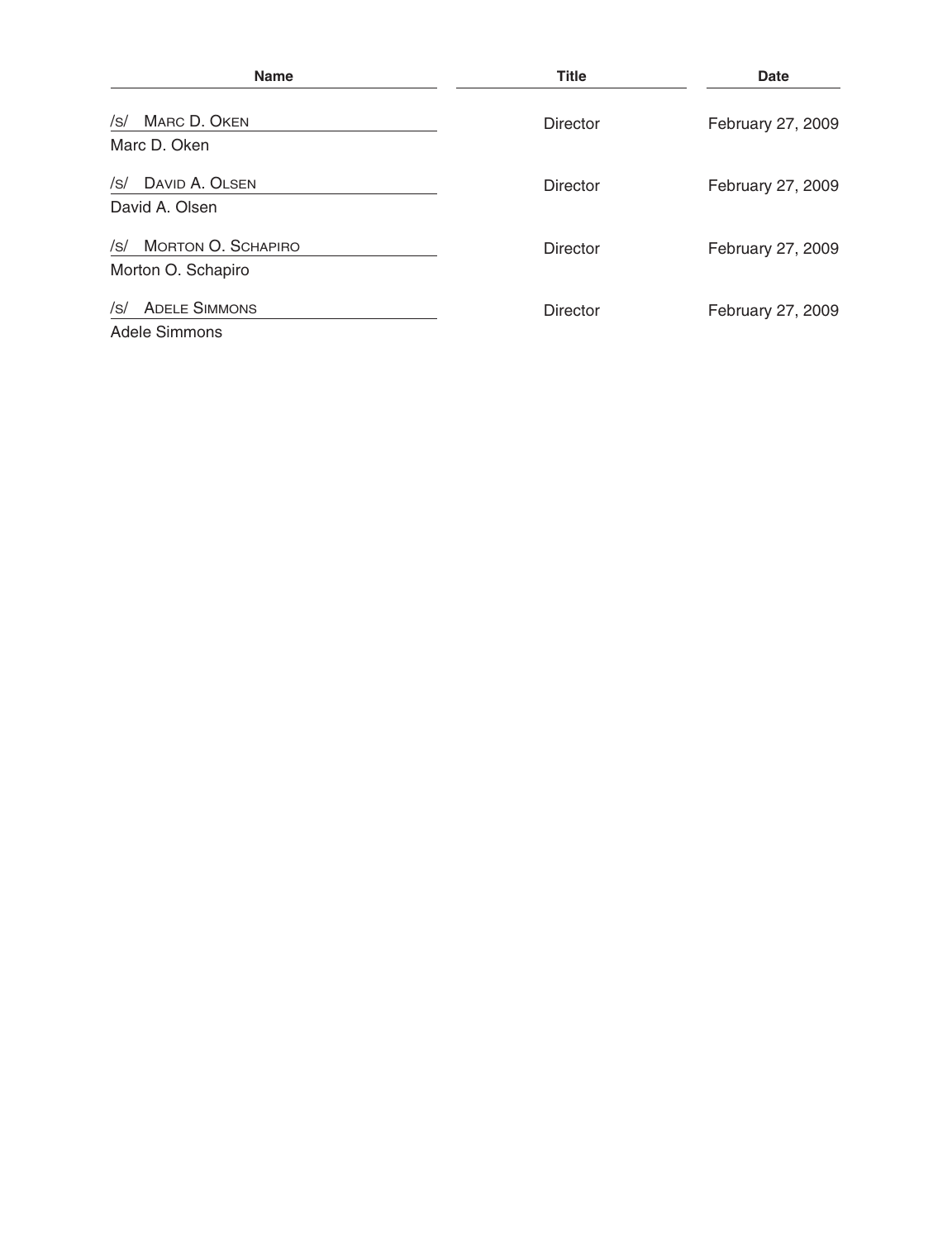## **CERTIFICATIONS**

I, Brian Duperreault, certify that:

1. I have reviewed this Annual Report on Form 10-K of Marsh & McLennan Companies, Inc. (the "registrant");

2. Based on my knowledge, this report does not contain any untrue statement of a material fact or omit to state a material fact necessary to make the statements made, in light of the circumstances under which such statements were made, not misleading with respect to the period covered by this report;

3. Based on my knowledge, the financial statements, and other financial information included in this report, fairly present in all material respects the financial condition, results of operations and cash flows of the registrant as of, and for, the periods presented in this report;

4. The registrant's other certifying officer(s) and I are responsible for establishing and maintaining disclosure controls and procedures (as defined in Exchange Act Rules 13a-15(e) and 15d-15(e)) and internal control over financial reporting (as defined in Exchange Act Rules 13a-15(f) and 15d-15(f)) for the registrant and have:

a) Designed such disclosure controls and procedures, or caused such disclosure controls and procedures to be designed under our supervision, to ensure that material information relating to the registrant, including its consolidated subsidiaries, is made known to us by others within those entities, particularly during the period in which this report is being prepared;

b) Designed such internal control over financial reporting, or caused such internal control over financial reporting to be designed under our supervision, to provide reasonable assurance regarding the reliability of financial reporting and the preparation of financial statements for external purposes in accordance with generally accepted accounting principles;

c) Evaluated the effectiveness of the registrant's disclosure controls and procedures and presented in this report our conclusions about the effectiveness of the disclosure controls and procedures, as of the end of the period covered by this report based on such evaluation; and

d) Disclosed in this report any change in the registrant's internal control over financial reporting that occurred during the registrant's most recent fiscal quarter (the registrant's fourth fiscal quarter in the case of an annual report) that has materially affected, or is reasonably likely to materially affect, the registrant's internal control over financial reporting; and

5. The registrant's other certifying officer(s) and I have disclosed, based on our most recent evaluation of internal control over financial reporting, to the registrant's auditors and the audit committee of the registrant's board of directors (or persons performing the equivalent functions):

a) All significant deficiencies and material weaknesses in the design or operation of internal control over financial reporting which are reasonably likely to adversely affect the registrant's ability to record, process, summarize and report financial information; and

b) Any fraud, whether or not material, that involves management or other employees who have a significant role in the registrant's internal control over financial reporting.

Date: February 27, 2009 **/s/ BRIAN DUPERREAULT** 

Brian Duperreault President and Chief Executive Officer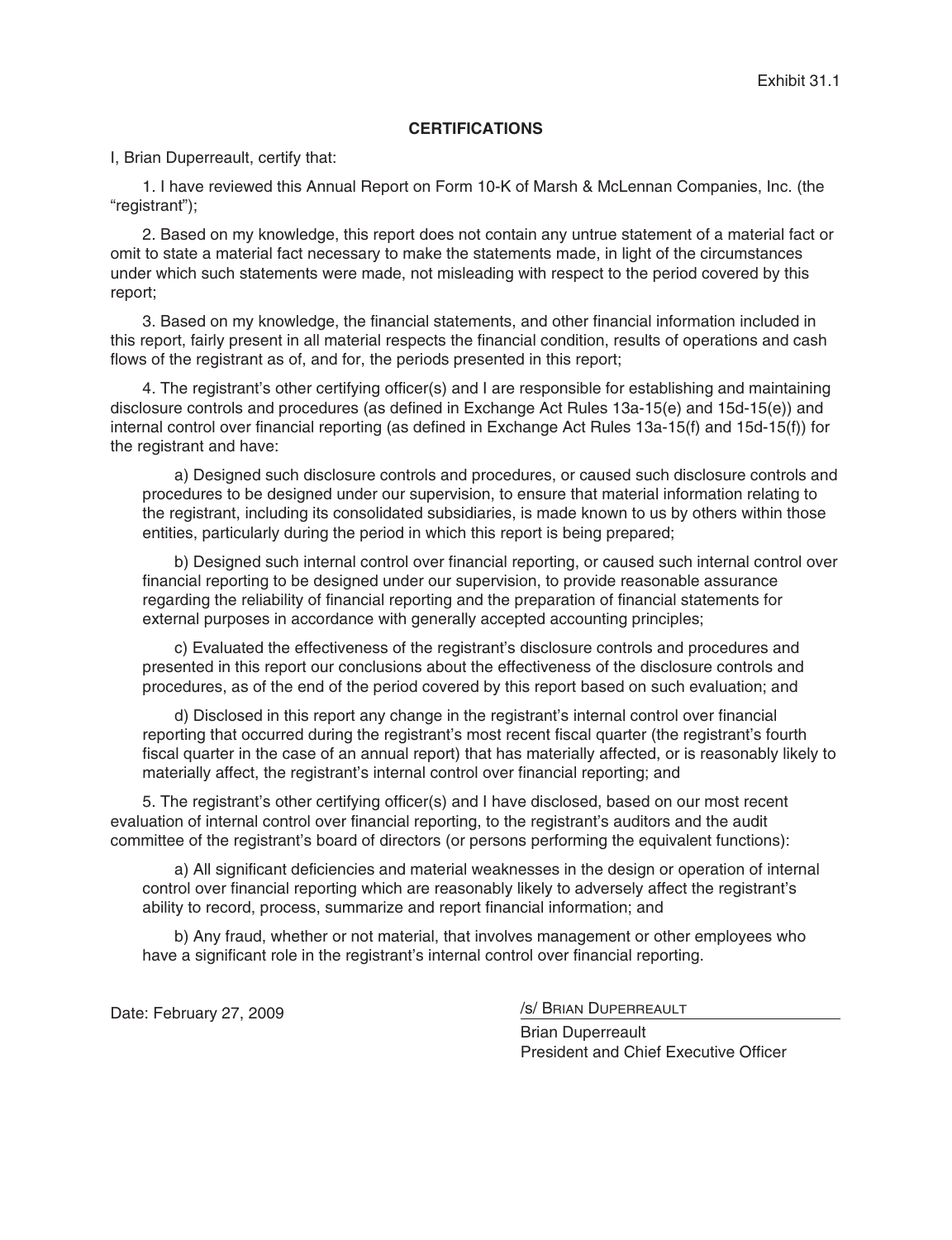## **CERTIFICATIONS**

I, Vanessa A. Wittman, certify that:

1. I have reviewed this annual report on Form 10-K of Marsh & McLennan Companies, Inc. (the "registrant");

2. Based on my knowledge, this report does not contain any untrue statement of a material fact or omit to state a material fact necessary to make the statements made, in light of the circumstances under which such statements were made, not misleading with respect to the period covered by this report;

3. Based on my knowledge, the financial statements, and other financial information included in this report, fairly present in all material respects the financial condition, results of operations and cash flows of the registrant as of, and for, the periods presented in this report;

4. The registrant's other certifying officer(s) and I are responsible for establishing and maintaining disclosure controls and procedures (as defined in Exchange Act Rules 13a-15(e) and 15d-15(e)) and internal control over financial reporting (as defined in Exchange Act Rules 13a-15(f) and 15d-15(f)) for the registrant and have:

a) Designed such disclosure controls and procedures, or caused such disclosure controls and procedures to be designed under our supervision, to ensure that material information relating to the registrant, including its consolidated subsidiaries, is made known to us by others within those entities, particularly during the period in which this report is being prepared;

b) Designed such internal control over financial reporting, or caused such internal control over financial reporting to be designed under our supervision, to provide reasonable assurance regarding the reliability of financial reporting and the preparation of financial statements for external purposes in accordance with generally accepted accounting principles;

c) Evaluated the effectiveness of the registrant's disclosure controls and procedures and presented in this report our conclusions about the effectiveness of the disclosure controls and procedures, as of the end of the period covered by this report based on such evaluation; and

d) Disclosed in this report any change in the registrant's internal control over financial reporting that occurred during the registrant's most recent fiscal quarter (the registrant's fourth fiscal quarter in the case of an annual report) that has materially affected, or is reasonably likely to materially affect, the registrant's internal control over financial reporting; and

5. The registrant's other certifying officer(s) and I have disclosed, based on our most recent evaluation of internal control over financial reporting, to the registrant's auditors and the audit committee of the registrant's board of directors (or persons performing the equivalent functions):

a) All significant deficiencies and material weaknesses in the design or operation of internal control over financial reporting which are reasonably likely to adversely affect the registrant's ability to record, process, summarize and report financial information; and

b) Any fraud, whether or not material, that involves management or other employees who have a significant role in the registrant's internal control over financial reporting.

Date: February 27, 2009 **/s/ VANESSA A. WITTMAN** 

Vanessa A. Wittman Executive Vice President & Chief Financial Officer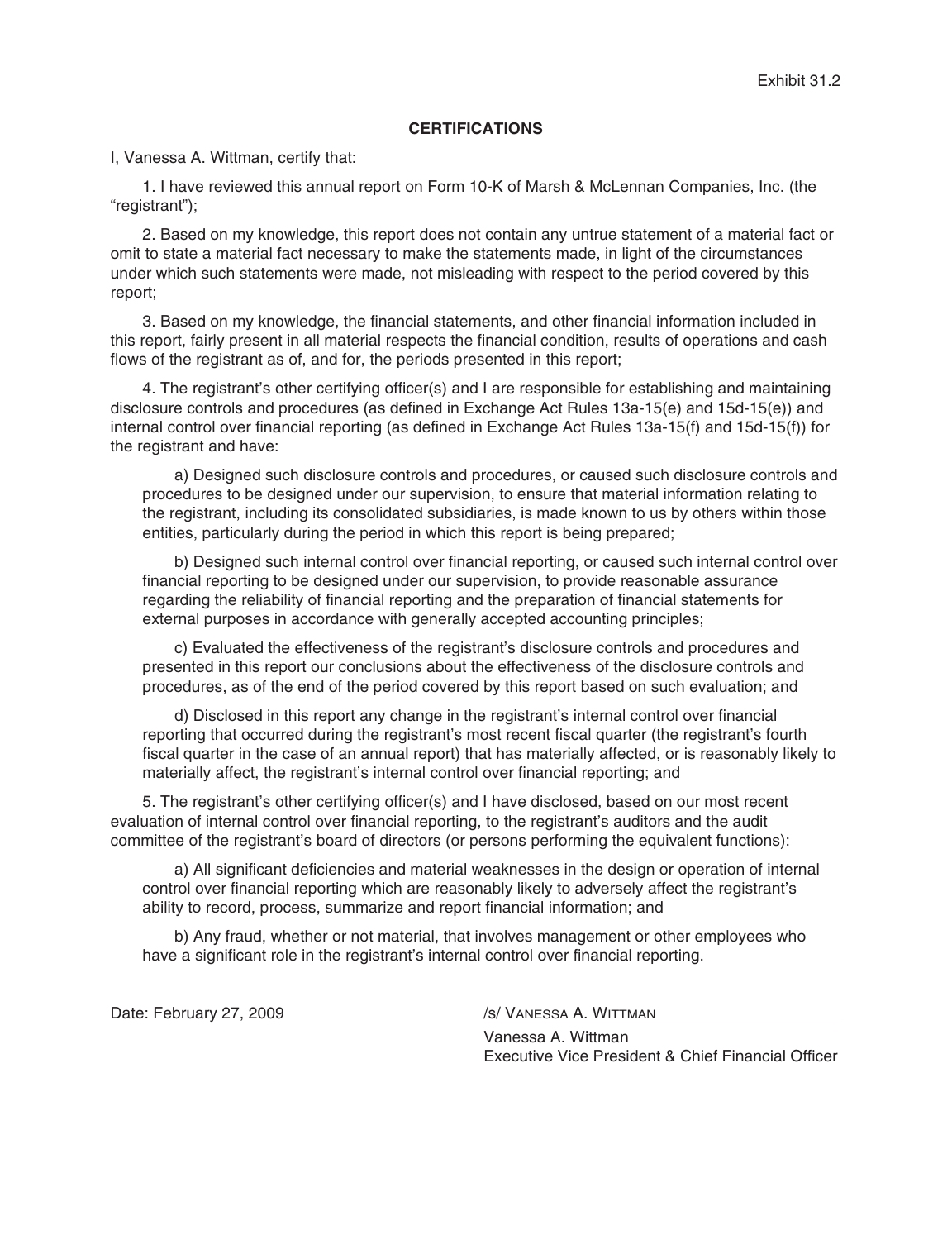## Certification of Chief Executive Officer and Chief Financial Officer

The certification set forth below is being submitted in connection with the Annual Report on Form 10-K for the year ended December 31, 2008 of Marsh & McLennan Companies, Inc. (the "Report") for the purpose of complying with Rule 13a-14(b) or Rule 15d-14(b) under the Securities Exchange Act of 1934, as amended (the "Exchange Act"), and Section 1350 of Chapter 63 of Title 18 of the United States Code.

Brian Duperreault, the President and Chief Executive Officer, and Vanessa A. Wittman, the Executive Vice President & Chief Financial Officer, of Marsh & McLennan Companies, Inc. each certifies that, to the best of his or her knowledge:

- 1. the Report fully complies with the requirements of Section 13(a) or 15(d) of the Exchange Act; and
- 2. the information contained in the Report fairly presents, in all material respects, the financial condition and results of operations of Marsh & McLennan Companies, Inc.

Date: February 27, 2009 **/S/ BRIAN DUPERREAULT** 

Brian Duperreault President and Chief Executive Officer

Date: February 27, 2009 **/S/ SEAU AND ANESSA A. WITTMAN** 

Vanessa A. Wittman Executive Vice President & Chief Financial Officer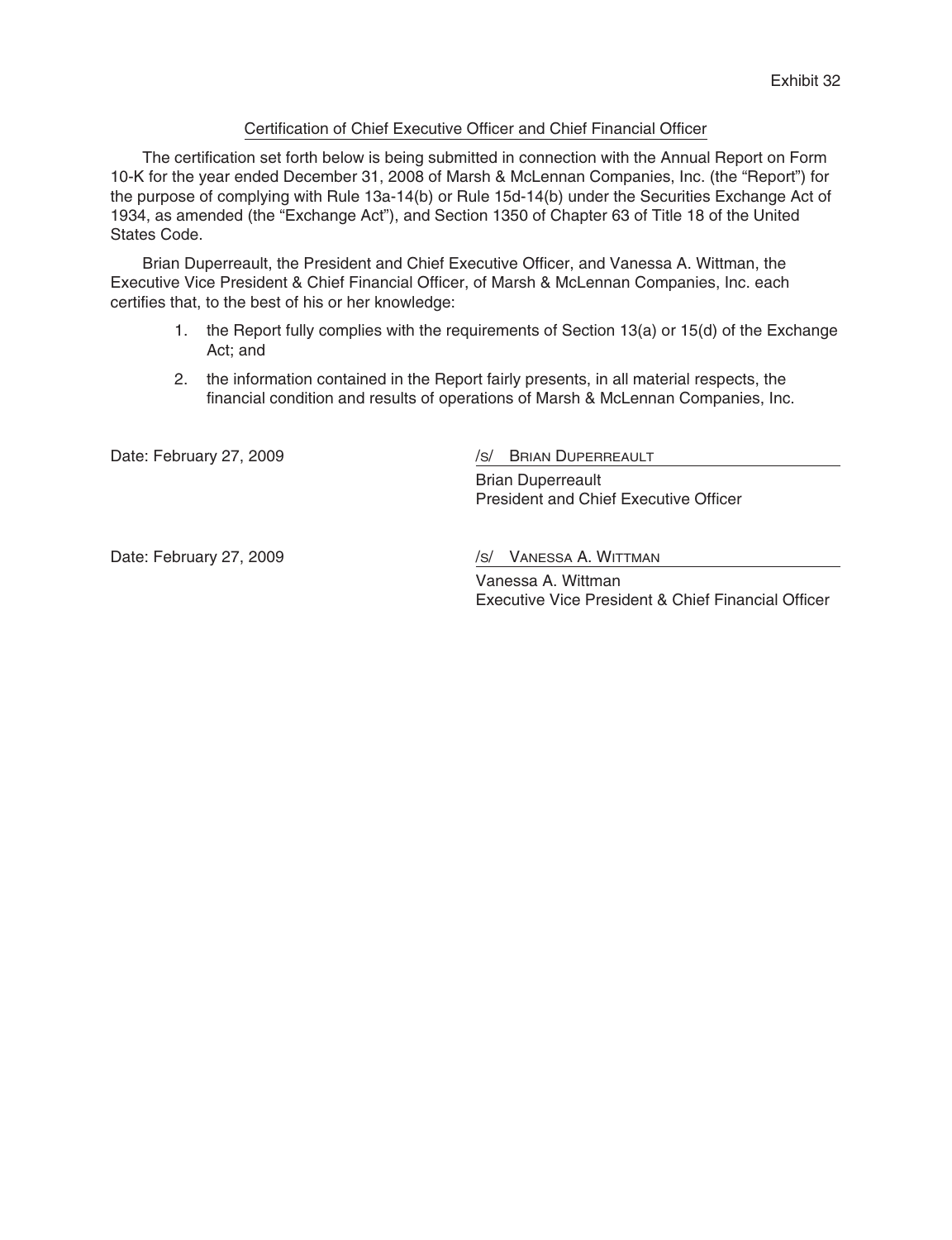## **STOCK PERFORMANCE GRAPH**

The following graph compares the annual cumulative stockholder return for the five-year period ended December 31, 2008 on: MMC common stock; the Standard & Poor's 500 Stock Index; and a management-constructed composite industry index. The graph assumes an investment of \$100 on December 31, 2003 in MMC common stock and each of the two indices, with dividends reinvested. Returns on the industry index reflect allocation of the total amount invested among the constituent stocks on a pro rata basis according to each issuer's start-of-the-year market capitalization. The Composite Industry Index consists of Aon Corporation, Arthur J. Gallagher & Co., Hewitt Associates, Inc., Watson Wyatt Worldwide, Inc., and Willis Group Holdings Limited.

## **COMPARISON OF CUMULATIVE TOTAL STOCKHOLDER RETURN**



(\$100 invested 12/31/03 with dividends reinvested)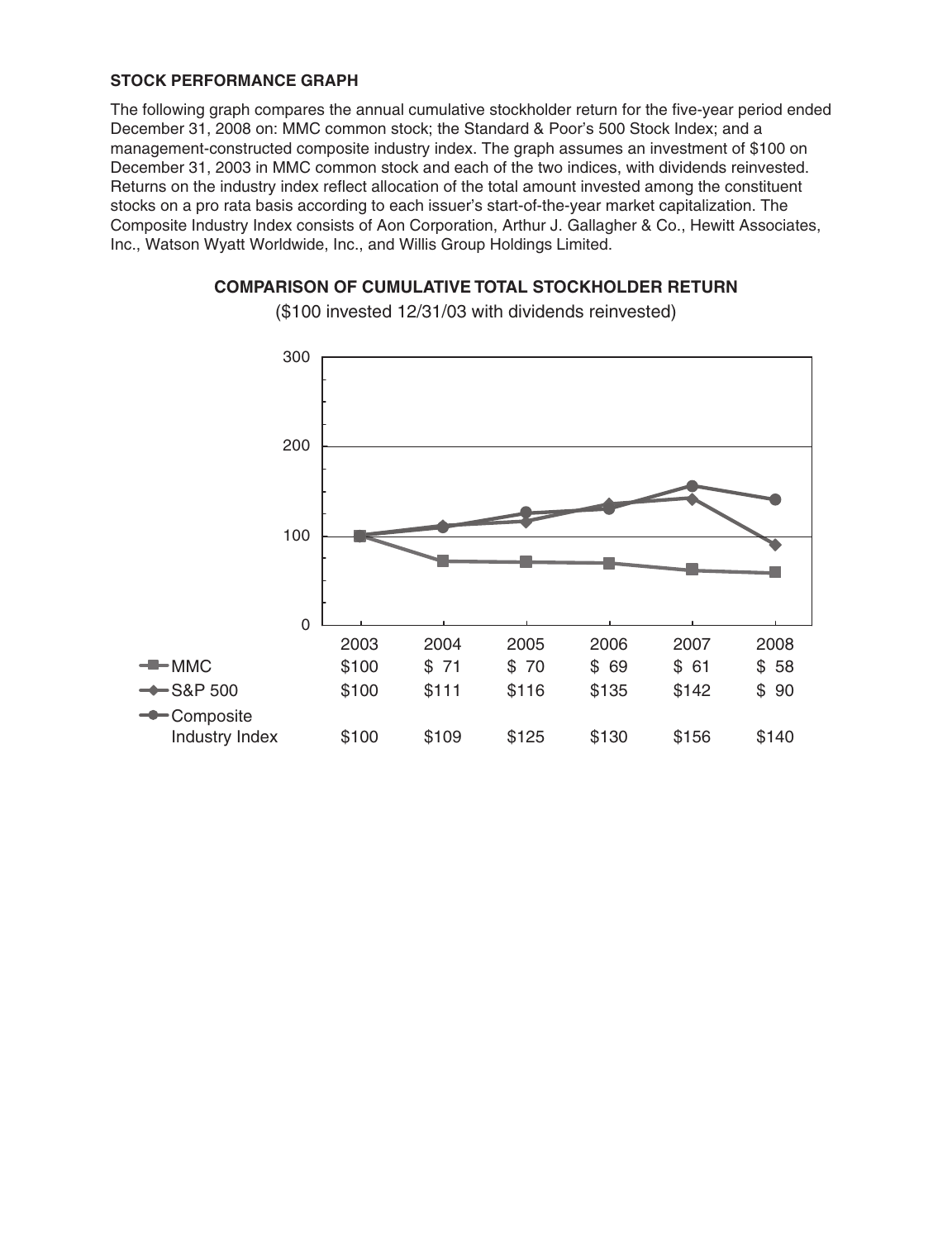# Board of Directors and Executive Officers

## **Board of Directors**

**Leslie M. Baker, Jr.** Former Chairman and Chief Executive Officer, Wachovia Corporation

**Zachary W. Carter** Partner, Dorsey & Whitney LLP

**Brian Duperreault** President and Chief Executive Officer

#### **Oscar Fanjul**

Vice Chairman, Omega Capital Former Chairman and Chief Executive Officer, Repsol

### **Stephen R. Hardis**

Independent Chairman Former Chairman and Chief Executive Officer, Eaton Corporation

#### **Gwendolyn S. King**

President, Podium Prose Former Commissioner, Social Security Administration

## **The Rt. Hon. Lord Lang of Monkton, DL**

Former Member of British Parliament Former British Secretary of State for Trade and Industry

**Bruce P. Nolop** Chief Financial Officer, E\*Trade Financial Corporation

#### **Marc D. Oken**

Managing Partner, Falfurrias Capital Partners Former Chief Financial Officer, Bank of America Corporation

**David A. Olsen** Former Chairman and Chief Executive Officer, Johnson & Higgins

**Morton O. Schapiro** President, Williams College

**Adele Simmons** Vice Chair, Chicago Metropolis 2020 President, Global Philanthropy Partnership

## **Committees of the Board**

## **Audit**

Marc D. Oken, *Chair* Leslie M. Baker, Jr. Zachary W. Carter Bruce P. Nolop David A. Olsen

**Compensation** The Rt. Hon. Lord Lang of Monkton, DL, *Chair* Oscar Fanjul Stephen R. Hardis Morton O. Schapiro

**Compliance** Zachary W. Carter, *Chair* Leslie M. Baker, Jr. David A. Olsen

## **Corporate Responsibility**

Adele Simmons, *Chair* Bruce P. Nolop David A. Olsen

### **Directors and Governance**

Gwendolyn S. King, *Chair* Stephen R. Hardis The Rt. Hon. Lord Lang of Monkton, DL Morton O. Schapiro Adele Simmons

#### **Executive**

Stephen R. Hardis, *Chair* Zachary W. Carter Brian Duperreault Gwendolyn S. King The Rt. Hon. Lord Lang of Monkton, DL Marc D. Oken

**Finance** Leslie M. Baker, Jr., *Chair* Brian Duperreault Oscar Fanjul Stephen R. Hardis The Rt. Hon. Lord Lang of Monkton, DL Bruce P. Nolop Marc D. Oken

## **Executive Officers**

**Ben F. Allen** President and Chief Executive Officer, Kroll

**Orlando D. Ashford** Senior Vice President, Human Resources

**Peter J. Beshar** Executive Vice President and General Counsel

**M. Michele Burns** Chairman and Chief Executive Officer, Mercer

**John P. Drzik** President and Chief Executive Officer, Oliver Wyman Group

**Brian Duperreault** President and Chief Executive Officer

**E. Scott Gilbert** Senior Vice President and Chief Compliance Officer

**Daniel S. Glaser** Chairman and Chief Executive Officer, Marsh

**David A. Nadler** Vice Chairman, Office of the CEO

**Vanessa A. Wittman** Executive Vice President and Chief Financial Officer

**Peter Zaffino** President and Chief Executive Officer, Guy Carpenter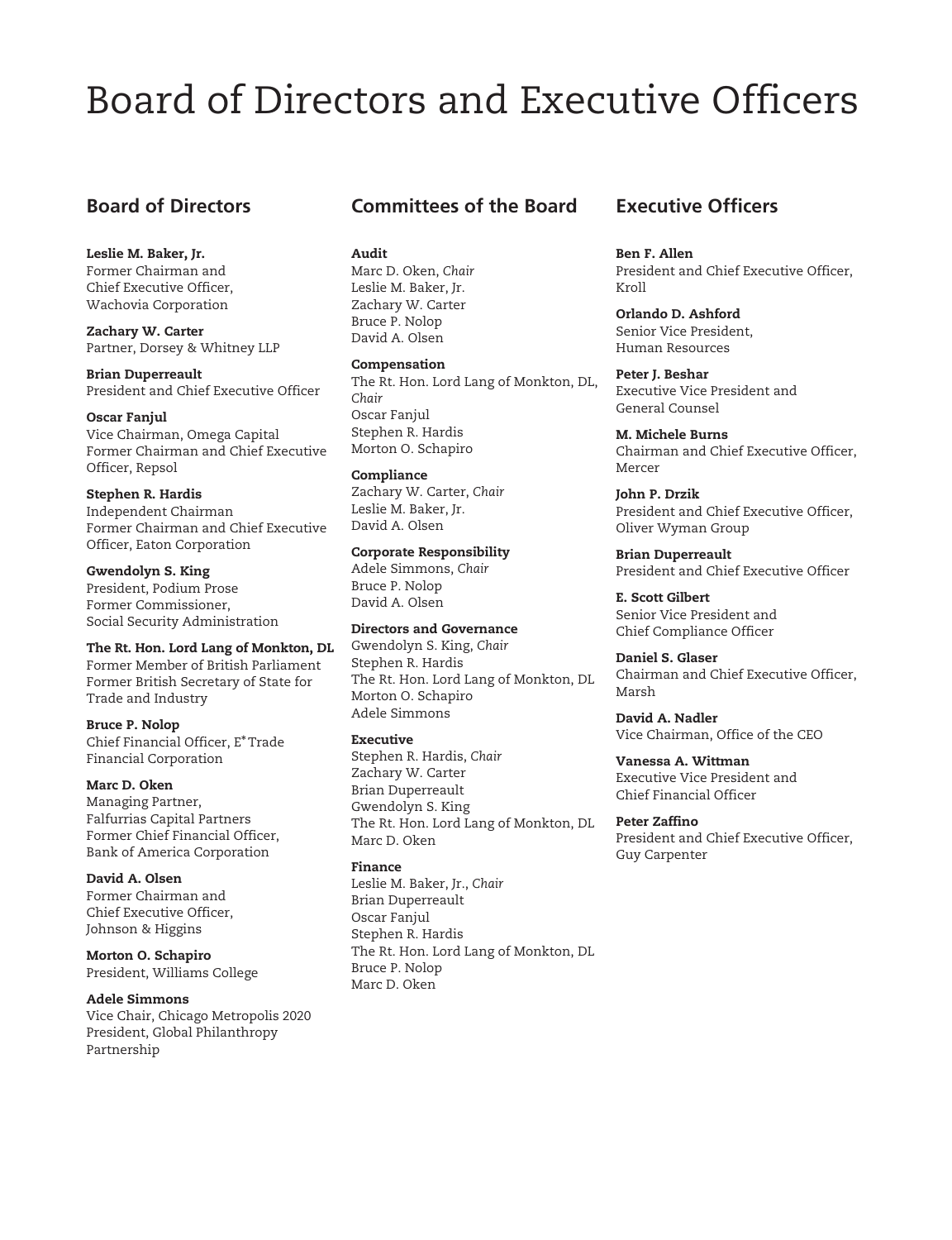## Shareholder Information

## **Annual Meeting**

The 2009 annual meeting of shareholders will be held at 10 a.m., Thursday, May 21, in the 2nd floor auditorium of the McGraw-Hill Building, 1221 Avenue of the Americas, New York City.

## **Investor Information**

Shareholders of record inquiring about reinvestment and payment of dividends, consolidation of accounts, stock certificate holdings, stock certificate transfers, and address changes should contact:

BNY Mellon Shareowner Services P.O. Box 358015 Pittsburgh, PA 15252-8015 Telephone: 800 457 8968 or 201 680 6578 (Outside the U.S. and Canada) E-mail inquiries: shrrelations@bnymellon.com BNY Mellon's website: www.bnymellon.com/shareowner/isd

For these services, shareholders in the United Kingdom and Europe should contact:

Computershare Investor Services Overseas Team P.O. Box 82, The Pavilions Bridgwater Road, Bristol BS99 7NH United Kingdom Telephone: 44 (0)870 702 0003 E-mail inquiries: www.investorcentre.co.uk/contactus

Shareholders who hold shares of MMC beneficially through a broker, bank or other intermediary organization should contact that organization for these services.

## *BuyDIRECT Plan*

Shareholders of record and other interested investors can purchase MMC common stock directly through MMC's transfer agent and the Administrator for the Plan, BNY Mellon. A brochure on the Plan is available on the BNY Mellon website or from our transfer agent:

BNY Mellon Shareowner Services P.O. Box 358035 Pittsburgh, PA 15252-8035 Telephone: 800 457 8968 or 201 680 6578 (Outside the U.S. and Canada) E-mail inquiries: shrrelations@bnymellon.com BNY Mellon's website: www.bnymellon.com/shareowner/isd

## **Financial Information**

Copies of MMC's annual reports and Forms 10-K and 10-Q are available on the MMC website. These documents also may be requested by contacting:

Investor Relations Marsh & McLennan Companies, Inc. 1166 Avenue of the Americas New York, NY 10036 Telephone: 212 345 5475 MMC's website: www.mmc.com

## **Stock Listings**

MMC's common stock (ticker symbol: MMC) is listed on the New York, Chicago and London Stock Exchanges.

## **Officer Certifications**

The company has filed the certifications required under Section 302 of the Sarbanes-Oxley Act of 2002 as Exhibit 31 to MMC's Annual Report on Form 10-K for the year ended December 31, 2008. In 2008, after our annual meeting of shareholders, the company filed with the New York Stock Exchange the CEO certification regarding its compliance with the NYSE corporate governance listing standards as required by NYSE Rule 303A.12(a).

## **Procedures for Reporting Complaints and Concerns Regarding Accounting Matters**

MMC is committed to complying with all applicable accounting standards, internal accounting controls, audit practices, and securities laws and regulations (collectively, "Accounting Matters"). To report a complaint or concern regarding Accounting Matters, you may contact the company by mail or telephone. You may review the company's procedures for handling complaints and concerns regarding Accounting Matters at www.mmc.com.

By mail: Marsh & McLennan Companies, Inc. Audit Committee c/o Corporate Secretary 1166 Avenue of the Americas New York, NY 10036

By telephone: MMC Ethics & Compliance Line In Canada and the United States: 800 381 2105 Outside Canada and the United States: Use your country's AT&T Direct® Service number to reach the MMC Ethics & Compliance Line toll-free.